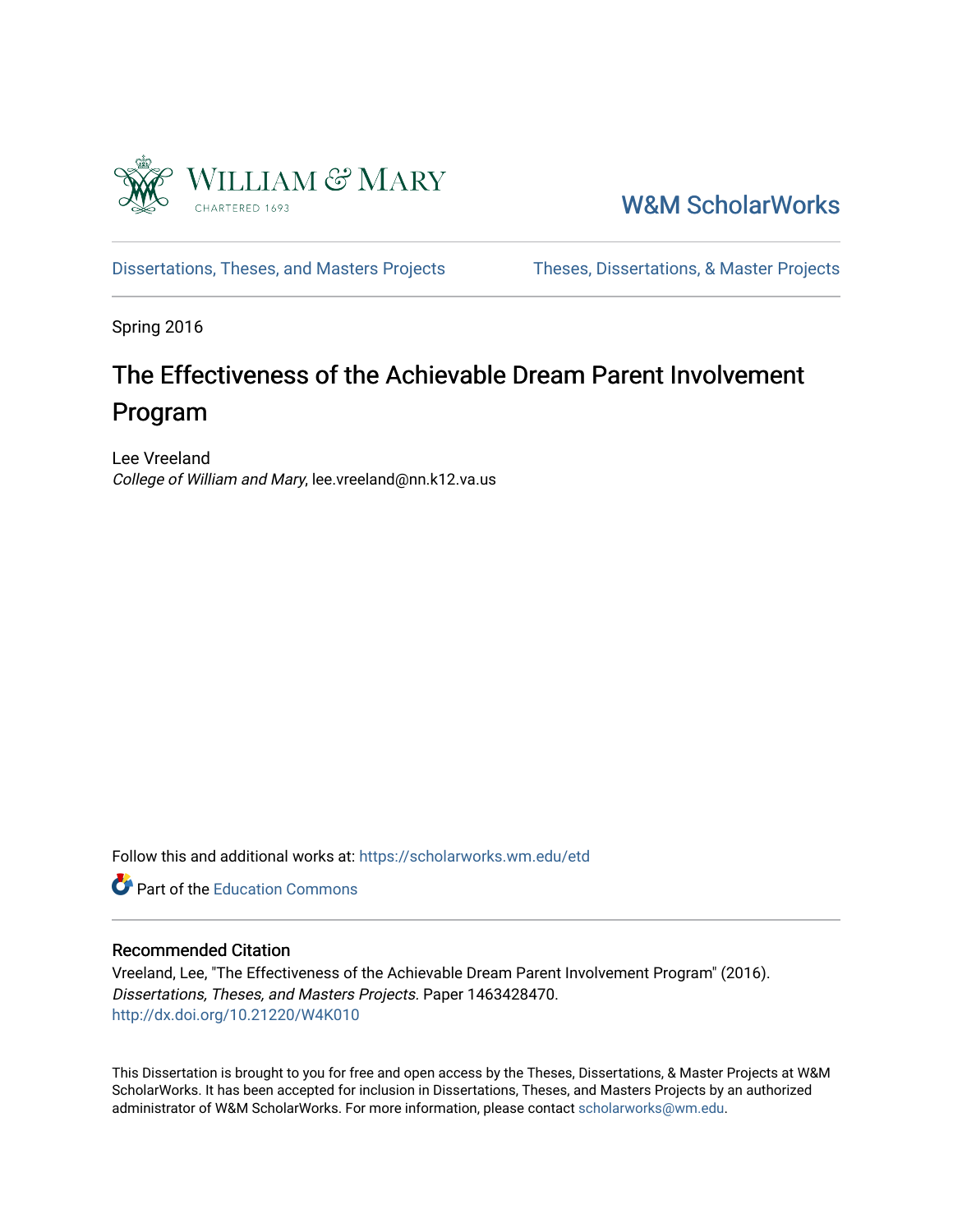# THE EFFECTIVENESS OF THE AN ACHIEVABLE DREAM PARENT

### INVOLVEMENT PROGRAM

\_\_\_\_\_\_\_\_\_\_\_\_\_\_\_\_\_\_\_\_\_\_\_\_\_\_\_\_\_\_\_\_\_\_\_\_\_\_\_\_\_\_\_\_\_\_\_\_\_\_\_\_\_\_\_\_\_\_\_\_\_

A Dissertation

Presented to

The Faculty and Staff of the School of Education

The College of William and Mary in Virginia

In Partial Fulfillment

\_\_\_\_\_\_\_\_\_\_\_\_\_\_\_\_\_\_\_\_\_\_\_\_\_\_\_\_\_\_\_\_\_\_\_\_\_\_\_\_\_\_\_\_\_\_\_\_\_\_\_\_\_\_\_\_\_\_\_\_\_

Of the Requirements for the Degree

Doctor of Education

\_\_\_\_\_\_\_\_\_\_\_\_\_\_\_\_\_\_\_\_\_\_\_\_\_\_\_\_\_\_\_\_\_\_\_\_\_\_\_\_\_\_\_\_\_\_\_\_\_\_\_\_\_\_\_\_\_\_\_\_\_

By

Deena Lee Vreeland

May 2016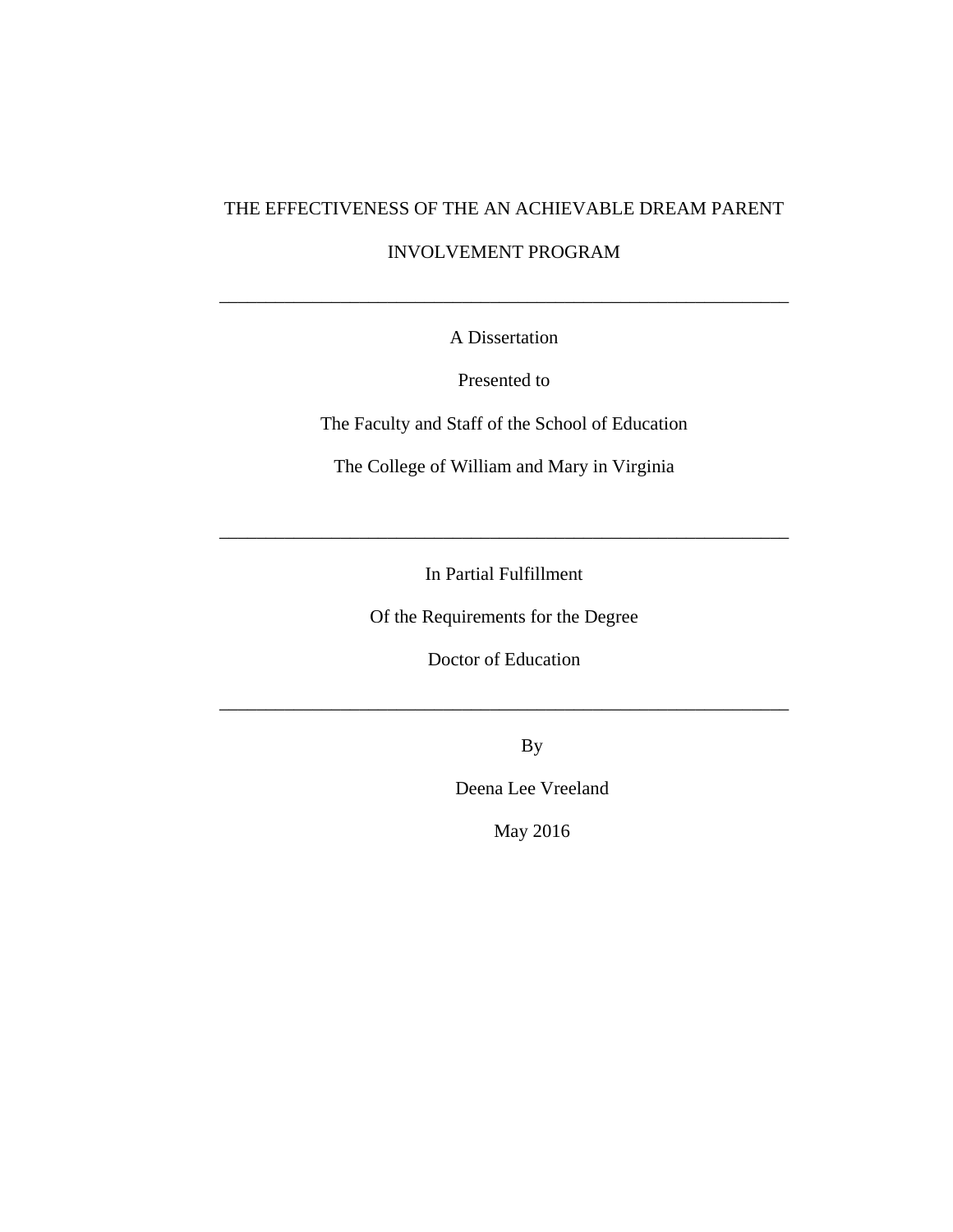#### THE EFFECTIVENESS OF THE AN ACHIEVABLE DREAM PARENT

### **INVOLVEMENT PROGRAM**

**By** 

Deena Lee Vreeland

Approved April 12, 2016 by

Leslie W. Prant

Leslie W. Grant, Ph.D. Co-Chair of Doctoral Committee

 $\overline{\ell\mu}$ 

Thomas J. Ward, Ph.D Co-Chair of Doctoral Committee

Griec 2. m. 22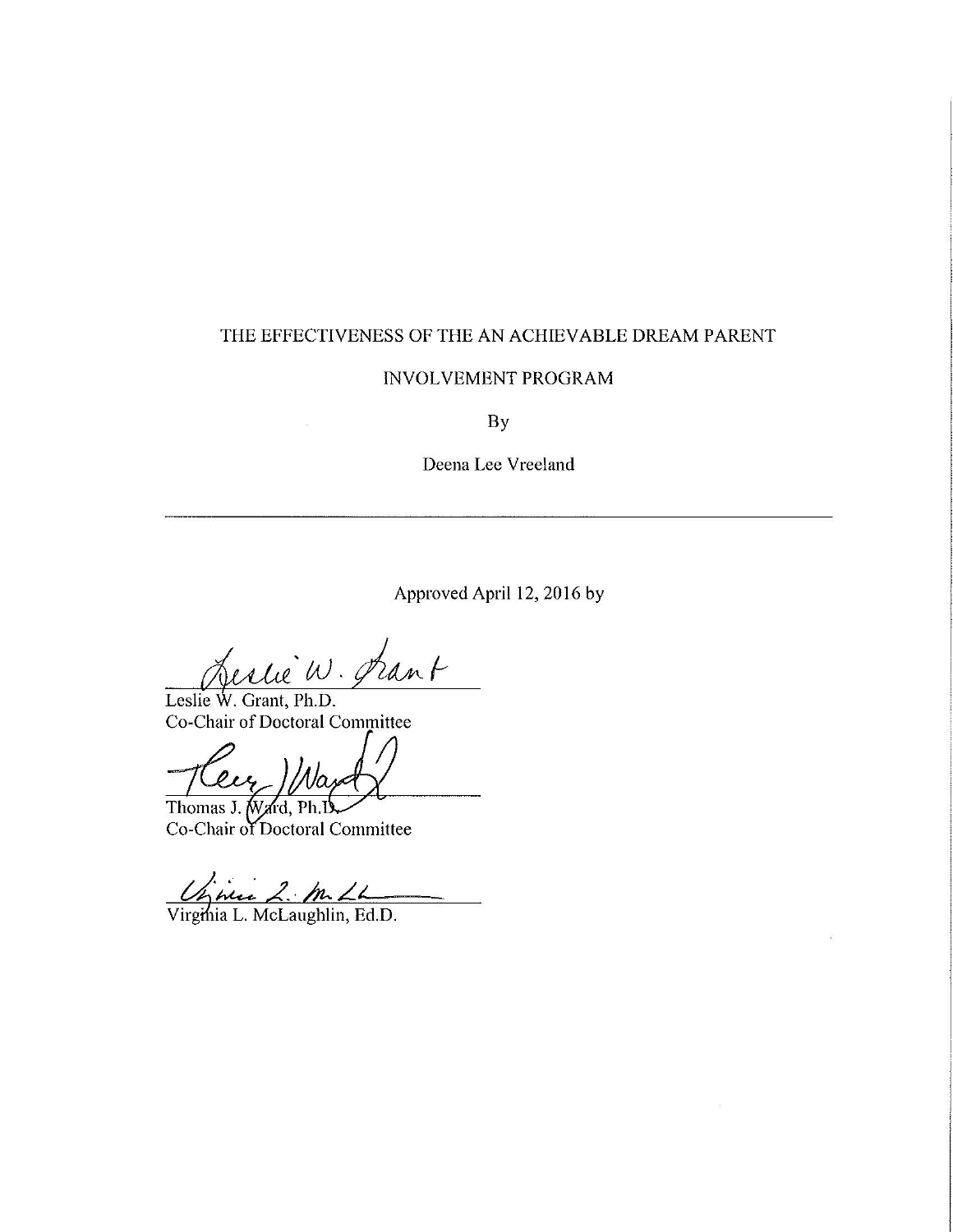#### **Dedication**

First, this entire process is dedicated to my parents, Yvonne Johnson and Jim Vreeland. I cannot think of a time when you were not preparing me for this journey. You both have always served as inspirations to me through your strong work-ethic and dedication to being successful. Most importantly, you never allowed anything to stand in the way of my dreams and encouraged me every step of the way. I love you both more than words can say!

This has been a long journey. I could not have completed without Amy Runge. We entered this journey together and we are finishing it together. There were many nights of never-ending classes and papers when we were exhausted from a long day at work. We kept each other motivated when one of us may have been ready to give up. More importantly, we managed to have fun along the way.

My friends and extended family have supported me every step of the way! The time dedicated to my education caused me to sacrifice precious opportunities with those I love. I thank you for supporting me along the way…. Sometimes just to vent or when I wanted to give up!

My support system at The College of William and Mary was amazing! Thank you to my chair, Dr. Leslie Grant. You are an excellent leader and advisor. Thank you to my committee members, Drs. Tom Ward and Virginia McLaughlin. Your time, efforts, advice, and feedback were most appreciated.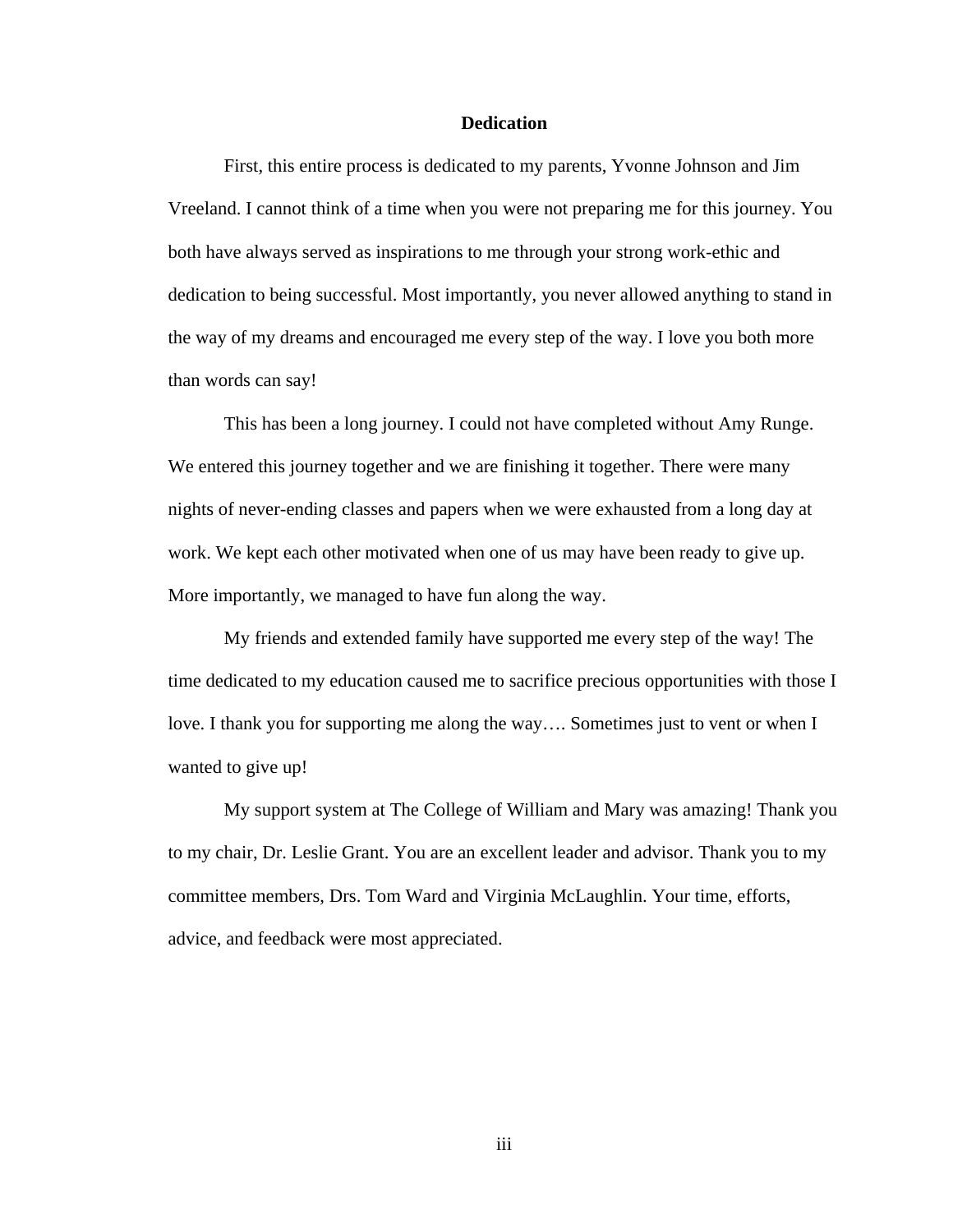I must give a big thank you to my An Achievable Dream family especially Kathy Edwards, Helen Myers, and Richard Coleman. Throughout the years, you each have played pivotal roles in my career and life. You have served as role models developing me into the professional I am today and have always supported my educational pursuits.

I owe the students, alumni, teachers, and staff a huge thank you as you served as my motivation to always "be" and "do" better. An Achievable Dream and those associated with the program have played a huge role in developing me into the person I am today. An Achievable Dream is (and always will be) a piece of my soul.

I cannot imagine the path my life would have taken professionally or academically had I not met Walter S. Segaloff. When I began at An Achievable Dream, I was 21 years old and I had just completed my undergraduate degree. Since then, I completed three additional degrees while working full-time. I owe a tremendous gratitude to Walter. He always encouraged me and never let an obstacle stand in my way. Although I began my doctoral program before Walter passed away, I am so sorry that he was not here to see me complete it. Therefore, I want to pay tribute for the role he played in my life. Walter S. Segaloff, this dissertation is dedicated to you. Thank you for being my boss, my friend, my mentor, and my family.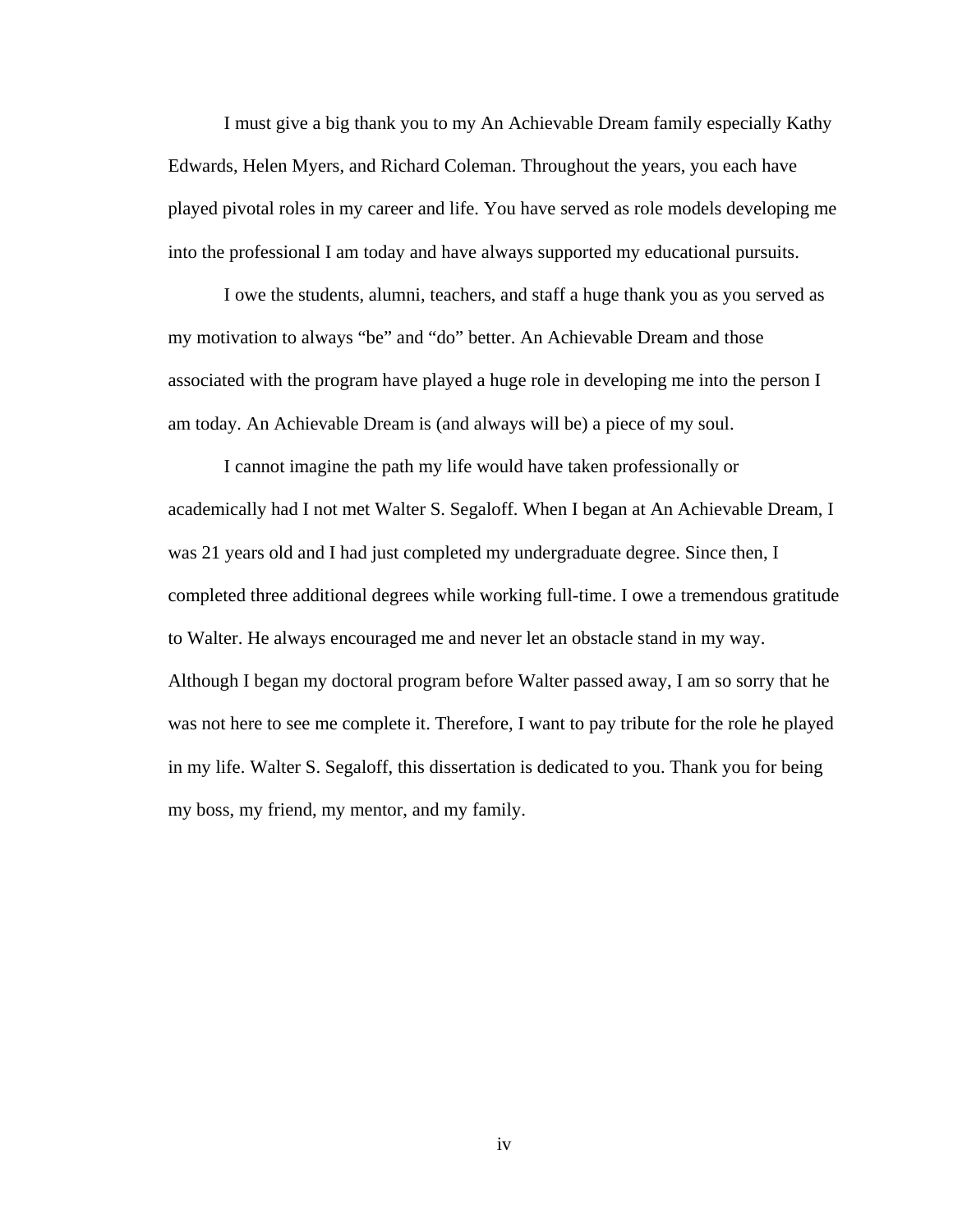# **Table of Contents**

| Dedication                                          | iii            |
|-----------------------------------------------------|----------------|
| Table of Contents                                   | V              |
| List of Tables                                      | X              |
| List of Figures                                     | xi             |
| Abstract                                            | xii            |
| <b>CHAPTER 1: The Problem</b>                       | $\overline{2}$ |
| Context                                             | 5              |
| Structure of the Program Site                       | 5              |
| Educational Philosophy of the Program Site          | $\overline{7}$ |
| <b>Program Description</b>                          | 9              |
| Logic Model                                         | 12             |
| Overview of the Evaluation Approach                 | 16             |
| <b>Program Evaluation Model</b>                     | 17             |
| Purpose of the Evaluation in the Study              | 19             |
| <b>Evaluation Questions</b>                         | 19             |
| Significance of the Study                           | 19             |
| Definition of Terms                                 | 20             |
| <b>CHAPTER 2: Review of Relevant Literature</b>     | 22             |
| <b>Historical Perspective</b>                       | 22             |
| Definition of Parental Involvement                  | 27             |
| Epstein's School-Family-Community Partnership Model | 28             |
| Home-School Connection                              | 31             |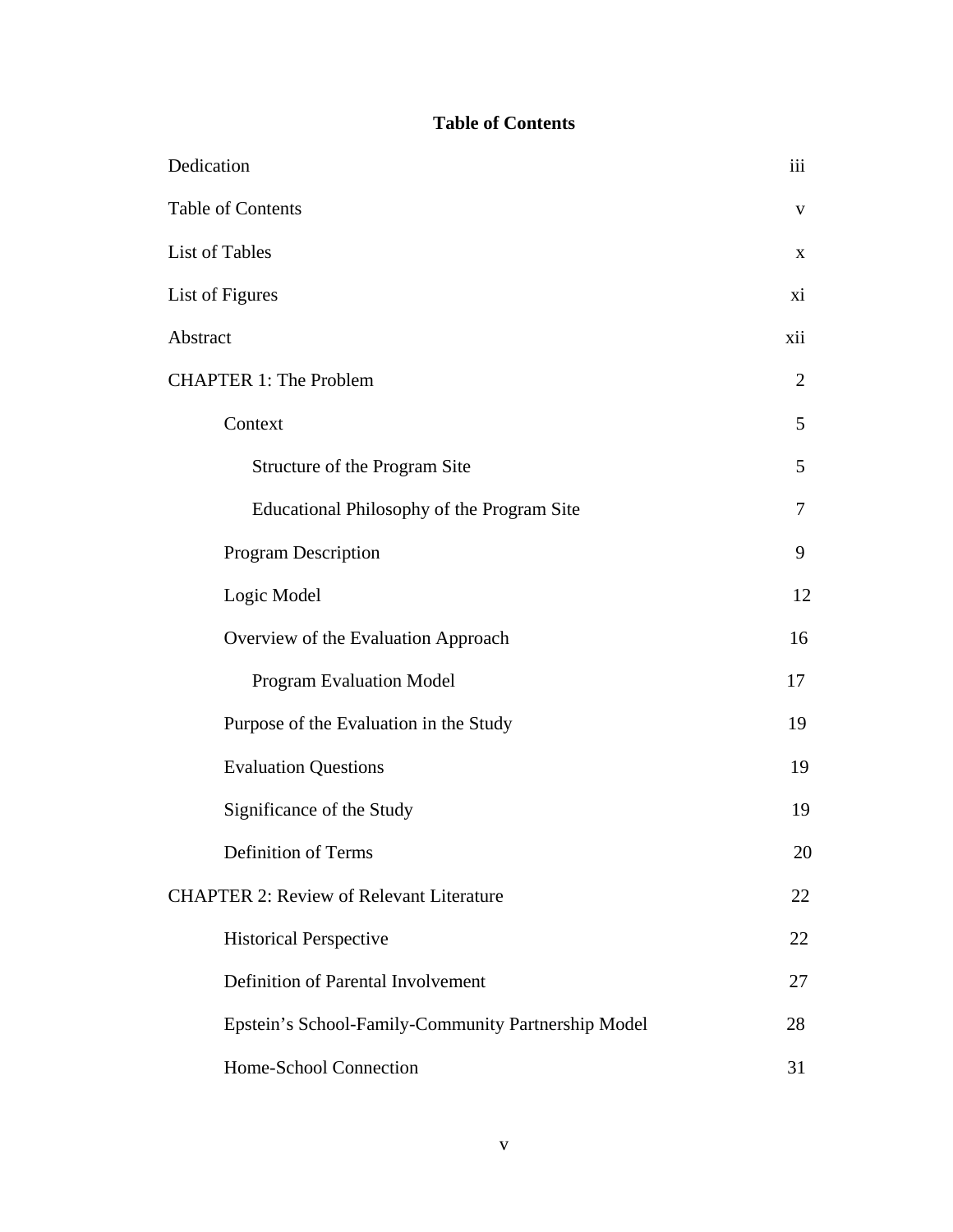| Factors that Contribute to Parental Involvement | 33 |
|-------------------------------------------------|----|
| Student Age                                     | 33 |
| Socio-Economic Status                           | 34 |
| Level of Parent Education                       | 36 |
| <b>Marital Status</b>                           | 37 |
| Race and Ethnicity                              | 40 |
| <b>Teacher Attitudes and Beliefs</b>            | 41 |
| School Environment                              | 44 |
| <b>Impact of Parental Involvement</b>           | 46 |
| Academic Achievement                            | 46 |
| <b>School Attendance</b>                        | 50 |
| <b>Student Behavior</b>                         | 53 |
| Parent and Teacher Perceptions                  | 55 |
| Summary                                         | 57 |
| <b>CHAPTER 3: Methodology</b>                   | 58 |
| <b>Evaluation Questions</b>                     | 58 |
| Participants                                    | 58 |
| Data Sources                                    | 59 |
| <b>Parent Survey</b>                            | 59 |
| Reliability and validity of the survey          | 61 |
| Home and School Communication Documents         | 62 |
| Behavior, Attendance, and SOL Data              | 62 |
| <b>Parent Focus Groups</b>                      | 62 |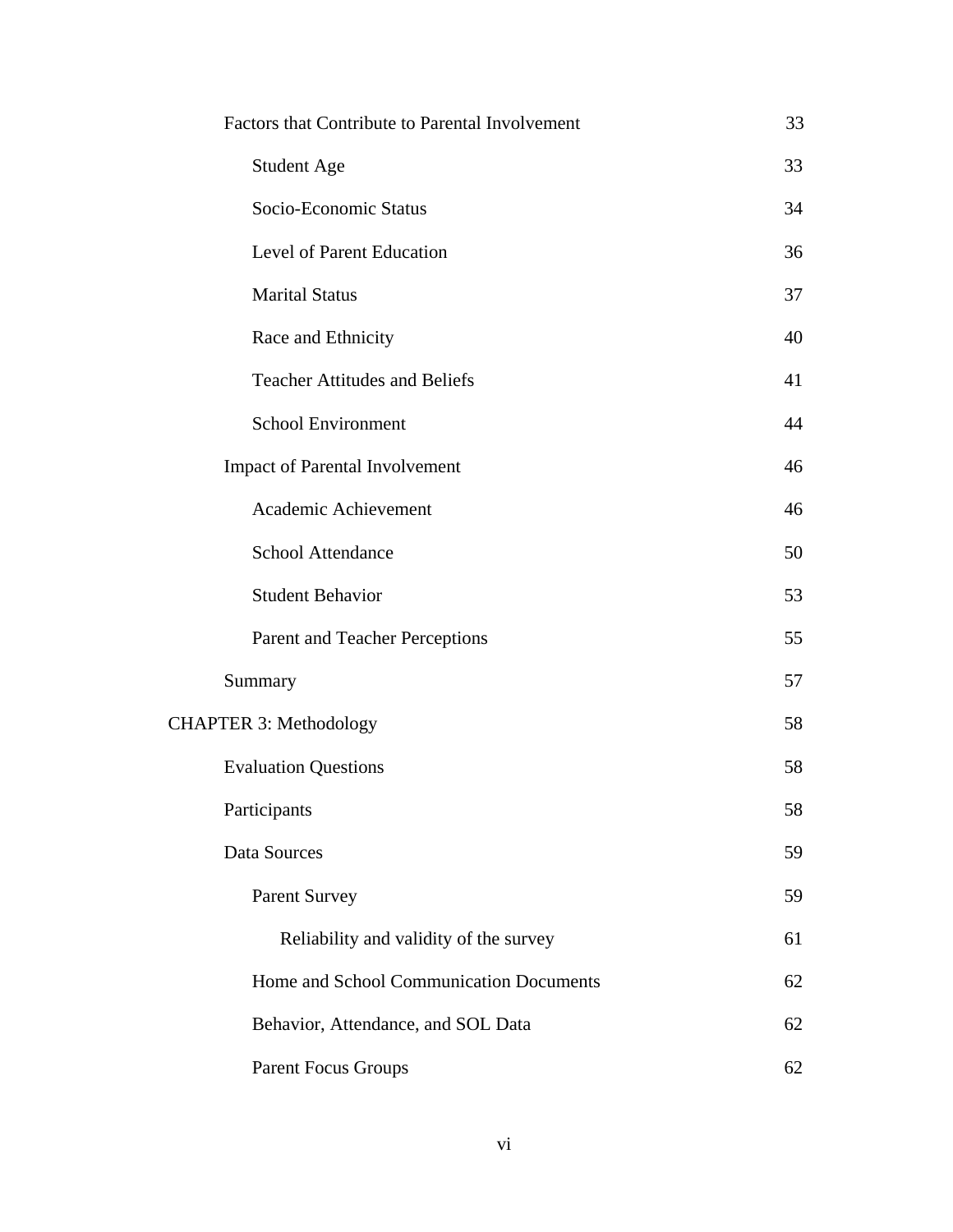| Focus group protocol                                 | 63 |
|------------------------------------------------------|----|
| Facilitator's instructions                           | 63 |
| Reliability and validity of the focus group protocol | 64 |
| Data Collection                                      | 65 |
| <b>Survey Data Collection Procedures</b>             | 65 |
| <b>Data Collections</b>                              | 66 |
| Data Analysis                                        | 67 |
| Analysis of Parent Surveys                           | 67 |
| Analysis of Focus Group Responses and Artifacts      | 68 |
| Limitations                                          | 70 |
| Delimitations                                        | 70 |
| <b>Ethical Considerations</b>                        | 71 |
| Propriety                                            | 71 |
| <b>Utility</b>                                       | 72 |
| Feasibility                                          | 72 |
| Accuracy                                             | 73 |
| Role of the Researcher                               | 73 |
| <b>CHAPTER 4: Results</b>                            | 74 |
| <b>Parent Survey</b>                                 | 74 |
| Focus Groups                                         | 83 |
| Home and School Communication Documents              | 85 |
| Behavior, Attendance, and SOL Data                   | 86 |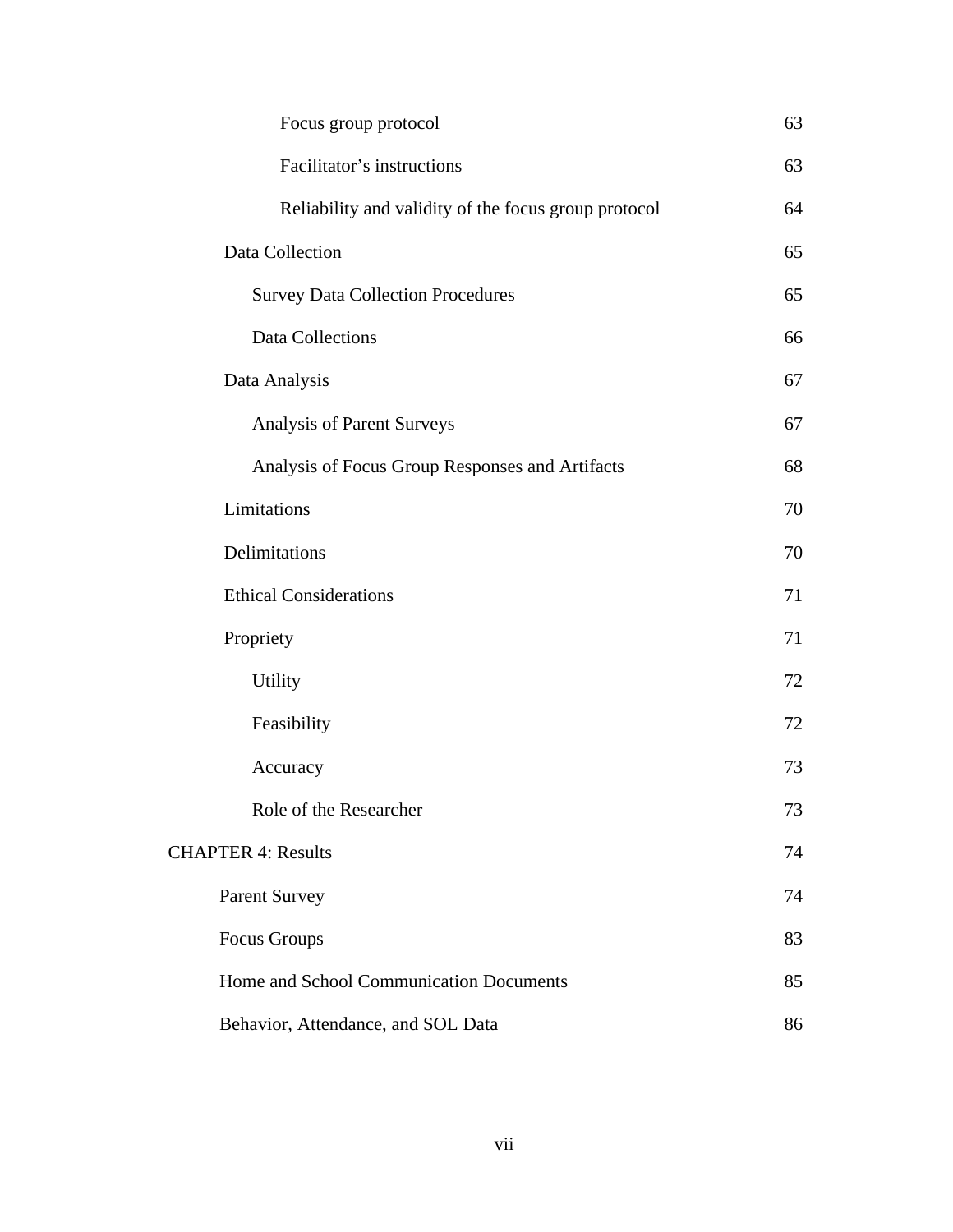| Evaluation Question 1. To what degree is the AAD environment welcoming to   |     |
|-----------------------------------------------------------------------------|-----|
| AAD parents?                                                                | 87  |
| <b>Parent Survey Responses</b>                                              | 88  |
| <b>Focus Groups</b>                                                         | 90  |
| Evaluation Question 2. To what degree does AAD effectively communicate with |     |
| the parents?                                                                | 91  |
| <b>Parent Survey Responses</b>                                              | 92  |
| Focus Groups                                                                | 93  |
| Evaluation Question 3. To what degree does AAD influence parental           |     |
| involvement?                                                                | 95  |
| <b>Parent Survey Responses</b>                                              | 96  |
| Focus Groups                                                                | 98  |
| Research Question 4. To what degree does parental involvement relate        |     |
| to student success at An Achievable Dream?                                  | 99  |
| Summary                                                                     | 105 |
| <b>CHAPTER 5: Conclusions</b>                                               | 106 |
| Discussion of Findings                                                      | 108 |
| Findings Related to Epstein's Model                                         | 108 |
| <b>Other Emergent Findings</b>                                              | 112 |
| <b>Limiting Factors</b>                                                     | 115 |
| Recommendations for AAD Parent Involvement Program                          | 116 |
| Program Planning and Implementation                                         | 116 |
| Program Process and Management                                              | 117 |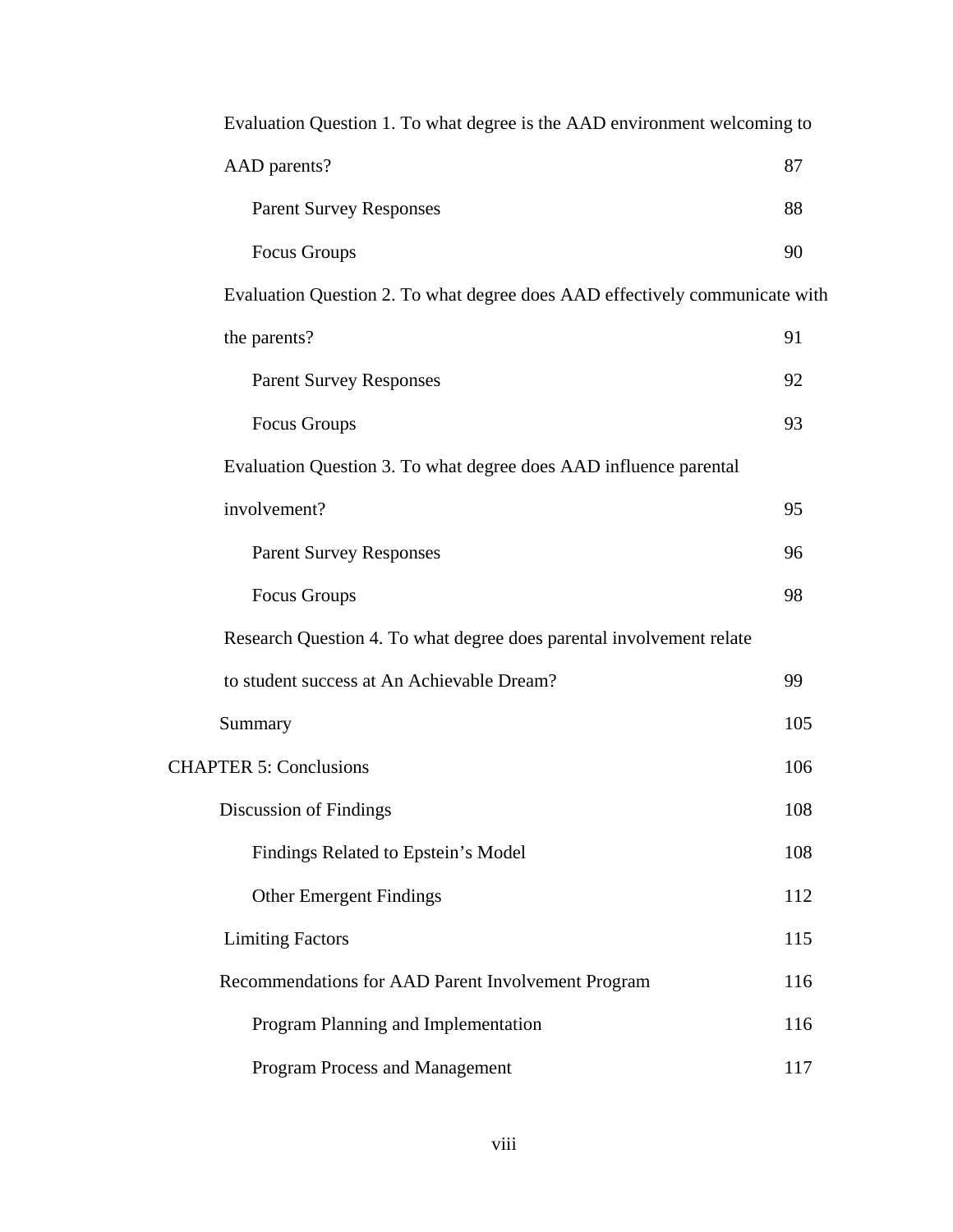| <b>Focus on Student Success</b>                                 | 117 |
|-----------------------------------------------------------------|-----|
| <b>Ongoing Evaluation</b>                                       | 118 |
| Recommendations for Future Evaluation and Research              | 118 |
| Conclusion                                                      | 121 |
| Appendix A: 2013-2014 Parent Involvement Survey                 | 123 |
| Appendix B: Focus Group Protocol                                | 125 |
| Appendix C: Informed Consent Letter to Focus Group Participants | 128 |
| Appendix D: Letter Requesting Participation in Survey           | 129 |
| Appendix E: 2015-2016 Parent Involvement Survey                 | 130 |
| References                                                      | 132 |
| Vita                                                            | 136 |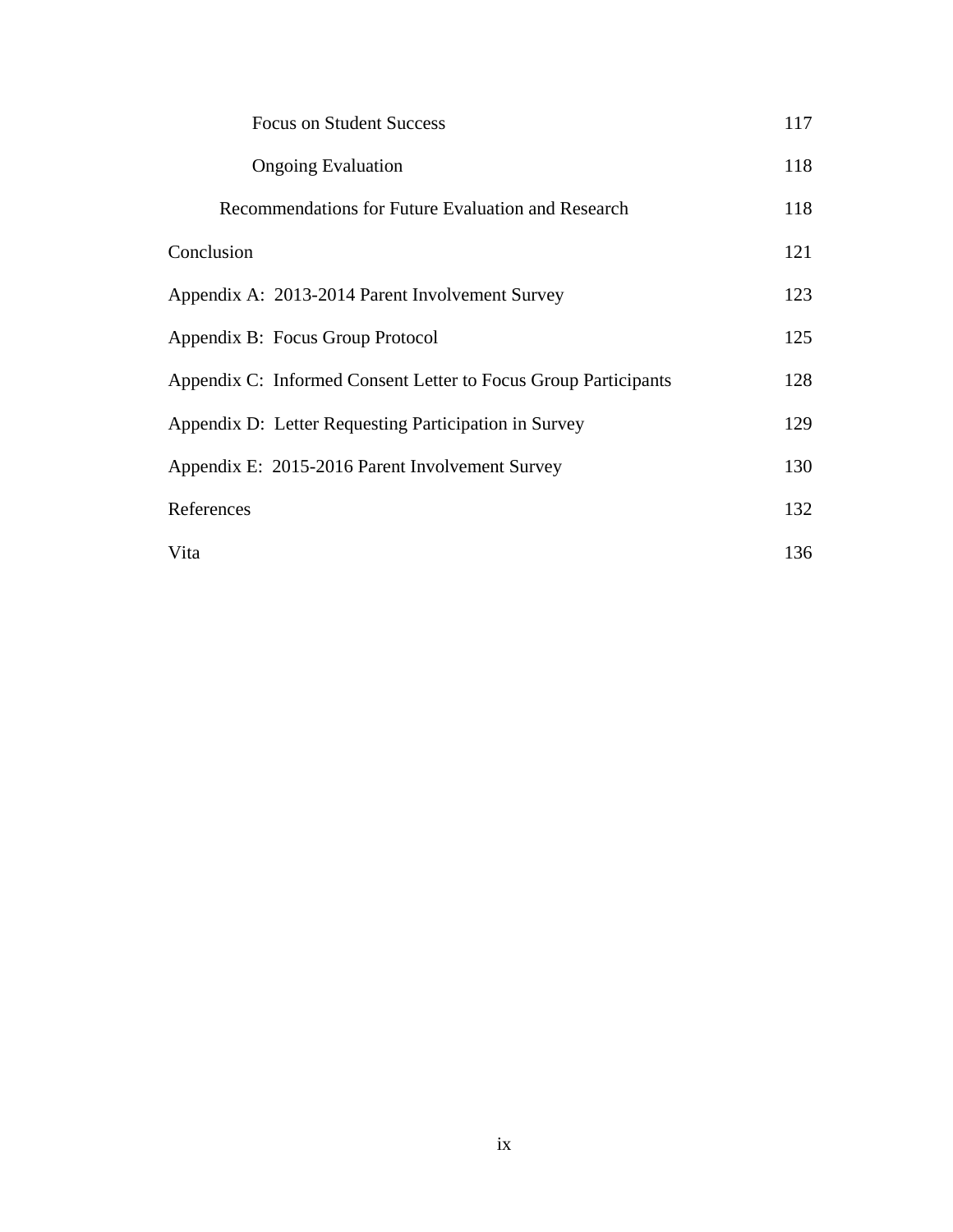# **List of Tables**

| Table 1 AAD's Alignment to Epstein's Model                             | 16  |
|------------------------------------------------------------------------|-----|
| Table 2 Breakdown by Grade Level                                       | 60  |
| Table 3 Evaluation Question Analysis                                   | 68  |
| Table 4 Categories and Coding                                          | 69  |
| Table 5 Mean Item Responses for 2013-2014 Survey                       | 76  |
| Table 6 Completed Surveys by Grade Level                               | 78  |
| Table 7 Mean Item Responses for 2015-2016 Survey                       | 79  |
| Table 8 Mean Item Responses for 2013-2014 and 2015-2016 Surveys        | 82  |
| Table 9 Grade Levels Represented in Focus Groups                       | 84  |
| Table 10 Major Codes and Themes                                        | 85  |
| Table 11 Mean Item Responses for 2015-2016 Survey Questions            | 88  |
| Table 12 Mean Item Responses for 2015-2016 Survey Questions            | 92  |
| Table 13 Mean Item Responses for 2015-2016 Survey Questions            | 96  |
| Table 14 Contact Frequency and LOI Ranking                             | 100 |
| Table 15 Grade 7 and 10 Mean SOL Scores by Parent Level of Involvement | 101 |
| Table 16 Correlations between LOI and Achievement                      | 101 |
| Table 17 Grade 7 and 10 Mean Attendance by Parent Level of Involvement | 102 |
| Table 18 Correlations between LOI and Absences                         | 103 |
| Table 19 Grade 7 and 10 Mean Discipline by Parent Level of Involvement | 104 |
| Table 20 Correlations between LOI and Behavior                         | 104 |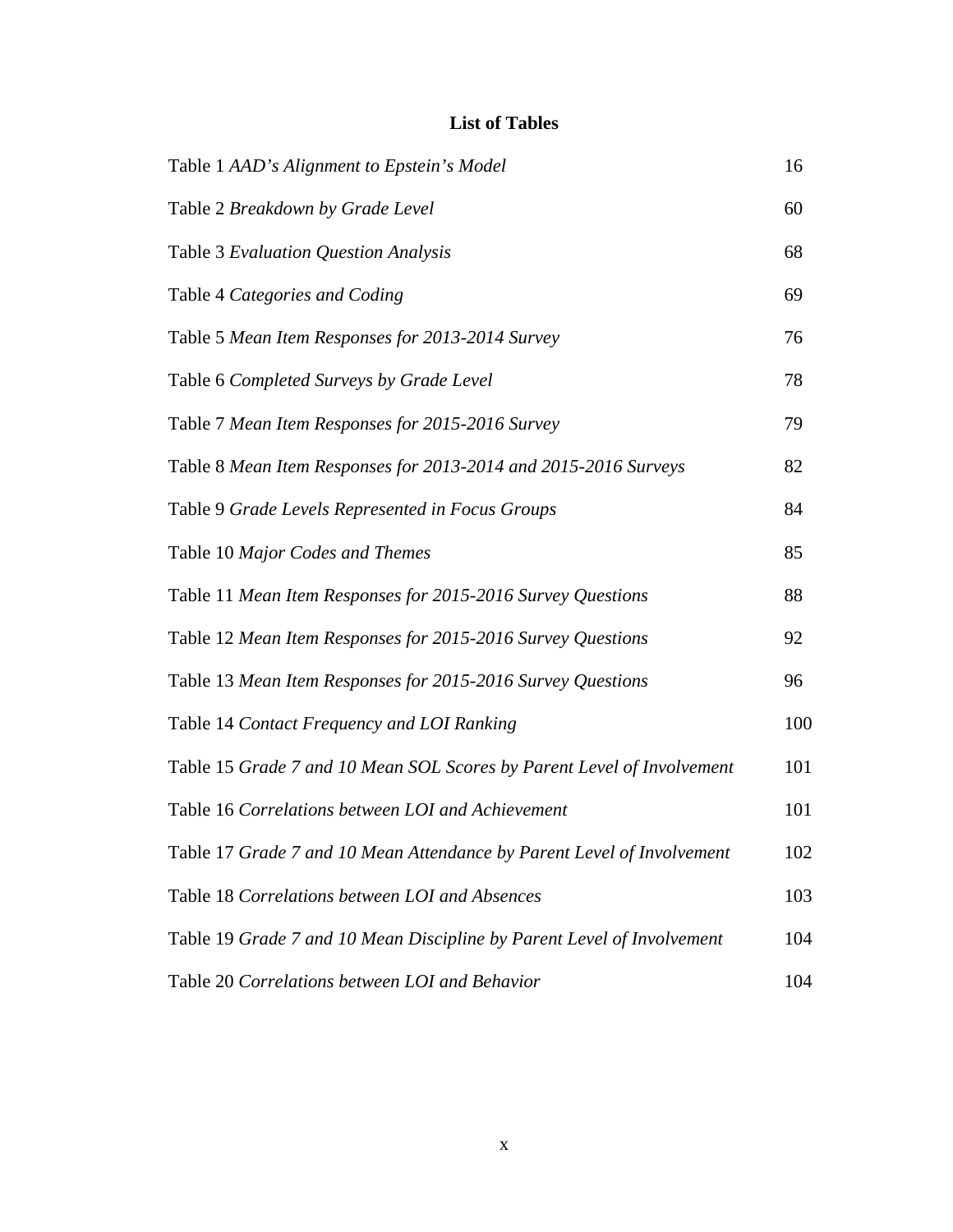# **List of Figures**

Figure 1 *An Achievable Dream Parent Involvement Logic Model* 12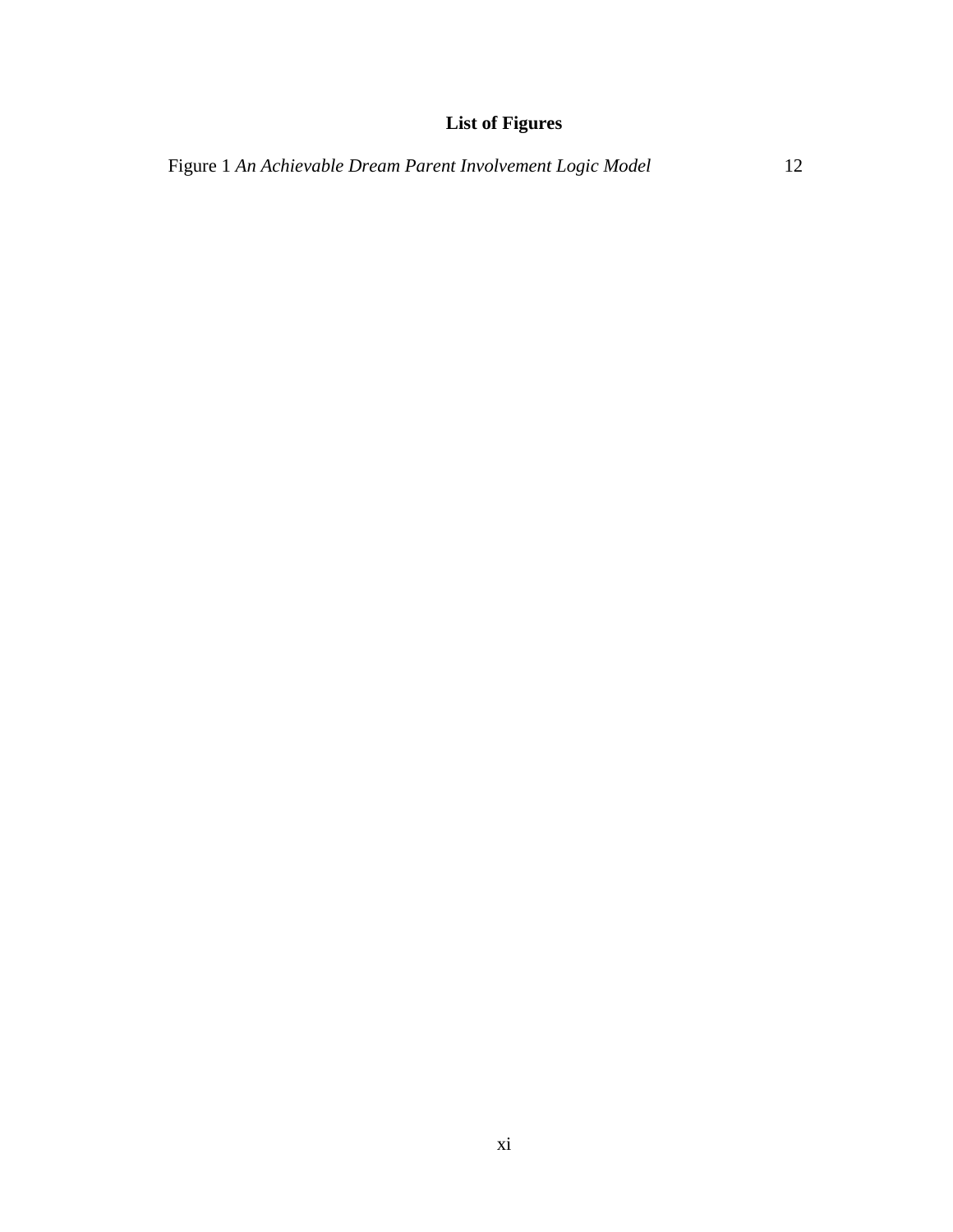# THE EFFECTIVENESS OF THE AN ACHIEVABLE DREAM PARENT INVOLVEMENT PROGRAM

#### **Abstract**

The purpose of this mixed methods study is to determine if An Achievable Dream Academies are implementing an environment that is welcoming and inclusive of families. Based on the outcomes, decisions will be made to determine if the environment is inclusive or needs to be revisited to encourage family involvement. Participants included the 5, 7, 8, 10, and 11 grade families at An Achievable Dream Academy and An Achievable Dream Middle and High School in Newport News, Virginia. The study used the CIPP model of program evaluation to guide data collect on the context, input, process, and products of the parent involvement program. Both quantitative and qualitative data were collected using parent surveys, focus groups, home and school documents, and behavior, attendance, and SOL data.

The study illuminated the successes and challenges of the program as well as areas of recommended improvement. The results indicated that there was a high level of parent involvement but it did not greatly impact the students' success. With ongoing program monitoring and evaluation, the program can overcome these challenges and make recommended changes that will result in increased successes for the school and students. Recommendations for future research and program improvement include conducting a comparison study on AAD and a similar program, identifying what factors impact student success, and understanding the factors impacting teacher resistance.

xii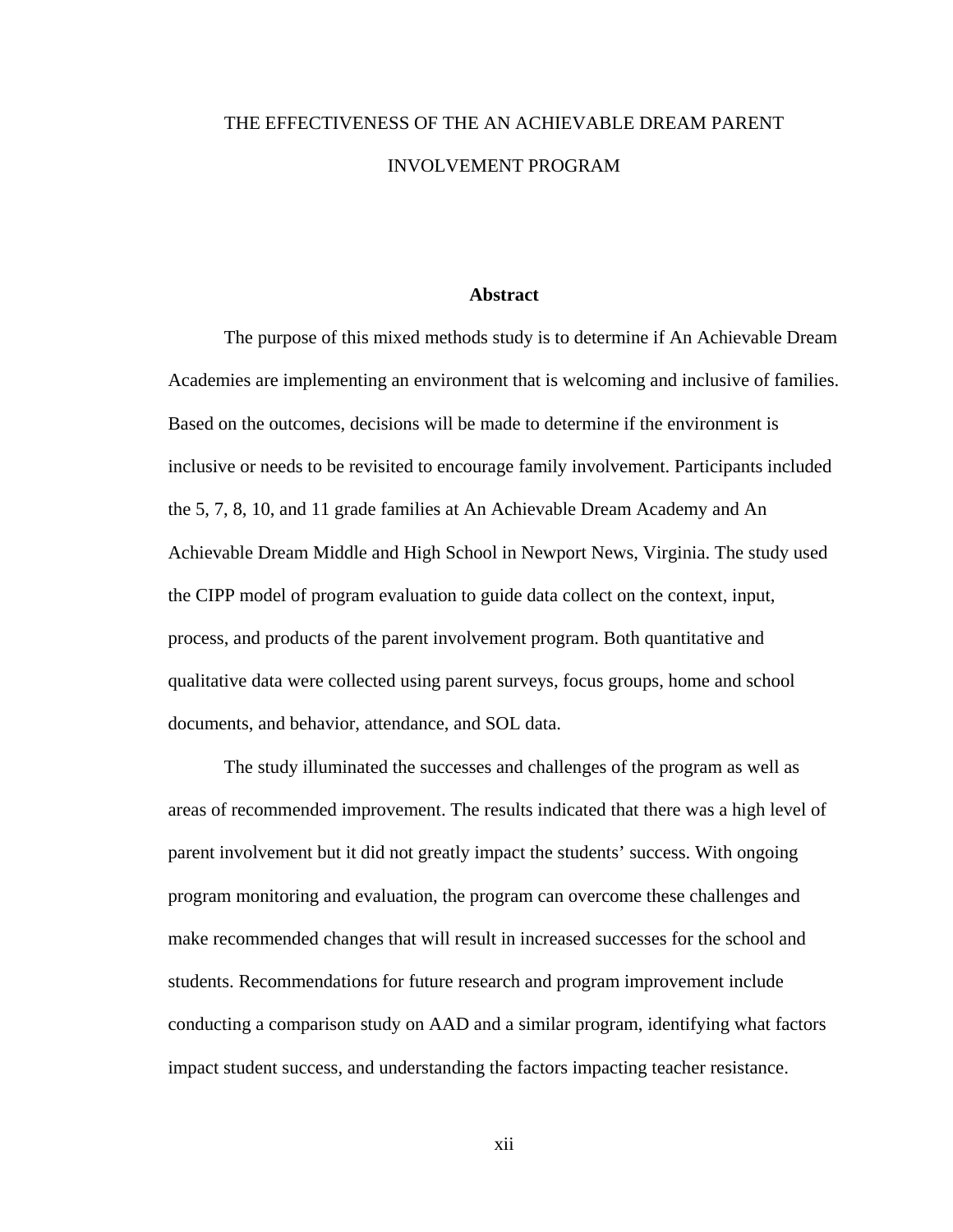### DEENA LEE VREELAND

# DEPARTMENT OF EDUCATIONAL POLICY, PLANNING, AND LEADERSHIP

# THE COLLEGE OF WILLIAM AND MARY IN VIRGINIA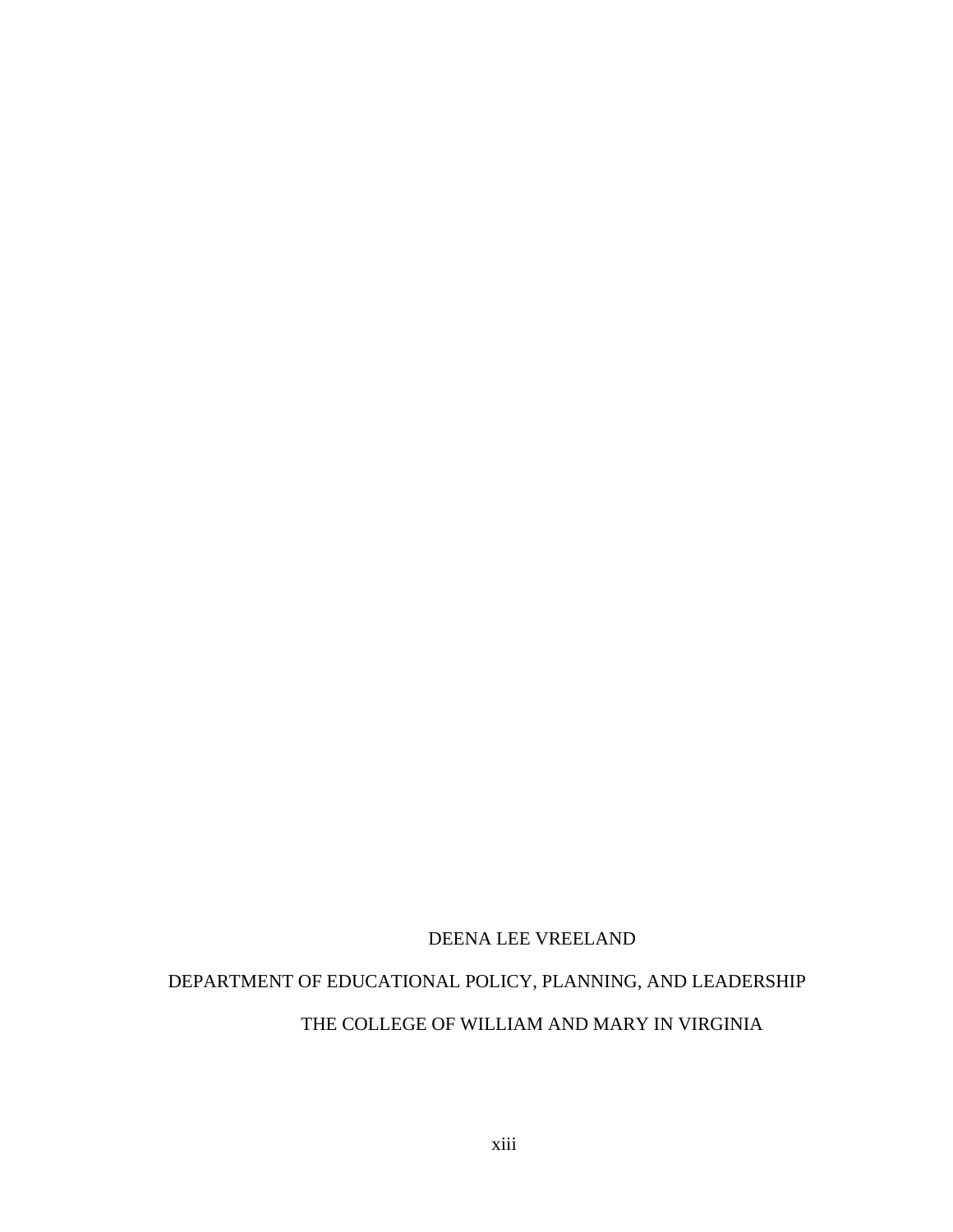# THE EFFECTIVENESS OF THE AN ACHIEVABLE DREAM PARENT INVOLVEMENT PROGRAM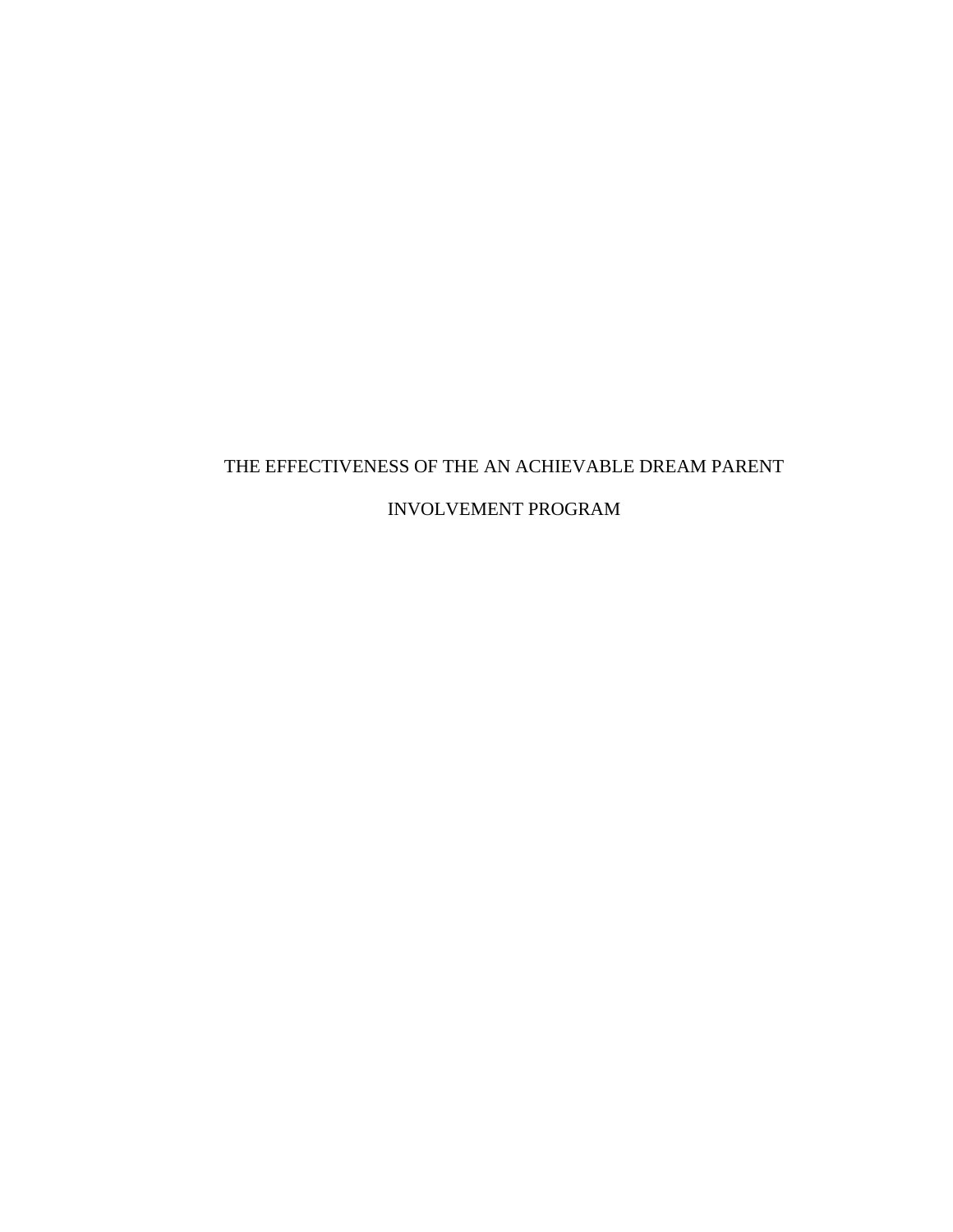#### **Chapter 1**

#### **Introduction to the Study**

#### **The Problem**

Our nation continues to search for solutions to the seemingly insurmountable challenges and obstacles that our students face daily in our schools. Parental involvement is an important factor in the educational system and can impact a child's education significantly (Barnyak & McNelly, 2009). Parents and teachers have worked together since the beginning of the education system in one room school houses. Many factors have impacted the level and significance of the involvement over the years (Chrisler & Moore, 2012). In recent years, the federal and state governments have mandated that districts and schools implement a model that increases parent involvement and the responsibilities for parents (Toldson & Lemmons, 2013).

The literature related to parents and schools is rife with articles that convey a convincing and positive connection between parent involvement and academic achievement, school attendance graduation rates, educational aspirations, positive classroom behavior, enrollment in more challenging curricula, and favorable attitudes towards school (Toldson & Lemmons, 2013). It has also been shown to be related to multiple positive outcomes in the academic setting. For example, parental involvement has been proven to be a powerful tool for making schools more equitable, culturally responsive, and collaborative (Lau, 2013). Long term social and financial benefits, such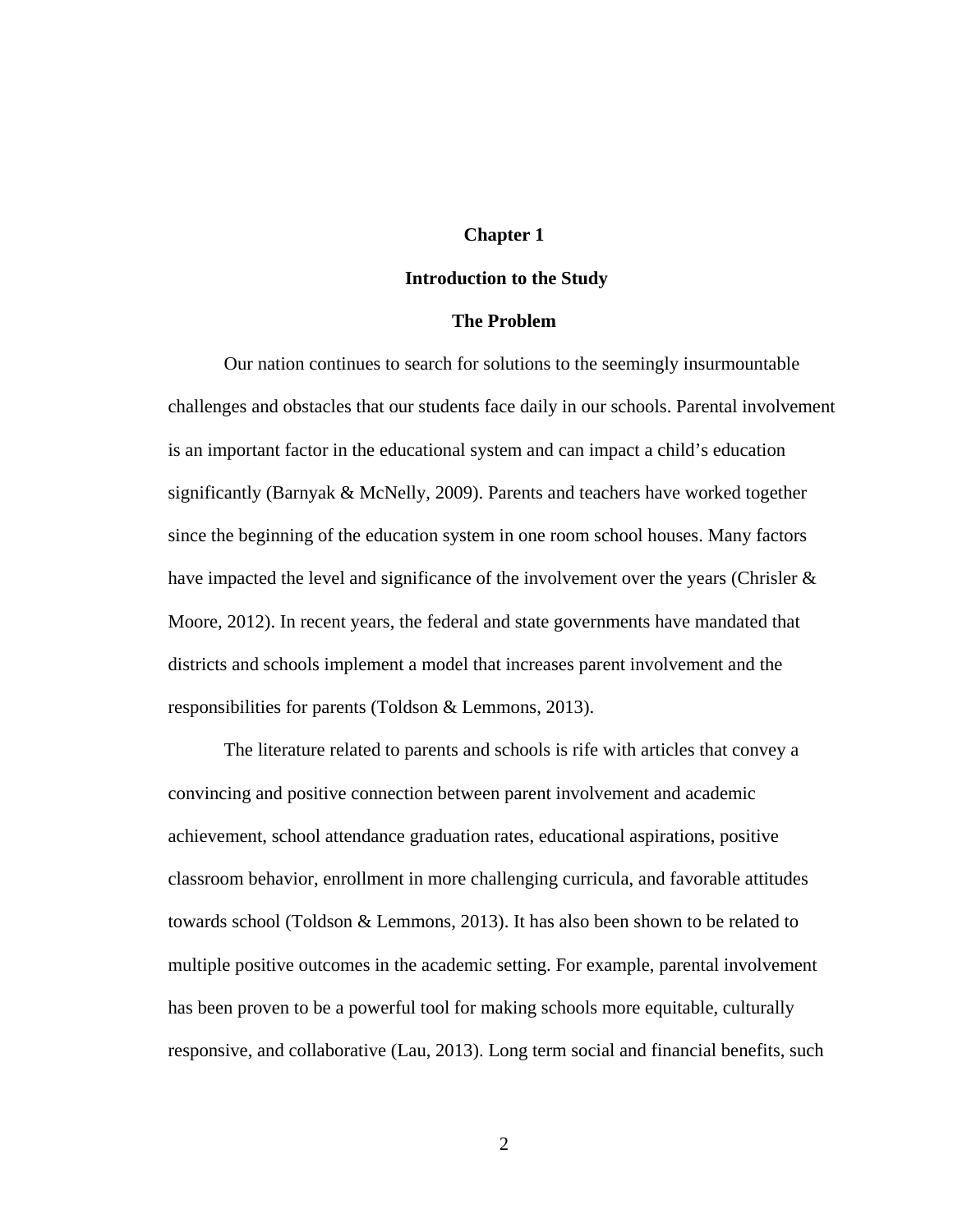as improved health outcomes, decreased welfare dependence, and reduced crime are also correlated with increased parental involvement (Lau, 2013). Research indicates that the earlier in a child's educational process parent involvement begins, the more powerful the effects (Lau, 2013).

In the  $21<sup>st</sup>$  Century, there has been a shift in parent involvement with many urban and rural areas seeing a sharp decline (Toldson & Lemmons, 2013). Because parental involvement may be beneficial in so many ways, low levels of parental involvement can be considered problematic because students do not have the benefit of the home-school connection (Toldson & Lemmons, 2013). Research shows that two-thirds of teachers surveyed believed that their students would perform better in school if their parents were more involved in their child's education, while 72% of parents say children of uninvolved parents sometimes "fall through the cracks" in schools (Chrisler & Moore, 2012). Yet, the data on parental involvement do not necessarily reflect these beliefs. According to The National Center for Education Statistics' Parent and Family Involvement in Education Survey for the 2007 National Household Education Surveys Program show that 78% of parents attended a parent-teacher conference, 74% attended a class or school event, 46% served as a volunteer on a school committee, and 89% attended any kind of school function once throughout the entire school year (Toldson & Lemmons, 2013). Not surprisingly, these percentages are much lower for high school families (Chrisler  $\&$ Moore, 2012). Only 74% of high school parents surveyed attended any type of school function throughout the year and only 34% volunteered at their child's school (Chrisler & Moore, 2012).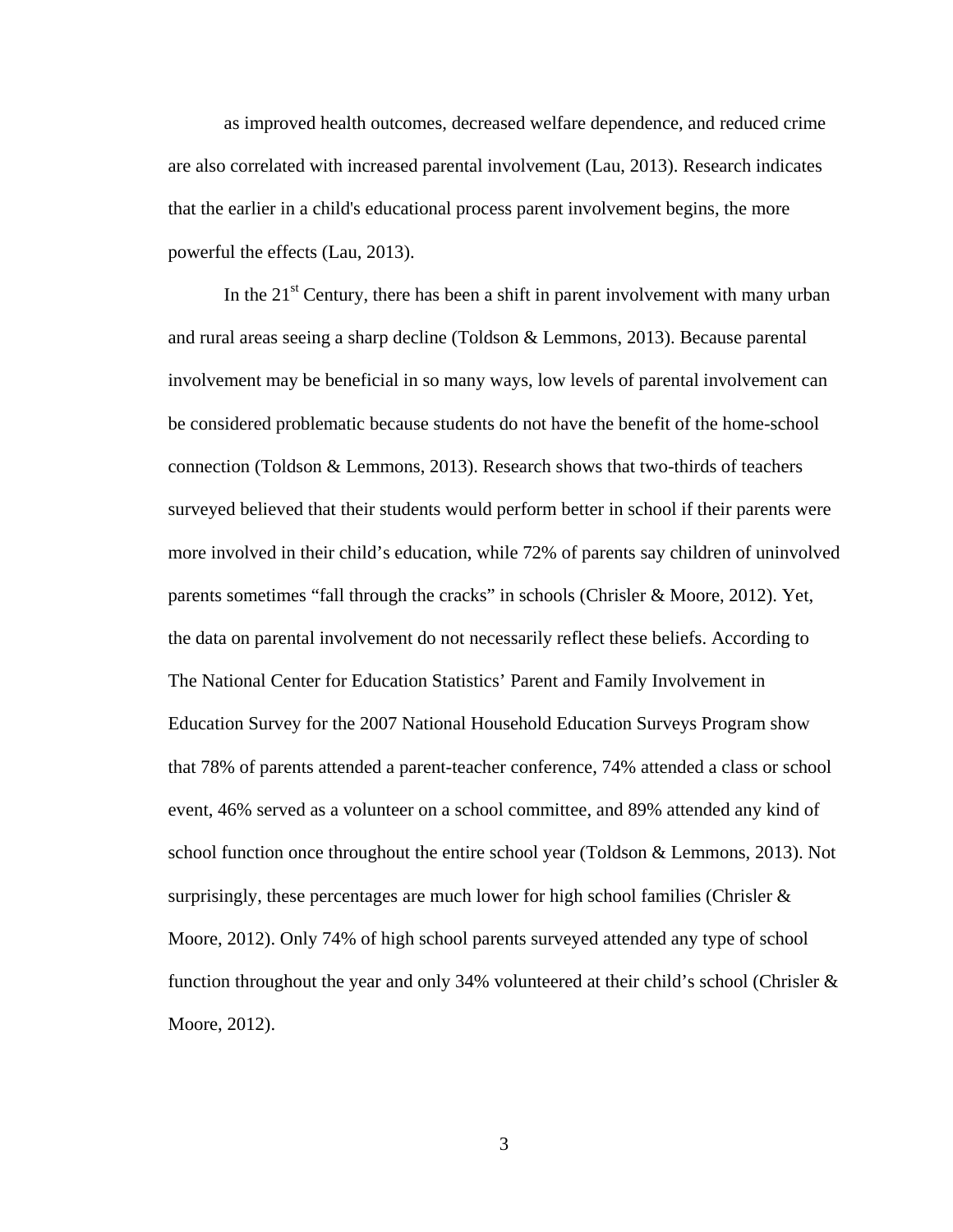As educators strive to improve the role of parents and families in education, the establishment (or reestablishment) of strong parental involvement programs should be a primary goal for school leadership (Ferlazzo, 2011). With the research indicating the positive correlations between parent involvement and student achievement, schools are challenged to develop warm, welcoming environments that are engaging for the parents (Barnyak & McNelly, 2009). To do so, the barriers that impeded a parent's participation must be identified and acknowledged to be real. In other words, why are parents not more involved and what can be done to improve it?

The role of parents and families at An Achievable Dream (AAD) Academies in Newport News, Virginia mirrors trends that are seen nationally. During the 2013-2014 academic school year, administrators at the two Newport News AAD sites noticed a decrease in levels of parental involvement. In particular, fewer parents were attending conferences, returning teacher's phone calls, handling behavioral issues, or corresponding through their child's agenda. At the same time, the administrators noticed that teachers were becoming increasingly responsible for ensuring that students continued to meet the requirements of their student contracts. For example, parents were rarely familiar with their children's grades, understood their high school academic plan required for graduation, and often blamed on the teachers for their child's misbehaviors. Based on the concurrence of the two conditions and an awareness of the relationship between parental involvement and student outcomes delineated in the literature, the administrators at the Newport News AAD sites determined it was likely that the increased need to monitor student behavior was a direct result of the decrease in parental involvement.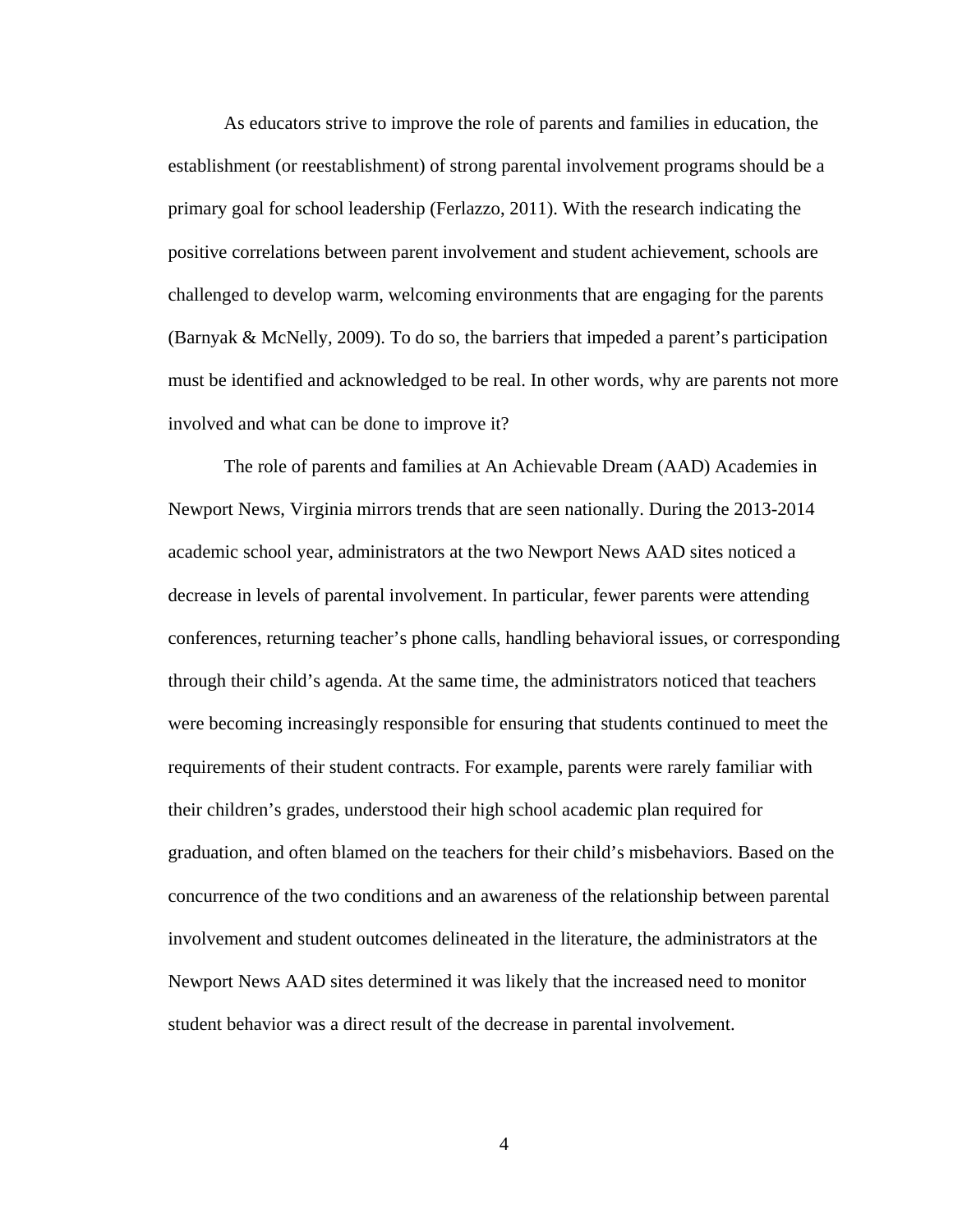It is the goal of AAD to provide an inviting environment for families to feel welcome into the school and in their child's educational process. Parents and families are given the opportunity to learn strategies to assist their child in the learning process as well as work with the teachers and administrators on consistent behavioral expectations at school and home. The purpose of this study is to evaluate the perceived effects of An Achievable Dream on the student's family. In other words, does An Achievable Dream reach beyond the student and involve the families in their children's education?

#### **Context**

The focus of this program evaluation is the parental involvement program at two of the An Achievable Dream sites in Virginia. In this section, the context in which the program is being implemented is being described. In particular, I discuss the structure of AAD as well as AAD's educational philosophy.

#### **Structure of the Program Site**

AAD (2015a) is a comprehensive public school program for predominately minority youths who are socially and economically disadvantaged (2015a). The majority of the students who attend AAD are minority students who come from single-parent or no-parent homes and who are eligible for free or reduced-price lunch (2015a). AAD was developed to help this population of students successfully complete high school and become productive citizens (2015a).

Most of the students accepted into the program stay in the program until they complete Grade 12; a student will only be asked to leave the program if he/she does not meet the obligations of the parent/student contract. As part of the enrollment process, parents and students must demonstrate their understanding and commitment to AAD by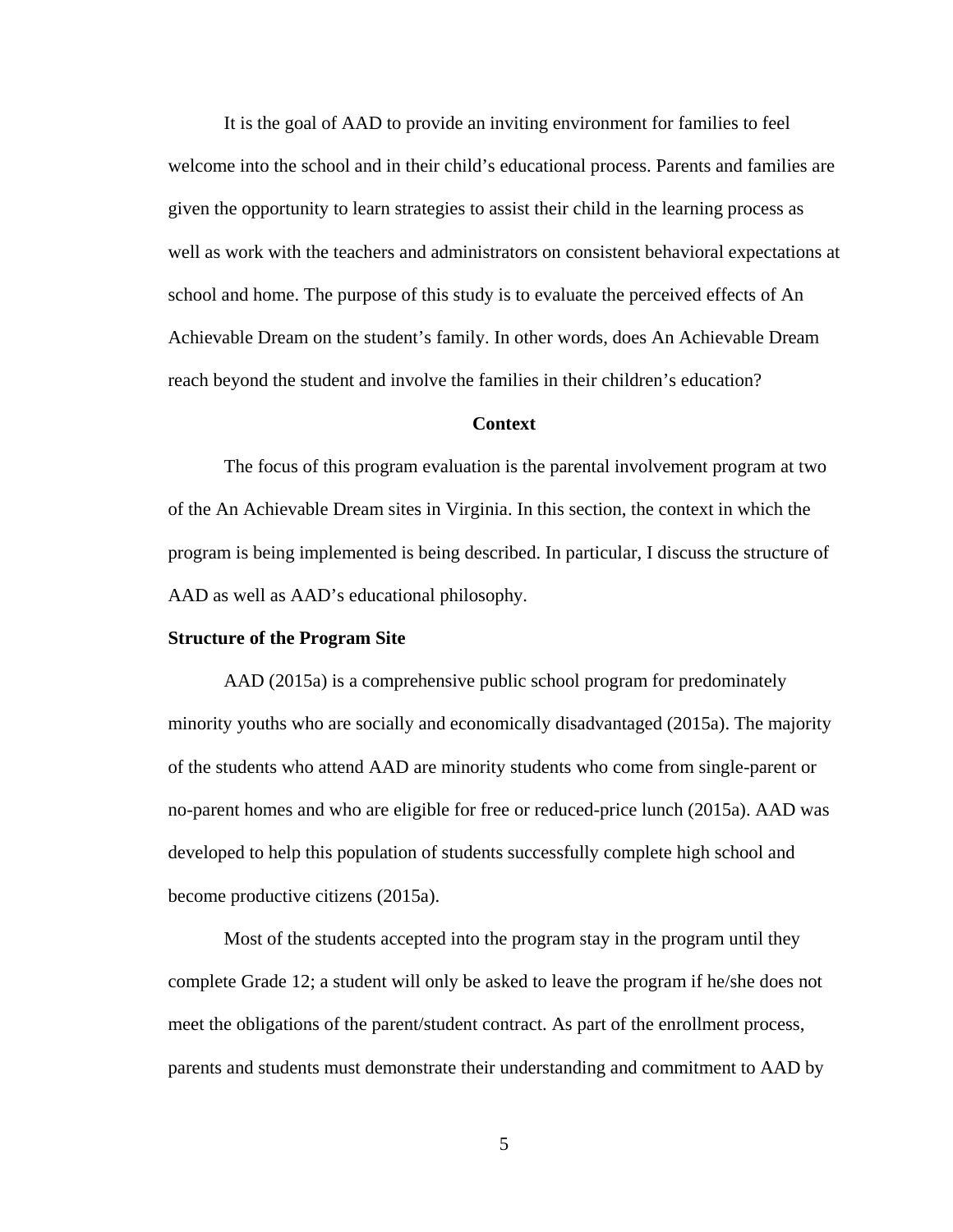signing a contract promising to do their part in the partnership. This promise includes the "parent/family commitments" such as sending their child to school daily and on-time, adhering to the extended-learning time components, monitoring their child's homework and signing their agenda book daily, attending parent conferences and events, and maintaining a crime and drug free household. Less than 1% of the students are deselected from the program each year. Typically, students who are deselected from the program are deselected at the elementary or middle school level, when behaviors that are incompatible with the AAD philosophy first manifest. Because students whose behaviors are incompatible with the AAD philosophy are deselected before reaching Grade 9, AAD's graduation rate, which is based on retention of students in Grades 9-12, has remained at 100%.

AAD operates the AAD Academy (K-5) and AAD Middle/High School (6-12) in Newport News, Virginia. The focus of this study will be the two AAD sites in Newport News, Virginia. During the 2014-2015 academic school year, 1,236 students attended the Newport News AAD sites (Virginia Department of Education [VDOE], 2015). Approximately, 98% were minority students, 83% were from single-parent homes, and 9% were from no-parent homes (VDOE, 2015).

The Newport News AAD sites are possible as the result of collaboration between public and private organizations (AAD, 2015a). Newport News Public Schools provides the instructional and support elements common to all schools in the city, including curriculum, student services, basic staffing, transportation, food service, and maintenance (AAD, 2015b). AAD, Inc., a nonprofit entity, raises funds for programming and operates all of the additional components that contribute significantly to the program's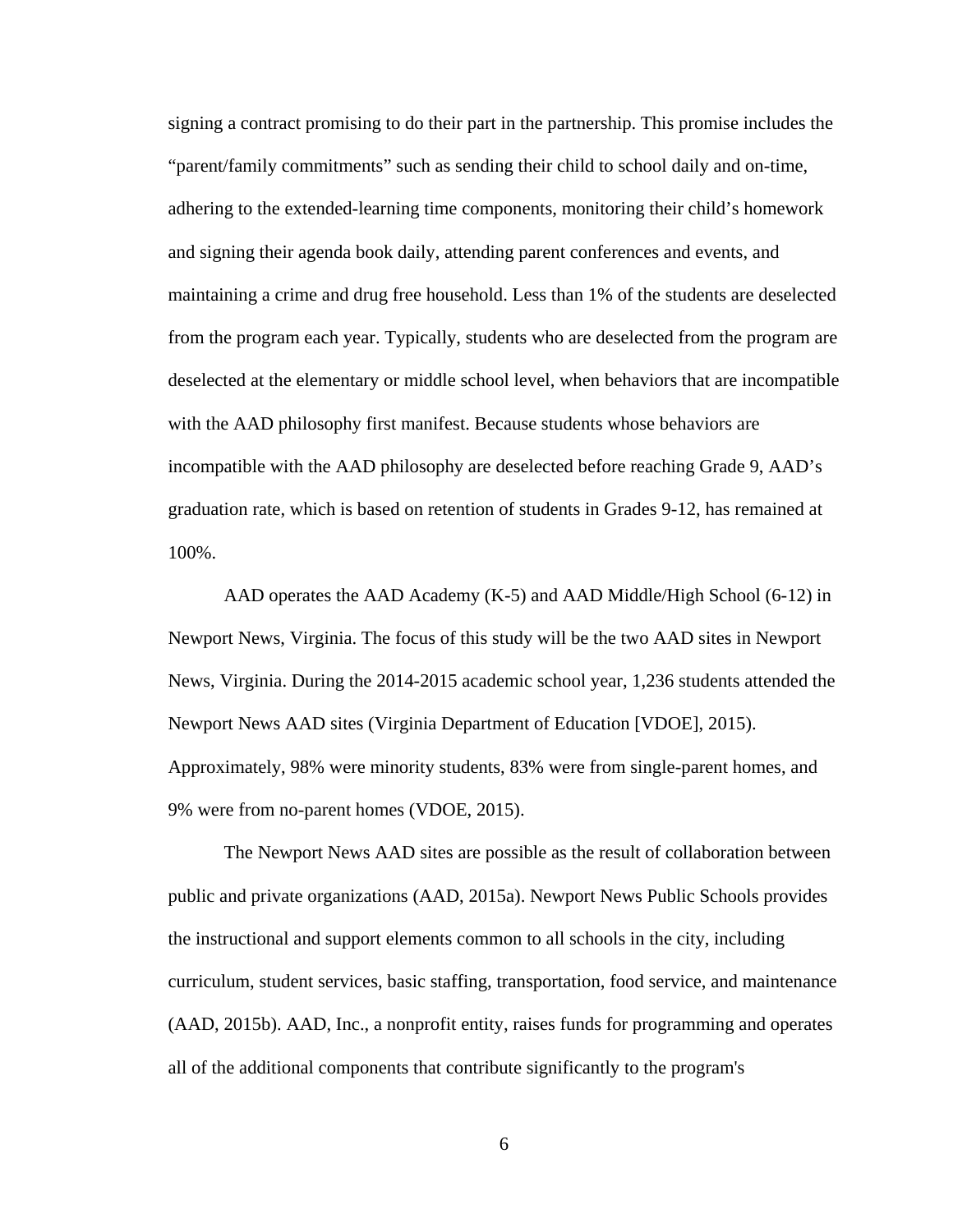effectiveness: the extended school day, longer school year, uniforms, tennis, curriculum enrichments, technology, parent involvement, and program evaluation (AAD, 2015a).

#### **Educational Philosophy of the Program Site**

All AAD sites espouse an educational philosophy posed by the Character Education Partnership (CEP). That is, a school's culture is critical for student success (Berger, 2010). According to CEP, "successful schools—ones that fosters both academic excellence and ethics—have positive, effective school cultures" (Berger, 2010, p. 1). Education reform movements in the past have been unsuccessful in changing student outcomes because they have been focused on changing school culture but not the rigor of standards, alignment of curriculum, or instructional strategies, or vice versa (Berger, 2010).

Academic excellence is supported through positive schools cultures that expect and provide rigorous academic standards, alignment of curriculums to those standards, and effective instructional strategies (Berger, 2010). Ethical behavior is supported through positive school cultures in which members of the school community treat one another well (Berger, 2010). Efforts that stop at spelling out the rules of behavior, that is, addressing the social component, are not enough; attention must also be paid to the moral element (Berger, 2010). Until students internalize values like respect and compassion and discipline, even the most detailed code of conduct will remain external to them and schools will remain dependent on surveillance and sanctions, benign or totalitarian, for enforcement (Berger, 2010).

Similar elements of a positive school culture are part of a holistic approach to education, which AAD developed and refers to as the SAME (social, academic, and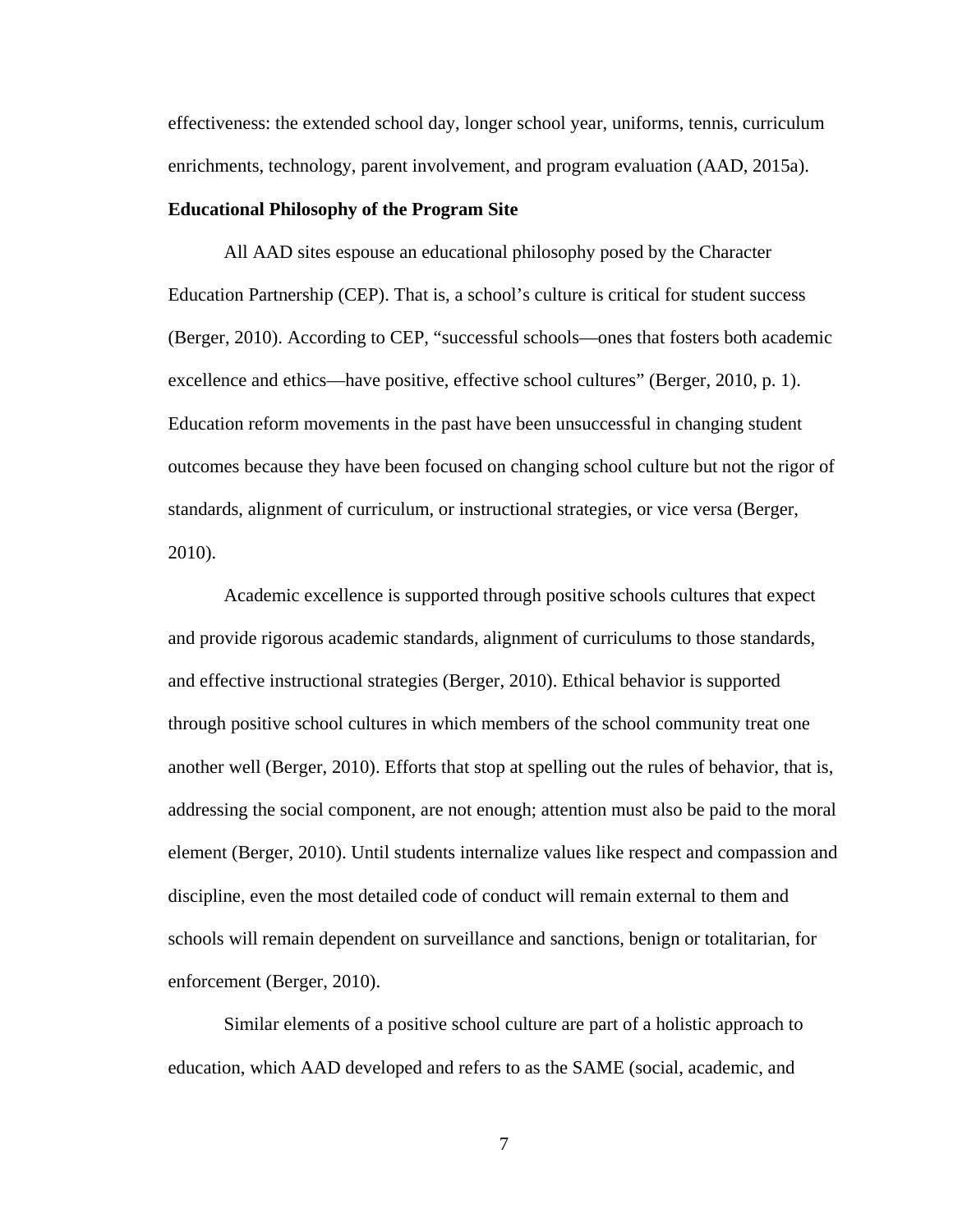moral education) educational model (2015a). At AAD, academic excellence is supported by (a) aligning curriculums with standards and assessment; (b) using achievement data to tailor instruction to students' needs; and (c) selecting effective instructional methods and schedules (AAD, 2015a). Positive social behavior is supported by (a) setting standards of conduct that create a safe, orderly environment for learning; (b) getting teachers to work together to improve schools; and (c) fostering a school culture that breeds responsibility. Positive moral behavior is supported by (a) institutionalizing high expectations of students and teachers; (b) teaching character education and resolution; (c) adding the missing link (the values students need to be good citizens), and (d) forging the vision and values that inspire teacher evaluation (AAD, 2015a).

AAD also supports the elements of the SAME model and promotes a positive school culture by requiring parents and students to sign a contract. Each year, all parents and students must sign the parent/student contract, which outlines the expectations of the parents and students. The parent component requires parents to send their child to school each day and on-time, to review their child's homework and classwork daily, to attend conferences as necessary, to make sure their child wears their uniform daily, to join the Parent-Teacher Association, and to maintain a drug and crime free household. The student component requires students to attend school on-time and each day, to complete their daily assignments, to follow the uniform policy, and to follow all school rules and expectations to contribute to a positive learning environment. These expectations are reinforced by requiring parents and students to sign the contract annually.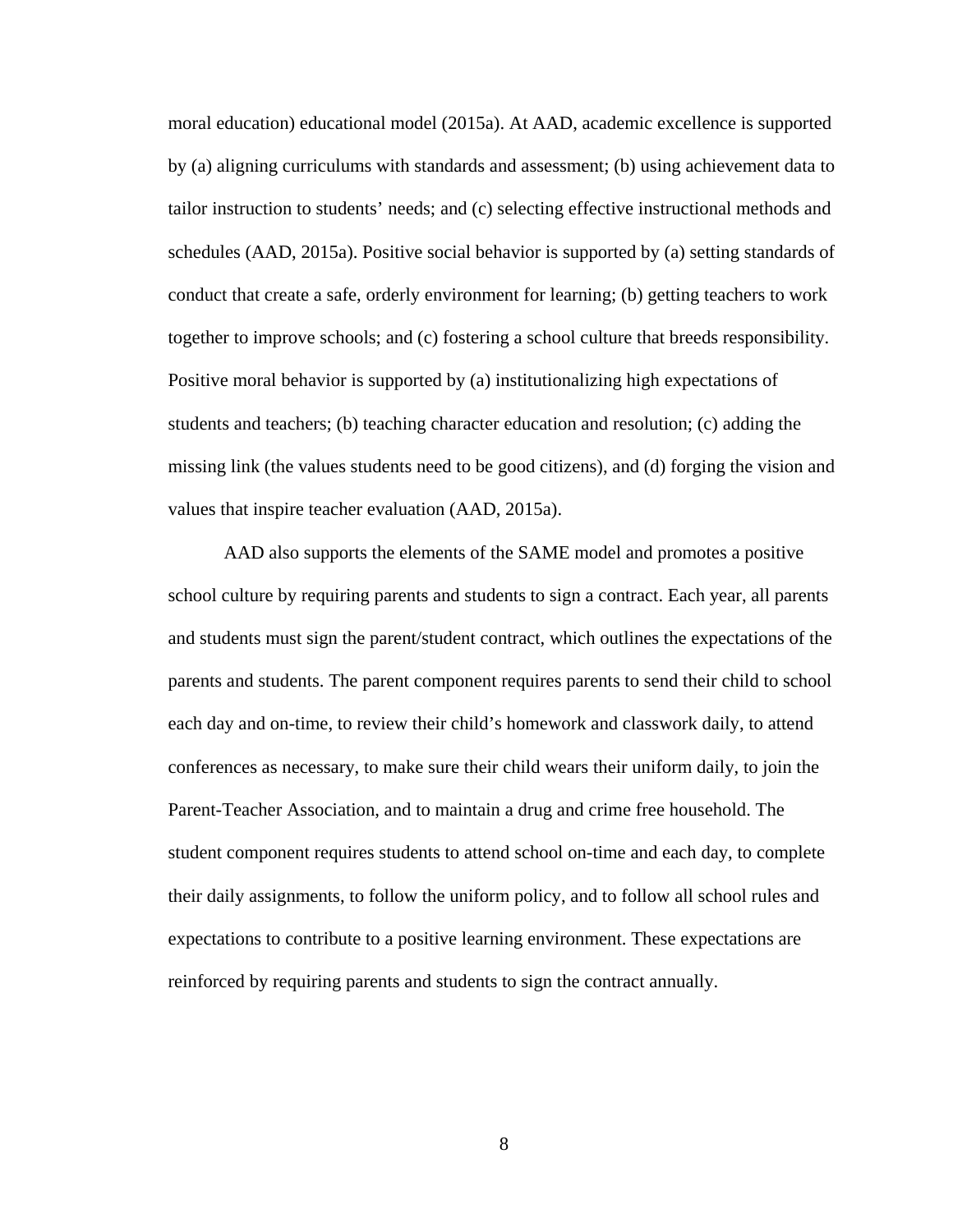#### **Program Description**

Parent involvement is recognized as a significant factor in improving the quality of a child's education. Because of its importance, understanding how parents help their children and how schools can encourage greater parent involvement have been important research aims in education. In the late 1980s, Joyce Epstein introduced the School-Family-Community-Partnership Model, which soon became influential in parent involvement research (Epstein, 2005). The model redefined the relationship between schools, families, and communities as one of overlapping spheres of influence that share a concern about the success of the child (Epstein, 2005). The model has two main components.

The first component represents the partnership of schools, families, and communities and overlapping spheres with each sphere having interest and influence in the child's education (Smith, Wohlstetter, Kuzin, & De Pedro, 2011). There are two factors that greatly impact the overlap of the spheres: time and experience (Smith et al., 2011). In other words, the time in school, age of the child, and experiences of the child in the family influence the degree to which schools, families, and communities have mutual interests and influences on the child (Smith et al., 2011).

The second component of the model explains the interpersonal relationships and patterns of influence that are most important in a child's education (Smith et al., 2011). There are two types of interactions: those within organizations and those between organizations. Additionally, there are various levels of interactions (Smith et al., 2011). Traditional, standard interactions occur between families and schools. Examples of standard interactions would include newsletters and reports about the child's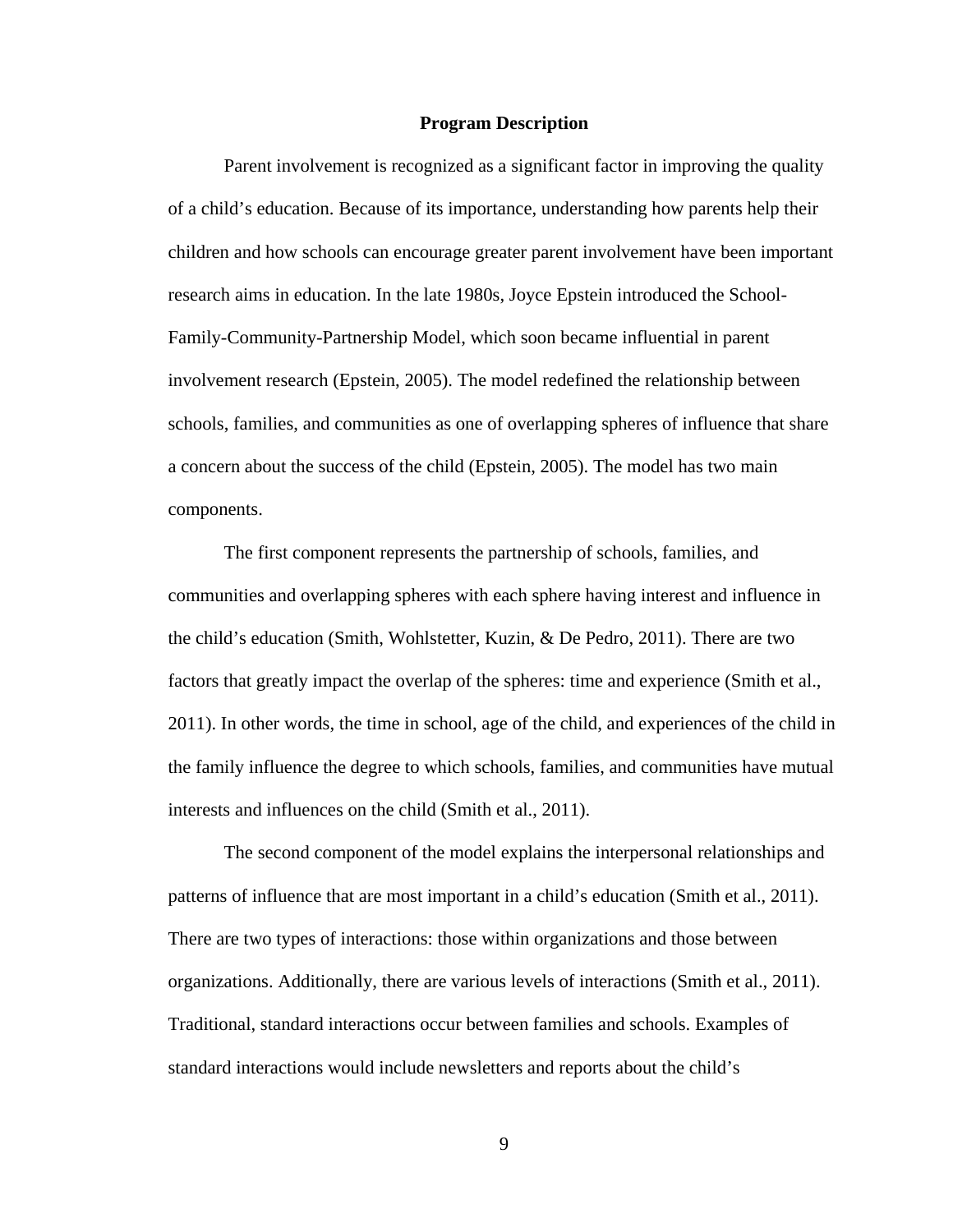performance. Specific, individual interactions are those between parents and teachers. Examples of individual interaction would include phone calls and conferences (Smith et al., 2011).

As a framework for increasing parental participation in education, the model recognizes six types of educational involvement and encourages schools to develop activities that engage schools, families, and communities (Smith et al., 2011). The six types of involvement are:

- Type 1 Parenting Helps all families establish home environments to support children as students. Sample practices would include: suggestions for home conditions that support learning at each grade level, and parent education courses (Smith et al., 2011).
- Type 2 Communicating Design effective forms of school-to-home and home-toschool communications about school programs and children's progress. Sample practices would include: conferences with every parent at least once a year and weekly folders of student work sent home for review and comments (Smith et al., 2011).
- Type 3 Volunteering Recruit and organize parent help and support. Sample practices would include: classroom volunteer programs to help teachers and students and a parent room for volunteer work and resources for families (Smith et al., 2011).
- Type 4 Learning at Home Provide information and ideas to families about how to help students at home with homework and other curriculum related activities. Sample practices include: information for families on skills required for students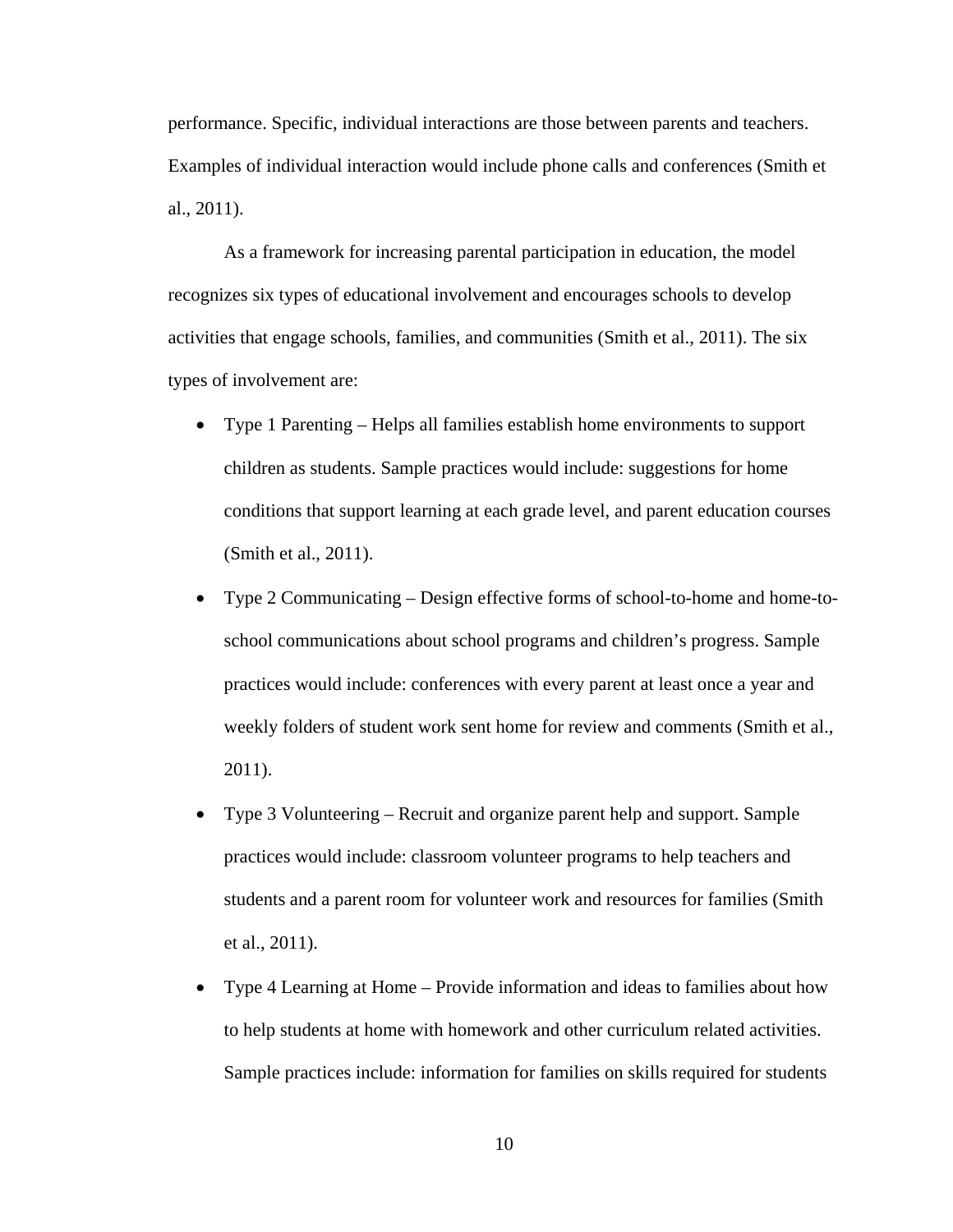in all subject areas at each grade level and calendars with activities for parents and students at home (Smith et al., 2011).

- Type 5 Decision Making Include parents in school decisions. Sample activities include: active PTA or other parent organizations and district level councils or committees for family and community involvement (Smith et al., 2011).
- Type 6 Collaborating with Community Identify and integrate resources and service from the community to strengthen school programs and student learning. Sample practices include: information for students and families on community health and information on community activities that link to learning skills and talents (Smith et al., 2011).

In alignment with Epstein's model, the AAD Parental Involvement Program (see Figure 1) is designed to increase parental interaction in their child's education, both at school and at home. The program is made up of three basic elements: (a) engaging families as full partners in their children's academic success and increasing their capacity to support their children's educational needs; (b) increasing school staff's ability to work with parents and families to support and cultivate environments welcoming to parents; and (c) maintaining effective communication between school and home.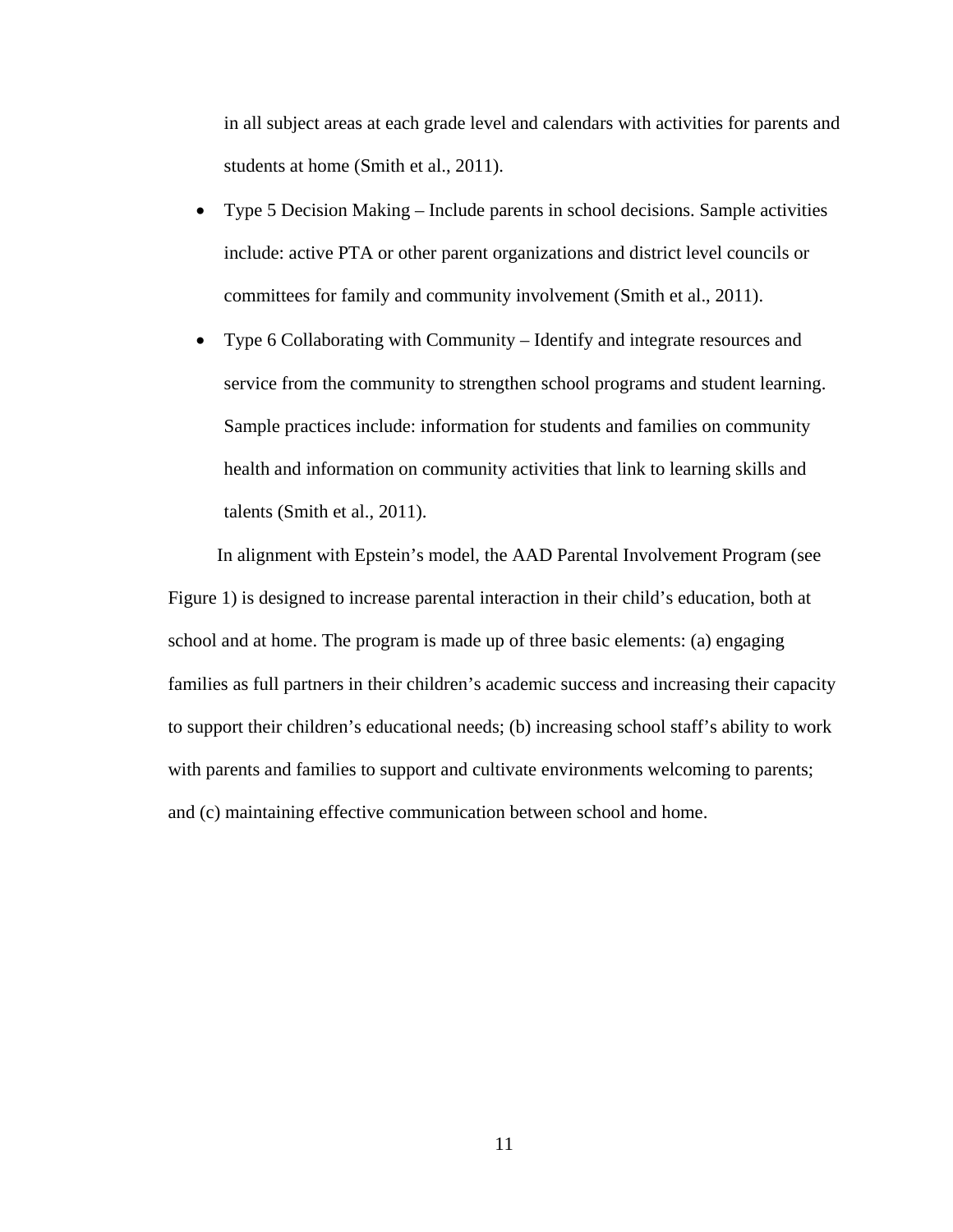

*Figure 1*. An Achievable Dream Parent Involvement logic model.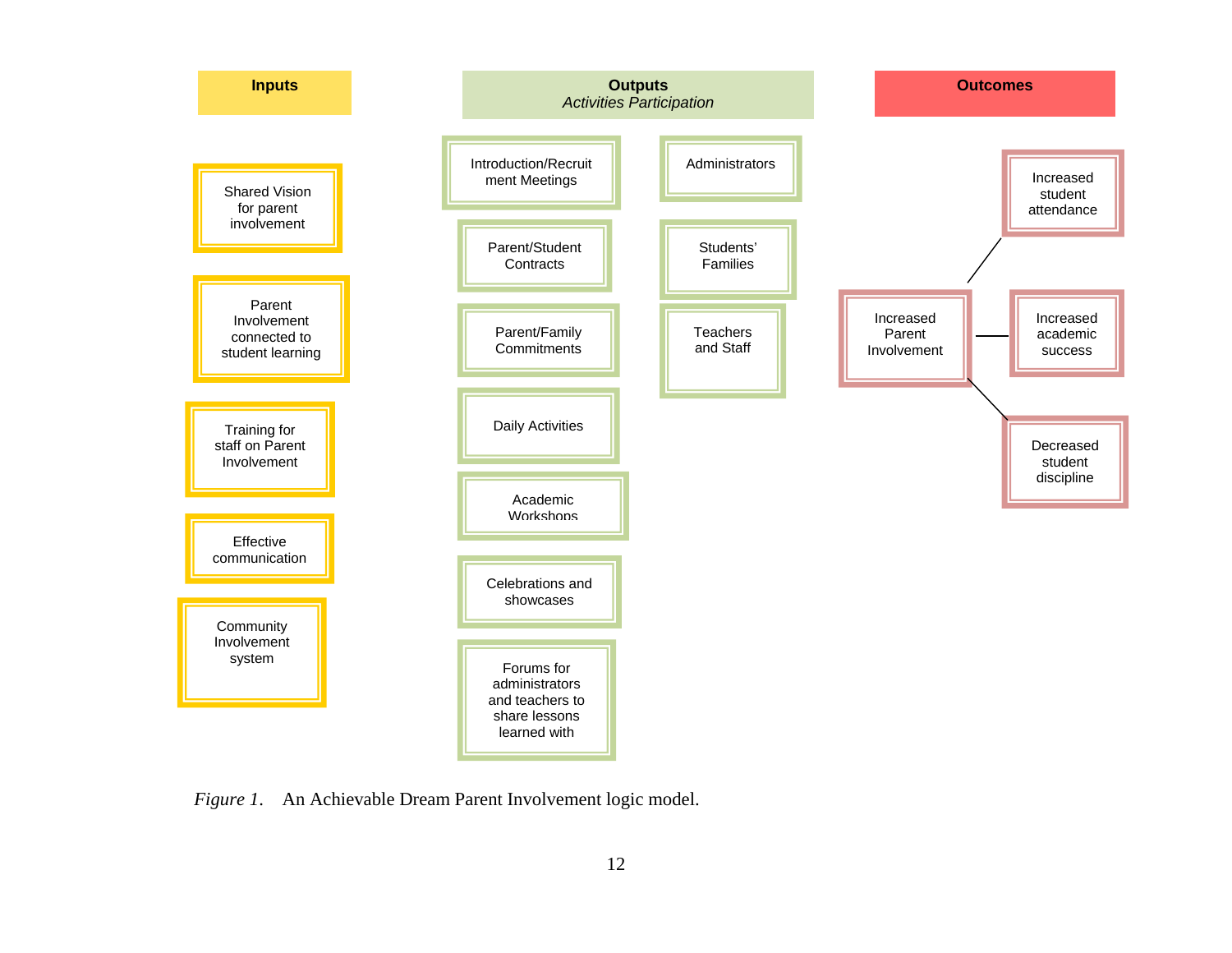During the 2013-2014 school year, AAD's Parent Involvement Program was developed and implemented around a shared purpose for family engagement amongst the administrators, teachers, staff, and families. As the administrators, teachers, and staff were trained on implementing an effective parent involvement program. The training incorporated potential barriers the families may encounter to being involved in their child's education. Educators must understand that families may have limited knowledge on how to assist their child with homework the student learning objectives or may have had negative experiences with their own education (Toldson & Lemmons, 2013). To be effective, the program must incorporate a comprehensive communication system between the schools and families. The communication system must also take into account barriers that can impact the families. If time allocation impacts parents from being involved in their child's school, then the communication modules must be flexible for the parents (Toldson & Lemmons, 2013).

AAD is expanding the traditional parent involvement into a more aggressive model that allows parents to feel welcome in the school and be involved in the learning process. As outlined in the logic model, AAD had to determine what inputs would be required for an effective parent involvement program. The necessary inputs include:

- A shared vision for parent involvement. All of the stakeholders must have a similar vision for the expectations of the parent involvement program.
- Parent involvement connected to student learning. The program must incorporate activities that will allow the parents to be involvement and integral to their child's success in school.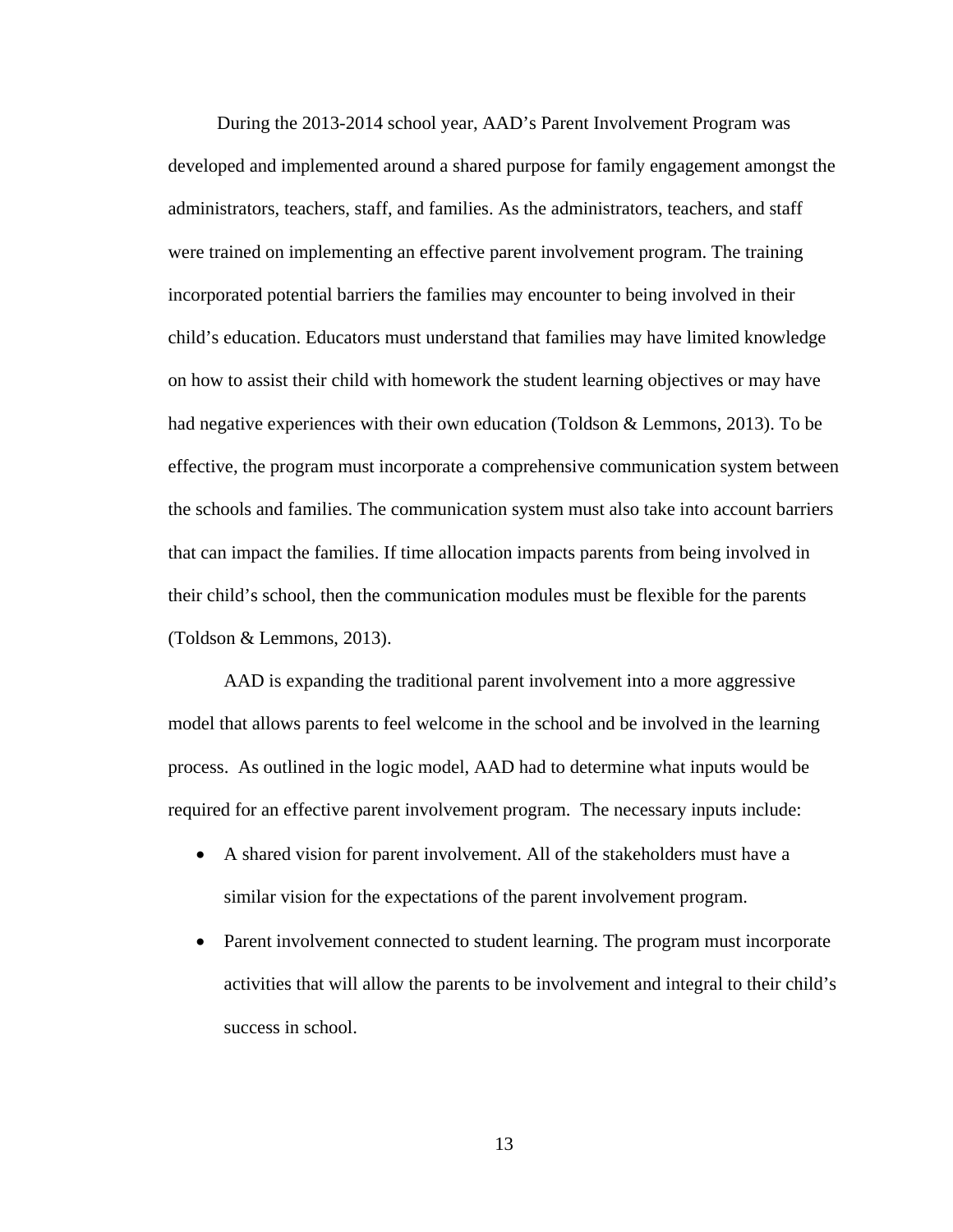- Training for faculty and staff. In order for the program to be implemented effectively, AAD must ensure that the faculty and staff have the proper training on useful strategies for involving parents.
- Effective Communication. AAD has expanded the communications to families to include (but not limited to): written flyers and notifications, phone calls, monthly newsletters, classdejo (mass texting application), mass emails, and remind 101 (Edwards & Vreeland, 2010).
- Community Partnerships. AAD has numerous community partnerships to benefit the students and parents. The Riverside Health Clinics, located at both schools, assist parents in seeking medical support and referrals for their child. The Thomas Nelson Community College Southeast Campus is located at the AAD Middle and High School. Because it is located in the southeast community, it lessens the transportation burden for enrolled students (include AAD parents and alumni).

The AAD parent involvement program incorporates the following activities:

- Introduction Meetings. The AAD Parent involvement program is first introduced to the families at the recruitment workshops prior to the students entering the program. AAD holds meetings for families to disseminate information about AAD's education model, including its comprehensive approach to parent and family engagement. These meetings are held prior to the child attending AAD (Edwards & Vreeland, 2010).
- Parent/Student Contracts. As part of the enrollment process, parents and students must demonstrate their understanding and commitment to AAD by signing a contract and a pledge promising to do their part in the partnership. This promise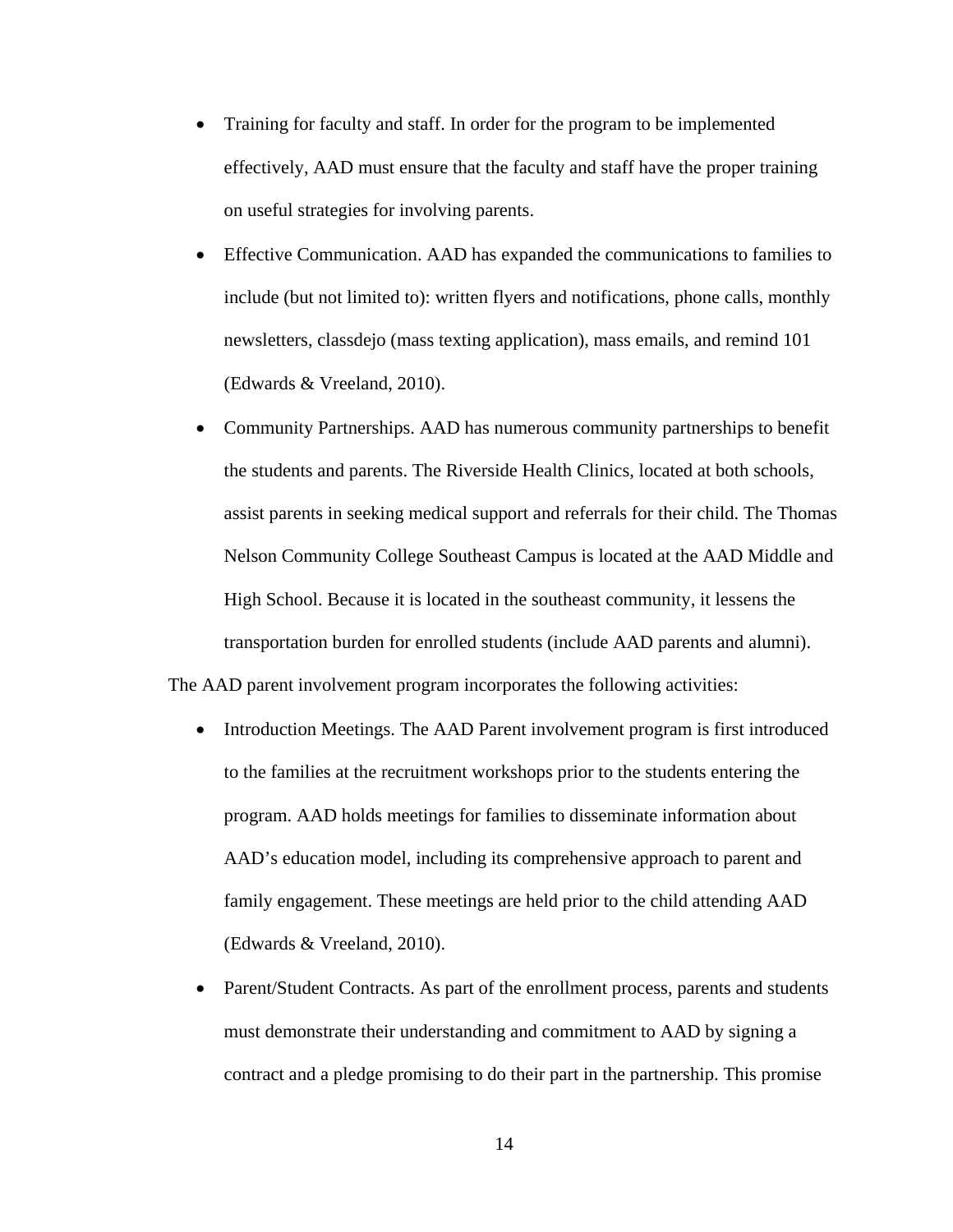includes the "parent/family commitments" outlined below (Edwards & Vreeland, 2010).

- Parent/Family Commitments. Parents/guardians must agree to participate in the Parent Teachers Association (PTA) and attend family-teacher conferences. PTA meetings are held each quarter with sign-in sheets to collect attendance data and door prizes are used to incentivize participation. Parents/guardians must also participate in "family training" at the beginning of each grade level on the expected outcomes for the upcoming year, methods for implementing academic structure at home, strategies for supporting a child's success, encouraging a child when he/she is not performing well, setting boundaries, and outlining the family's dreams. This training is further supplemented by workshops throughout the year (Edwards & Vreeland, 2010).
- Daily Instructional Activities. In addition to their training, parents/guardians must remain actively involved in their students' daily instructional activities. This includes agreeing to engage in required shared reading and math activities with their children based on recommendations from teachers and administrators and daily lessons provided to families; reviewing and signing a daily agenda book that outlines homework assignments, classwork, and teacher observations; and reviewing unit guides each evening between family adults and students to share what the student has learned that day, strengthen their skills, and involve parents/guardians in the learning process (Edwards & Vreeland, 2010).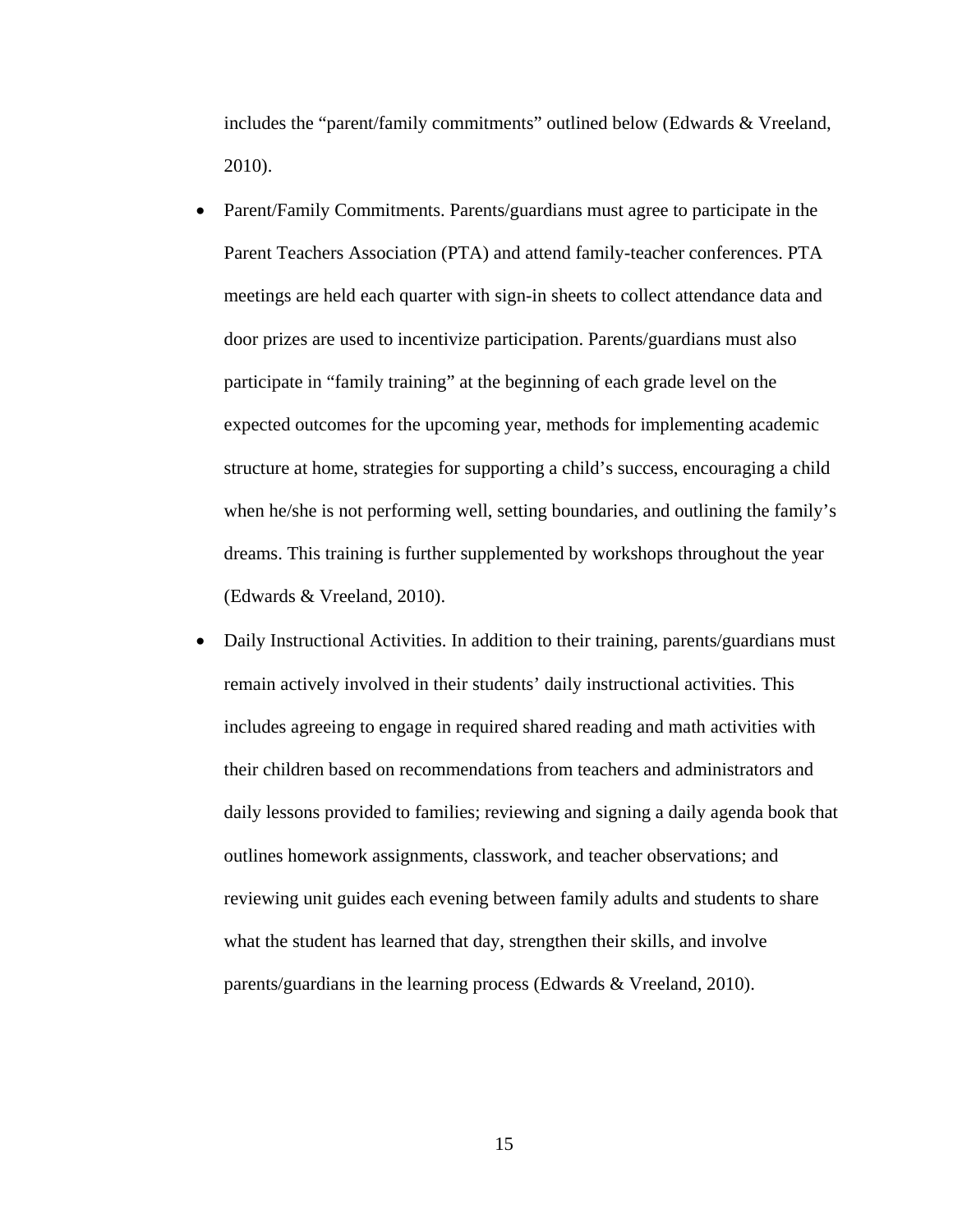- Academic Workshops. Teachers and administrators provide academic workshops to families to assist them with completing reading and math activities at home with their child (Edwards & Vreeland, 2010).
- Celebrations and Showcases. AAD hosts honor roll ceremonies, perfect attendance ceremonies, and club showcases to provide the parents and families with the opportunities to celebrate their child's successes.

AAD's strategies align with Epstein's School-Family-Community-Partnership Model as

follows in Table 1:

Table 1

*AAD's Alignment to Epstein's Model*

| <b>AAD's Strategy</b>             | <b>Epstein's Types of Parental Involvement</b> |
|-----------------------------------|------------------------------------------------|
| <b>Welcoming Environment</b>      | Type $2$ – Communicating                       |
| <b>Introduction Meetings</b>      | Type $2$ – Communicating                       |
|                                   | Type $4$ – Decision Making                     |
| <b>Parent/Student Contracts</b>   | Type $1 -$ Parenting                           |
|                                   | Type $2$ – Communicating                       |
| <b>Parent/Family Commitments</b>  | Type $3 -$ Volunteering                        |
|                                   | Type $5 -$ Decision Making                     |
| Daily Instruction Activities      | Type $1 -$ Parenting                           |
|                                   | Type $4$ – Learning at Home                    |
| Academic Workshops                | Type $1 -$ Parenting                           |
|                                   | Type $4$ – Learning at Home                    |
| <b>Celebrations and Showcases</b> | Type $6$ – Collaborating with the              |
| <b>Community Partnerships</b>     | Community                                      |

#### **Overview of the Evaluation Approach**

The development and implementation of programs requires decision making on the part of the program developers and implementers. Evaluations of programs at various stages can generate data that program developers and implementers can use to make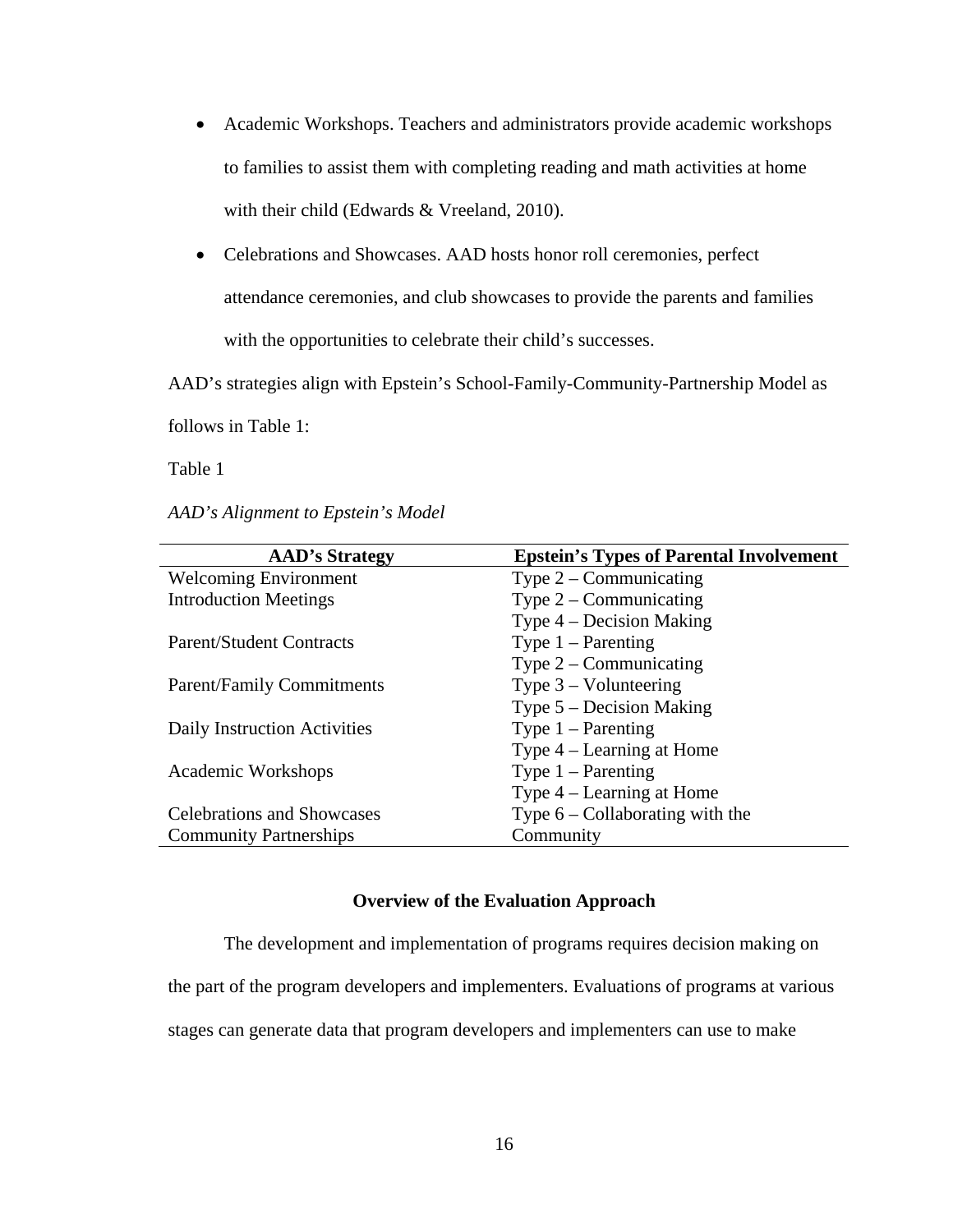decisions regarding the program. Many evaluation models have been developed over the years (Gall, Gall, & Borge, 2006). This study will use the CIPP model of evaluation.

#### **Program Evaluation Model**

In the late 1960s, Daniel Stufflebeam developed the CIPP Model of evaluation to show how evaluation could contribute to the decision-making process in program management (Stufflebeam, 1983). CIPP is an acronym for the four types of educational evaluation included in the model: context evaluation, input evaluation, process evaluation, and product evaluation (Stufflebeam, 1983). Each type of evaluation is associated with a different set of decisions that must be made at various stages of program planning and implementation as well as after the program has been implemented at which time the program planners and implementers may reflect on the outcomes of the planning and implementation processes (Gall et al., 2006). Each type of evaluation requires that three broad tasks be performed: delineating the kinds of information needed for decision making, obtaining the information, and synthesizing the information so that it is useful in making decisions (Gall et al., 2006).

The purpose of a context evaluation is to identify problems, needs, assets, and opportunities within a defined community and environmental context (Stufflebeam, 1983). Context evaluation often is referred to as needs assessment because during the process of evaluating program context, program developers and administrators are urged to ask, "What needs to be done?" (Gall et al., 2006, p. 561). Data gathered through a context evaluation can be used by program developers and administrators to make decisions regarding the development of objectives that will result in program improvements (Gall et al., 2006).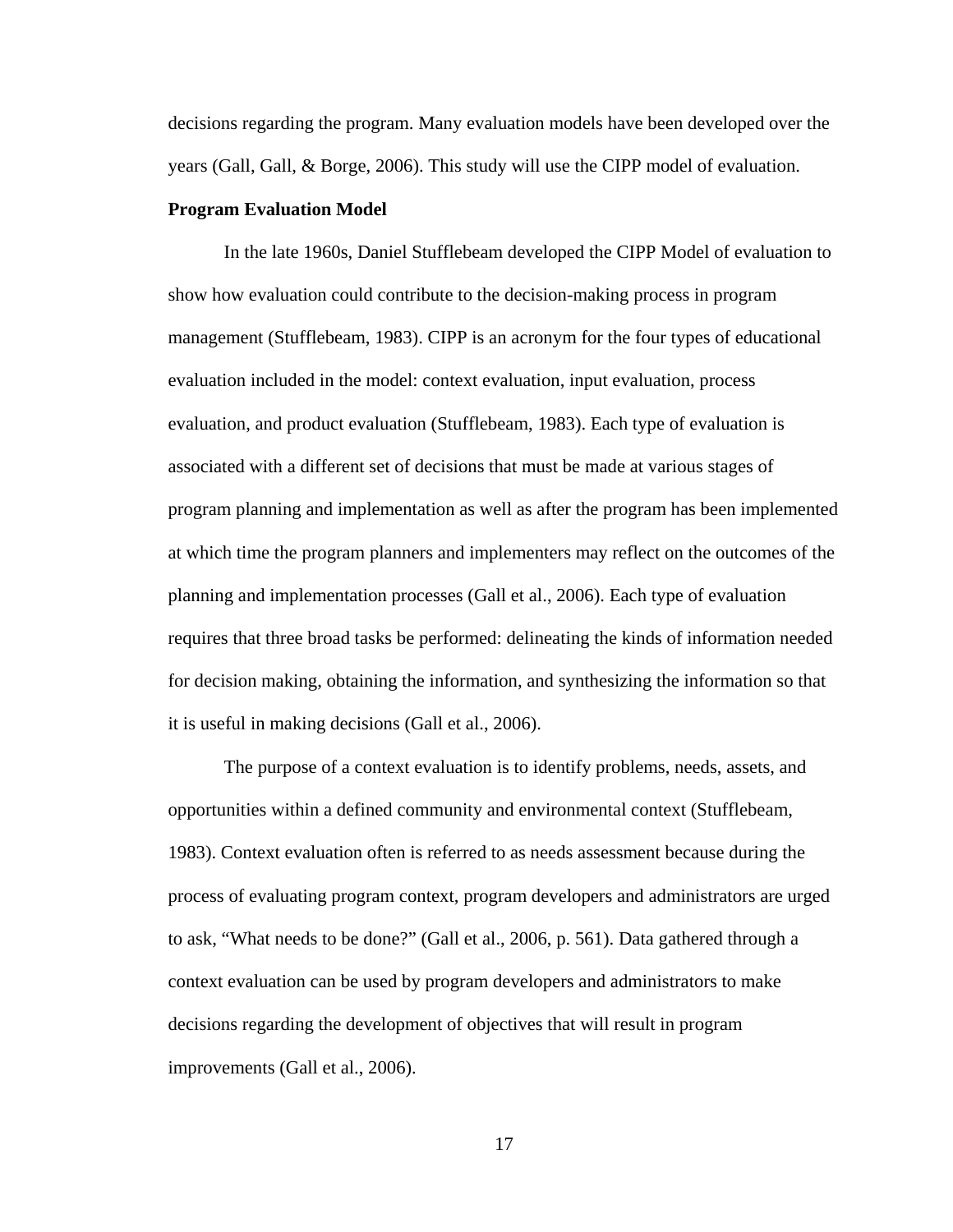The purpose of input evaluation is to make determinations about the resources and strategies needed to accomplish program goals and objectives (Stufflebeam, 1983). Input evaluation requires the evaluator to have a wide range of knowledge about possible resources and strategies as well as knowledge about research on the effectiveness of those resources and strategies in achieving different types of program outcomes (Stufflebeam, 1983). Data gathered through an input evaluation can be used by program administrators to make decisions about budgetary items as well as budgetary and strategic constraints (Stufflebeam, 1983).

The purpose of process evaluation is to monitor the project implementation process (Stufflebeam, 1983). Process evaluation involves the collection of evaluative data once the program has been designed and put into operation (Stufflebeam, 1983). Data gathered through a process evaluation can be used by program administrators to determine if the planned activities are being implemented properly and to make adjustments in the implementation process if the planned activities are not being completed properly (Gall et al., 2006).

The purpose of the product evaluation is to determine the extent to which the goals of the program have been achieved (Stufflebeam, 1983). Because this evaluation is focused on outcomes, the evaluation takes places after the program has been fully implemented (Stufflebeam, 1983). Data gathered through a product evaluation can be used by program administrators to make decisions about continuing and/or modifying the program (Stufflebeam, 1983).

Evaluations can be formative or summative. A formative assessment is used to generate feedback on a process during the development of the process and is used to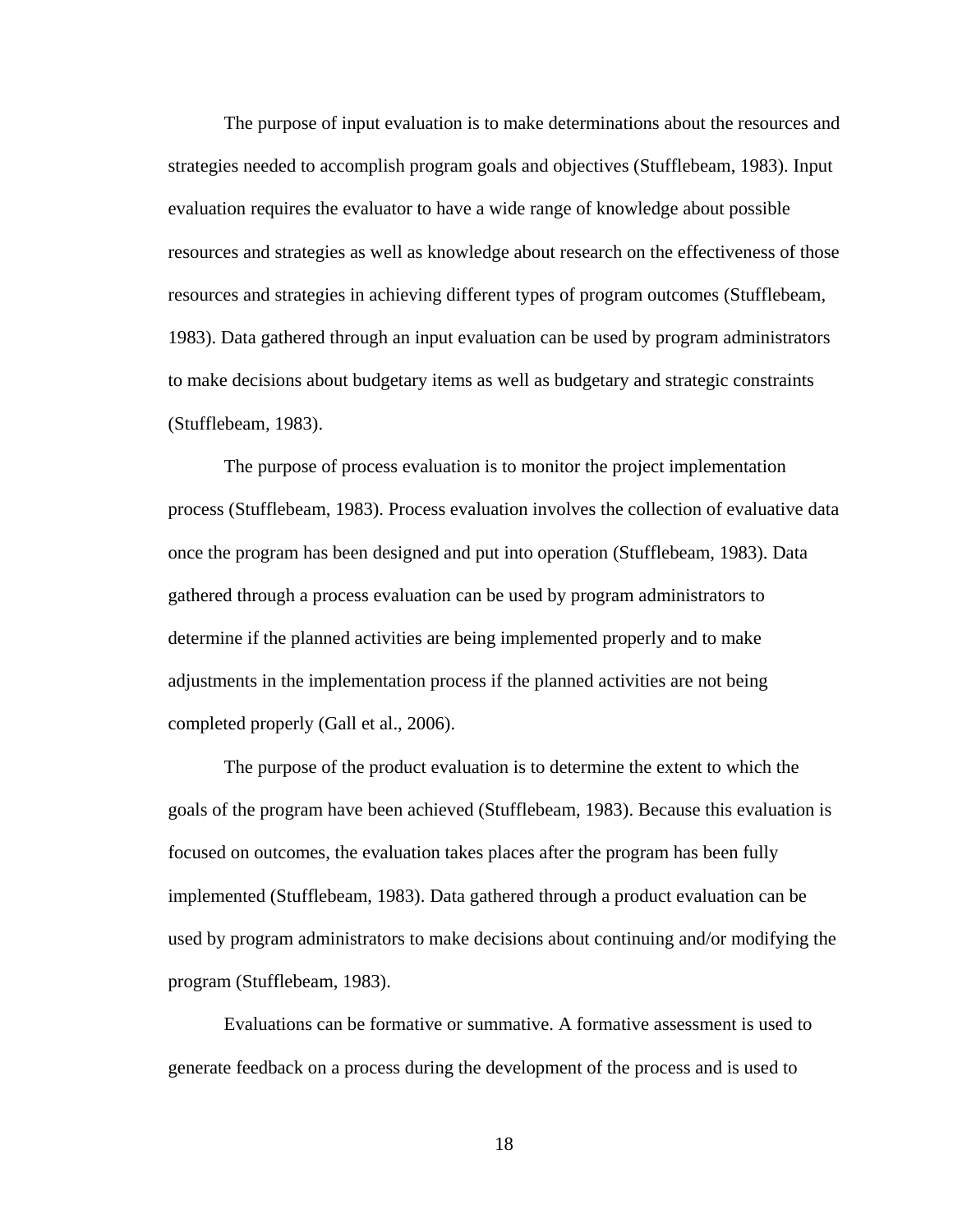measure ongoing progress (Bryson, 2011). A primary focus of formative assessment is to identify areas that may need improvement (Bryson, 2011). A summative evaluation is conducted to determine how worthwhile the final program is and is used to determine if the program is worthy to continue (Gall et al., 2006).

#### **Purpose of the Evaluation in this Study**

Due to the longevity of the An Achievable Dream program, the An Achievable Dream Parent Involvement Program will be measured by the CIPP product evaluation to monitor the outcomes of the program. When evaluating a program with a long lifespan, a summative evaluation is the most appropriate measurement. Through a summative evaluation, An Achievable Dream will determine if it has made a significant impact on the families.

#### **Evaluation Questions**

The research questions for this study are as follows:

- 1. To what degree is the AAD environment welcoming to AAD families?
- 2. To what degree does AAD effectively communicate with the families?
- 3. To what degree does AAD influence parental involvement?
- 4. To what degree does parental involvement relate to student success at An Achievable Dream?

#### **Significance of the Study**

The data produced as a result of program evaluation will provide valuable information for AAD as it continues to develop initiatives to promote positive outcomes for students and families. Parent Involvement is an integral component of equipping schools to be more equitable, culturally responsive, and collaborative. Although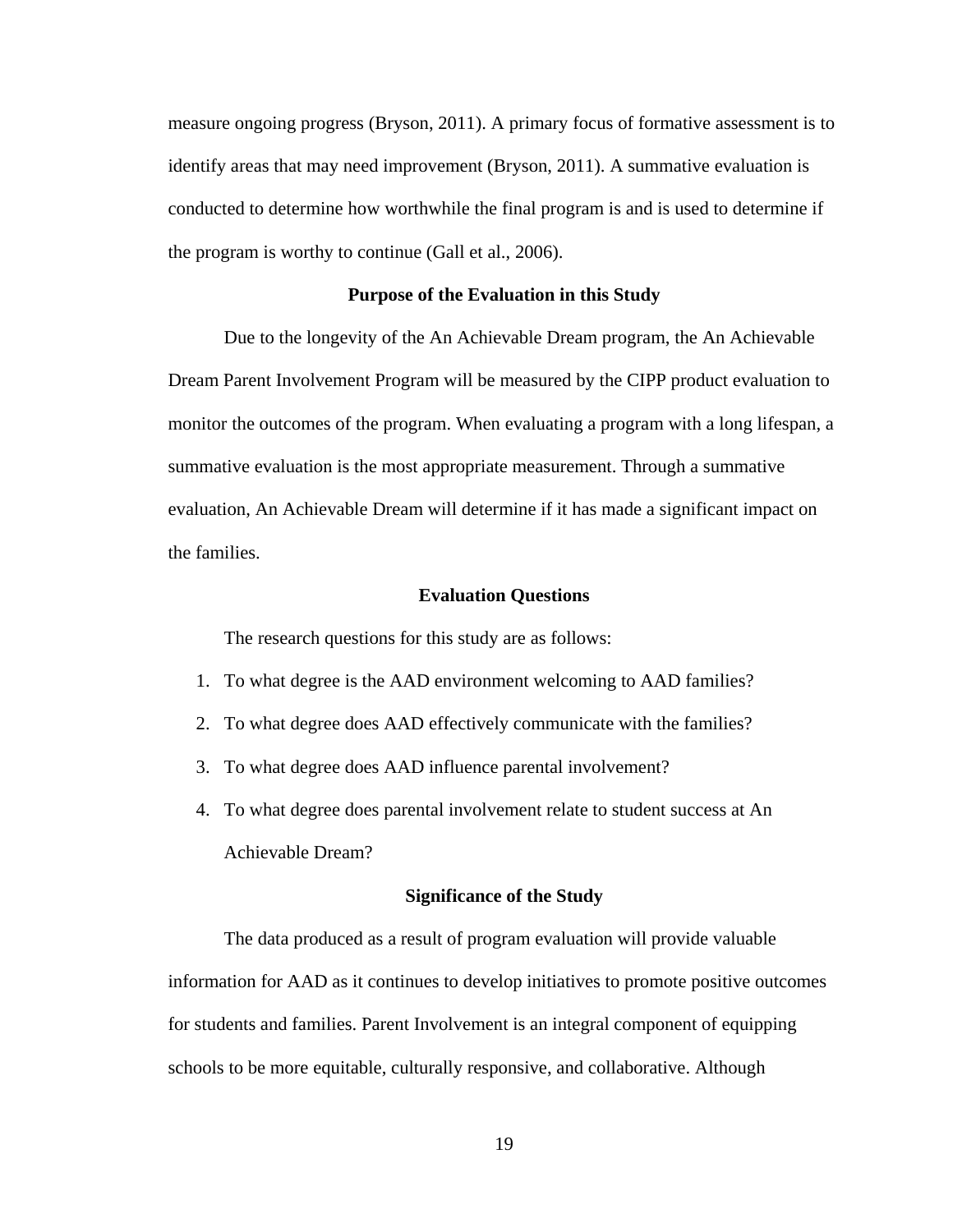legislation mandates that all districts and schools implement family involvement programs to receive federal funding, the stakes are so much higher than losing funding (Barnyak & McNelly, 2009). Families play an important role in the success of students. As the research indicates, students whose families are involved are much more likely to have fewer behavioral problems, achieve higher academically, and complete high school than students whose parents are not as involved in their school (Chrisler & Moore, 2012).

The purpose of this study is to determine if An Achievable Dream Academies are implementing an environment that is welcoming and inclusive of families. Based on the outcomes, decisions will be made to determine if the environment is inclusive or needs to be revisited to encourage family involvement.

#### **Definition of Terms**

The education field has a specialized vocabulary specifically geared towards an organization's mission.

**An Achievable Dream** – The An Achievable Dream program began as a summer education and tennis program. It developed into a comprehensive K-12 program partnering with Newport News Public Schools. The program targets an "at-risk" population throughout the entirety of Newport News, VA. (Edwards & Vreeland, 2010). **Economically disadvantaged** – A term that is used by government institutions to describe a group of people who is deemed at or below the poverty line. For example, economically disadvantaged students may be allocated free school meals because the student is a member of a household that meets the income eligibility guidelines for free or reduced-price meals (Fan & Williams, 2010).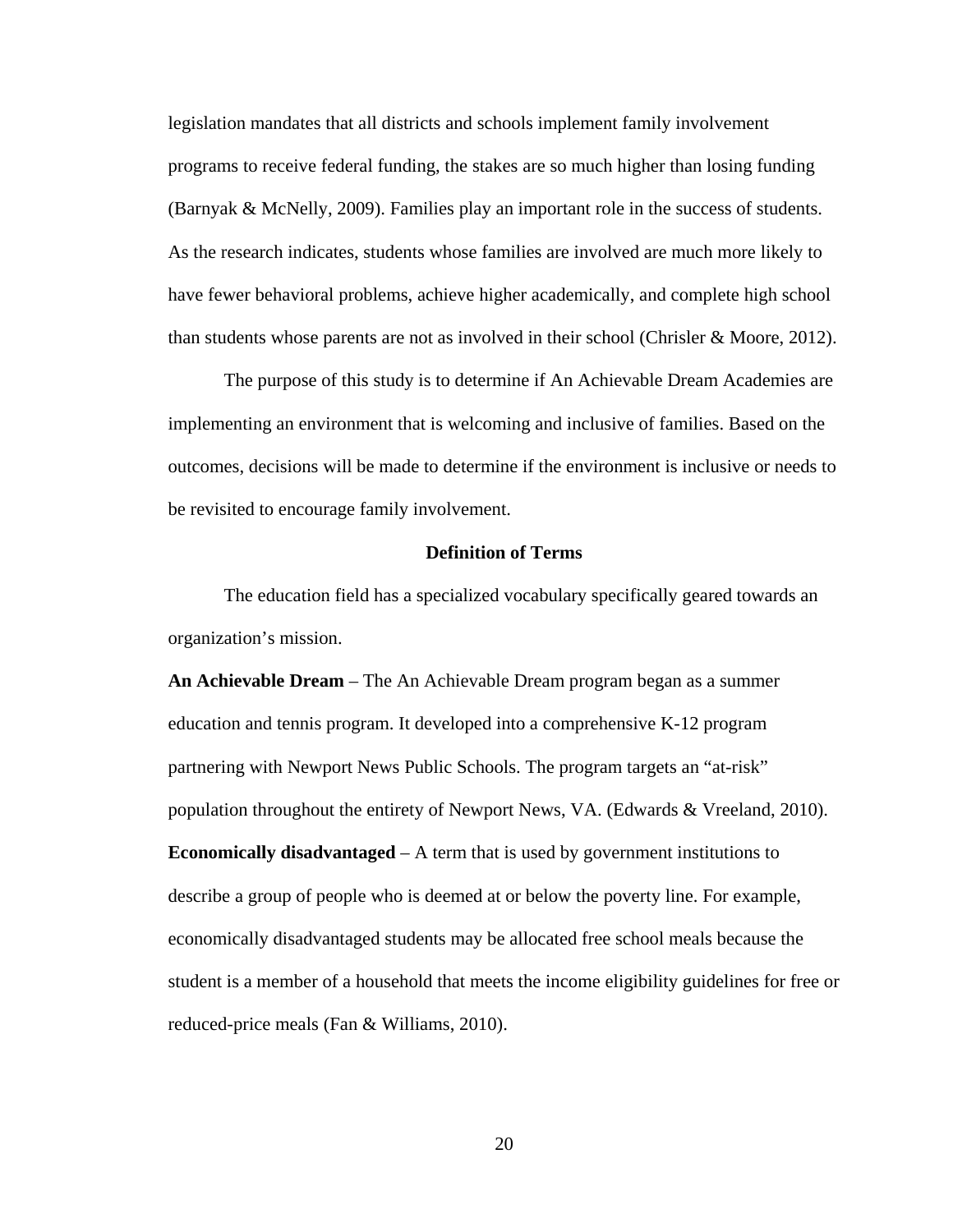**Family Engagement** – A family-centered and strengths-based approach to partnering with families in making decisions, setting goals, and achieving desired outcomes (Bower & Griffin, 2011).

**NCLB (No Child Left Behind) Legislation** - A United States Act of Congress that is a reauthorization of the Elementary and Secondary Education Act, which included Title I, the government's flagship aid program for disadvantaged students (Jones, 2012).

**Parental Involvement** – The participation of parents in every facet of a child's education and development—from birth to adulthood—recognizing that parents are the primary influence in children's lives (Bower & Griffin, 2011).

**SAME Curriculum (Social, Academic, and Moral Education** – Implemented at both schools, at all grade levels. Students learn important skills through a specialized curriculum that includes ethics, etiquette, peaceful conflict resolution, healthy living, financial know-how, and standard business language (Edwards & Vreeland, 2010).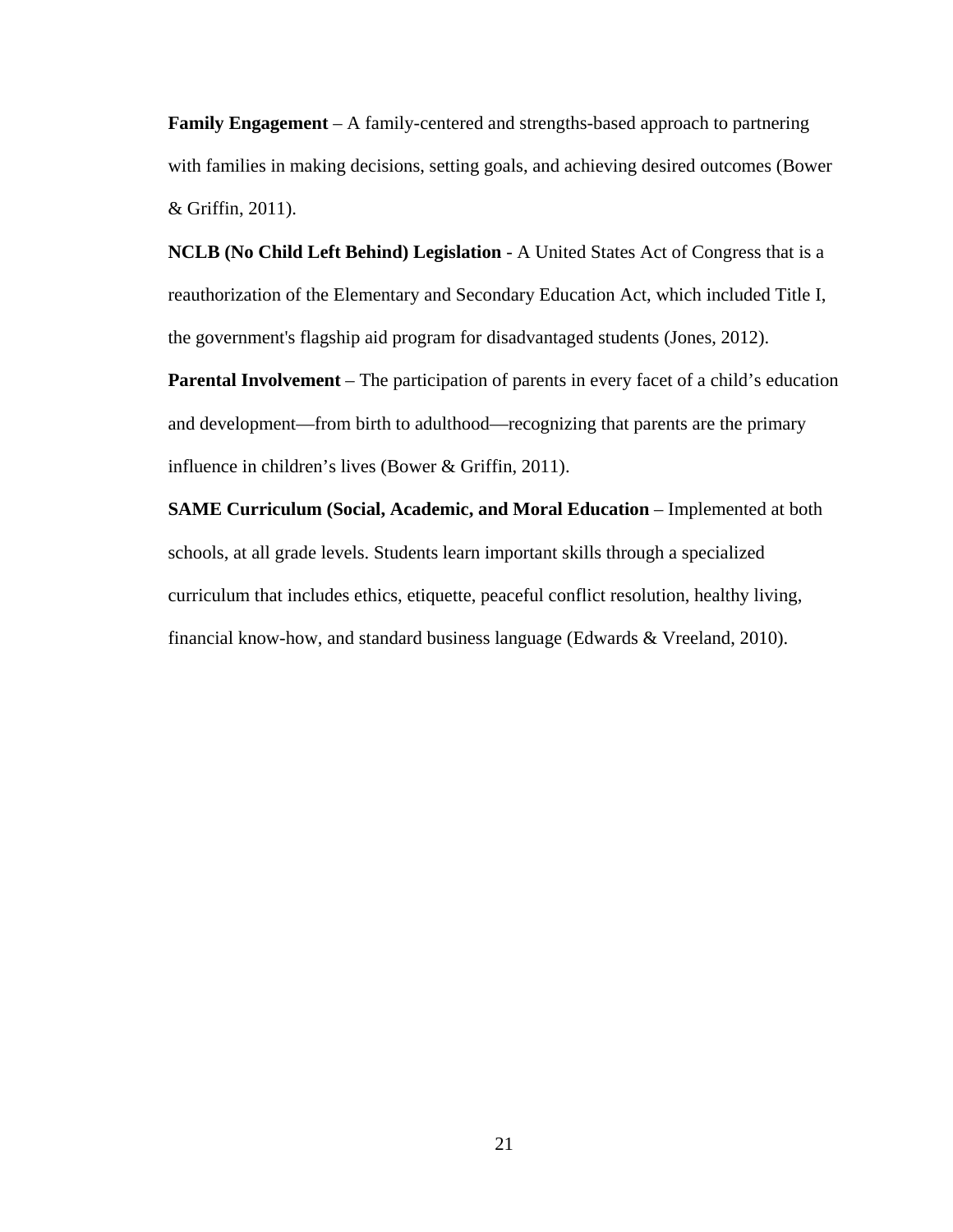#### **Chapter 2**

#### **Review of Relevant Literature**

Parent involvement is defined as activities in the school and at home. It can take on many different forms to include volunteering at the school, communicating with teachers, assisting with homework, and attending school events such as performances or parent-teacher conferences. Research consistently and increasingly indicates that parental involvement has an impact on student success to include academic achievement, student behavior, and student attendance. The level of impact can depend on the level and consistency of the parental involvement. However, there are a variety of factors that can have significant impact on how and when a parent is involved. These factors include: student age, socio-economic status, level of parent education, marital status, race and ethnicity, teacher attitudes and beliefs, and the school environment.

#### **Historical Perspective**

As professionals, educators gained parental trust and confidence through goodwill and positive recognition in the early 1900s. Soon after, educators began to work closely with parents in developing organizations to benefit students throughout the 1900s (Domina, 2009). Case in point, parents and teachers formed the Parent-Teacher Association Foundation, one of the predominant organization formed early in that era (Price-Mitchell, 2009). These organizations accelerated the bond between home and school and focused on improving the educational setting for students. In 1930,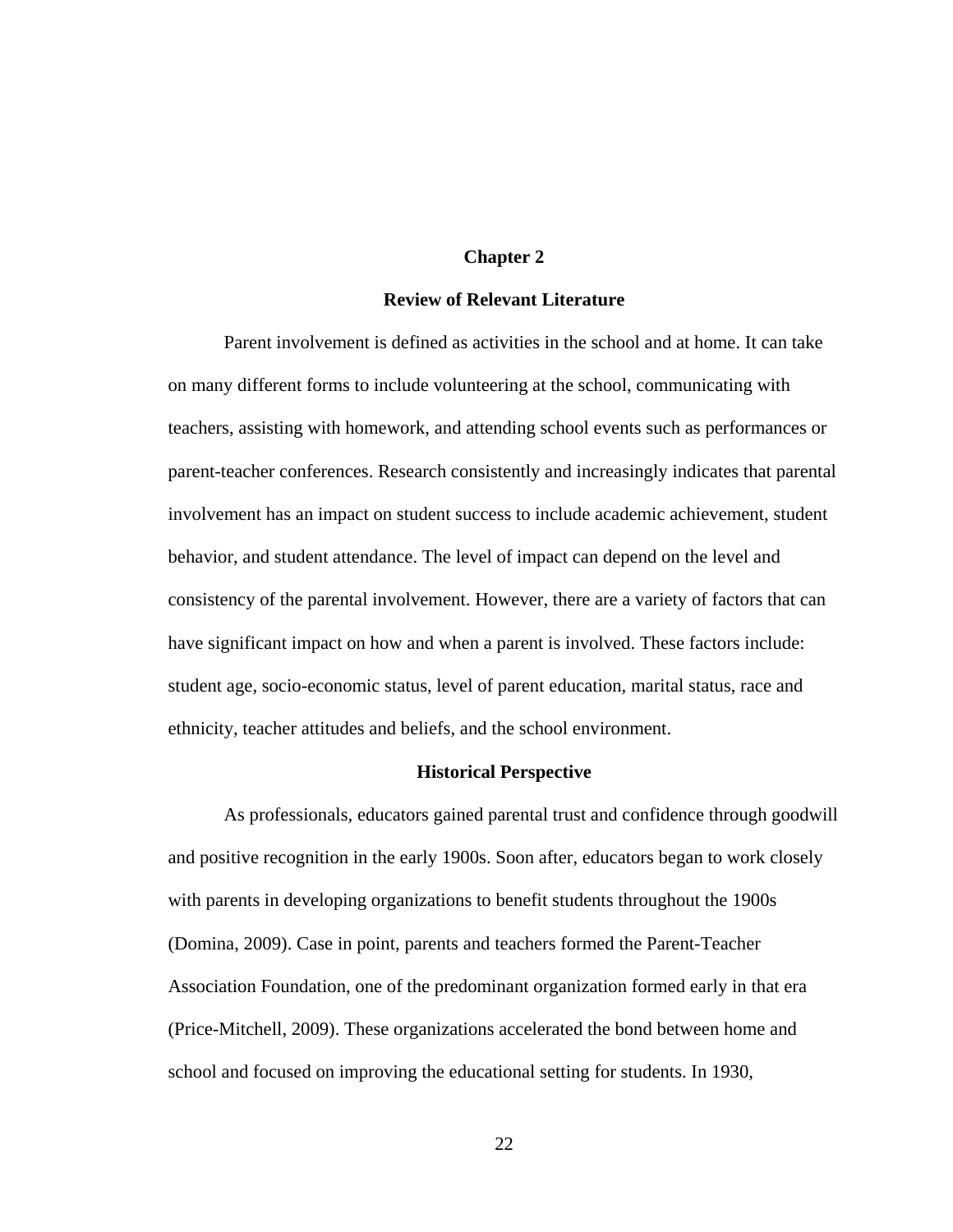professionals who attended the White House Conference on Child Health and Protection proposed that parent education would help teach parents the norms of society, proper ways to raise children, and an understanding of social issues (Jones, 2012). During the same time frame, the public school structure was founded with mechanistic ideals envisioning its functioning as a closed, self-sufficient system. Responsibilities with the system were fragmented between principals, teachers, counselors, administrators, and other professionals, each performing specialized tasks (Jones, 2012). Parent education was seen as a subspecialty and a necessary way of helping immigrant and indigent families assimilate into middle-class society, adopting the values and attitudes of the prevailing culture (Price-Mitchell, 2009).

Parent involvement was also affected by the deep-rooted racism during this time. Racism hindered the assimilation of African Americans and diverse others into the parent involvement culture (Price-Mitchell, 2009). With the passage of the Civil Rights Act of 1964, parental involvement comprised an important part of helping ethnic minorities adopt the values of the dominant race (Price-Mitchell, 2009). Head Start, a program developed during this time to provide services to low-income children, included the insights of parents in its governance and policy structure (Price-Mitchell, 2009). The participation of minority and low-income parents helped educators recognize the importance of cultural and class diversity as an asset rather than a disadvantage (Jones, 2012).

The 1970s saw a strengthening of federal support programs for parents and an emphasis on the connection between home and school on the premise that the interconnections between systems are as important for child development as the activities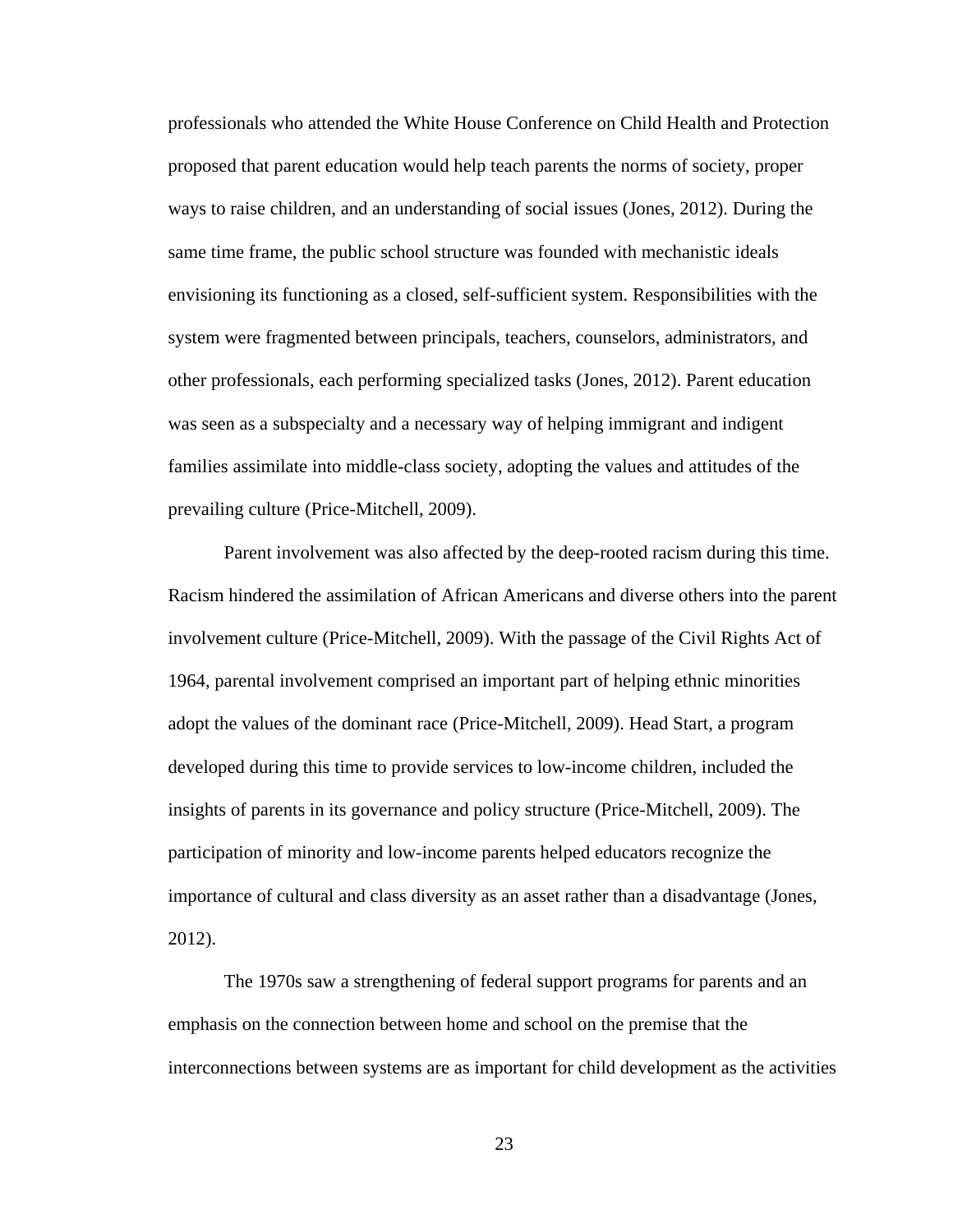within them (Price-Mitchell, 2009). Three important ideas were emphasized: the home is important and basic for human development; parents need help in creating the most effective home environment for that development; and the early years of life are important for lifelong learning (Price-Mitchell, 2009). It was also acknowledged that teachers must learn from parents as well as parents from teachers. This mindset required that educators develop new attitudes toward parents, including new skills in communication and group processes and sharing (Jones, 2012). While an emphasis on mutual teacher-parent learning was a shift in thinking about the relationship between parents and schools, the shift was not truly operationalized into schools' structure (Price-Mitchell, 2009).

In the  $21<sup>st</sup>$  Century, there has been a shift in parent involvement with many urban and rural areas seeing a sharp decline in parental involvement. This has caused legislators at both state and national levels to become actively interested in the parental involvement aspect of public education (Jones, 2012). Case in point, former President Reagan's *Goals 2000*: *Educate America Act* and the reauthorization of the Elementary and Secondary Education Act established parental involvement as a priority (Domina, 2009). Seeing this result of *Goals 2000,* in order to receive federal education funds for Title I, school districts had to provide proof that 1% of all funds are earmarked for programs that promote parental involvement in schools (Domina, 2009). Schools were asked to reevaluate their current policies, programs, and practices. *Goals 2000* was designed to alleviate the tension between schools and parents. Legislation was based on theories and studies by researchers and educators that parental involvement will enhance a child's success (Epstein, 2005).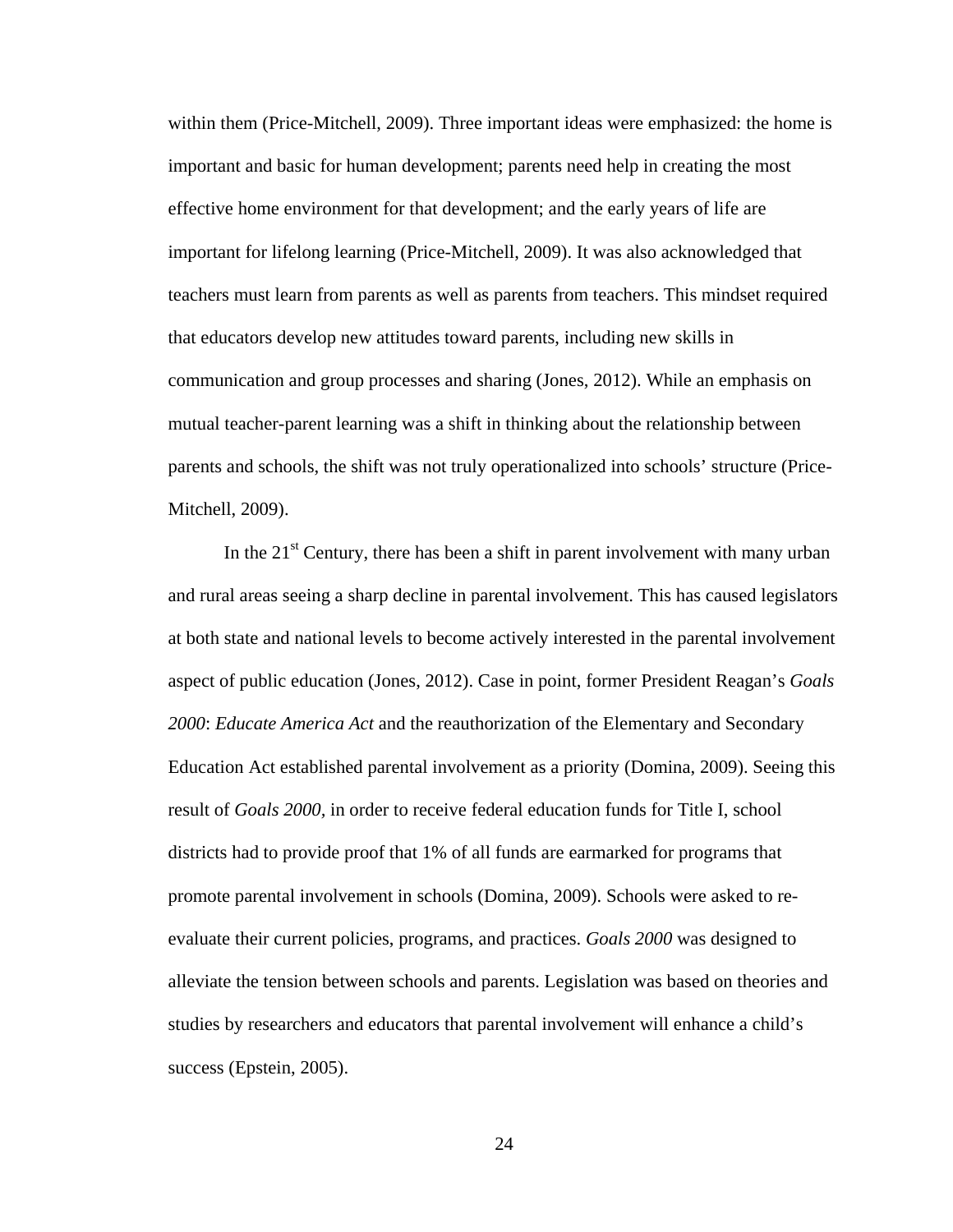Increasing parental involvement in schools became one of the six central goals of the Bush administration's 2002 No Child Left Behind Act (NCLB) (Jones, 2012). NCLB required states, districts, and schools to develop and implement policies and plans to reach all families. Districts had to provide professional development to build educators' and parents' capacities to understand partnerships and help schools develop goal-oriented partnership programs (Epstein, 2005). State departments of education had to disseminate effective partnership practices and review districts' plans. These and other requirements redirected state and district leaders from monitoring for compliance to actively helping schools improve the quality and results of partnership programs (Jones, 2012). Every school that received Title I funds was required to implement a program to involve all parents in ways that support students' achievement and success in school (Epstein, 2005). By requiring plans and practices that contribute to students' learning, NCLB identified parental involvement as an essential component of school improvement, linked to the curriculum, instruction, assessments, and other aspects of school management (Epstein, 2005). NCLB Section 1118 called for educators and parents to share information and decisions about the quality of schools, students' placements, and improving programs of family involvement (Epstein, 2005). Educators were required to communicate with all parents about their children's scores on achievement tests and how those test scores compared to all schools in a district and major subgroups of students (Jones, 2012). In underperforming or persistently dangerous schools, parents were given information on and options to change to more successful schools or to select supplemental educational services for eligible children (Epstein, 2005). In effect, the law activated the theory of overlapping spheres of influence, which posits that students learn more and better when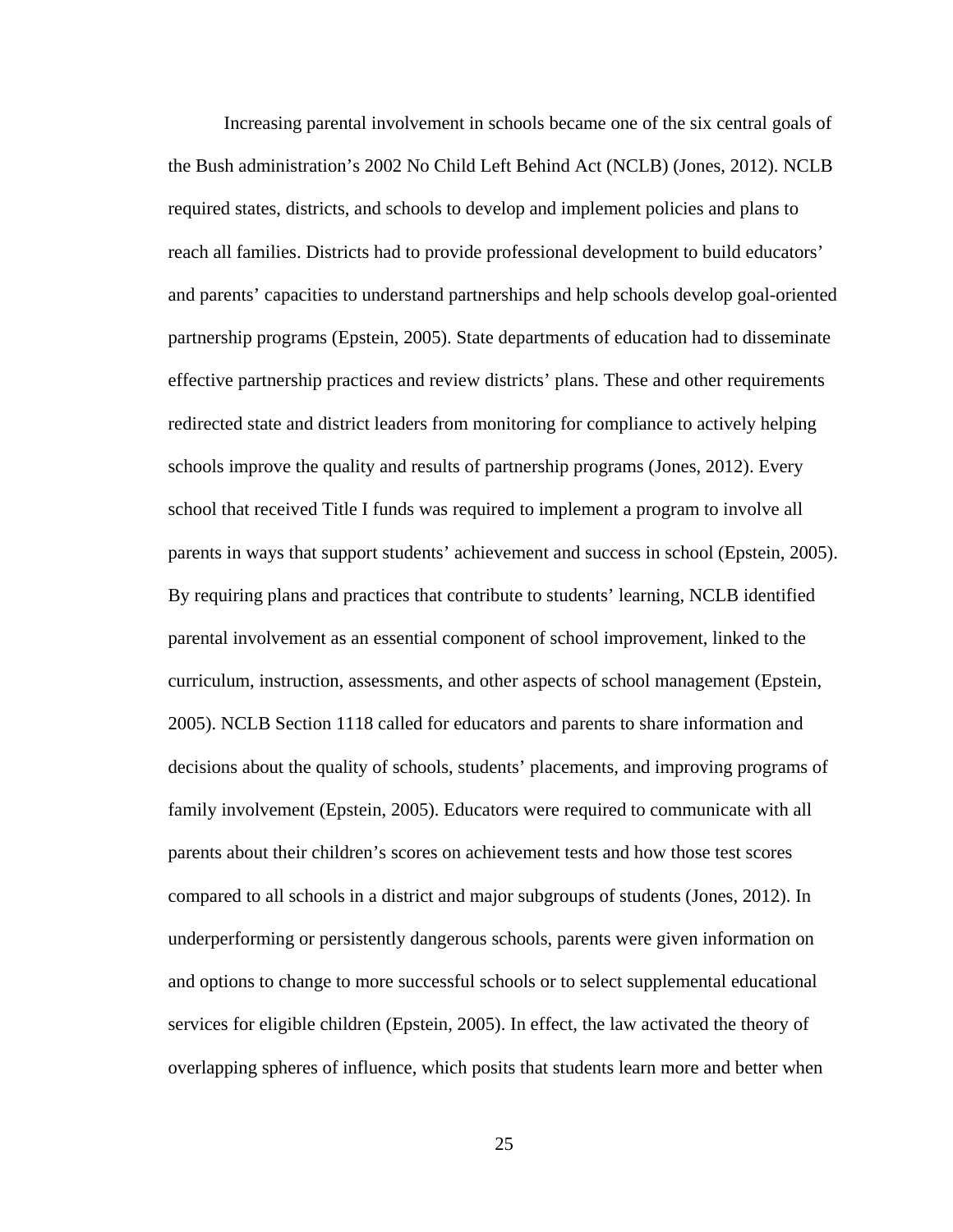the home, school, and community share responsibilities for their success, and includes examples of the six types of involvement (parenting, communicating, volunteering, learning at home, decision making, and collaborating with the community) to show how to engage families at school and at home (Epstein, 2005).

Parental involvement programs must include all families, even those who are not currently involved, and not just focus on those the easiest to reach (Price-Mitchell, 2009). Two main goals of the sociology of education are to understand inequalities in education and to design and test programs that yield more equal educational opportunities (Epstein, 2005). Equity was also a stated goal of NCLB's requirements for family involvement. The law repeatedly stressed that communications with parents must be clear, useful, and in languages that all parents can understand (Epstein, 2005).

The spread of parental-involvement policies reflects the application of key insights from the sociology of education to the day-to-day operation of American schools (Jones, 2012). As Epstein argued, parent involvement efforts acknowledge the crucial role that families and communities play in children's education (Domina, 2009). They attempt to moderate upper and middle-class students' home advantage by bringing all families, regardless of social class or race, into the daily life of the school (Domina, 2009). Parent involvement policies seek to redistribute cultural and social capital, boosting the resources that are available to disadvantaged children (Domina, 2009). They are thought to foster social closure by creating opportunities for parents, teachers, and administrators to network and share information with one another (Jones, 2012).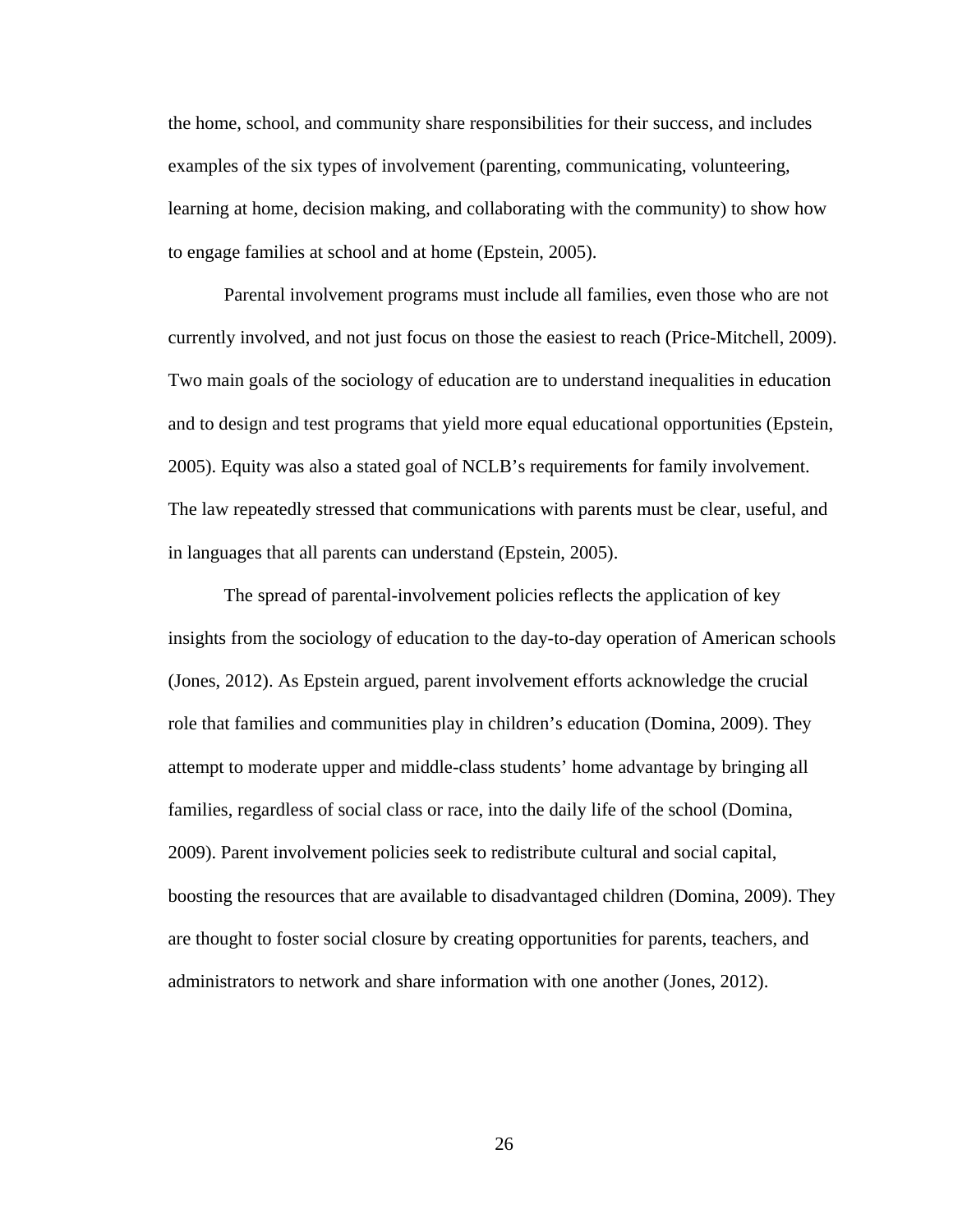## **Definition of Parental Involvement**

The traditional definition of parental involvement includes activities in the school and at home. Parental involvement can take many forms, such as volunteering at the school, communicating with teachers, assisting with homework, and attending school events such as performances or parent-teacher conferences (Bower & Griffin, 2011). It has also incorporated parents providing supplies requested by the school, which include not only traditional classroom supplies such as pencils, paper, and folders, but also items for fundraisers or school events (National Center for Education Statistics, 2005). Traditional definitions of parental involvement require investments of time and money from parents, and those who may not be able to provide these resources are deemed uninvolved (National Center for Education Statistics, 2005). This overlooks differing perceptions on the part of parents from low socioeconomic status and minority populations regarding parental involvement and educational responsibilities (Bower & Griffin, 2011). Viewed through this lens, African American and Latino families often demonstrate low rates of parental involvement (Bower & Griffin, 2011). To be more inclusive of all socio-economic statuses and ethnic groups, schools need to redefine parental involvement and develop broader frameworks that can make involvement more inclusive for families of color (Bower & Griffin, 2011).

In recent years, the language has changed, from parental involvement and participation to parent-school partnerships, which implies the shared and equally valued roles in education (Bower & Griffin, 2011). Another term gaining wide usage is parent engagement, emphasizing the importance of parent's active power-sharing role as citizens of the education community, rather than people who participate only when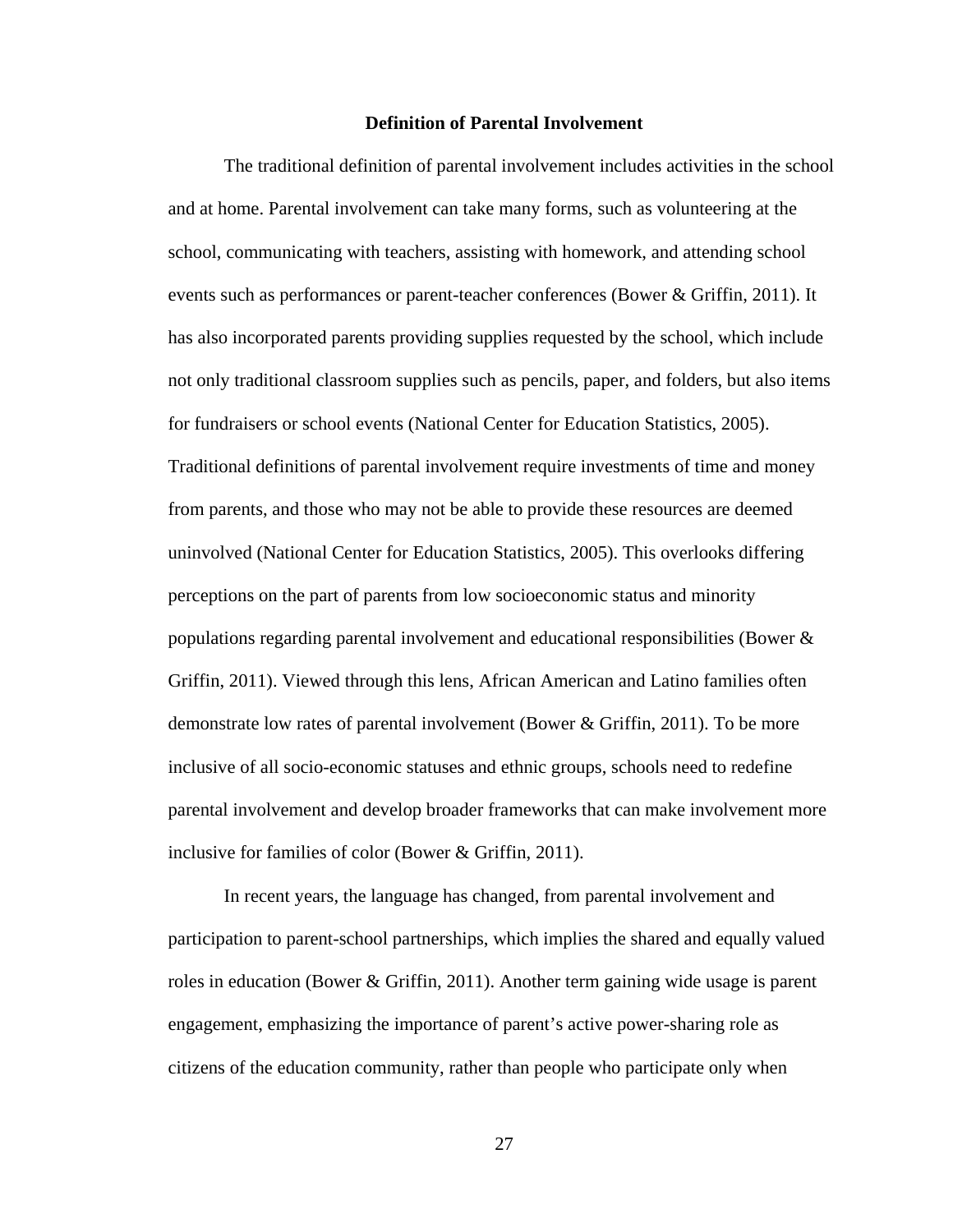invited (Bower & Griffin, 2011). However, the shift in language has yet to change the fragmented focus of the research, and many schools continue to emphasize participation and volunteerism over partnership and engagement (Bower & Griffin, 2011). One of the main barriers to partnership may be schools' mechanistic worldview, which separates educators and parents rather than integrally connecting them. Educators see themselves as experts rather than equals, creating a hierarchical relationship with parents (National Center for Education Statistics, 2005).

What both parents and educators need is a partnership that draws on the strengths of both roles in a child's education. Recognizing what both parents and educators can bring to the table is paramount to a successful partnership. Not all parents are able to volunteer in the classroom or make it to parent conferences; therefore educators need to realize that a parent's role can take other forms. Reaching the parents in new and different ways can only lead to a more successful relationship between families and schools.

#### **Epstein's School-Family-Community Partnership Model**

Research recognizes parent involvement as an important factor in the quality of a child's education. Joyce Epstein's School-Family-Community Partnership Model is an influential model in parent involvement research (Epstein, 2005). The model redefines the relationship between schools, families, and communities as one of the overlapping spheres of influence that share the concerns about the success of a child (Fan & Williams, 2010). The overlap of the spheres represents that the interests and influences of the stakeholders in a child's education are mutual. The primary shared interest is a caring concern that the child be successful. Additionally, according to the model, there are two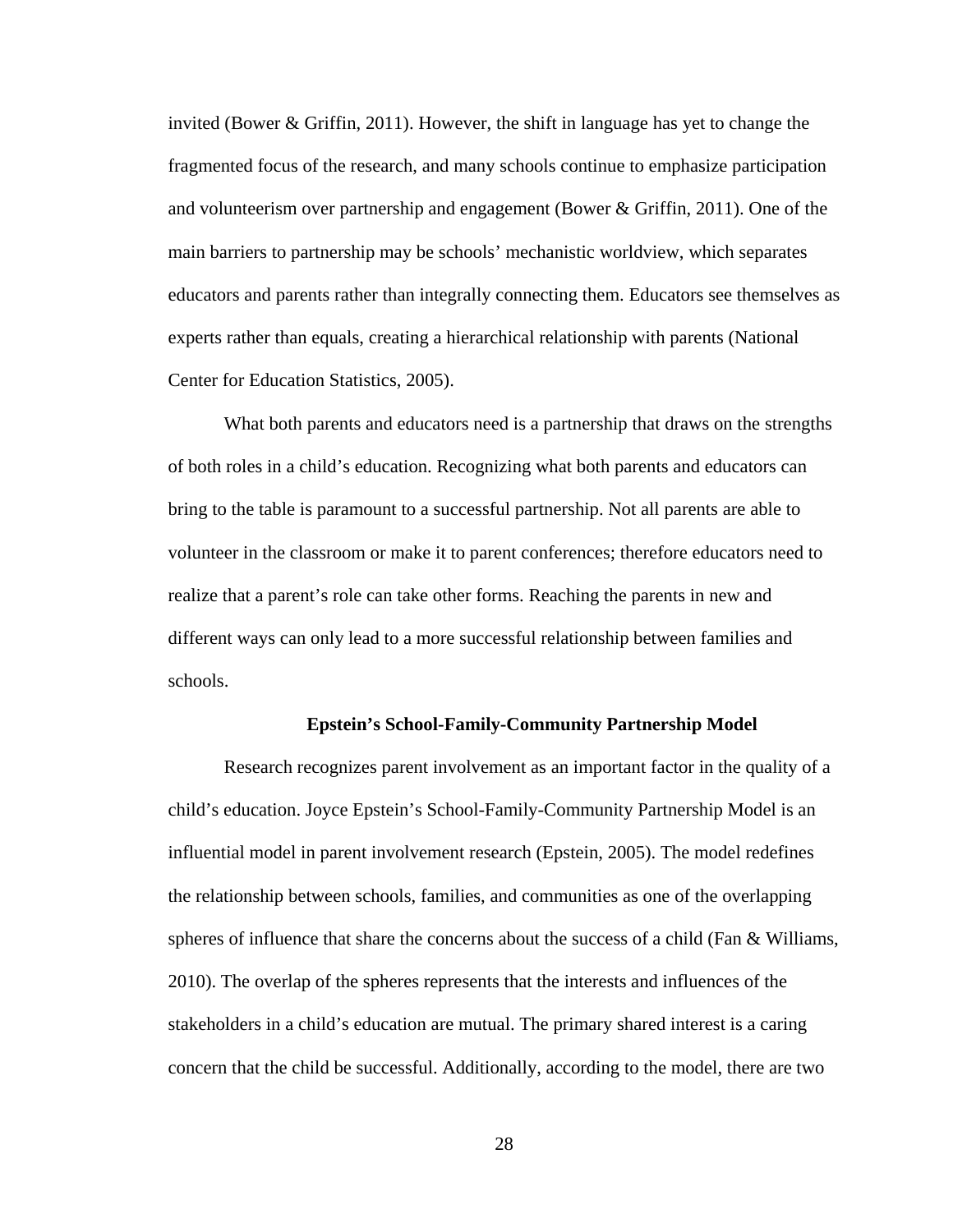types of interaction: those within the organizations and those between the organizations. At the center of this half of the model is the child, who interacts with schools and family. The child is both changed by the interactions and produces change in others (Fan  $\&$ Williams, 2010).

Epstein's model, adopted by the National Parent Teacher Association, encouraged a great deal of research, discussion, and debate in the field of family involvement (Fan & Williams, 2010). The model acknowledges many influences on children's learning, but is primarily uni-directional, exploring the explicit ways in which families help children learn and develop (Epstein, 2005). One of the goals of partnership research has been to identify the actions of the schools, families, and communities engage in when they focus on student learning. Epstein's classified six types of parental involvement: parenting to help all families establish home environments to support children as students; communicating to form effective school-to-home and home-to-school communication; volunteering to recruit and organize parent support and help; learning at home to provide families with information about how to help their students at home with homework and other curriculum-related activities; decision making to include parents in school decisions; and collaborating with the community to identify and integrate resources from the community strengthen school programs (Epstein, 2005).

The positive aspects of Epstein's Model encompass the traditional definitions of parental involvement and recognize the role of parents in the home, including supporting educational efforts and providing an environment where educational activities are supported and encouraged (Fan & Williams, 2010). Furthermore, Epstein shifts some of the onus from the parents to the school by acknowledging communication as a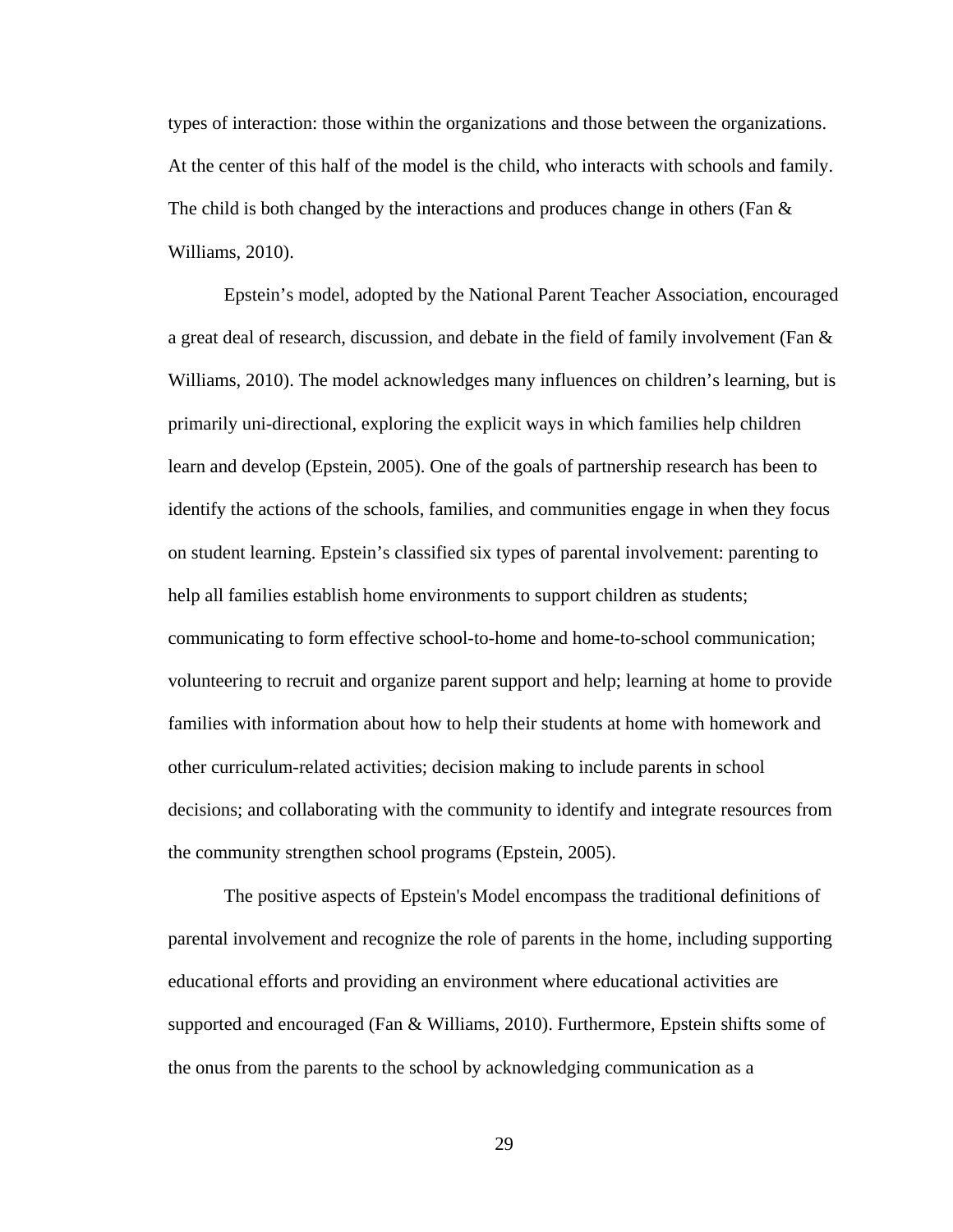bidirectional endeavor and encouraging schools to create a place for parent ownership within the school through shared decision making (Fan & Williams, 2010). Studies have found connections between the use of this model and increased student achievement (Fan & Williams, 2010).

Limitations do exist with this model. Although the model works to empower parents to have a voice within the school and recognizes the work of parents in the home, the school is still expected to inform parents of effective strategies within the home (Bower  $\&$  Griffin, 2011). Further, the role of parents in the decision-making process is defined by and created within the existing framework of the school, ensuring that parental involvement is defined and evaluated in the school's terms rather than the families' terms (Bower & Griffin, 2011). This model also fails to address the forms of advocacy demonstrated by African American families and their church involvement, which is a primary form of community collaboration among African Americans (Smith et al., 2011). In addition, many of the studies using Epstein's Model do not take into account differences in race and ethnicity; rather, they provide a general approach to parental involvement, regardless of race, class, or sociocultural factors (Bower & Griffin, 2011). Parental involvement strategies are largely based on school cultures that are formed from middle-class, European-American cultural norms; therefore, schools need to consider differences in cultural norms by race/ethnicity and socioeconomic status in order to use parent involvement effectively as a strategy for student success (Bower & Griffin, 2011).

Some have called for research that takes into account the particular experiences of urban minority parents when evaluating their involvement in public schools (Smith et al, 2011). Auberbach asserts that there is continuum of support of minority parents that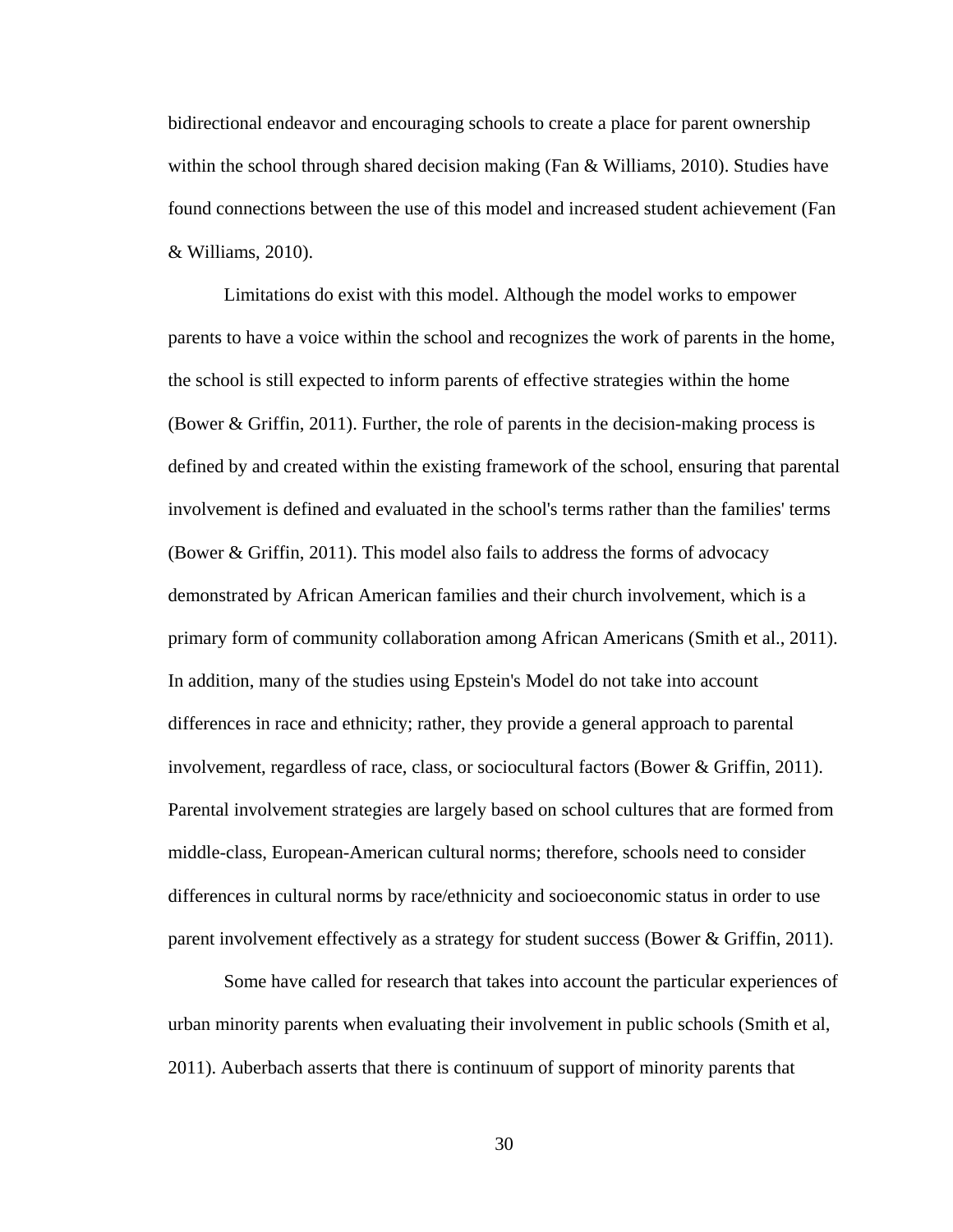ranges from "moral supporters" to "ambivalent companions" to "struggling advocates" (as cited in Smith et al., 2001, p. 74). Moral supporters encourage their children without making appearances at the school. On the other end of the continuum, struggling advocates work hard to fulfill their role according to traditional expectations but often face barriers when they try to be present at the school (Smith et al., 2011). In the middle are the ambivalent companions, parents who want their children to do well but do not make efforts to advocate on their behalf (Smith et al., 2011). To this point, David Levin, co-founder of the Knowledge is Power Program (KIPP), concludes that initially lowincome parents may often be consumed by the challenges of trying to make a living, but if their children become successful at school, gratified families will support the schools in any way they can; good schooling comes before parental support, not the other way around (Bower & Griffin, 2011).

### **Home-School Connection**

Parent involvement has been defined as including behaviors at home as well as at school (Ysseldyke, 2002). Some researchers have defined parent involvement by the location in which involvement activities take place, differentiating among home-based involvement, school-based involvement, and home-school communication (Smith et al., 2011). Lee and Bowen employed a typology that takes into account both the activities and the location of the parent involvement (Smith et al., 2011). The measures of their research included: (1) parent involvement at school, (2) parent-child educational discussions, (3) homework help, (4) time management, and (5) parent educational expectations. The term parent involvement encompasses the gamut of activities parents engage in to help their children succeed at school (Smith et al., 2011).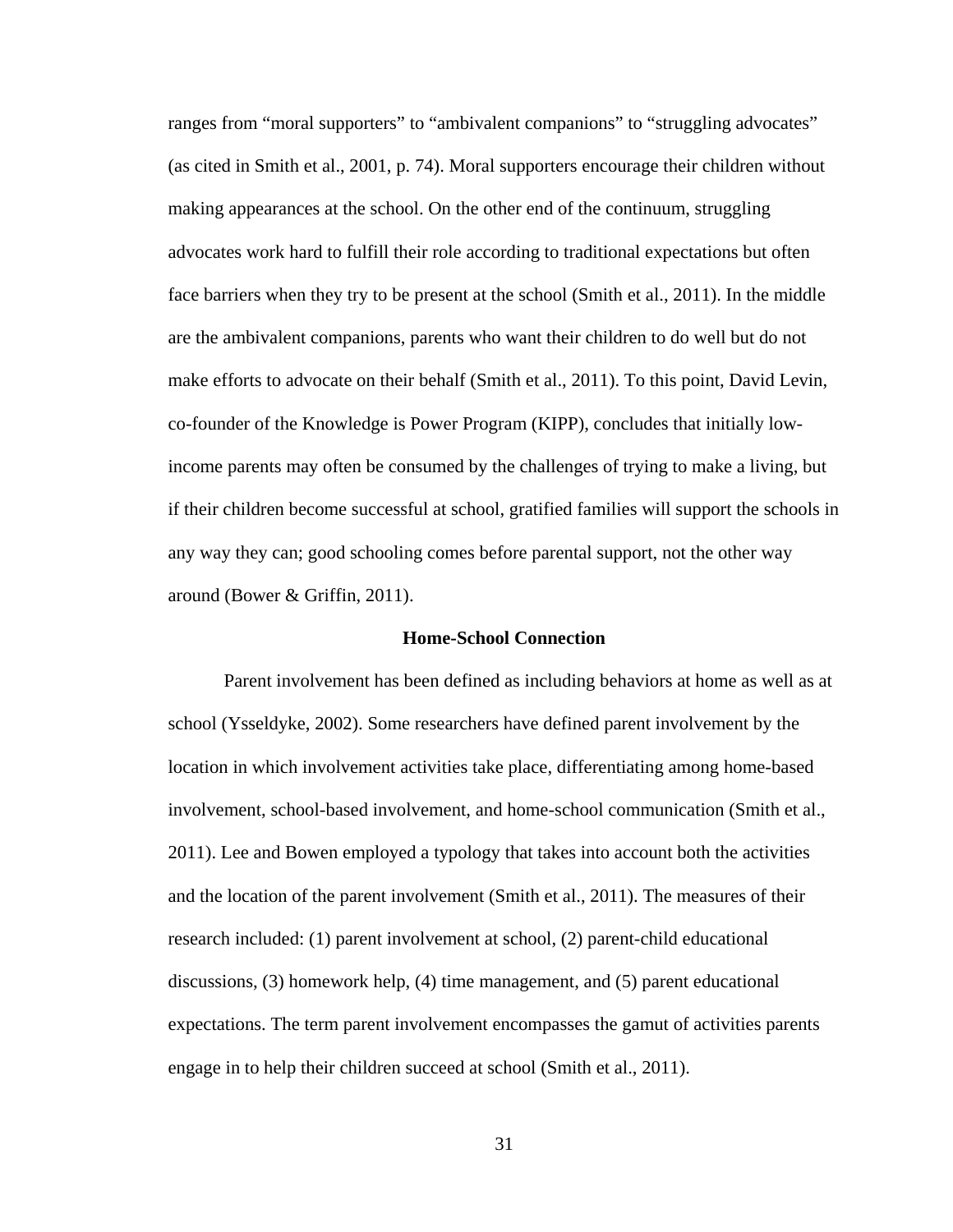Although student performance depends on what students do, their performance is influenced either positively or negatively by the kinds of support they receive for learning. Support occurs at school and at home (Smith et al., 2011). The Functional Assessment of Academic Behavior (FAAB) defines three areas of support for students: instructional support for learning, which occurs in the classroom; home support for learning, which occurs in out-of school hours; home-school support for learning, which represents the degree of continuity across home and school and the quality of the relationship for working as partners to support student learning (Ysseldyke, 2002).

Home support for schooling includes: a positive correlation between positive home environmental influences and a student's academic and school performance; parent involvement in schooling is positively associated with the kind of student benefits desired by educators (e.g., improvement in grades, attitude toward school, self-esteem, completion of homework, etc.); and the specific actions families take to facilitate their children's educational success is more important for academic progress than who the students are (Ysseldyke, 2002).

The home-school support for learning bridges the link and expectations between the home and school (Smith et al., 2011). The family and school have shared standards and expectations that incorporate a consistent structure (the routines and monitoring have been discussed between key adults). Through a positive trusting relationship, the key adults show mutual support to help the student learn and achieve (Smith et al., 2011). Social class or family configuration predicts up to 25% of variance in achievement, whereas family support for learning or interaction style, predicts up to 60% of variance in achievement (Ysseldyke, 2002).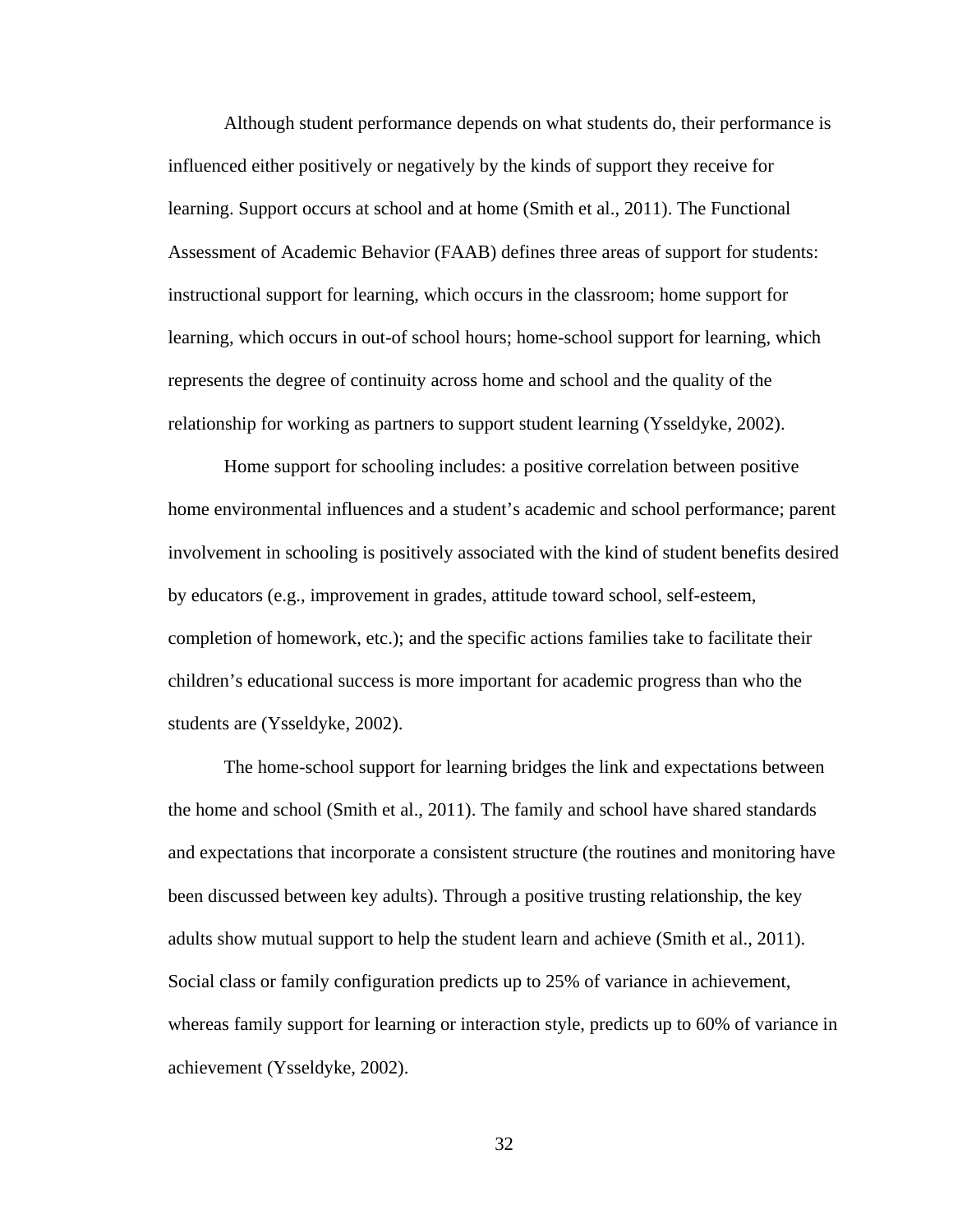#### **Factors that Contribute to Parental Involvement**

Although the research has been inconsistent, there is increasing support to indicate that parental involvement has an impact on student success. There are many variables that can contribute to the level, consistency, and impact of parental involvement. This literature review has found the following factors to have significant impact: student age, socio-economic status, level of parent education, marital status, race and ethnicity, teacher attitudes and beliefs, and the school environment.

### **Student Age**

According to the National Center for Education Statistics (NCES), parental involvement for students in middle and high schools tends to be lower than those in elementary schools. This report showed that in 1996 and 1999, 86% of elementary school parents had at least one meeting with their children's teachers, while 50% of parents of high school children had one visit with a teacher (McCormick, Cappella, O'Connor, & McClowry, 2013). Another parental involvement report completed in 2002-03 by the U.S. Department of Education NCES (National Center for Education Statistics, 2005) showed that over 90% of parents of kindergarten through fifth grade students were involved in their children's school work compared with 75% of middle school parents and 59% of the ninth through tenth grade parents were involved. In addition, only 53% of the parents of the eleventh and twelve grade students were involved (National Center for Education Statistics, 2005).

In a sample of 145 parents/guardians of black students in two large schools in urban areas of the South and Southwest, Hayes (2012) found that student age was significantly and negatively related to home-based parental involvement. As students'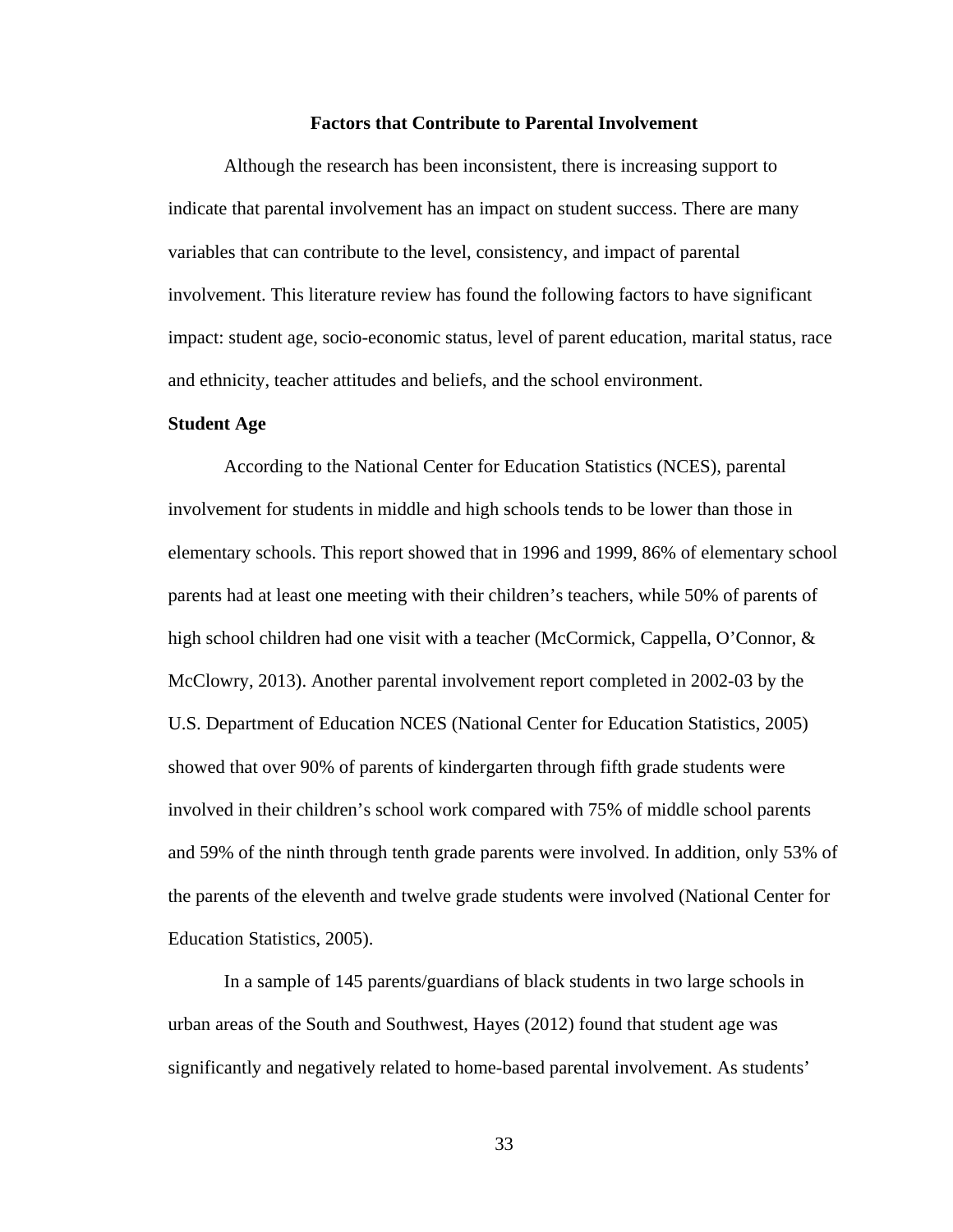ages increased, parental involvement in the home decreased (Hayes, 2012). Often times, this decreased involvement can be due to an increase in nontraditional family situations (single-parent families) or the parents not feeling as though they can contribute as much as the students get older. As the school and homework gets harder, parents can be intimidated by the content and may fear they will not be able to assist their child (Hayes, 2012).

Based on the research, a parent's level of involvement varies greatly from the student's elementary years compared to the student's high school years. This trend is impacted by the increase in nontraditional family situations and the parents feeling as though they do not have as much to contribute as the student gets older. As children age, they tend to rely on their peers for academic assistance more than their parents.

## **Socio-Economic Status**

In this day and age there exists a great deal of stereotypes about the relationship between low-income parents and their children. One of the prominent stereotypes is the idea "that low income parents do not care about their children's schooling, are not competent to help with homework, and do not encourage achievement" (Fan & Williams, 2010, p. 55). These stereotypes tend to place the families affected into the disrespected, suspicious and incompetent category, which only leads to less involvement and more distress with the public schooling system (McCormick et al., 2013).

It is important to understand some of the differences that might exist between inner-city parents and suburban parents (Smith et al., 2011). Many children attending school in inner-cities are living in single parent homes where the sole provider is working one or more jobs to keep food on the table and a roof over the heads of the family (Smith,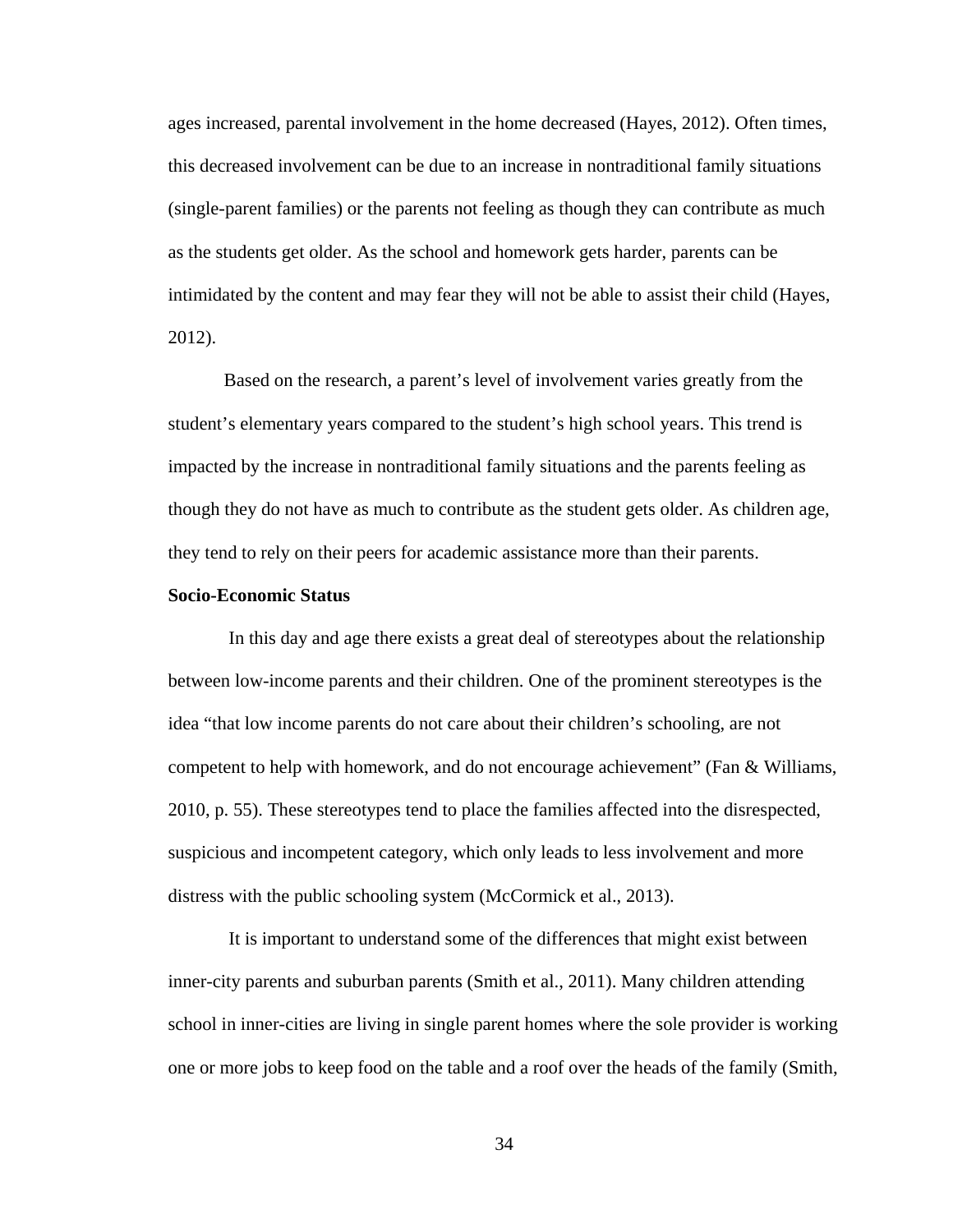et al., 2011). As a result, the parent might not be available to help the child with schoolwork because the parent may be at work during the time the child normally arrives home from school (Fan & Williams, 2010). Instead of making assumptions about the parents' levels of support, educators must develop a better understanding about the homelife of children (Fan & Williams, 2010).

Families from lower socio-economic backgrounds expend considerable effort, including more informal conversations and unscheduled visits, to demonstrate their involvement to teachers and the school at large; however, these less structured approaches are often viewed as intrusive by schools and teachers (Fan & Williams, 2010). Furthermore, schools are cautioned against defining these behaviors as parental involvement and the schools' definition often results in families feeling disenfranchised and their efforts are unrecognized (Fan & Williams, 2010). For families in poverty, the school's control of time and "appropriate" communications retains its power in parental involvement practices (Smith et al., 2011).

The health and well-being (physically and psychologically) of families from low socio-economic households can also have a profound effect on the level of parental involvement (Domina, 2009). Environmental factors such as neighborhood, family structure and socioeconomic status contribute to the inequalities in health care (Domina, 2009). Although health care may not seem to be related to academic achievement of children, according to Maslow's hierarchy of needs, if deficiency needs (such as physiological, esteem, love and safety needs) are not met, growth needs (such as the need to know and understand things) cannot be fulfilled (Domina, 2009). This means that for inner-city children growing up in a violence-prone neighborhood who do not always have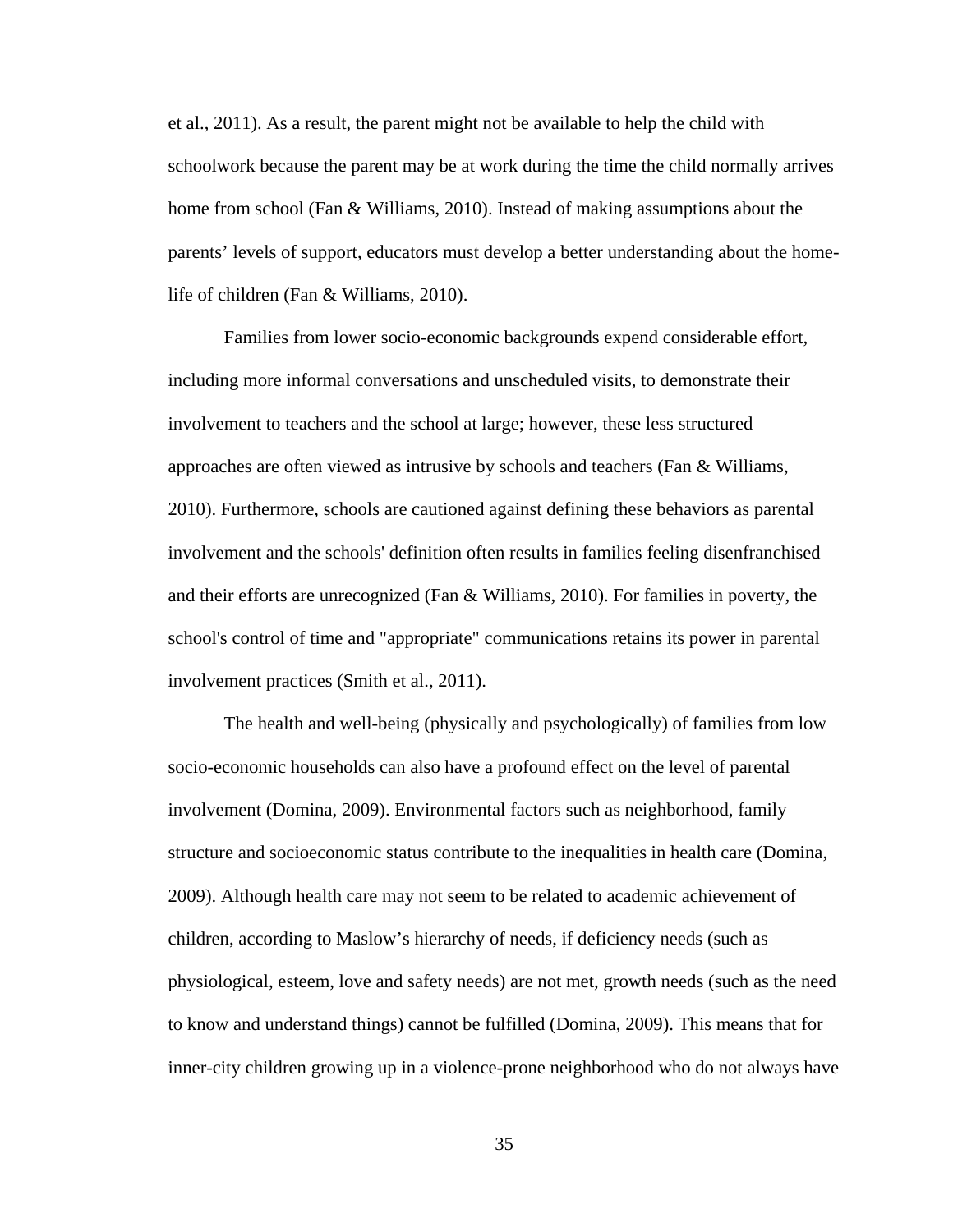parents around to reassure them that they are safe, may have a harder time learning in school. This may be due to a lack of attention or ability to concentrate, because they have not fulfilled their deficiency needs (Domina, 2009).

Based on the literature, there are unique factors that impact whether a parent from a low socio-economic household can play a "traditional" role of involvement in their child's education. Given the evidence regarding the limitations of current parental involvement practices, new practices are needed that incorporate culturally relevant strategies. Such practices should include components of relationship building, advocacy, and parental efficacy, as these have been shown to be effective in working with African American, Latino, and low-income populations (Domina, 2009).

### **Level of Parent Education**

Research has shown that more educated parents and parents proficient in the language spoken in the school are more likely to be involved with their child's schooling (Brannegan, 2014). Qualitative research has found that parents with low levels of education and parents that don't speak English often participate less frequently because they are insecure about their ability to effectively assist their children with schoolwork (Brannegan, 2014). In Hayes's (2012) study, Hayes found that the level of a parent's education significantly and positively impacted levels of both home- and school-based parental involvement as well as the parent's attitude toward the value of his/her child's effort and achievement in school. The higher the level of parents' education, the more likely they were to be involved in these three capacities (Hayes, 2012).

According to the literature, a parent's own level of education can impact their level of involvement in their child's education. This may be due to the parent's own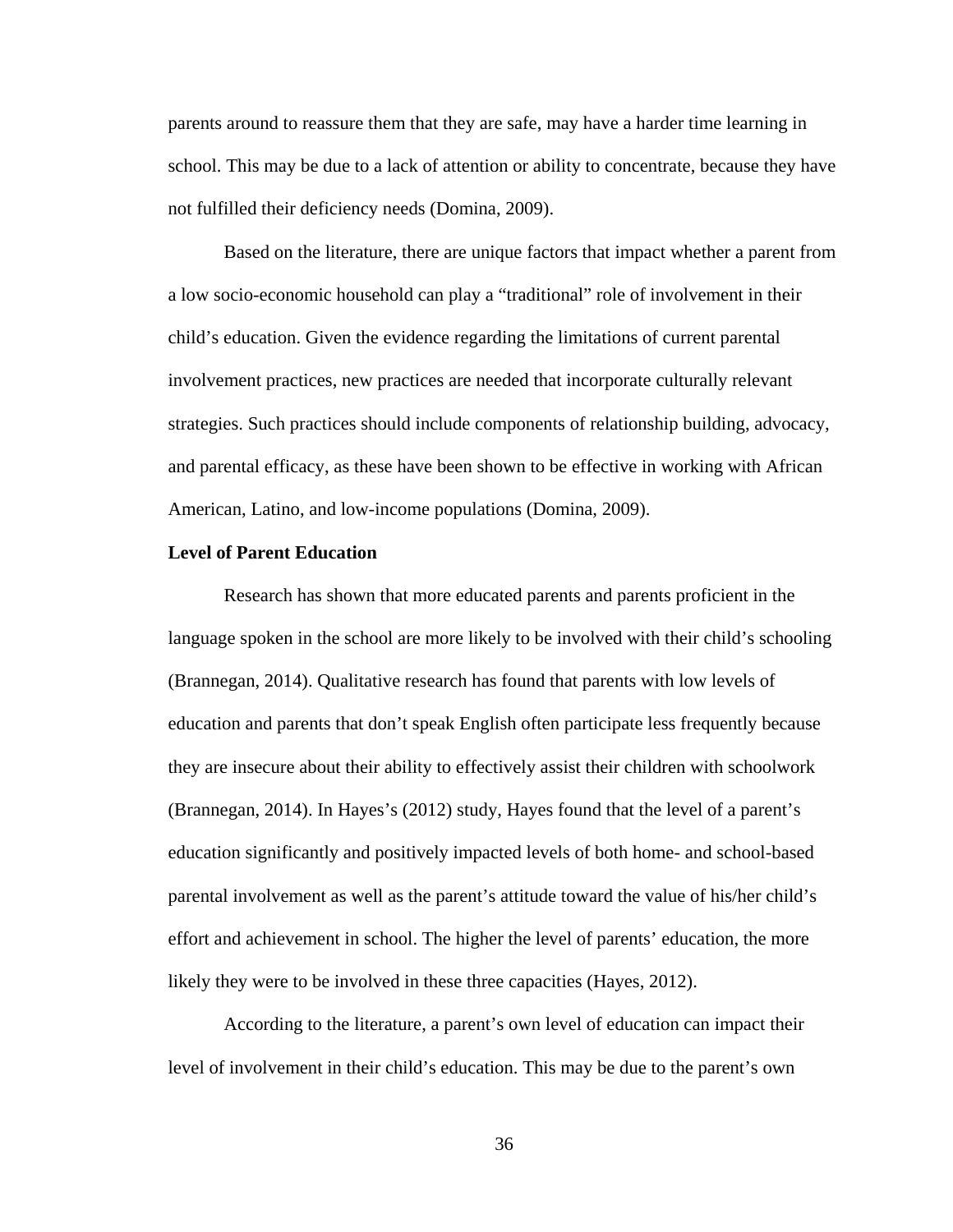values regarding education and/or their ability to communicate effectively with the school. In many instances, parents are often insecure about their ability to assist their child because of their own lack of education.

# **Marital Status**

Previous research on the correlation between involvement and the composition of adults in the household is limited. Single parents have been found to be more and less involved than two-parent households (Brannegan, 2014). In Hayes's (2012) study, Hayes found that a parent's marital status significantly and positively impacted school-based parental involvement. Parents from two-parent households were more likely to be involved in school-based activities when compared to parents from single-parent households (Hayes, 2012). Other studies have not found a significant correlation. Two competing theories support these findings. First, single parents may be more stressed and have less time to devote to school involvement, and therefore may be less active than two-parent households (Smith et al., 2011). On the other hand, parents that live with a partner may be more involved with one another, detracting from time that can be spent with their child's school (Smith et al., 2011).

The marriage of the primary caregiver could also impact the level of parental involvement with school (Brannegan, 2014). Research has found that the marriage of a single-mother has a positive impact on a student's academic achievement trajectory (Brannegan, 2014). Marriage may also be associated with increases in parent involvement as the addition of a committed partner may make it easier, both logistically and financially, for a family to be involved in school activities (Brannegan, 2014). On the contrary, any change in family structure may cause instability and potentially decrease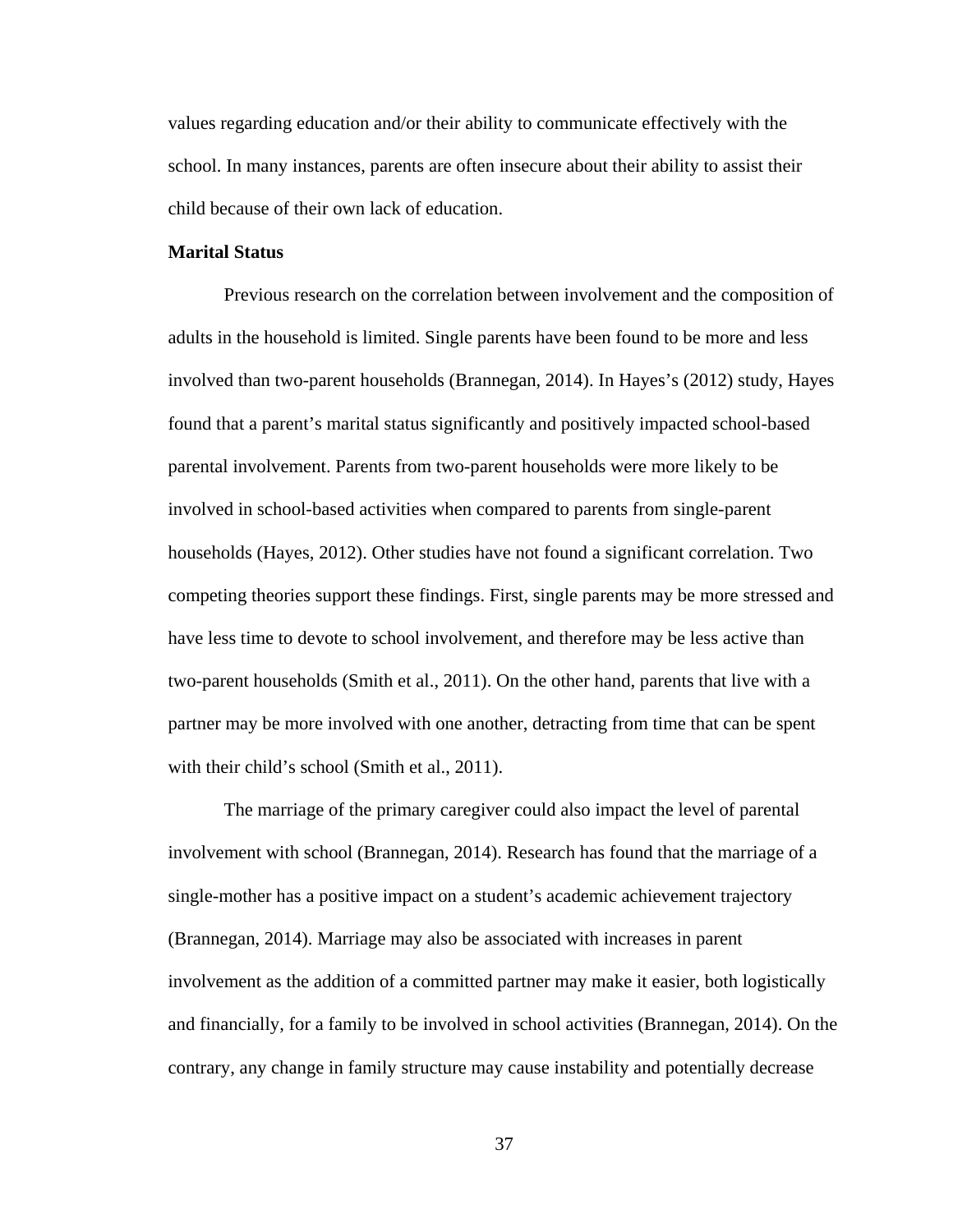home-school involvement as the establishment of a new union could introduce changes in the allocation of family resources (Brannegan, 2014).

While research exists on how household demographics correlate with parental involvement, research on how household changes affect involvement is limited (Smith et al., 2011). By understanding how changes in households affect behavior, households and children at risk can be identified and targeted by policymakers, administrators and school staff. It is important to understand how household factors influence the likelihood of a family getting involved. If certain household characteristics are associated with lower rates of participation, then schools and districts may need to focus their efforts on engaging this vulnerable population (Brannegan, 2014).

One recent research study focused specifically on how parent involvement in elementary school varies based on the composition of and relationship between household adults by (1) assessing how the addition of an adult cohabitant influences the incidence of involvement; and (2) examining the influence of a parent getting married on household involvement (Brannegan, 2014). This analysis was designed to help inform policymakers, school administrators and school staff on how changing home environments might influence the interaction between a family and their child's school by estimating the immediate influence of cohabitation and marriage on parental involvement (Brannegan, 2014).

This analysis relies on data collected from the Early Childhood Longitudinal Study-Kindergarten Class (ECLS-K) of 1998-1999 (Brannegan, 2014). This data-set includes seven waves of data, following students from Kindergarten (1998-1999) to 8th grade (2006-2007). The ECLS-K is a nationally representative assessment and is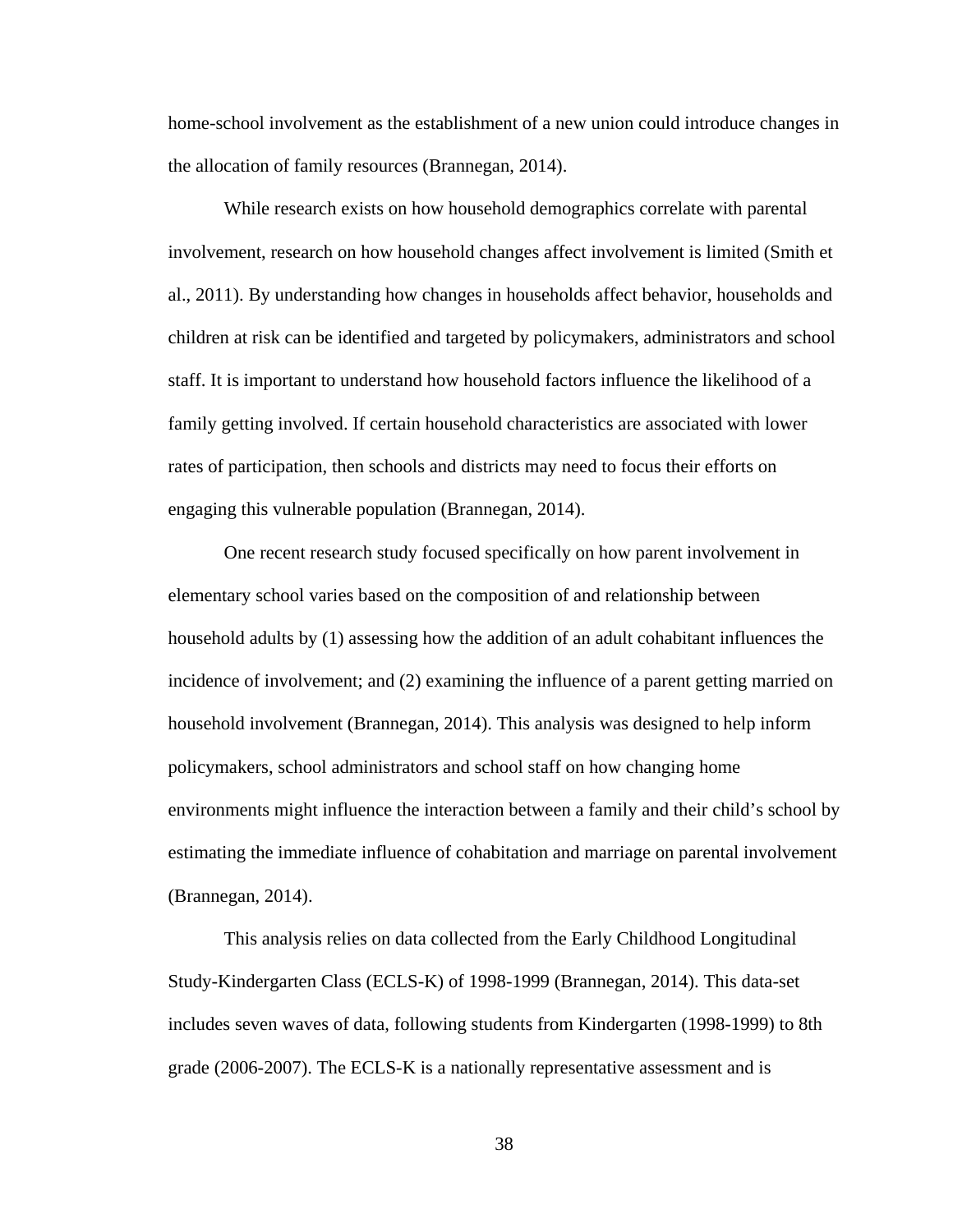designed and collected by the National Center for Education Statistics to study educational stratification among American elementary and middle school students (Brannegan, 2014). A nationally representative sample of schools was constructed for the study and, on average, 23 students were surveyed at each school, many of whom were in the same class (Brannegan, 2014). More than 21,000 students were sampled and at each wave students were tested in reading and math and parents, teachers, and school administrators provided background information (Brannegan, 2014).

The results of this analysis indicate that the influence of an additional adult or a marriage on a household's level of school involvement is fairly insignificant (Brannegan, 2014). An additional adult in the household is associated with lower levels of volunteerism, but further investigation indicates that that association may be driven by a minority of cases where older individuals move into the household and require the attention of the child's guardian (Brannegan, 2014). The volume of involvement is also unaffected by the addition of an adult or the marriage of a single-parent (Brannegan, 2014).

As indicated by the research, marital status can impact a parent's level of involvement in their child's education. The significance of the impact varies by study. Children from two-parent households tend to receive the most attention from their parent at home and at school, which may be correlated with the ability of parents to share these responsibilities. When the primary-caregiver marries during the child's education, the level of parent involvement typically increases. Studies have also reported that cohabitation can possibly negatively impact parental involvement, especially if the parent is caring for an older relative.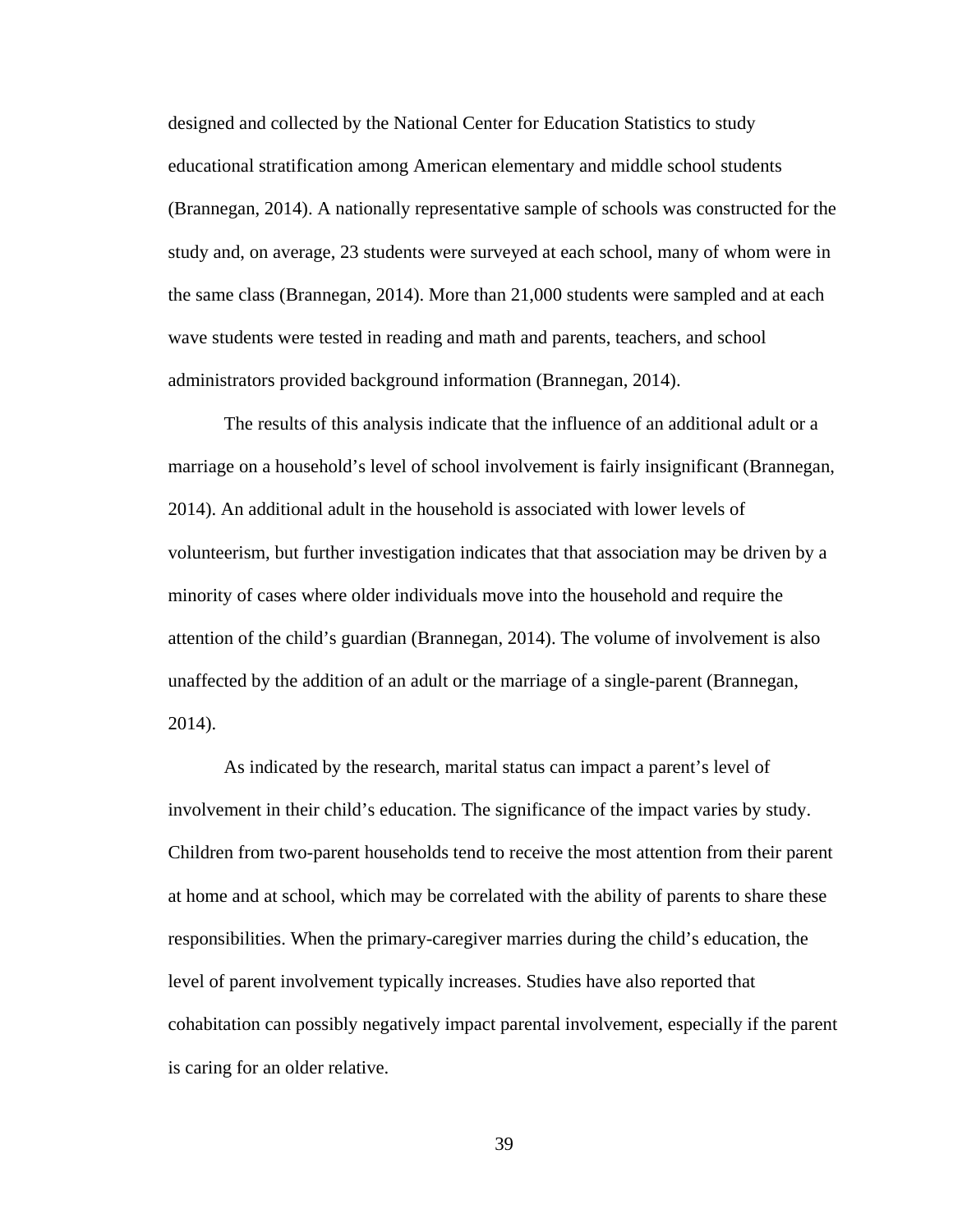### **Race and Ethnicity**

Parental involvement strategies should consider race and ethnicity because research has demonstrated differences in parental involvement among African American, Latino, and White families (Smith et al., 2011). African American families tend to spend more time in home-based activities with their children than their White counterparts; however, home-based involvement is difficult for schools to measure and is often overlooked, and families are not recognized for their efforts (Smith et al., 2011). Parent groups are a strategy that has proven particularly successful with African American families, allowing parents to obtain information about the school, advocate for the children as a collective group, and form support networks with other families (Smith et al., 2011).

In a study using random stratified sampling procedures with 30 low-income African American (48%), Hispanic (25%), and Pacific Islander (17%) parents, researchers found that parents believed the school should provide the academic education and parents should provide the moral education for their children (Fan & Williams, 2010). Further, parents can exhibit parental involvement through activities such as providing nurturance to their children, instilling cultural values, and talking with their children, which do not align with traditional forms of parental involvement as defined by schools (Fan & Williams, 2010). Other forms of advocacy that tend to be overlooked as parental involvement are found in studies specifically with African American parents (Fan & Williams, 2010). These include setting clear and consistent behavioral rules for their children, engaging in frequent and meaningful conversations with their children,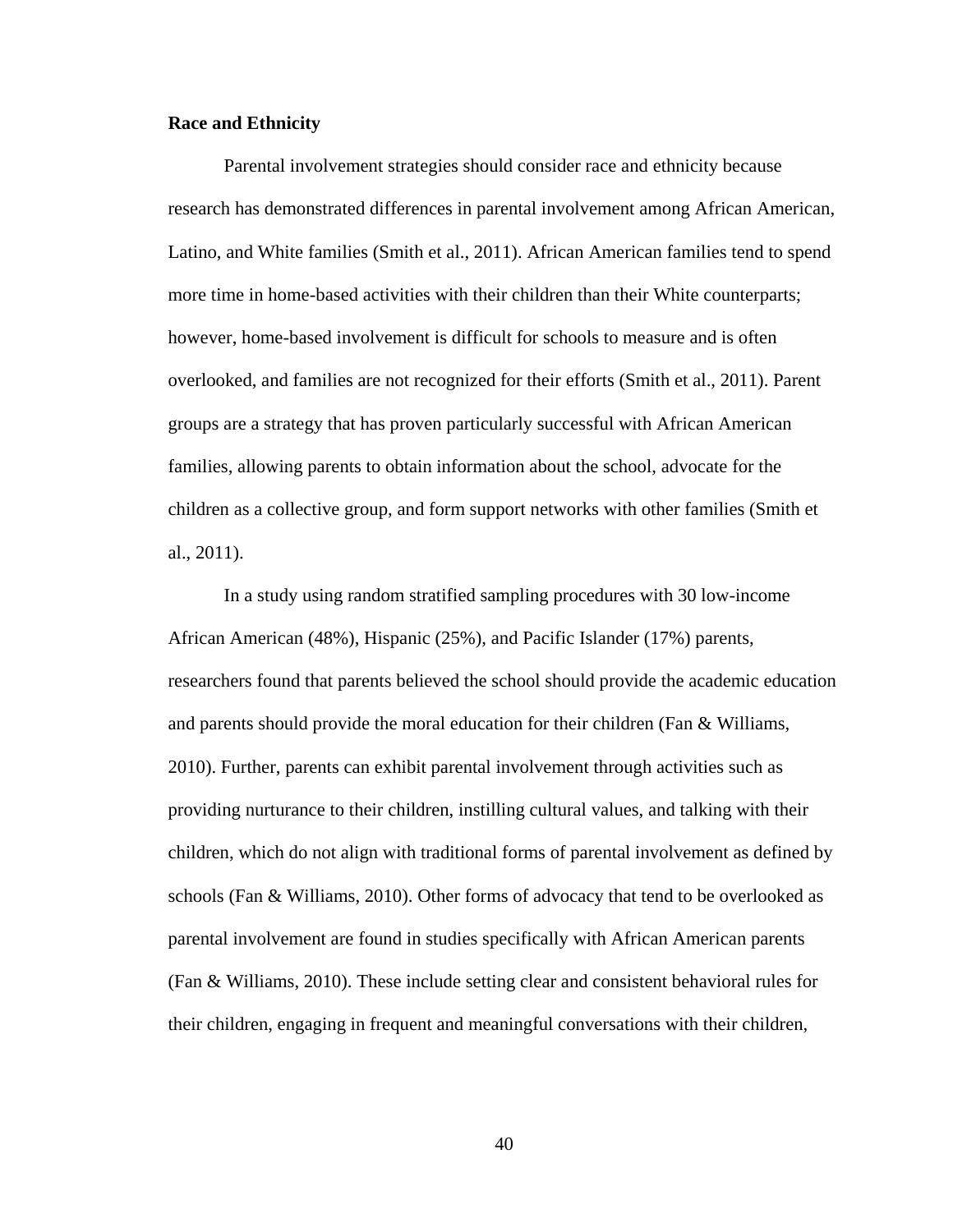encouraging independence, providing assistance with homework, and expressing graduation expectations (Fan & Williams, 2010).

Researchers have found that when viewing parental involvement through the traditional view discussed earlier—meeting with teachers, volunteering at school, etc. many minority parents are labeled as "not involved" (Fan & Williams, 2010). By widening the view on parental involvement to include what is done separately from the school, specifically in the home between parent and child, minority parents are actively involved in the education of their children. Minority parents tend to consider the academic element to be the responsibility of the school, while their focus is centered on the moral and life skill-centered areas.

### **Teacher Attitudes and Beliefs**

Teachers' attitudes and beliefs about parent involvement are greatly influenced by their views and participation in school life. When teachers perceive their school has a caring atmosphere, parents are more likely to be involved (Toldson & Lemmons, 2013). Epstein and Becker address the findings from comments from over 1,000 teachers on a survey about parent involvement; teachers' time, parents' time, and students' time and feelings were addressed (Barnyak & McNelly, 2009). Teachers mentioned the abundance of time that it takes to implement parent involvement practices (Barnyak & McNelly, 2009).

Teachers surveyed by Epstein and Becker also acknowledged the various duties that parents have within the home that may contribute to a lack of time for parent involvement in their children's education (Barnyak & McNelly, 2009). In addition, teachers described the importance of students' out-of-school time to relax, play, and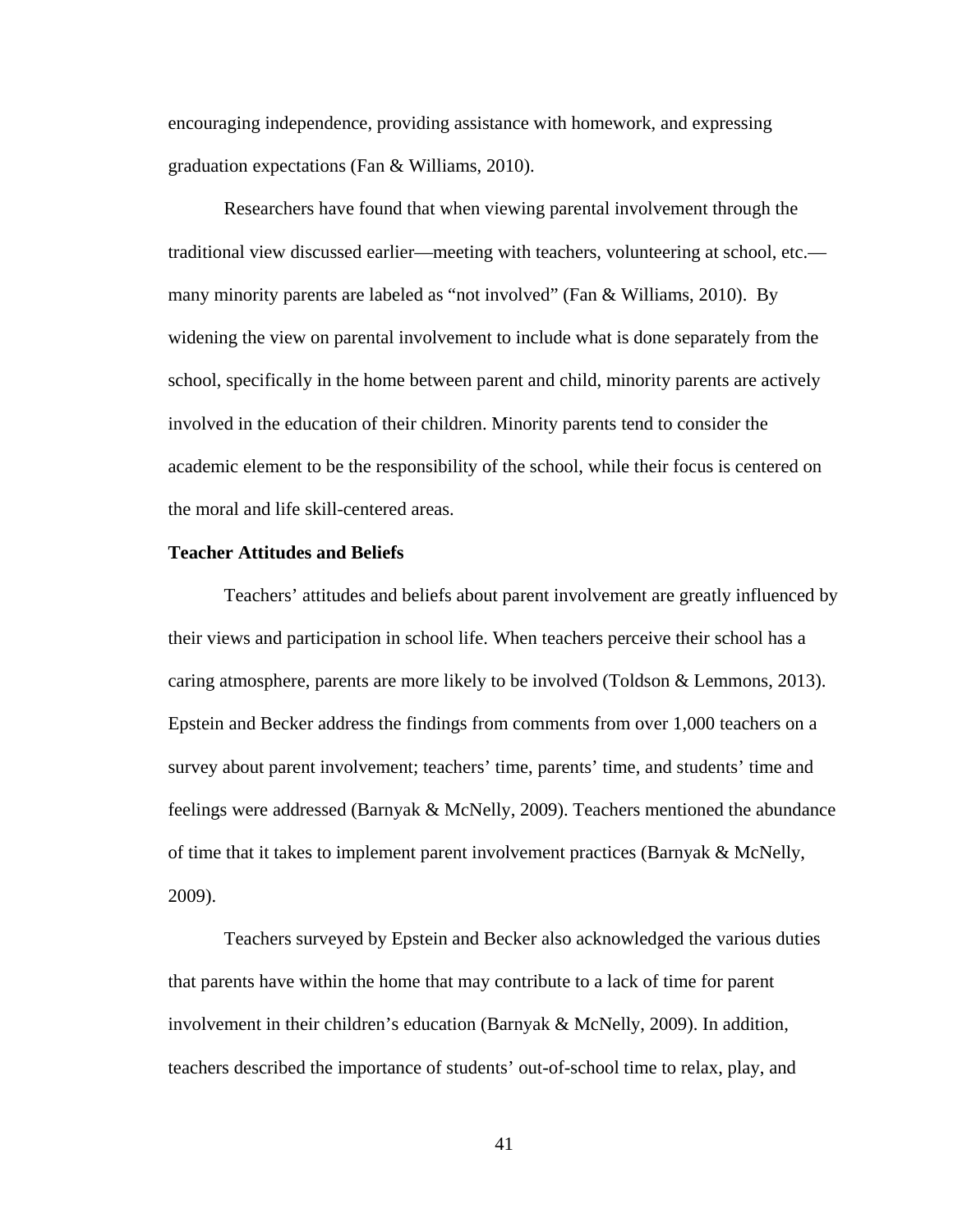pursue their own interests. Teachers did suggest that even brief amounts of time that parents spend on home learning activities with their children can be quite beneficial if the time is used wisely (Barnyak & McNelly, 2009). However, teachers also felt that the children whose parents did not take part in home learning activities with them were at an academic disadvantage. Many teachers described their principal's support and school climate as important aspects for successful parent involvement programs (Barnyak & McNelly, 2009).

Parents' involvement in home learning activities with their children often constitutes both positive and negative responses from educators (Toldson & Lemmons, 2013). Some teachers believe that academic-related interactions between children and parents provide educational support, while others believe that teaching academic skills is the teacher's responsibility. Becker and Epstein conducted a survey of 3,700 first, third, and fifth grade public school teachers (Barnyak & McNelly, 2009). The teachers described their professional attitudes and teaching practices. Also, over 600 elementary school principals participated in a brief questionnaire about parent involvement programs. Overall, the survey yielded highly positive views of teaching strategies that were parent-oriented (Barnyak & McNelly, 2009).

About half of the teachers reported some parent involvement in the classroom. Therefore, parents' observations while volunteering may lead to effective home learning activities related to school (Barnyak & McNelly, 2009). Communications that involve "traditional" parent-teacher interactions (e.g., open house, parent-teacher conferences) were viewed favorably by both teachers and principals. Some teachers described active use of parent involvement strategies regardless of the various educational levels of the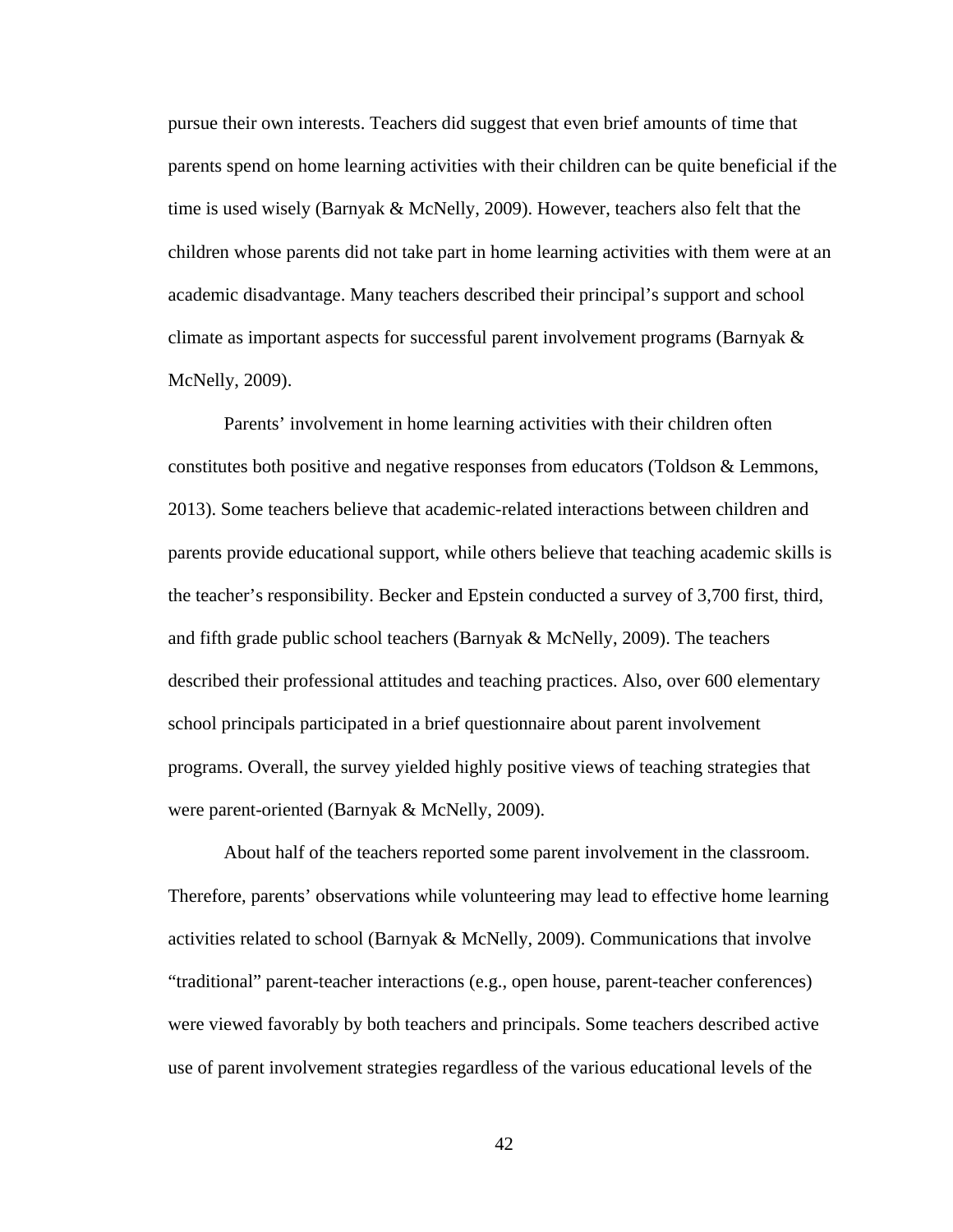parents (Barnyak & McNelly, 2009). The survey results indicated that teachers who do not use parent involvement techniques and teach children of less educated parents, believed the parents would be unlikely to complete homework-related activities with their children (Barnyak & McNelly, 2009). Although teachers reported using personal contact with parents (e.g., brief conversations, telephone conversations, conferences, and special appointments), home visits were infrequently used. However, teachers who did make home visits were more inclined to have positive views about parent involvement techniques (Barnyak & McNelly, 2009). Sometimes home visits conducted by teachers or parent involvement coordinators are used to deliver home learning materials. Some successful parent involvement activities were described by teachers as the following: parents reading with children at home, signing papers and/or folders, conferencing at convenient times for parents, home visits, and summer learning activities to complete at home (Barnyak & McNelly, 2009).

Efficacy "manifested by confidence in one's teaching and instructional program… implies a sense of professionalism and security in the teaching role. Such confidence would logically enhance teachers' efforts to discuss their teaching program and goals with parents" (Barnyak & McNelly, 2009, p. 37). The greatest amount of parent involvement occurs when teachers with positive attitudes regarding parent involvement maintain open communication with parents and collaborate with them; when administrators and teachers initiate and welcome parent involvement, it can be successful (Barnyak & McNelly, 2009). Thus, in order to improve parent-teacher relations, principals should make a conscious effort to promote teacher efficacy.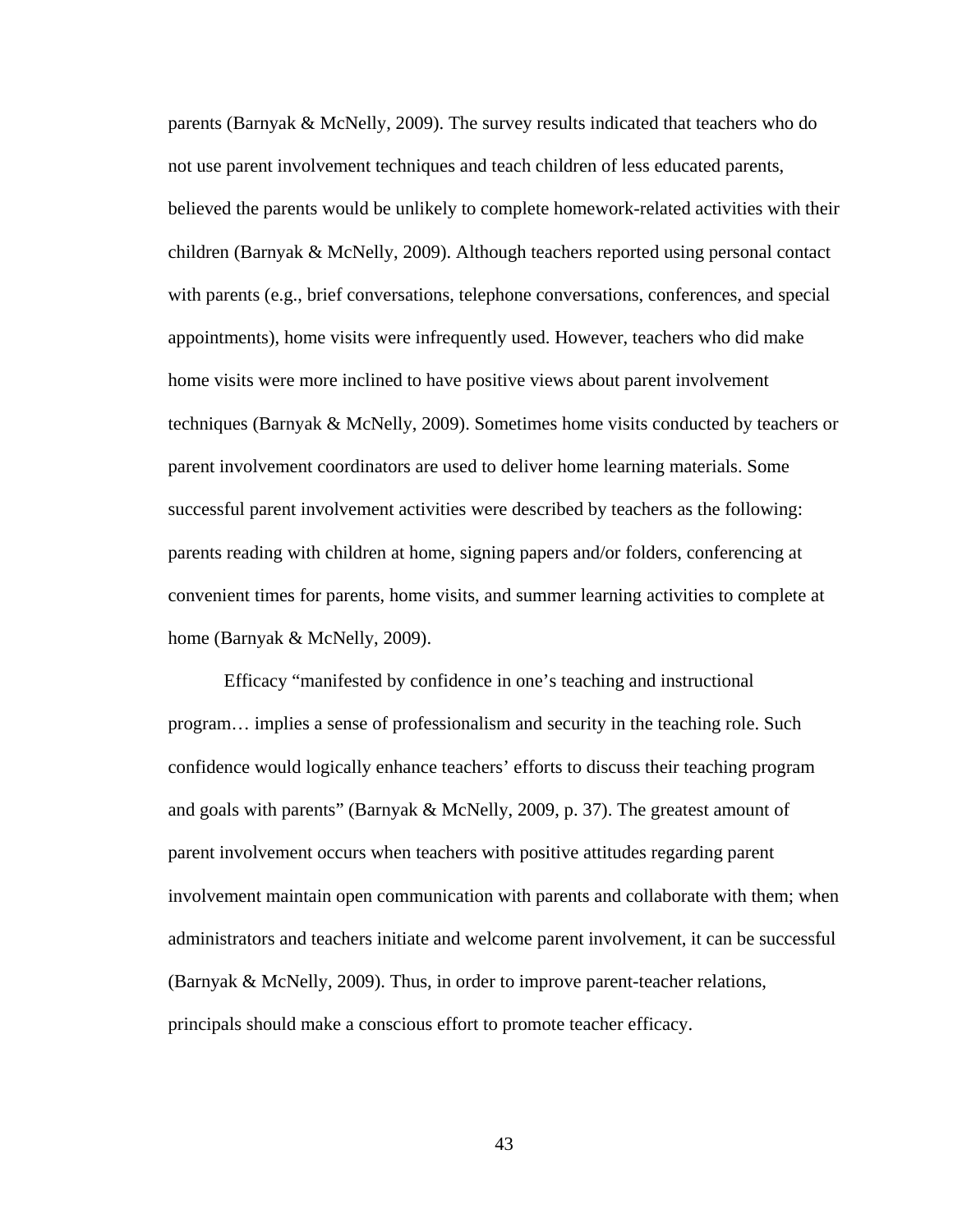Hoover-Dempsey, Bassler, and Brissie (1997) conducted a study of 66 schools within eight school districts Questionnaires were distributed to 66 principals and 1,003 teachers. Upon completion of the study, the researchers reported that the strongest predictor for teacher support of parent involvement was teacher efficacy, that is, teachers' beliefs regarding teaching effectiveness (Hoover-Dempsey et al., 1997). Hoover-Dempsey and her colleagues describe teacher efficacy related to four different parent involvement practices which include: (1) conferences, (2) parent volunteers, (3) parents as tutors, and (4) teacher perception regarding support of parents. Teacher concerns focus on the following: undependable volunteers, failure of parents to implement home learning activities, lack of discipline in the home, and teachers' fear of parent contact (Hoover-Dempsey et al., 1997).

The literature supports that most educators do support parental involvement and consider it to have a positive correlation to student success. Schools that establish open door policies and welcoming environments for parents are generally more successful and garner positive attitudes about parental involvement. A huge indicator of this success is an educator's ability to reach the parents effectively, not always necessarily by traditional means, as well as the educator's ability to approach the parent as an ally and equal in the educational process.

### **School Environment**

Research suggests that contextual variables related to the school's social environment have a primary influence on parental involvement. Hoover-Dempsey and Sandler (1997) assert that parents take an active role in their child's education, in part, because they perceive opportunities, invitations, or demands from the school's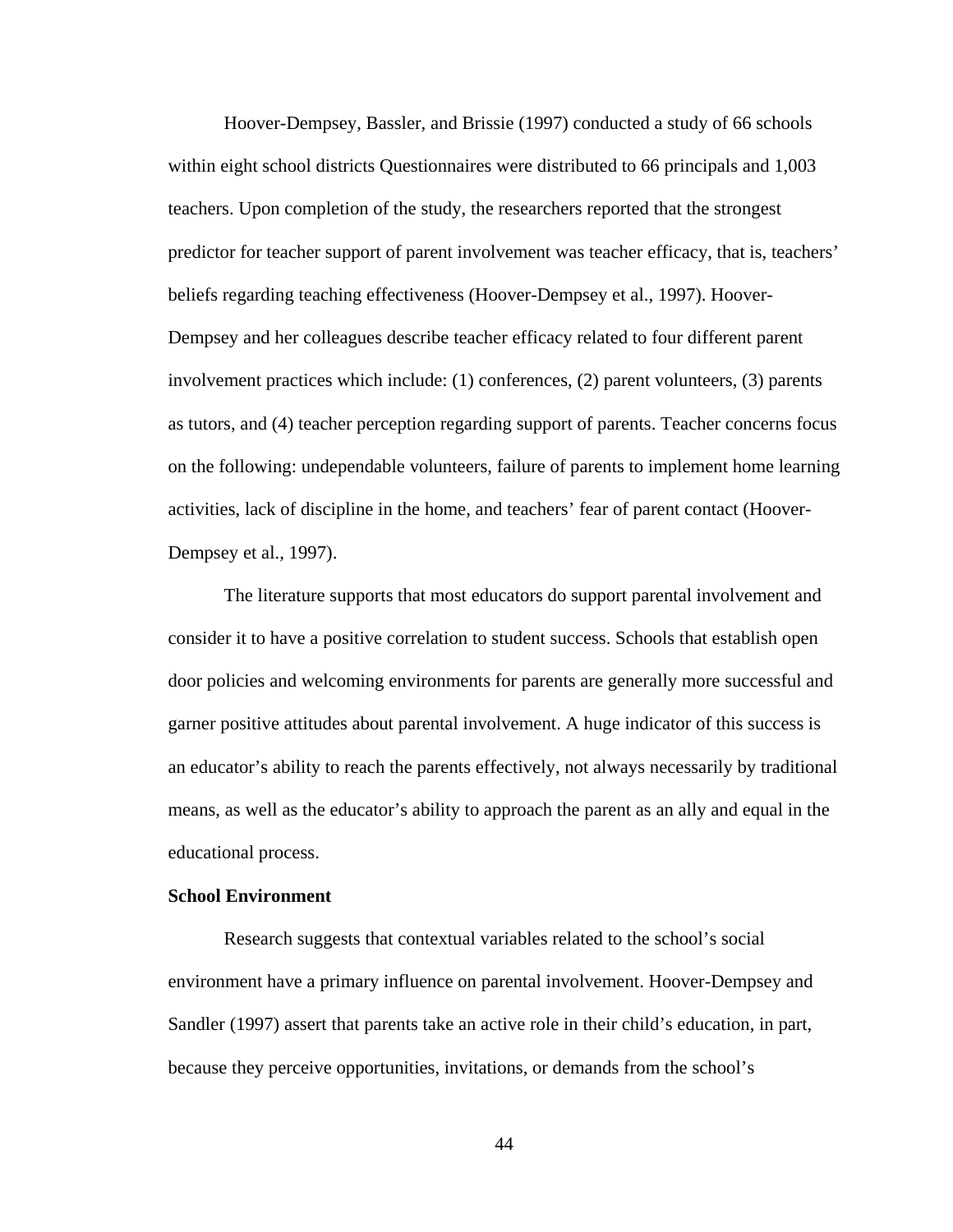environment that necessitate their involvement (Barnyak & McNelly, 2009). An invitation for involvement from members of the school community is an important factor in motivating parents to become involved in their child's education (Barnyak & McNelly, 2009). Numerous studies have demonstrated the relationship between positive school climate and parental participation.

For example, Dauber and Epstein found that among inner-city parents in Baltimore, school practices related to informing and involving parents about how to help their children at home and provision of information about academic content and learning goals were the most important determinants in increasing parental school involvement. Overall, school practices were found to play a more significant role than demographic variables (e.g., parent education, family size, marital status, and grade level) (Toldson  $\&$ Lemmons, 2013).

Epstein (1986) found that parents' attitudes were generally positive toward their child's school, but they believed that teachers could do a better job of facilitating their home-based involvement (Toldson & Lemmons, 2013). The majority of parents expressed a desire for teachers to assist them in developing the skills necessary for engaging in specific home-based learning activities with their children (Toldson  $\&$ Lemmons, 2013). A more recent study found that among urban African American parents, perceived teacher support predicted home-based involvement among those of high socioeconomic status and school-based involvement among those of low socioeconomic status (Toldson & Lemmons, 2013).

Consistent with the literature, parents' social networks acquired through active participation in their child's education can expose them to skills and information which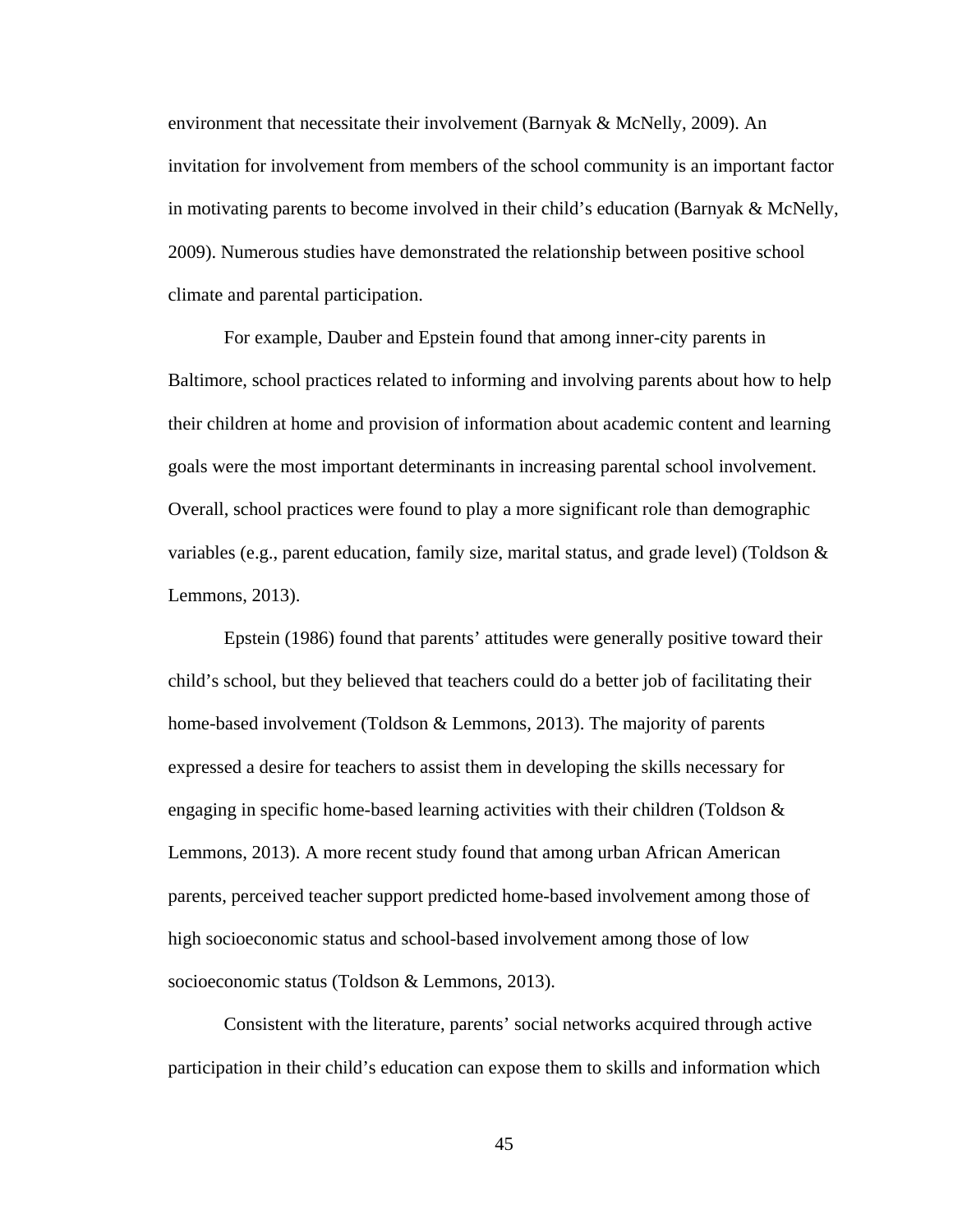empowers them to advocate for their children by challenging school practice (Smith et al., 2011). Overall, positive and supportive school environments encourage parent's continued involvement in their child's education. Efforts to increase parental participation are most successful when schools engage in open communication and make concerted efforts to work collaboratively with parents (Smith et al., 2011).

The literature supports that schools that actively reach out to parents consistently in multiple ways, allowing for a varied approach for parental involvement, are most effective at establishing positive gains in this arena. Parents desire the skills necessary to involve their children in home-based learning activities, and are willing to implement these tools in the home if given the proper guidance and resources from the school. Schools that foster partnerships with parents, consistently expressing a need and appreciation of parental involvement, and maintaining an approachable and positive connection with families naturally see more success.

#### **Impact of Parental Involvement**

Empirical investigation has established the significant role of families in promoting and sustaining high levels of academic achievement among students. Parental involvement in education is positively associated with a variety of favorable outcomes for children, such as increased academic achievement, student behavior, and student attendance.

## **Academic Achievement**

Research from the University of New Hampshire shows that students achieve higher academic success when their parents are actively involved in their education (Conway  $\&$ Houtenville, 2008). Researchers Karen Smith Conway, professor of economics at the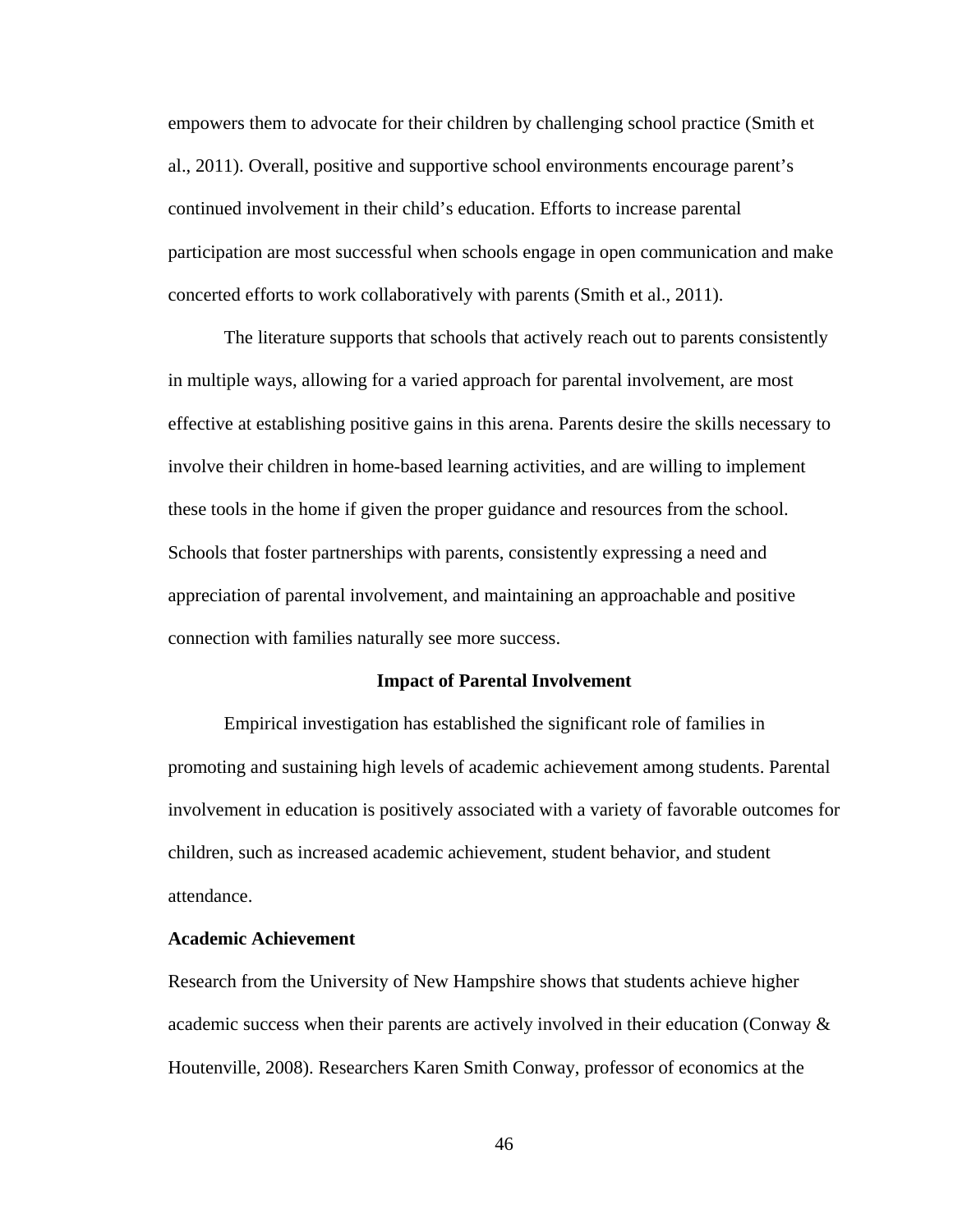University of New Hampshire, and her colleague Andrew Houtenville, senior research associate at New Editions Consulting, found that parental involvement has a strong, positive effect on student achievement (Conway & Houtenville, 2008).

According to Conway, parental effort is consistently associated with higher levels of achievement, and the magnitude of the effect of parental effort is substantial. We found that schools would need to increase per-pupil spending by more than \$1,000 in order to achieve the same results that are gained with parental involvement (Conway & Houtenville, 2008, para. 6).

Researchers have found that numerous factors contribute to students' academic achievement. For example, among Black urban students, Hayes (2012) found that student age and parents' employment status were predictors of students' academic outcomes. In Hayes's (2012) study, Hayes found that both home- and school-based parental involvement significantly and positively impacted parent-reported levels of student achievement. However, only home-based involvement was a predictor of students' academic achievements (Hayes, 2012).

Parents seemed particularly interested in the academic achievements of their daughters (Conway & Houtenville, 2008). The researchers found parents spent more time talking to their daughters about their schoolwork during dinnertime discussions (Conway & Houtenville, 2008). There are a number of theories about why girls seem to garner more attention from their parents than boys. One possibility is that girls are more communicative with their parents so these conversations about academics are easier for parents to have with their daughters (Conway & Houtenville, 2008).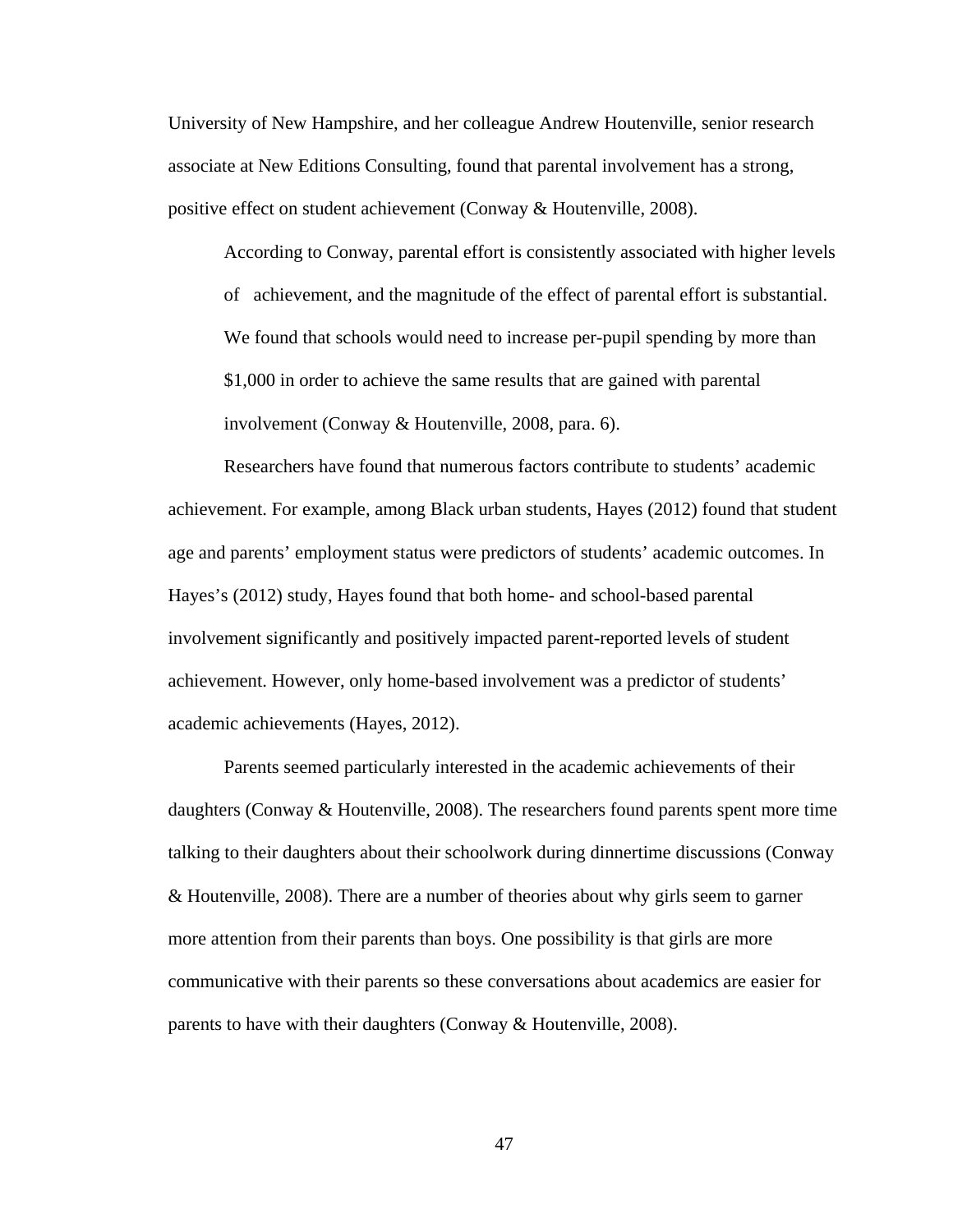The researchers also found that parents may reduce their efforts when school resources increase, thus diminishing the effects of improved school resources (Conway & Houtenville, 2008). It is typical for parents to scale back their involvement with their child's education when a school adds resources. As a result, increasing school resources may not be as effective as we expect since they may diminish parental involvement (Conway & Houtenville, 2008).

Fan and Williams (2010) conducted a research study to examine whether various dimensions of parental involvement predicted 10th-grade students' motivation (engagement, self-efficacy towards math and English, intrinsic motivation towards math and English) and academic achievement using data from the Educational Longitudinal Study of 2002. This study makes an important contribution to the literature by demonstrating that the content of communication between the school and parent has a significant difference in adolescents' academic self-efficacy, engagement, and intrinsic motivation (Fan & Williams, 2010).

Fan and Williams (2010) subscribe to the view that the consequential reactions and behaviors of parents after conversing with teachers are likely to be associated with adolescents' academic self-efficacy in math and English, engagement and intrinsic motivation in math and English. Parent–school communications concerning students' school problems can easily lead to certain discouraging conversations, criticisms or punishments from parents, which decrease students' confidence, interest and engagement in learning (Fan & Williams, 2010). On the contrary, parent–school communications regarding other school issues, such as academic programming and future educational plans, can assist parents by providing resourceful and useful information that help their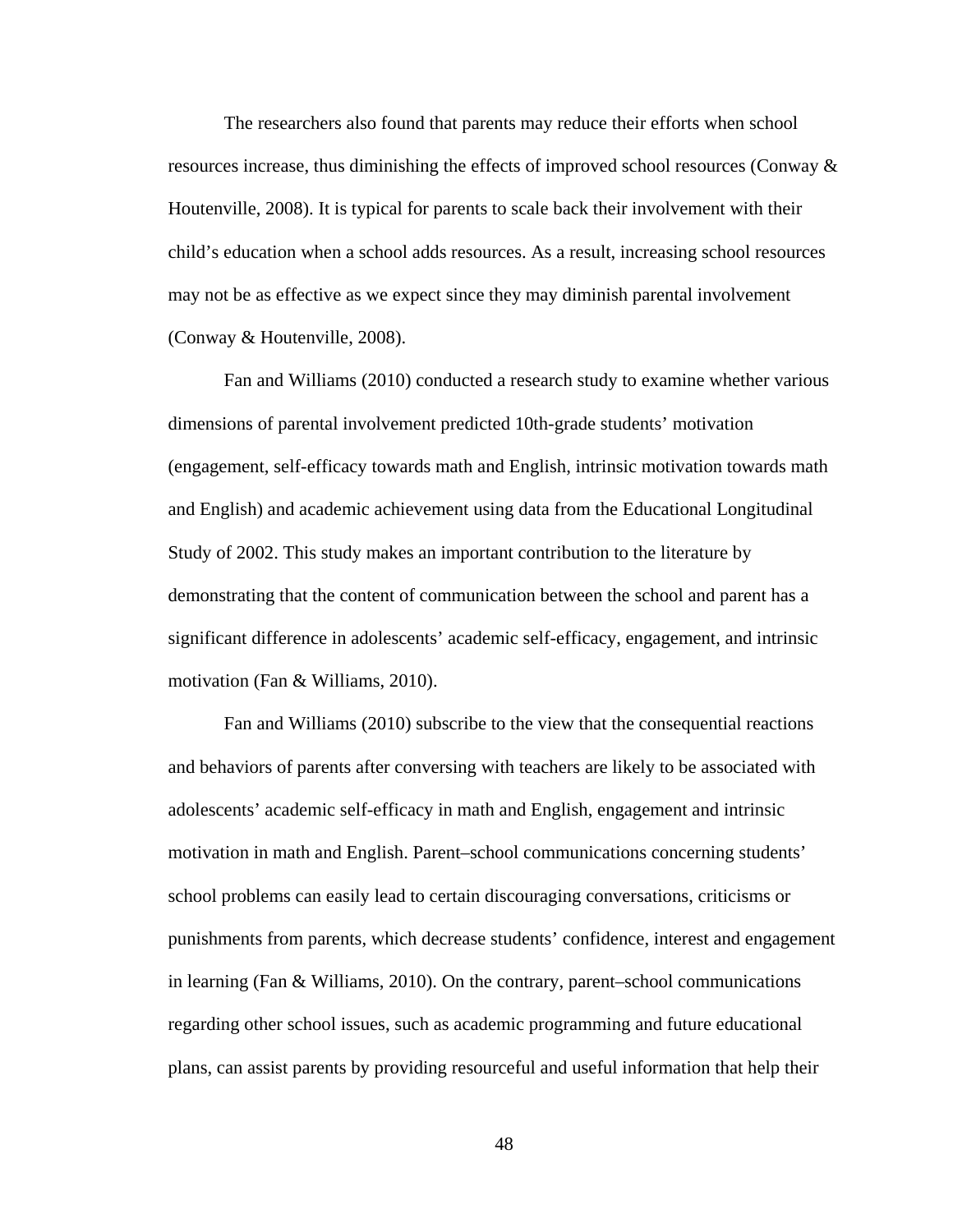children to succeed (Fan  $&$  Williams, 2010). Parents are more likely to communicate with and provide guidance to their children in a positive manner following these informational contacts with teachers and, as a result, benefit students' perceived competence, engagement and intrinsic motivation (Fan & Williams, 2010). These results, therefore, emphasize the importance of how parents communicate and intervene with their children, especially when their children are struggling at school. The results of this study also confirm the importance of schools' engagement in efforts to communicate with parents, which has been noted in previous studies as benefitting both students and parents (Fan & Williams, 2010).

Another key finding of this study is that parents' educational aspirations for their children stood out as a strong positive predictor for adolescents' academic self-efficacy in math and English, engagement and intrinsic motivation in math and English (Fan  $\&$ Williams, 2010). The findings indicate that students who perceived that their parents valued their education and had high expectations for their academic success were likely to feel interested and engaged and confident towards their academic endeavors (Fan & Williams, 2010). This implies that when parents' educational values and aspirations are conveyed and communicated it is important in shaping their children's motivation to achieve academically. The results not only confirm a previous finding that parents' values have strong positive relationships with students' senses of self-competence, but they also provide new evidence that parents' educational aspirations for their children also have strong positive associations with their children's academic engagement and intrinsic motivation in both English and math (Fan & Williams, 2010). It is possible that as parents' educational values and aspirations transform into their children's own values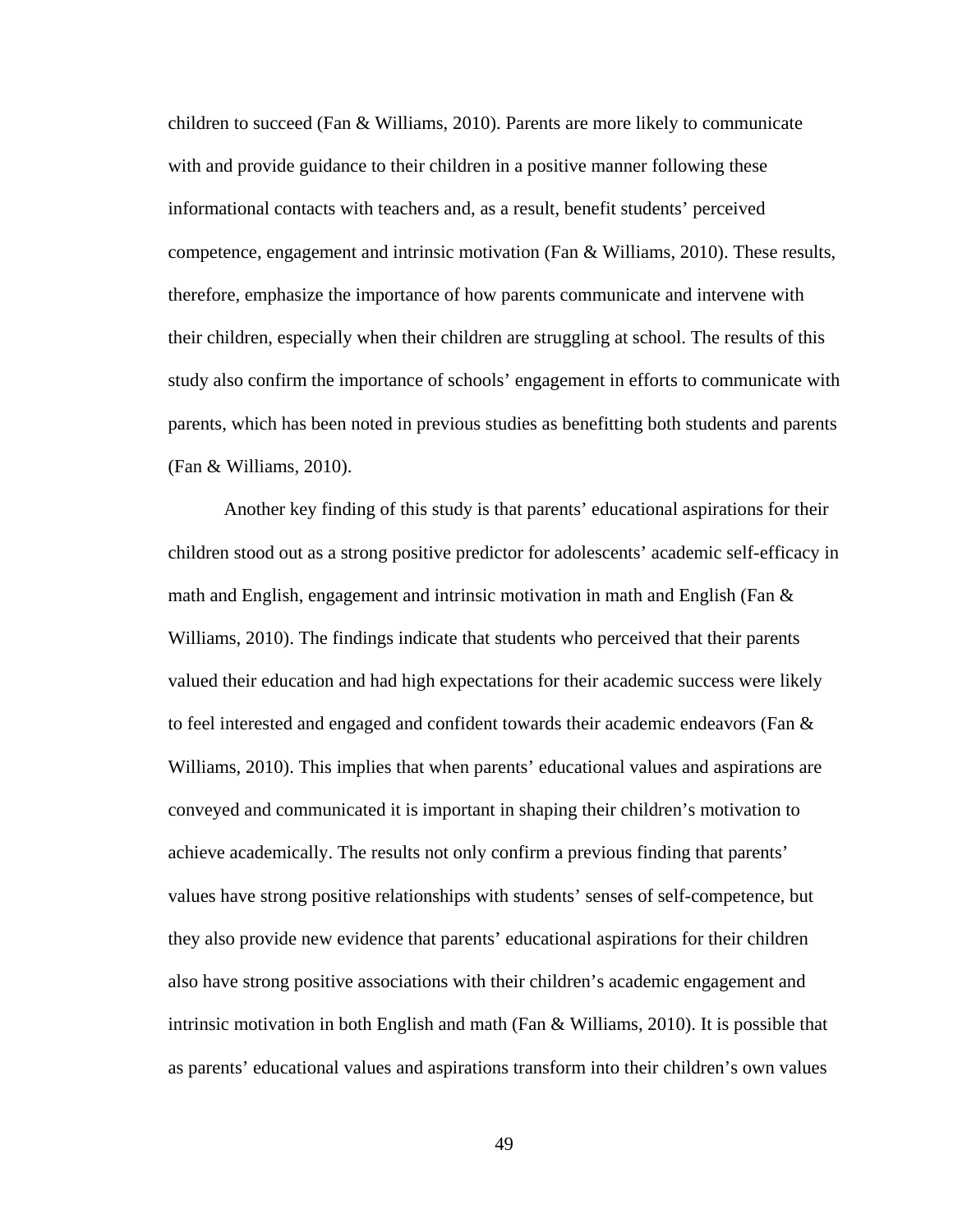and decisions, students are more likely to become interested and engaged in pursuing the goal as their own (Fan & Williams, 2010). The findings are also indirectly consistent with documented evidence of the strong association between parental values and improved academic achievement, as achievement motivation often serves as a pathway to mediate students' academic performance (Fan & Williams, 2010).

## **School Attendance**

Reducing the rates of student truancy and chronic absenteeism has been and continues to be a goal of many schools and school systems (Epstein  $\&$  Sheldon, 2005). Despite the long history of concern over student attendance, the issue has received relatively little attention from educational researchers. Researchers have focused more attention on the issue of students who drop-out of school before receiving a high school diploma than on issues related to rates of daily student attendance (Epstein & Sheldon, 2005). The research that has been conducted on student absenteeism suggests that it may be as important as any issue confronting schools today (Epstein & Sheldon, 2005).

Beyond the fact that poor attendance predicts dropping out of school, chronic absenteeism can result in other negative consequences for students and schools. Students who are not in class have fewer opportunities to learn the material that enables them to succeed later in school (Fan & Williams, 2010). Research on truancy and absenteeism suggests that students with better attendance score higher on achievement tests than their more frequently absent peers (Fan & Williams, 2010). Attendance not only affects individual students but also can affect the learning environment of an entire school.

School funding is often at least partially dependent on the number of students who regularly attend. Fewer pupils mean fewer resources for educational programs (Fan &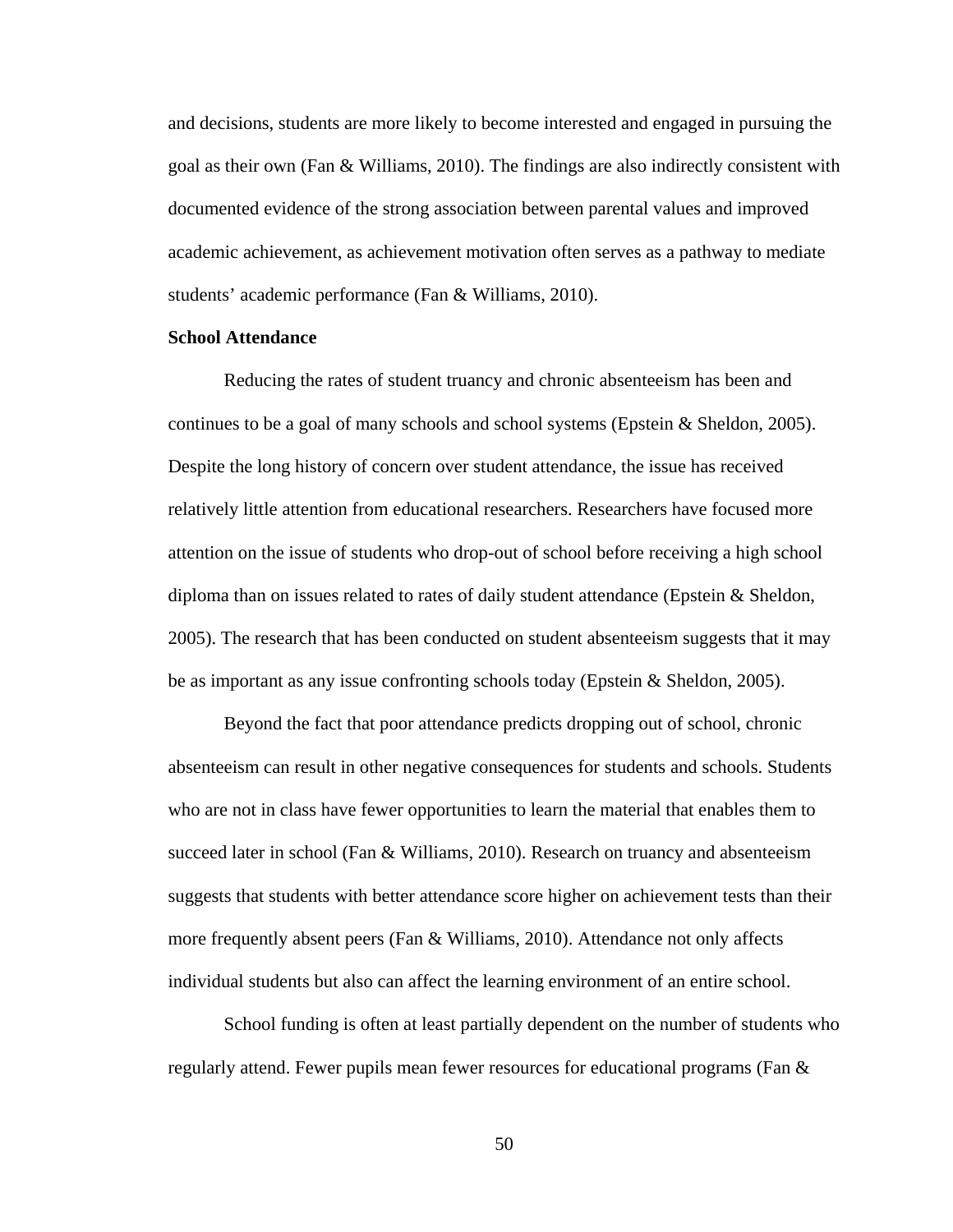Williams, 2010). Finally, in some locations student attendance is used as an indicator of how well a school is functioning, and requirements are set and monitored for ratings.

Studies investigating family practices have suggested that not all parentinvolvement activities are associated with attendance (Epstein & Sheldon, 2005). For example, parent involvement in checking homework and reading with a child is associated with improved report card grades, achievement scores, and subject-specific skills (Smith et al., 2011). Other researchers have reported that specific family involvement practices such as parental monitoring, parent–child discussions, parent participation at the school, and PTA membership are linked to student attendance (Smith et al., 2011). Some parenting activities are more likely than others to affect attendance. The extant studies suggest that schools that want to increase daily student attendance are more likely to succeed if they reach out and work with parents in specific ways to address this problem (Smith et al., 2011).

When schools design and implement activities that focus on attendance using Epstein's six types of parent involvement, parents and others in the community can make a difference (Epstein & Sheldon, 2005). After controlling for prior rates of student attendance and mobility, a study of 39 elementary schools found that the quality of family, school, and community partnership programs was associated with rates of student attendance (Epstein & Sheldon, 2005). Other researchers also reported relationships between specific school practices to involve parents and student attendance. Telephone calls to parents of absent students were associated with an increase in student attendance (Epstein & Sheldon, 2005). Similarly, the provision of timely information to families about student absences and school policies on absenteeism helped improve attendance.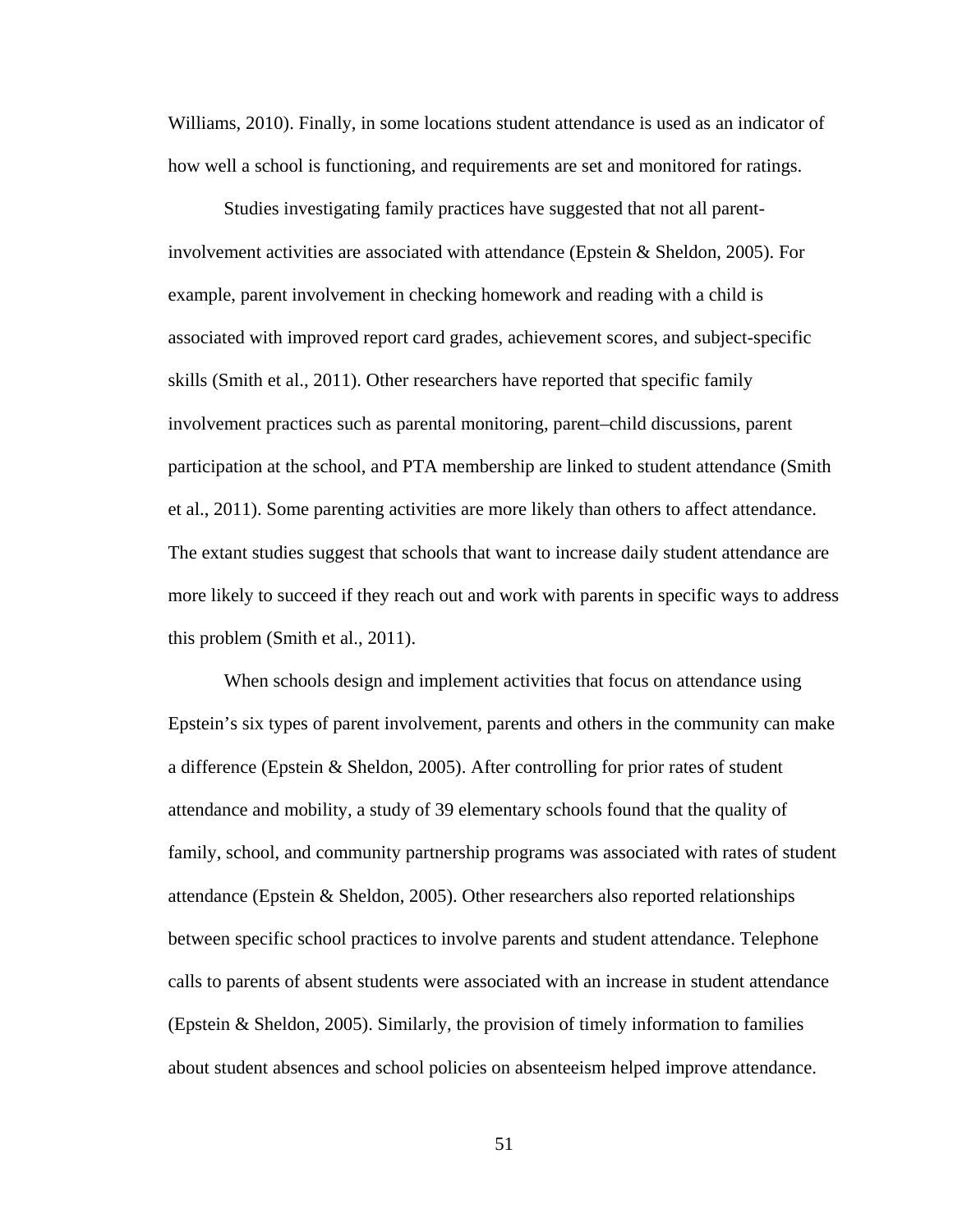In Hayes's (2012) study, Hayes found that home-based parental involvement significantly and negatively impacted students' attendance at school. The greater the level of parental involvement at home, the less likely students were to miss school (Hayes, 2012). This condition was found to be mediated by student age, whereas the older the student, the greater the impact of parental involvement on student attendance (Hayes, 2012). Older students had fewer missed days of school than younger students who received the same level of home-based parental involvement (Hayes, 2012).

William Jeynes (2007) and California State University conducted a meta-analysis, including 52 studies, to determine the influence of parental involvement on the educational outcomes of urban secondary school children. Statistical analyses were done to determine the overall impact of parental involvement as well as specific components of parental involvement (Jeynes, 2007). Four different measures of educational outcomes were used. These measures included an overall measure of all components of academic achievement combined, grades, standardized tests, and other measures that generally included teacher rating scales and indices of academic attitudes and behaviors (Jeynes, 2007). The possible differing effects of parental involvement by race and socioeconomic status were also examined.

The results of the meta-analysis indicated that parental involvement is associated with higher student achievement outcomes (Jeynes, 2007). This trend holds not only for parental involvement overall but also for most different components of parental involvement that were examined in the meta-analysis. Moreover, parental involvement is also associated with higher achievement for racial minority students as well (Jeynes, 2007). The results of this study indicate that the general parental involvement variable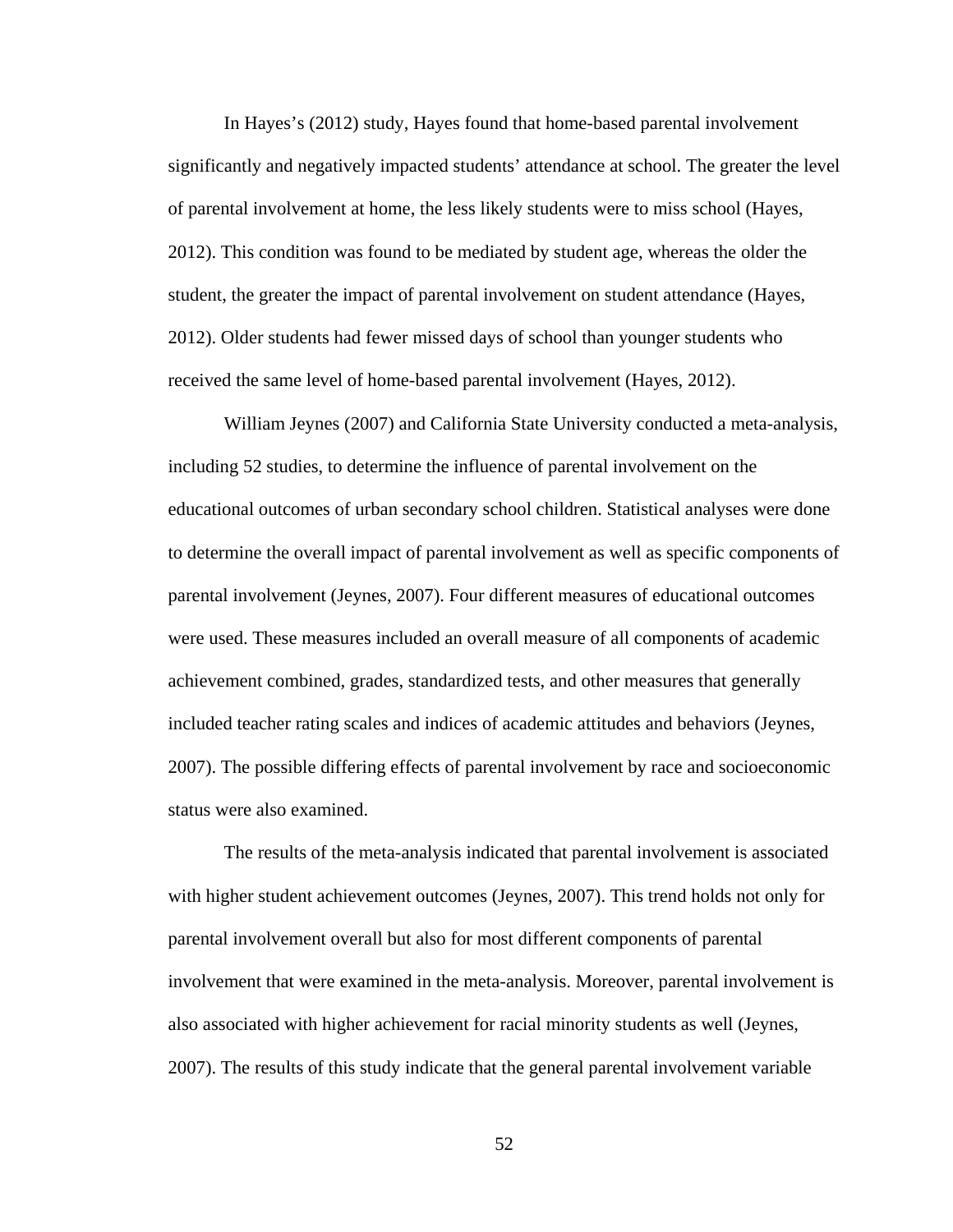yielded statistically significant outcomes of .5 to .55 of a standard deviation unit (Jeynes, 2007). The results indicate that the influence of parental involvement overall is significant for secondary school children (Jeynes, 2007). Parental involvement as a whole affects all the academic variables under study by about .5 to .55 of a standard deviation unit (Jeynes, 2007). The positive effects of parental involvement hold for both White and minority children (Jeynes, 2007).

## **Student Behavior**

School intervention studies show that efforts to improve student behaviors can be more effective when the family is involved. A recent longitudinal examination of parent involvement across a nationally representative sample of first, third, and fifth graders found that involvement did predict declines in problem behaviors (McCormick et al., 2013). A key limitation of this literature has been the operationalization of parent involvement as a count of contacts between parents and school personnel within a given time frame (Bracke  $\&$  Corts, 2011). More recent knowledge has begun to identify conceptually and empirically distinct dimensions of parent involvement in elementary school, including home-based learning activities (e.g., helping with homework, maintaining study routines), school-based involvement (e.g., volunteering at school events, fundraising), and home-school communication (e.g., attending parent-teacher conferences, writing notes to teacher) (Bracke  $\&$  Corts, 2011). Studies that examine distinct dimensions of parent involvement frequently demonstrate positive relations with children's behaviors.

For example, using time-lagged growth models, Domina found that parent involvement activities like homework help and school volunteering predicted lower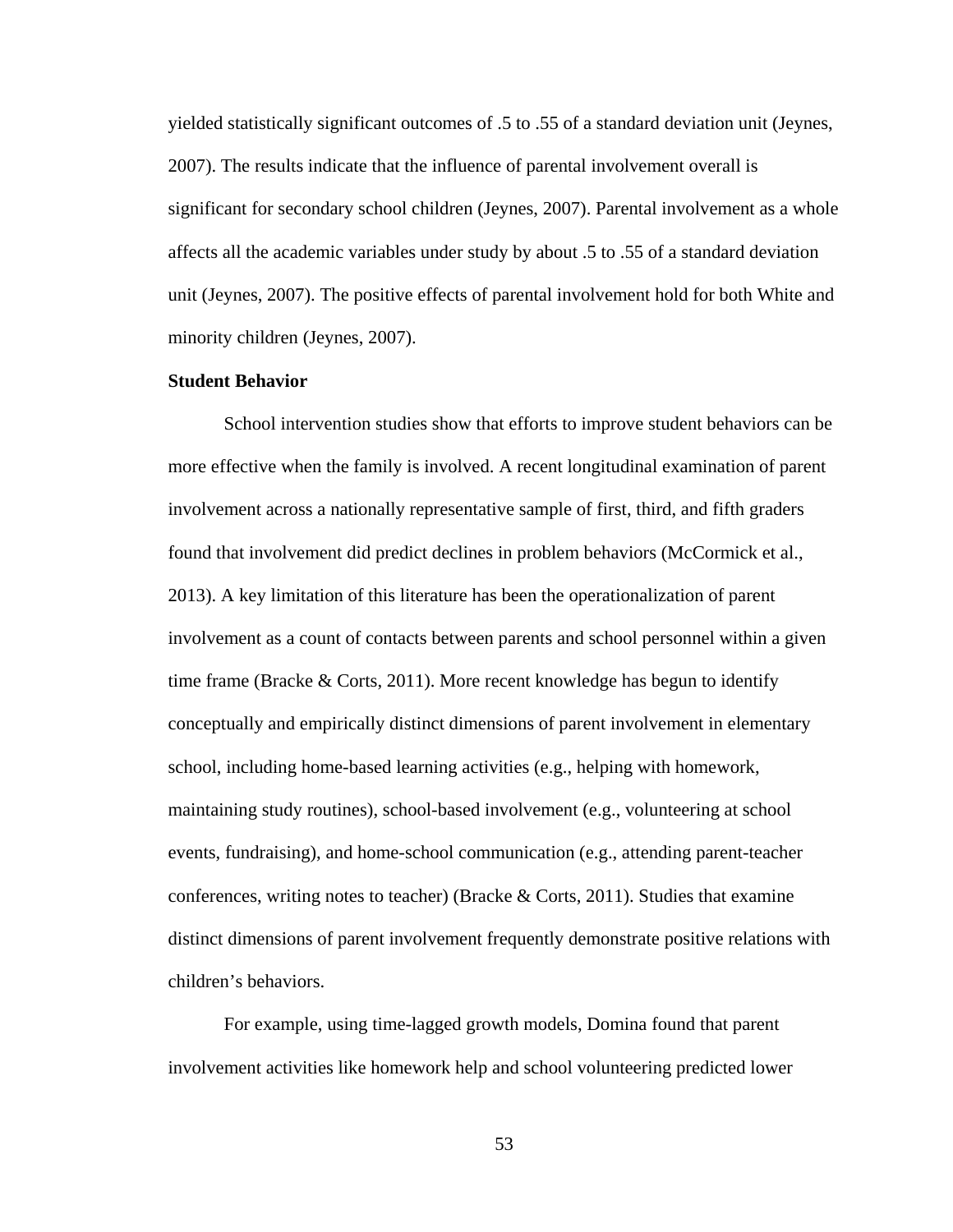levels of future behavior problems for elementary school children, relative to parents who did not engage in these activities (Bracke  $\&$  Corts, 2011). In addition, another study identified multiple dimensions of involvement (school based, home based, and home school) related to young children's positive emotional outcomes in a cross-sectional study of urban, ethnic minority children (McCormick et al., 2013).

Hayes (2012) found that home-based parental involvement interacted with student age to significantly predict student behavior, as measured by number of the discipline referrals received. That is, the older the student, the more likely that parental involvement in the home would predict positive student behavior such as low numbers of discipline referrals (Hayes, 2012). However, Hayes also found that school-based parental involvement interacted with student age to negatively predict student behavior. That is, the older the student, the more likely that parental involvement in the school would predict negative student behavior such as high numbers of discipline referrals (Hayes, 2012). Hayes attributed to this phenomenon to the fact that students with behavior issues would inherently promote increased parental involvement with the school. Parents of students with poor behavior would be more likely to be contacted by teachers and/or administrators to discuss the poor behavior and options for improving the behavior (Hayes, 2012). In addition, parents might also be expected to meet with teachers and/or administrators on school grounds for these same reasons (Hayes, 2012).

McNeal conducted a one-dimension study of parent involvement—direct interactions between teachers and parents— and determined it has been related to poor behavioral outcomes. Such evidence has given rise to the reactivity hypothesis, or the theory that frequency of parent involvement increases when students act out in school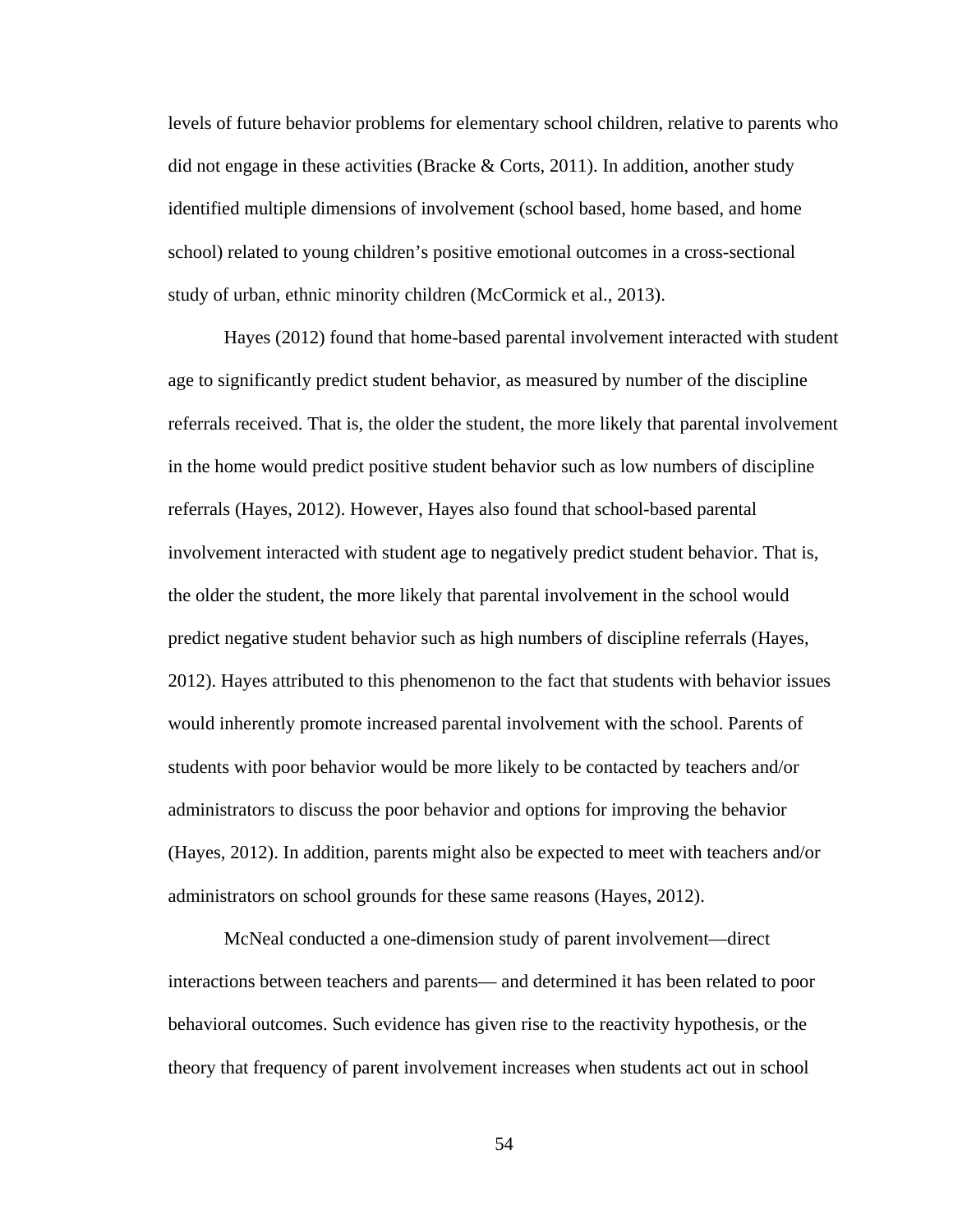(as cited in McCormick et al., 2013). For example, controlling for initial behavior problems found that direct communication between teachers and parents in first grade predicted increases in student behavior problems in third grade. The authors noted that parents may have waited until serious problems occurred at school before becoming involved (McCormick et al., 2013). Other studies suggest variation in the effects of parent involvement by racial/ethnic background and socioeconomic status (Bracke & Corts, 2011). For example, McNeal argued that the cultural capital possessed by affluent European-American families may magnify the positive effects of parents' involvement on changes in academic and behavioral outcomes from eighth through twelfth grades (McCormick et al., 2013).

#### **Parent and Teacher Perceptions**

Teachers and parents experience reality in different ways (Bracke & Corts, 2011). Their perceptions of what is happening and why it is happening can be diametrically opposed. Teachers are more focused on educational issues and how students learn whereas a parent can often be more focused on why their child is not learning or how their child feels (Osyerman, Brickman, & Rhodes, 2006). While differences in expectations between parents and teachers are prevalent, many similarities and complementary expectations are ubiquitous. As outlined below, teachers and parents want the same things, but do not always communicate with one another effectively (Oyserman et al., 2006).

Teachers want parents to do the following: (1) be open with them about their children's special needs or health problems; (2) tell them about any home circumstances which could affect pupils; (3) cooperate in reinforcing school discipline and school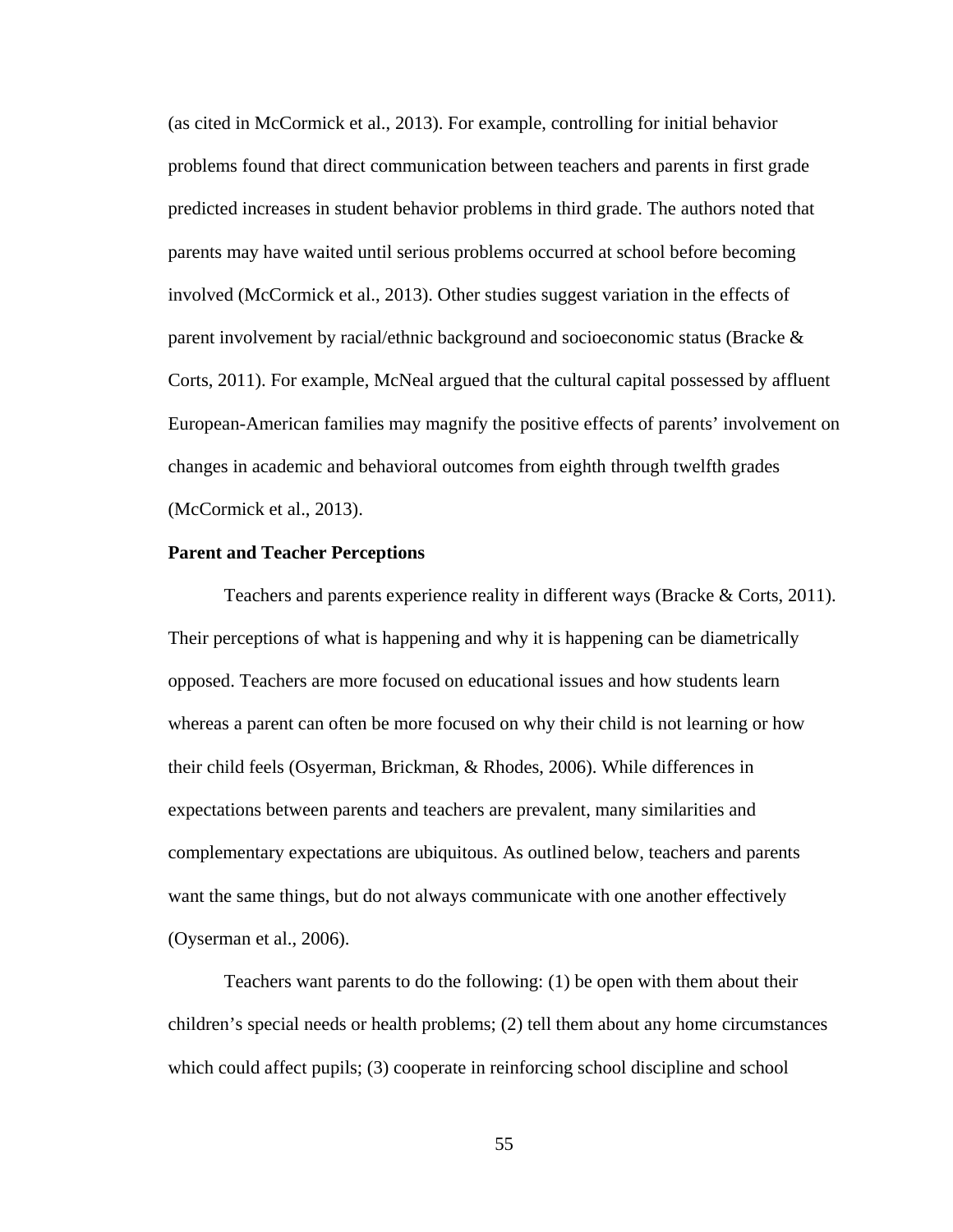programs at home by supervising homework or listening to their children read; (4) teach their child what is expected of them at school and have realistic expectations of what their children are capable of doing; (5) regularly attend Parent-Teacher meetings and discuss their children's progress with them; (6) read and acknowledge reports and letters sent home, and make sure the school has up-to-date address and phone detail in case they need to be contacted during the day; (7) keep their children home if they are not well; and (8) volunteer to help out in various ways in school (Oyserman et al., 2006).

Parents also have some expectations regarding teachers, as they expect them to do the following: (1) consult parents more frequently and listen to their point of view; (2) have a more open or approachable attitude, and be willing to admit if they do not know something; (3) treat their children with respect; (4) and, more importantly, contact them if they suspect their children have a problem of any kind (Bracke  $\&$  Corts, 2011).

Teachers would like parents to be more open with them, and parents want teachers to listen to them and consult them more frequently (Barnyak & McNelly, 2009). In addition, teachers want parents to do more volunteer work in schools, and parents say they are willing to do this. Parents and teachers both reinforce the importance of parentteacher conferences and PTA meetings (Barnyak & McNelly, 2009). These meetings are valuable as they help to clarify expectations on both sides. In most professional development workshops on parental involvement, there is a genuine surprise in the minds of many teachers and parents regarding the expectations placed on them (Oyserman et al., 2006). This indicates the necessity for more consideration to be given to the relationship between teachers and parents since it seems that assumptions are made on both sides without these being made explicit. This raises the issue: How should parents and teachers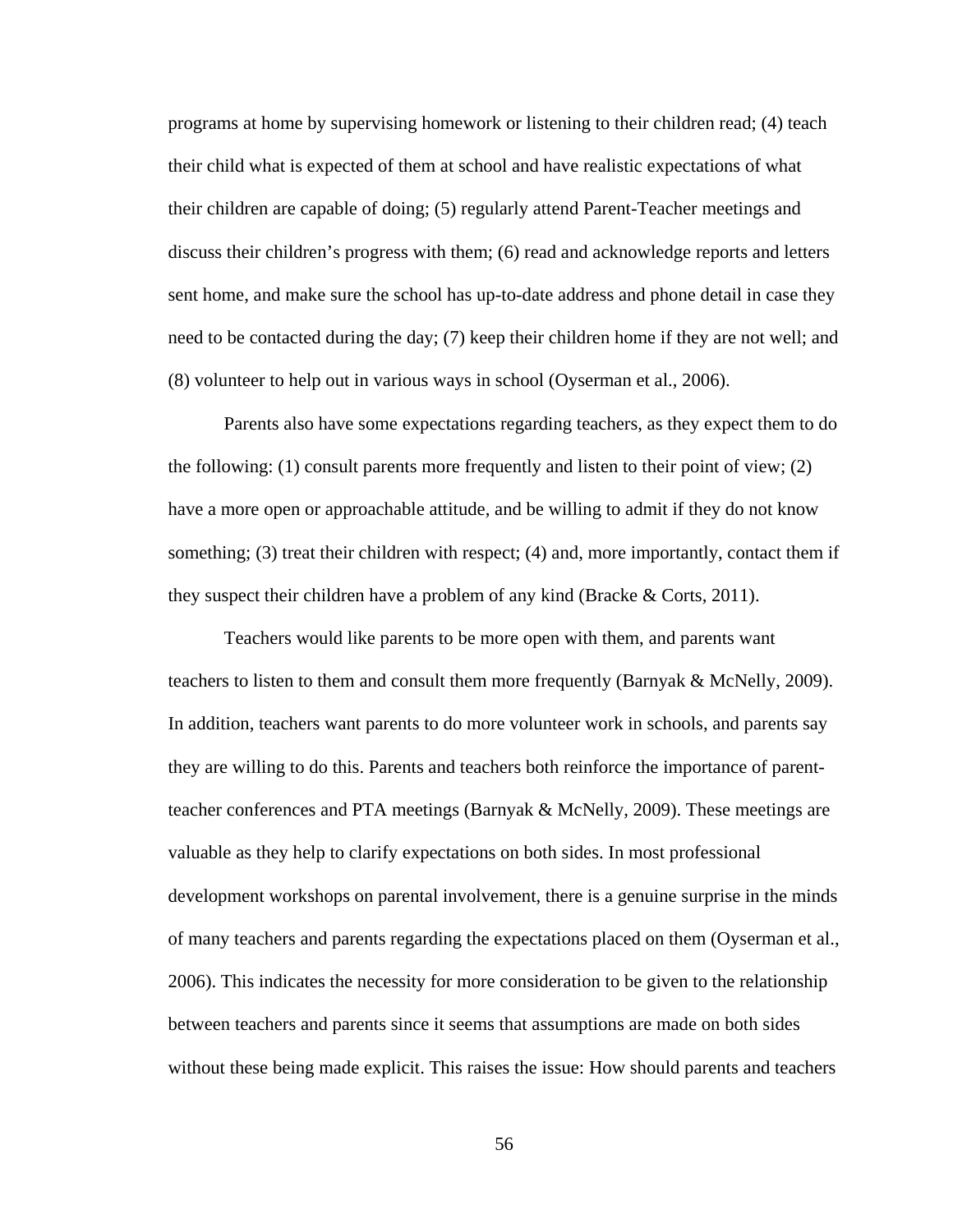relate to each other? In order to solve this, various approaches to parent-teacher relationships should be discussed (Oyserman et al., 2006).

## **Summary**

Parent involvement at the home and at the school is a critical component for student success. There are so many approaches that a parent can take to being involved. Schools must realize that it is not a "one size fits all" approach. It is up to the parent to determine what approach works best for their child and family lifestyle. Schools and teachers must model interactions with the parents to encourage participation and cooperation from the parents. After all, the parents and teachers have the same goal—for the child to be successful in and out of school.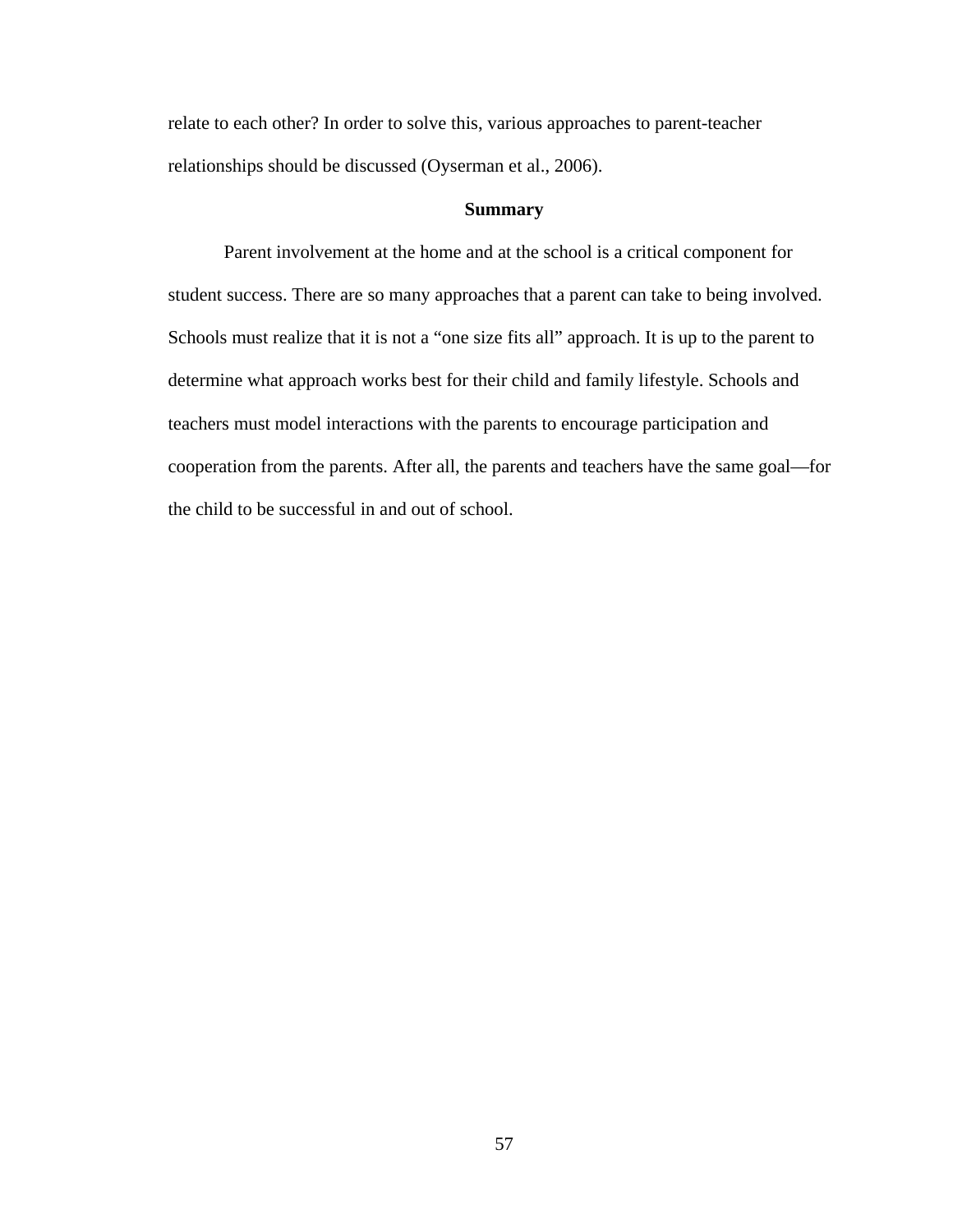## **Chapter 3**

### **Methodology**

This chapter presented the research design for the study. The purpose of the study was to determine if AAD had a significant impact on the family's involvement in their child's education through the parent involvement program. The chapter includes sections that address the following topics: methodology, research questions, population, sample, instrumentations, and procedures for data collection, analysis and adherence to the professional program evaluation standards.

## **Evaluation Questions**

The program evaluation is designed to answer four evaluation questions. The questions are:

- 1. To what degree is the AAD environment welcoming to AAD families?
- 2. To what degree does AAD effectively communicate with the families?
- 3. To what degree does AAD influence parental involvement?
- 4. To what degree does parental involvement relate to student success at An Achievable Dream?

# **Participants**

The population for this study was families of students in grades 5, 7, 8, 10, and 11 at An Achievable Dream Academy and An Achievable Dream Middle and High School in Newport News, Virginia. Although participation was voluntary, the goal was to secure a high participant response rate to gather sufficient data.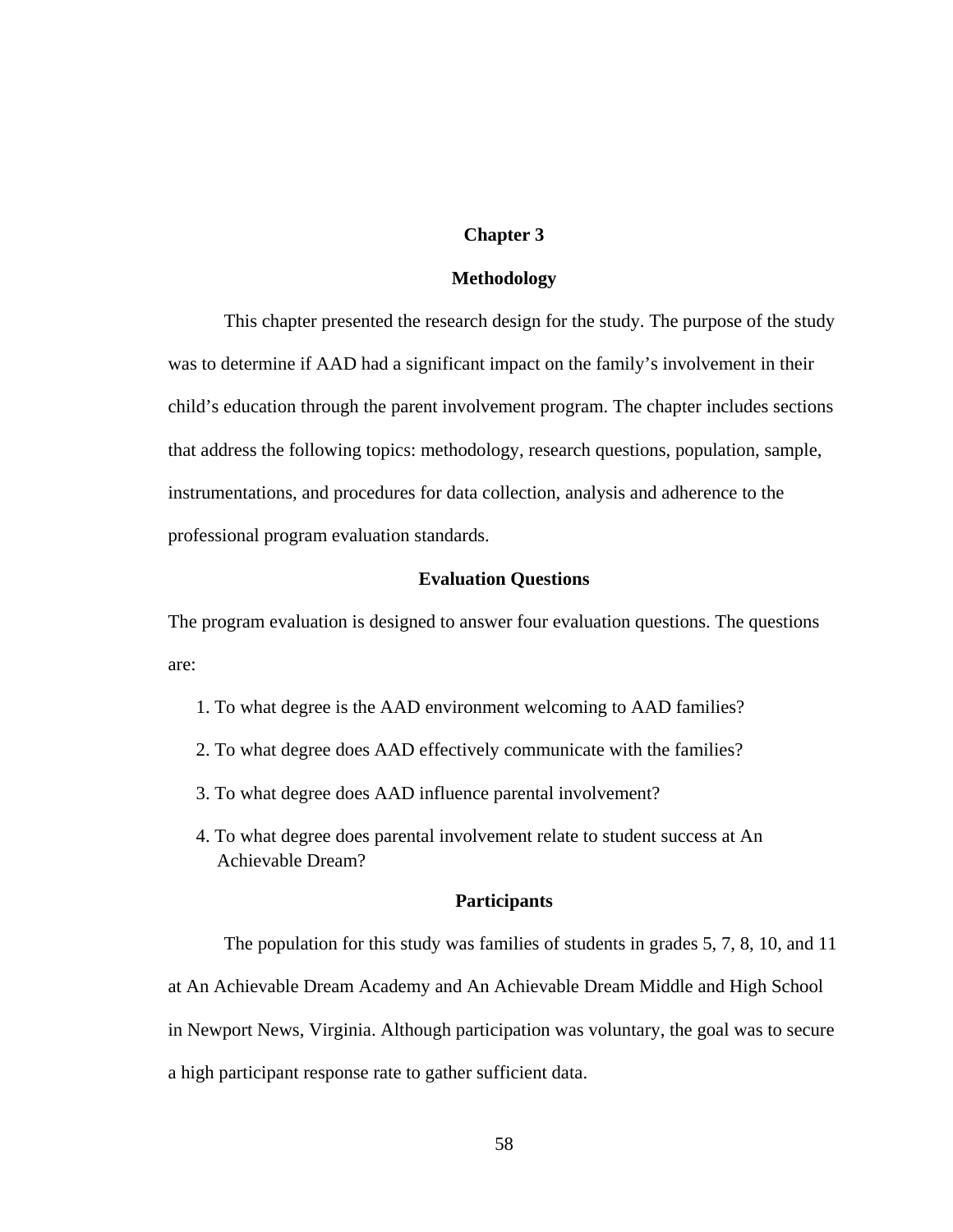#### **Data Sources**

The program evaluation included four data sources: 1) a parent survey, 2) parent focus groups (8-10 participants), 3) parent contact logs, attendance logs from parent conference night, club showcases, and teacher contact logs, and 4) behavior, attendance, and SOL data on students in grades 7 and 10. The researcher used a mixed method strategy to collect feedback on the parent involvement program. Both quantitative and qualitative data were collected. The parent survey, served as the primary source of data collection. Evaluation questions one, two, and three were answered by the parent survey, parent focus group, and home/school communication documentation. The fourth evaluation question was answered with the SOL, behavioral, attendance data sources and home/school communication documentation.

#### **Parent Survey**

Research recognizes parent involvement as an important factor in the quality of a child's education. Joyce Epstein's School-Family-Community Partnership Model is an influential model in parent involvement research (Epstein, 2005). The model redefines the relationship between schools, families, and communities as one of the overlapping spheres of influence that share the concerns about the success of a child (Fan & Williams, 2010). The overlap of the spheres represents that the interests and influences of the stakeholders in a child's education are mutual. The primary shared interest is a caring concern that children are successful. Additionally, according to the model, there are two types of interaction: those within the organizations and those between the organizations. At the center of this half of the model is the child, who interacts with schools and family (Fan & Williams, 2010). Because the research indicates that socio-economic status and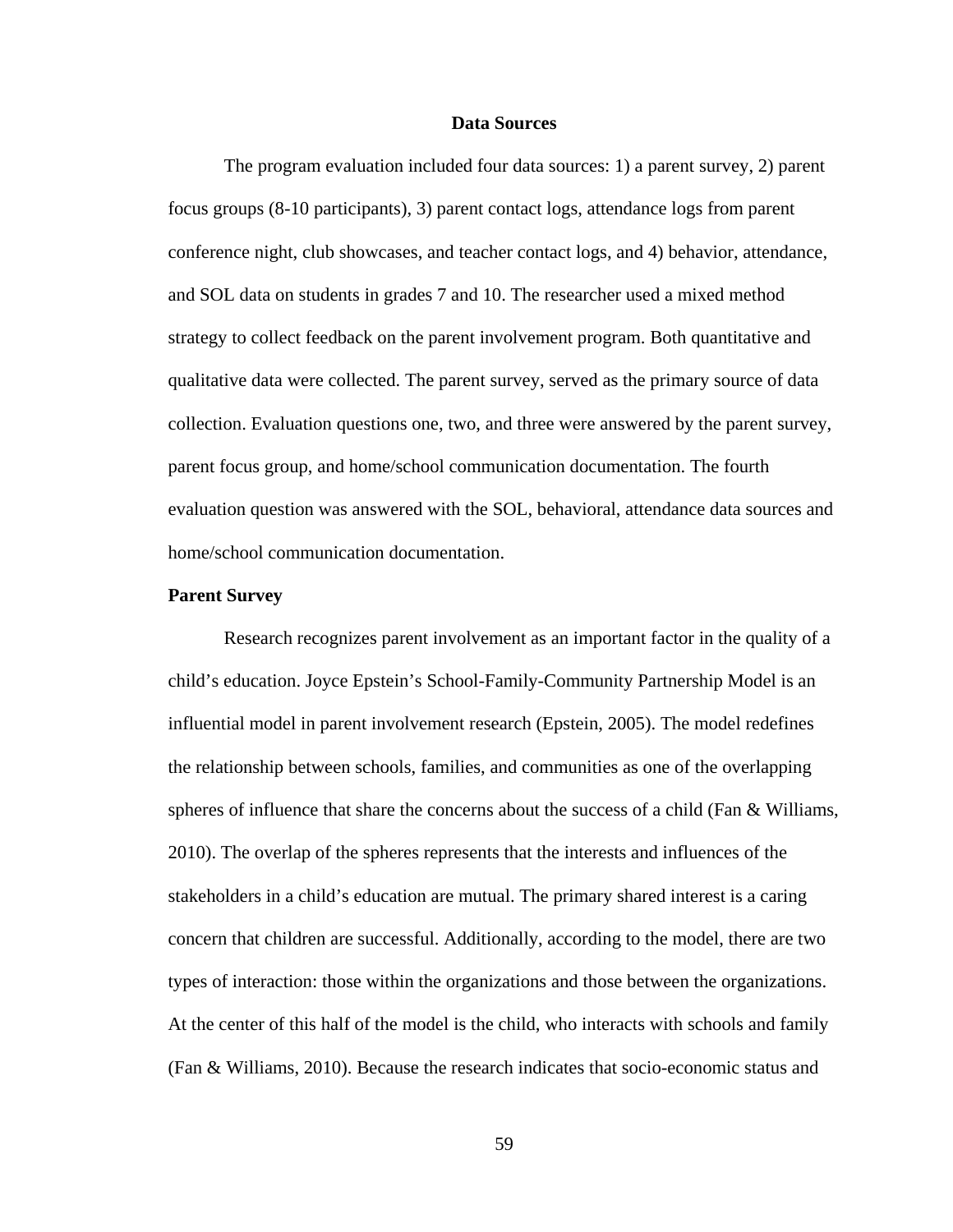level of the parent's education have a strong impact on parental involvement, the survey also sought to determine if the parents were encouraged to continue their own education.

The survey was originally developed during the 2013-2014 school year based on the Epstein model (see appendix A). The survey was intentionally very basic and simplistic so parents/guardians were not apprehensive when completing it. The parent/guardian survey was evaluated and rated for clarity and association with the given domain. It contains questions related to six domains: opportunities, parenting techniques, values, school improvement, child's education, and their own education. These six domains were aligned with Epstein's six types of parental involvement. The six types of parental involvement as outlined by Epstein are: parenting, communicating, volunteering, learning at home, decision making, and collaborating with community (Epstein, 2005). Once the appropriate domains were identified for the survey, Dr. James Stronge assisted in the development of the survey questions.

The survey was distributed to 365 parents of students in grades 5, 7, 8, 10, and 11 at An Achievable Dream Academy and An Achievable Dream Middle and High School. The parents of the students in grades 7 and 10 took the original survey in 2013-2014. The breakdown by grade level was as follows:

Table 2

| <b>Grade Level</b> | <b>Number of Students</b> |
|--------------------|---------------------------|
| Grade 5            | 82                        |
| Grade 7            | 92                        |
| Grade 8            | 73                        |
| Grade 10           | 51                        |
| Grade 11           | 68                        |

*Breakdown by Grade Level*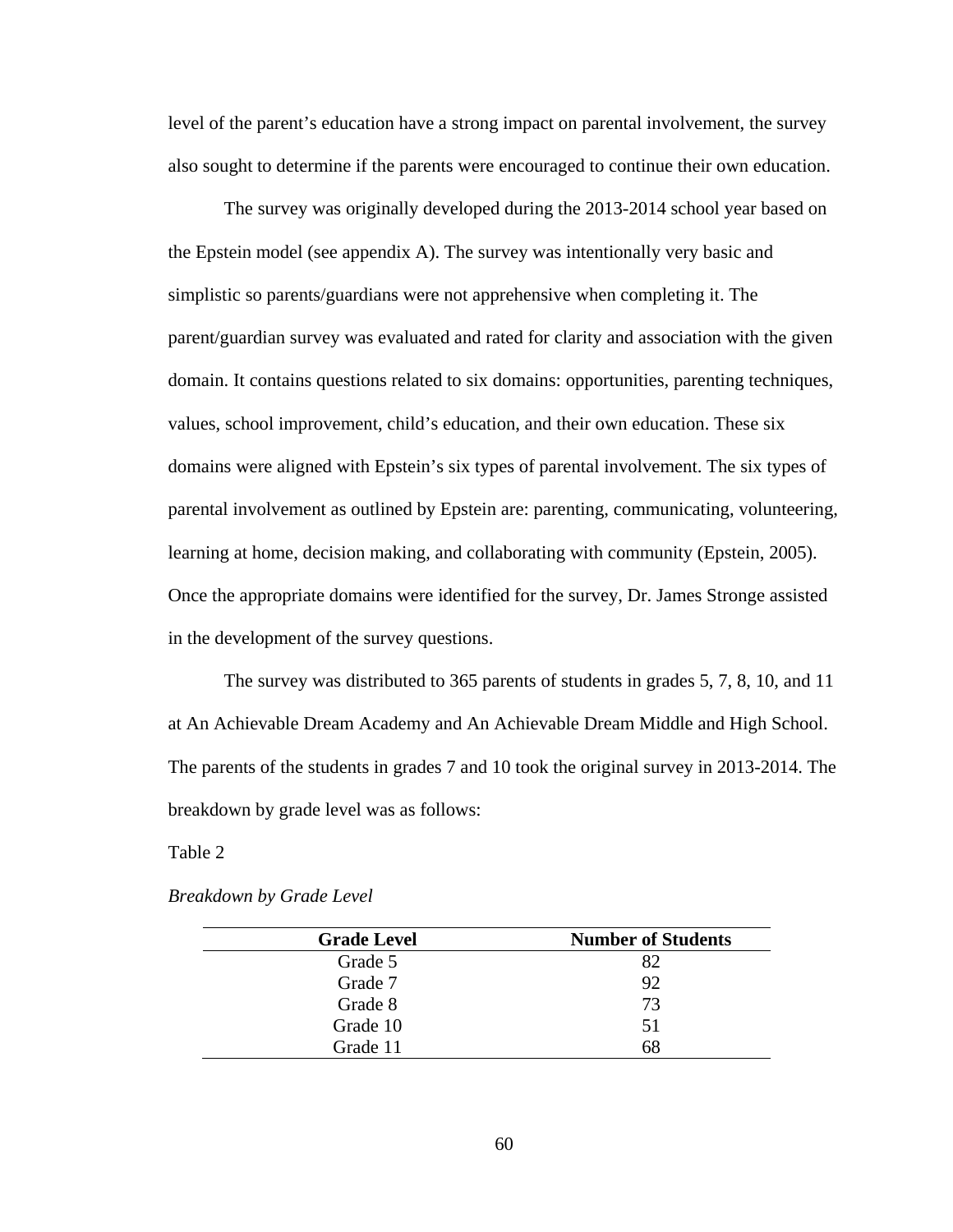The survey had two components: the first set of six questions was developed by the PTA National Standards for Family-School Partnerships Assessment Guide based on Epstein's model and the additional nine questions were developed specifically by An Achievable Dream. The PTA National Standards for Family-School Partnerships Assessment Guide provided a framework for how families, schools, and communities should work together to support student success. The six questions were aligned with six standards defined by the PTA as being vital for a parent-school partnership. The six questions based on the PTA framework were incorporated into the survey to ensure national continuity and the solid foundation that the PTA national model provides.

The questions were forced-choice items with responses in a five-point Likert-type scale format. The points on the scale were the following:  $4 = SA$  (Strongly agree),  $3 = A$ (Agree),  $2 = D$  (Disagree),  $1 = SD$  (Strongly Disagree), and  $N/A = Not$  Applicable. The survey also included three open-ended questions to encourage elaboration of the topic.

**Reliability and validity of the survey.** In 2013-2014 this survey was administered to 208 parents in grades 5, 8, and 11. The survey was mailed home to all parents with a cover letter explaining the survey. A total of 146 surveys were completed and returned for a response rate of 70%. The reliability analysis indicated a very high (.93) level of reliability and the factor analysis showed a single factor that accounted for 65% of the variability in responses. The factor analysis results indicated that the scale generated an overall assessment and not specific component parts.

Since the administration of the 2013-2014 survey, a section for the parents to include the student's grade level as well as six questions developed by the PTA National Standards for Family-School Partnerships Assessment Guide based on Epstein's model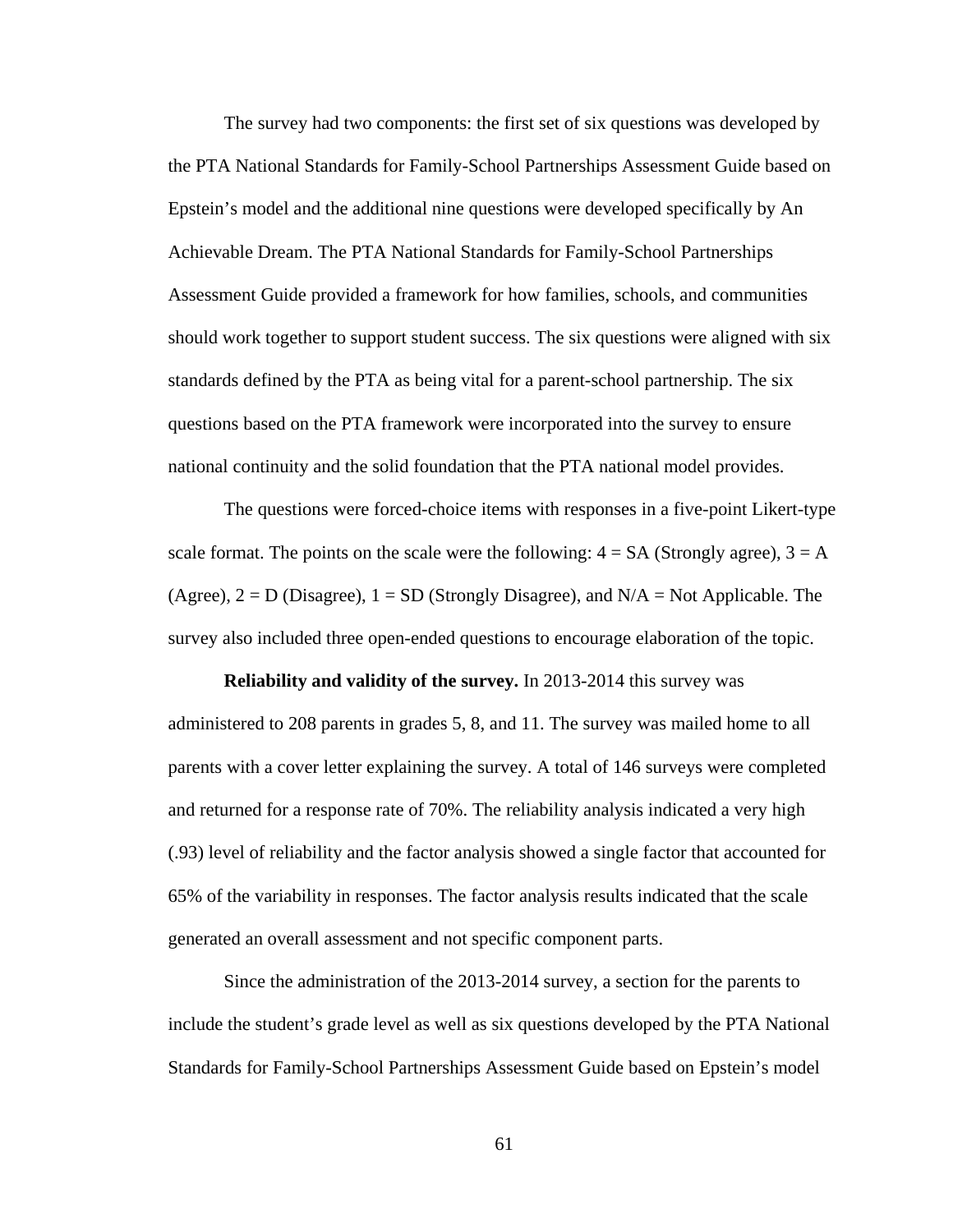were incorporated into the survey. These questions were incorporated because of the eminence associated with the PTA model for developing solid family-school partnerships.

## **Home and School Communication Documents**

The attendance logs from parent conference nights, club showcases, and teacher call logs were tracked for the 2013-2014, 2014-2015, and 2015-2016 school years. These documents were used to determine if there was an increase in the level of parent involvement as well as communication between the parents, teachers, and staff.

#### **Behavior, Attendance, and SOL Data**

Behavior, attendance and SOL data were collected on the students whose parents completed the survey in 2013-2014. The data were collected for the 2013-2014, 2014- 2015, and 2015-2016 school years to determine if there was a correlation between the number of times parents were contacted and attended events and the attendance, behavior, and SOL data.

#### **Parent Focus Groups**

Focus groups were held with identified parents to generate in-depth insight on the survey questions. Focus groups are advantageous when the interaction amongst interviewees will likely yield the best information, when interviewees are similar and cooperative with each other, when time to collect information is limited, and when individuals interviewed one-on-one may be hesitant to provide information (Creswell, 2009). When well executed, a focus group creates an accepting environment that puts participants at ease allowing the participants to thoughtfully answer questions in their own words and add meaning to their answers (Creswell, 2009). With this approach, care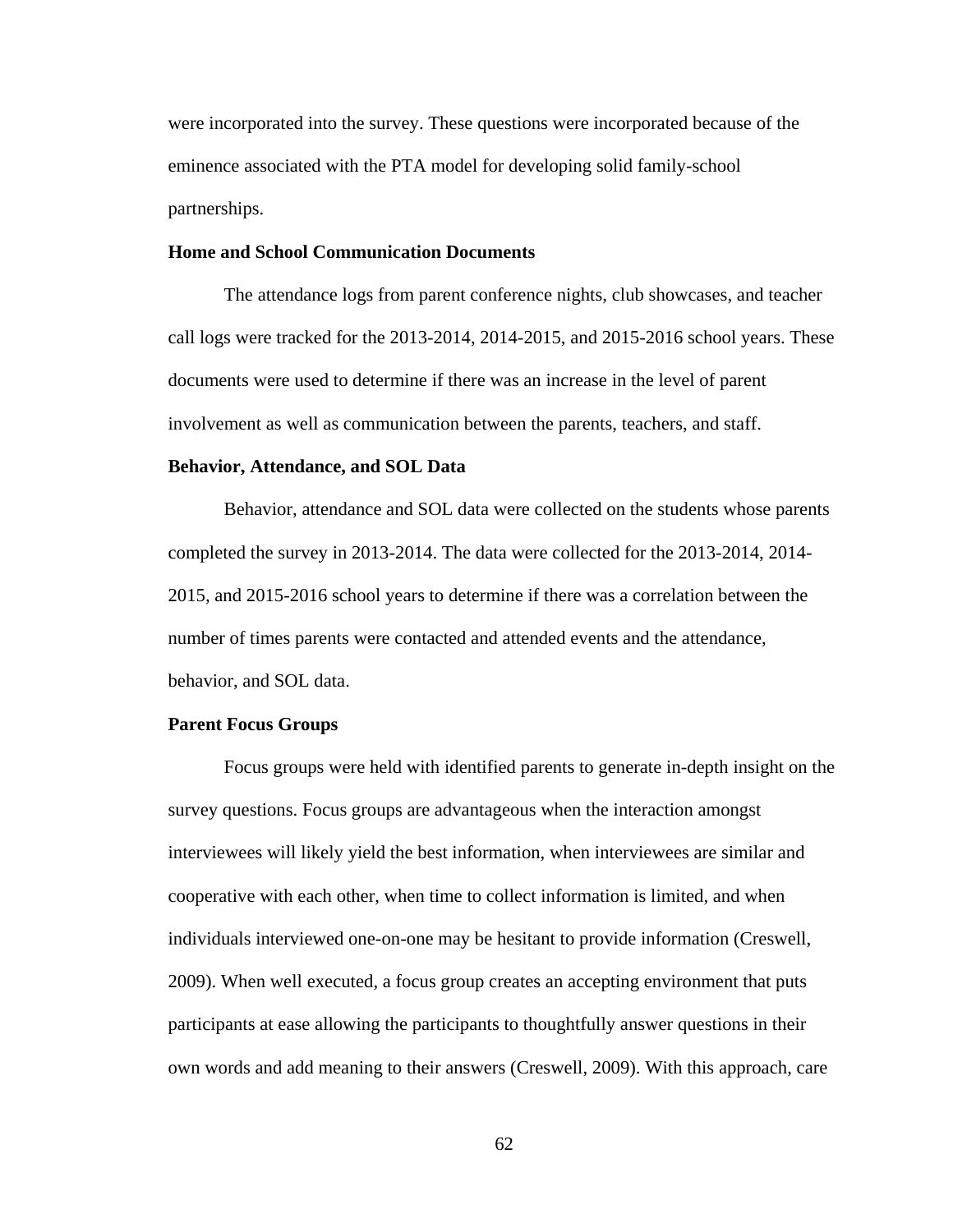must be given to avoid allowing one individual to dominate the conversation (Creswell, 2009). Surveys are good for collecting information about people's attributes and attitudes, but a focus group allows for a deeper level of communication.

Each focus group consisted of 8-10 parents with a mix of  $5<sup>th</sup>$ ,  $7<sup>th</sup>$ ,  $8<sup>th</sup>$ ,  $10<sup>th</sup>$ , and  $11<sup>th</sup>$ grade parents included in each focus group. There were three focus groups. A selection of low, middle, and high range involved parents were determined by reviewing the paperwork related to involvement in school to include the parent sign-in sheets collected at school events and parent contact logs maintained by teachers and staff.

**Focus group protocol.** The researcher conducted the focus groups using a semistructured interview protocol to gain in-depth feedback on topics of six domains: opportunities, parenting techniques, values, school improvement, child's education, and their own education. The focus group questions were developed based on the survey questions and Epstein's six types of parental involvement. However, additional questions may be developed after analyzing the survey results. A copy of the focus group protocol and focus group questions are located in Appendix B. The protocol provided guidelines for the facilitator on the procedures as well as any follow-up prompts that were used in the focus group. An assistant audio recorded the responses (Creswell, 2009). The assistant also made handwritten notes of the participant's responses. Each participant completed the Informed Consent Letter to Focus Group (Appendix C).

**Facilitator's instructions.** During the focus groups, the researcher greeted the participants and provided them with the informed consent form. They were given the opportunity to sign read it and sign it (Appendix C). Once the participants had an opportunity to sign the consent form, the researcher then provided the participants with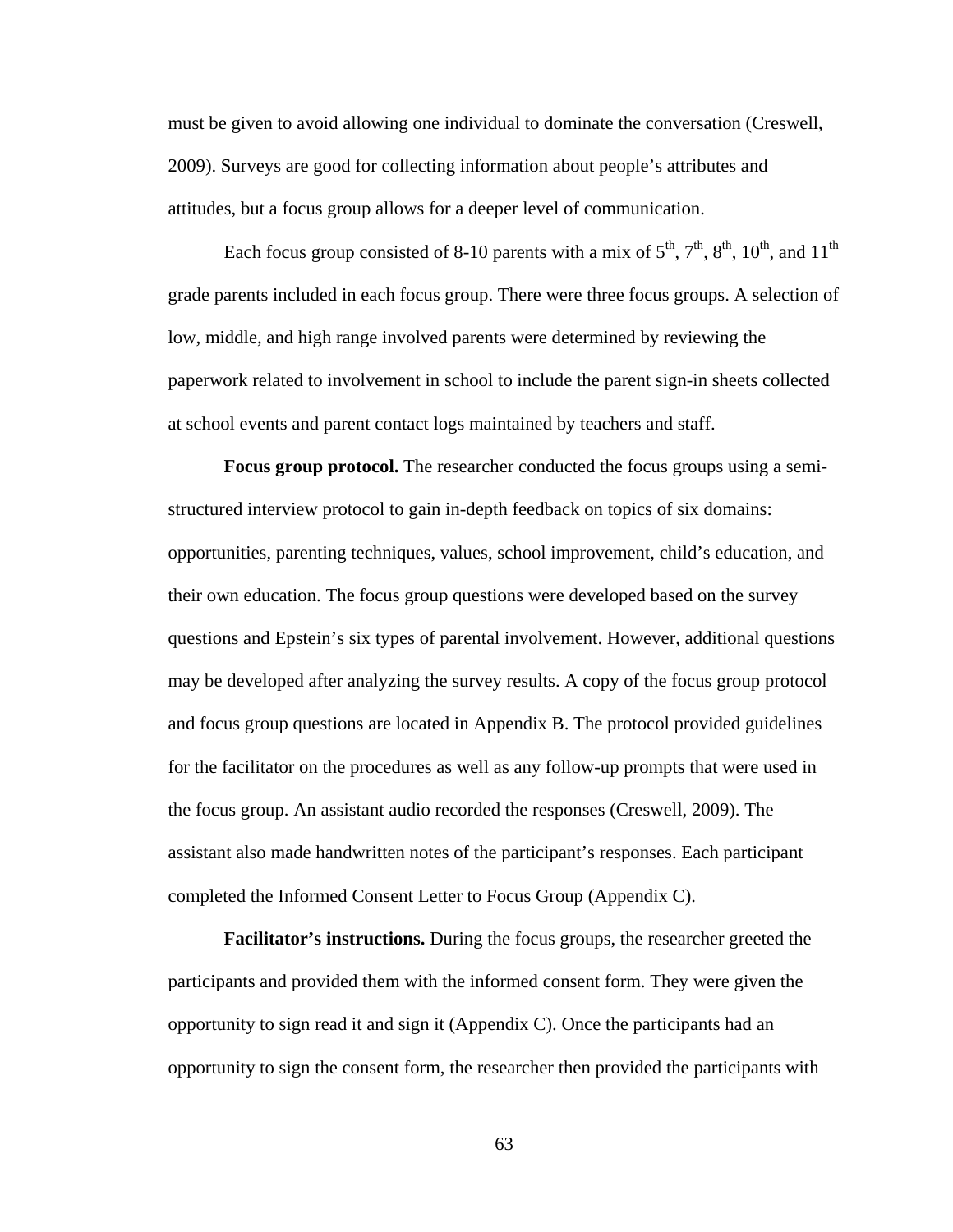an overview of the facilitator and assistant's roles, review the purpose of the focus group, and discuss the guidelines for the focus group (Creswell, 2009). As the group facilitator, the role was to nurture disclosure in an open and spontaneous format. The facilitator also attempted to generate a maximum number of different ideas and opinions from as many different people in the time allotted (Creswell, 2009). The introductory script was read and it was contained in the interview protocol (Creswell, 2009). The facilitator then proceeded to the first question. The participants were prompted to expand on a question with one of the following prompts: (a) What observations have you made in regards to this topic, (b) What experiences have you had with this type of situation, and (c) How might this affect the parent or the student (Creswell, 2009). Following the question and answer period, the facilitator thanked the participants for his/her time, candor and will reiterate that the information will be helpful to AAD for program improvement.

**Reliability and validity of the focus group protocol.** The researcher followed the focus group protocol with all participants. The participants were given the same questions and were provided ample time to respond to each question (Creswell, 2009). The focus group protocol supports the research on parent involvement that defines involvement as including behaviors at home as well as at school (Ysseldyke, 2002). The research has defined parent involvement by the location in which involvement activities take place, differentiating among home-based involvement, school-based involvement, and home-school communication (Smith et al., 2011). Lee and Bowen employed a typology that takes into account both the activities and the location of the parent involvement (Smith et al., 2011). The measures of their research included: (1) parent involvement at school, (2) parent-child educational discussions, (3) homework help, (4)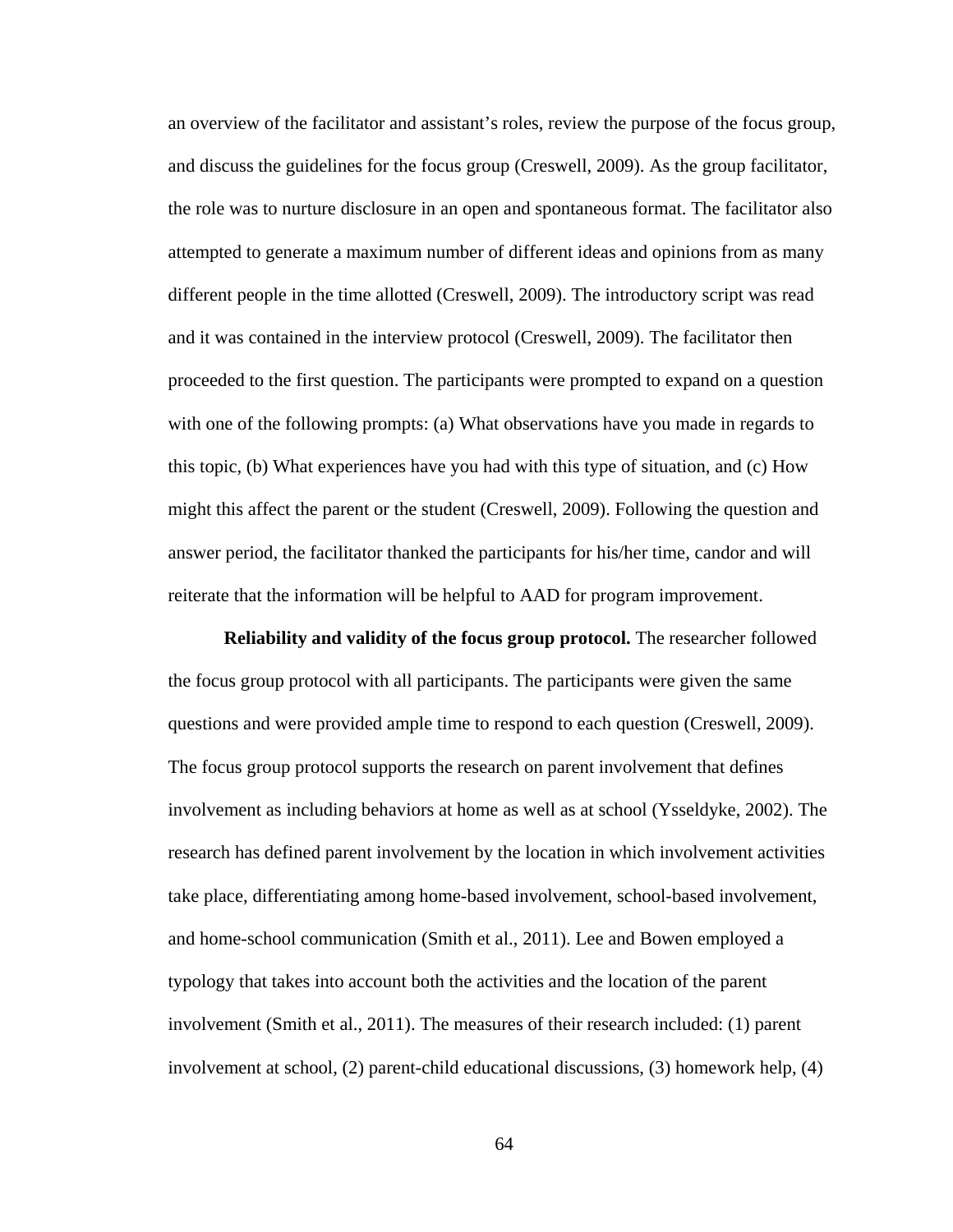time management, and (5) parent educational expectations. The term parent involvement encompasses the gamut of activities parents engage in to help their children succeed at school (Smith et al., 2011). The focus group protocol was aligned to the different locations and types of parental involvement as outlined in the research.

Clarification of researcher bias provided the reader with information as to how the researcher interpreted the findings (Creswell, 2009). Information for potential bias in this study was provided. Information on the evaluator's background provided the reader with a full account of qualities and characteristics that may influence the study's interpretations. This was important to any study but critical to establishing validity of qualitative studies where researchers play a more subjective role than quantitative research (Creswell, 2009). Full disclosure of findings and reports to An Achievable Dream's leadership team also safeguarded against invalid reporting and communication.

#### **Data Collection**

#### **Survey Data Collection Procedures**

The President of An Achievable Dream, Inc. reviewed the evaluation tools prior to beginning the data collection. The researcher distributed the data collection tools and utilized electronic communications to secure agreement for the sample selection, instrumentation, and data collection and analysis strategies prior to implementing the study.

A cover letter and survey were mailed to all of the parents/guardians of students in grades 5, 7, 8, 10, and 11. A copy of the survey letter and survey are included in Appendix D and Appendix E. The researcher sent out reminders each week for two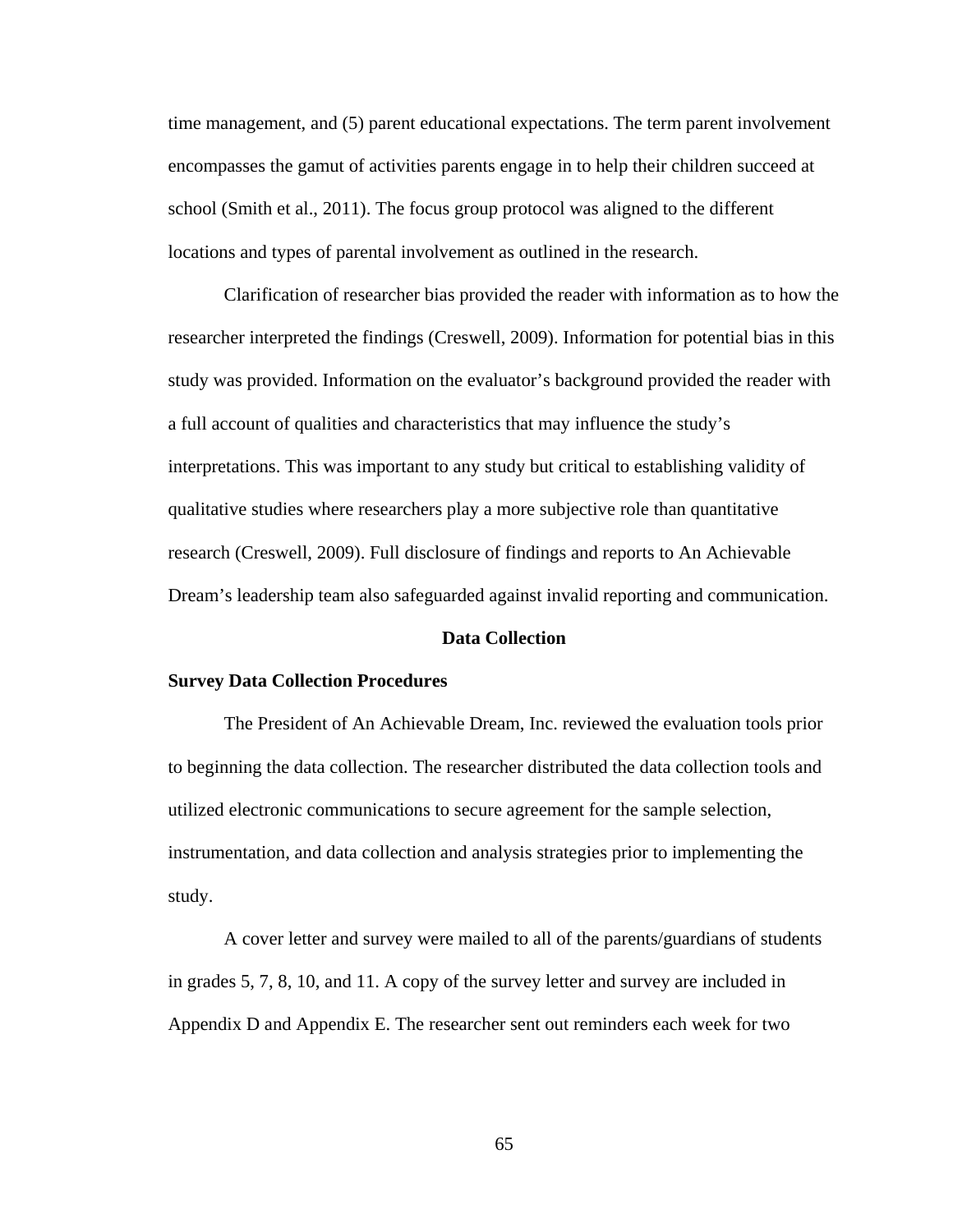weeks until the close of the survey period. To encourage participation, all classes with 100% participation received a pizza party.

# **Data Collections**

The attendance logs from parent conference nights, club showcases, and teacher call logs were tracked for the 2013-2014, 2014-2015, and 2015-2016 school years. These documents were used to develop a frequency count for each student on the number of times that a parent attended an event and/or had contact with the child's teacher.

Behavior, attendance and SOL data were collected on the students whose parents completed the survey in 2013-2014. A behavior frequency count was used to determine how many behavior infractions the child had each year. The behavior categories that were counted included cheating, disruption, disrespectful behavior, insubordination, profanity, unauthorized use of technology, fighting, firearms, and bomb threats/threats against a person. The behavior infraction had to be reported into the student information system to be counted. The behavior data was collected for the 2013-2014, 2014-2015, and 2015- 2016 school years to determine if there is a correlation between the number of times a parent had contact with the school and/or attended an event and behavior data.

Attendance data was also collected on those students whose parents completed the survey in 2013-2014. An attendance frequency count was used to determine how many absences the child had each year for the 2013-2014, 2014-2015, 2015-2016 school years to determine if there was a correlation between the number of times a parent has contact with the school and/or attended an event.

The students whose parent completed the survey in the 2013-2014 school year were in grades 5, 8, and 11. The same students' SOLs data were also collected for the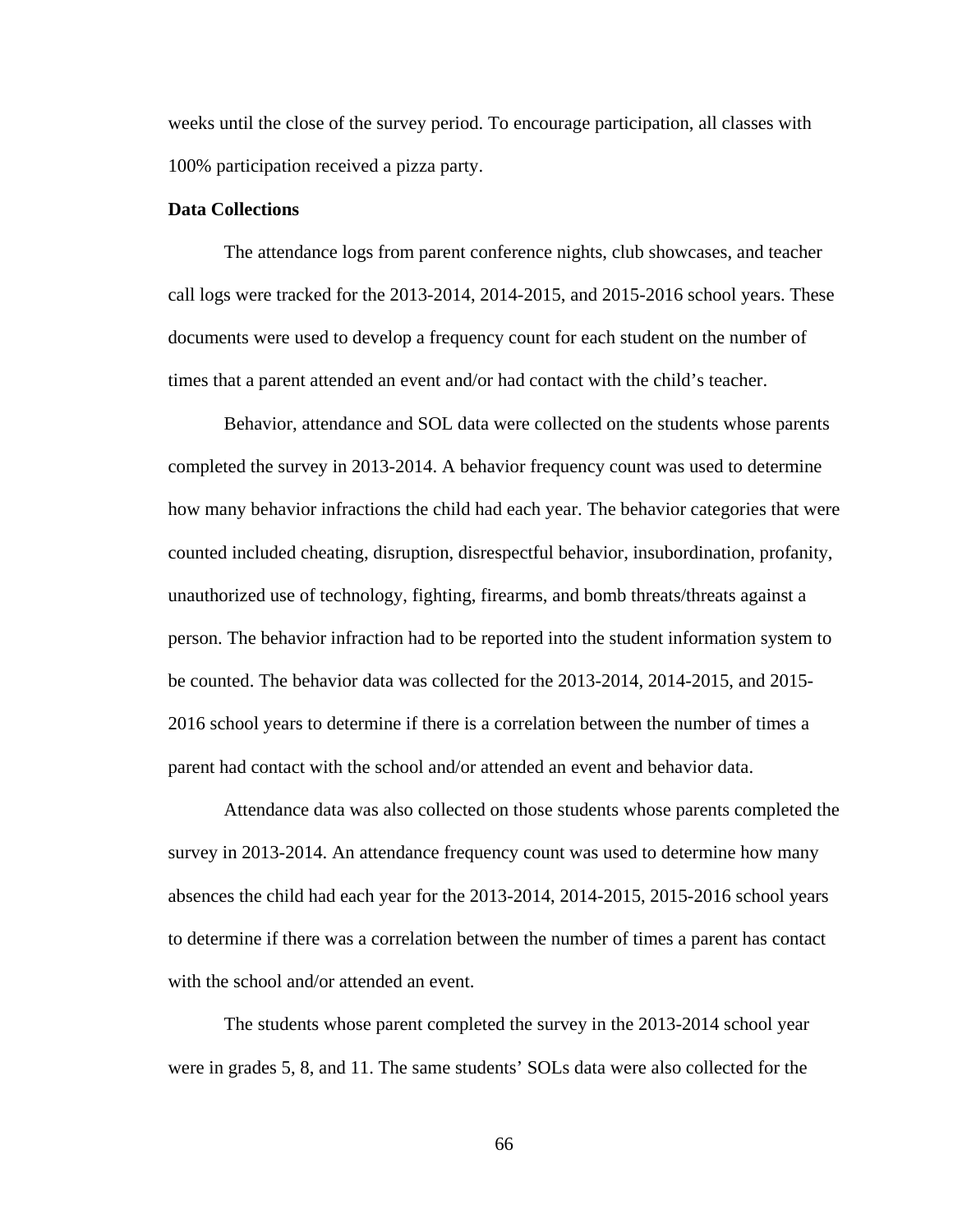2015-2016 school year to determine whether each student passed their SOLs. The SOL scores that were collected were reading and math. The students are in grades 7 and 10 for the 2015-2016 school year.

#### **Data Analysis**

The use of three data collection instruments (parent survey, parent focus groups, and collected artifacts) provided both quantitative and qualitative data for analysis. The mixed-methods approach provided more in-depth answers to the evaluation questions than would occur using a single method approach. The researcher used the CIPP product model of evaluation to monitor the outcomes of the program. The CIPP model lends itself well to a mixed-method approach (Mertens & Wilson, 2012). Using the mixed method model, the researcher collected data from the survey during the data collection period and compared it to the same survey that was administered during the 2013-2014 school year. It was also administered to parents of students in grades 5, 8, and 11 during the 2013- 2014. After the surveys were administered, the researcher proceeded with the parent focus groups and any additional artifact collection. The researcher analyzed the survey data first prior to analyzing the focus group and artifact data.

#### **Analysis of Parent Surveys**

The parent surveys were analyzed by aligning the survey questions to the evaluation questions. The researcher used a structural (theoretical) analysis of the items to create a scale of the combined survey questions and used correlations to determine whether significant differences exist between the 2013-2014 and 2015-2016 survey administrations.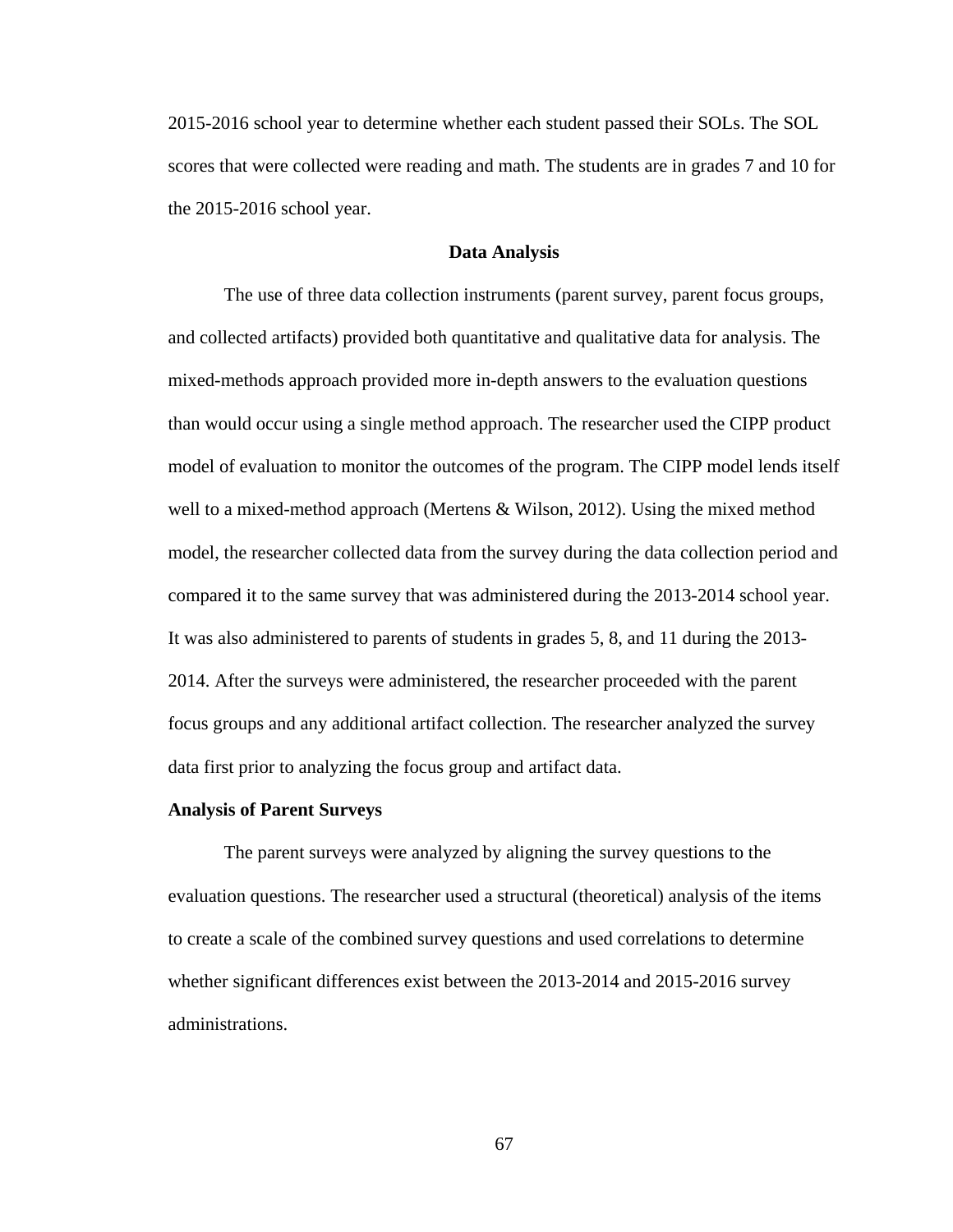# *Evaluation Question Analysis*

| <b>Evaluation Question</b>                                                                   | <b>Data Sources</b>                                        | Data Analysis          |
|----------------------------------------------------------------------------------------------|------------------------------------------------------------|------------------------|
| 1. To what degree is the AAD                                                                 | Survey questions 1, 2,                                     | Correlations           |
| environment welcoming to                                                                     | 3, 7, 8, and 12                                            |                        |
| parents?                                                                                     | Focus Group &                                              |                        |
|                                                                                              | Artifacts                                                  | Theme Content Approach |
| 2. To what degree does AAD<br>effectively communicate with                                   | Survey questions 4,5,6                                     | Correlations           |
| parents?                                                                                     | Focus Group $\&$                                           |                        |
|                                                                                              | Artifacts                                                  | Theme Content Approach |
| 3. To what degree does AAD<br>change parent involvement?                                     | Survey questions 9,<br>10, 11, 13, 14, 15                  | Correlations           |
|                                                                                              | Focus Group and<br>Artifacts                               | Theme Content Approach |
| 4. To what degree does parental<br>involvement relate to student<br>success at An Achievable | Attendance, behavior,<br>and achievement data<br>Artifacts | Correlations           |
| Dream?                                                                                       |                                                            | Theme Content Approach |

# **Analysis of Focus Group Responses and Artifacts**

The researcher analyzed the focus group responses using the theme content approach by counting and comparing the extracted category counts using priori codes and emergent themes. Coding is based on the grounded theory, which is a strategy to code data into categories through "successive but flexible levels of data analysis and conceptual development" (Grant, Stronge, & Xu, 2013, p. 257). This analysis tool served as a method for handling masses of raw data by providing standardization to the process (Grant et al., 2013). The codes supplied a framework to facilitate understanding. The researcher transcribed the focus group tapes, read focus group information examined, compared the information, and divided the data into segments for coding (Gall et al., 2006). In this evaluation, the priori codes were defined based on Epstein's School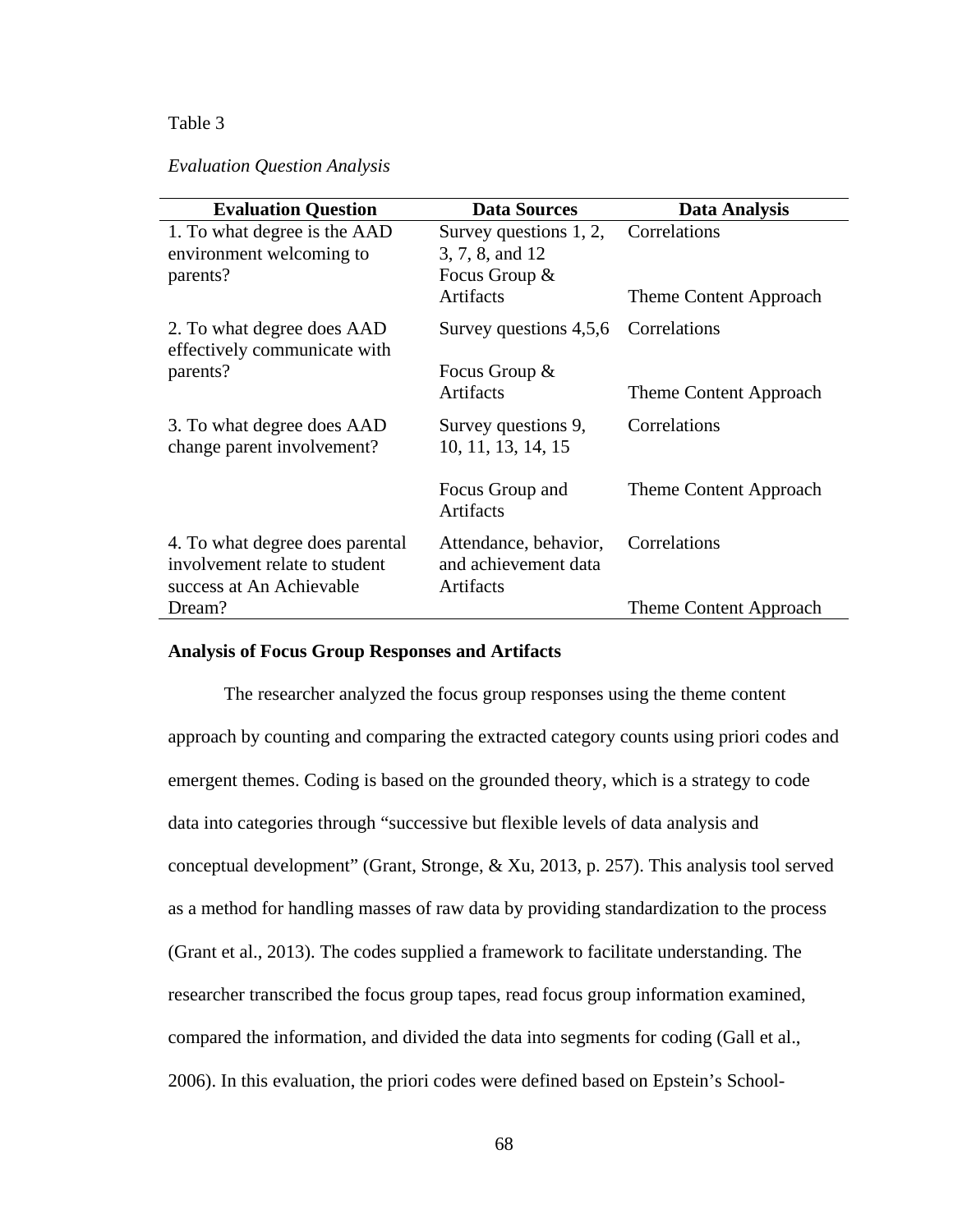Family-Community Partnership Model six types of parent involvement. The emergent

themes were outlined by Epstein's sub-categories. Additional sub-categories were

developed based on the survey and focus group results.

Table 4

*Categories and Coding*

| <b>Epstein's Categories of Parent</b><br><b>Involvement</b>     | <b>Type of Code</b>  |
|-----------------------------------------------------------------|----------------------|
| Type $1 -$ Parenting                                            | A Priori Code        |
| $Sub-category - workshops$ and training for<br>parents          | <b>Emergent Code</b> |
| Type $2$ – Communicating                                        | A Priori Code        |
| Sub-category – conferences and weekly<br>folders                | <b>Emergent Code</b> |
| Type $3 -$ Volunteering                                         | A Priori Code        |
| $Sub\text{-category}$ – family center                           | <b>Emergent Code</b> |
| Type $4$ – Learning at Home                                     | A Priori Code        |
| Sub-category – homework policies and<br>calendars of activities | <b>Emergent Code</b> |
| Type $5$ – Decision Making                                      | A Priori Code        |
| $Sub-categy - PTA$ and committees                               | <b>Emergent Code</b> |
| Type 6 - Collaborating with Community                           | A Priori Code        |
| Sub-category – Health Fair, alumni<br>programs                  | <b>Emergent Code</b> |

The responses were audio recorded as well as documented as handwritten notes. The researcher typed the responses following the interviews using a computer-based word processing system. The researcher analyzed the data for emergent codes and assign prior codes when appropriate. Finally, the researcher interpreted the meaning of the data to determine lessons learned from the focus groups as well as determining how the data explained, supported, or negated the data collected from the survey (Creswell, 2009). A colleague with expertise within the field examined the coding to indicate agreement or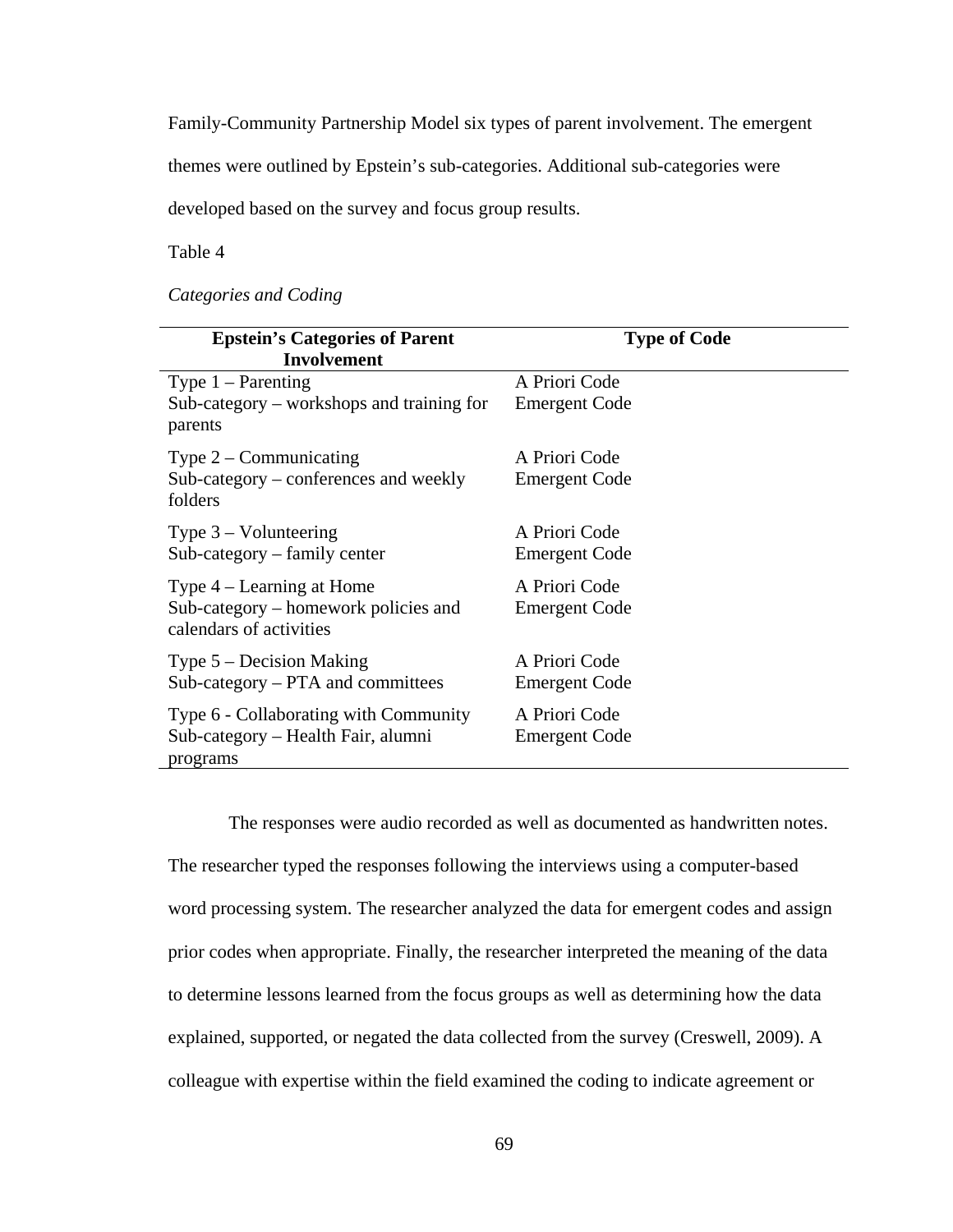disagreement with the coding analysis. The process for coding agreement was initiated once the first focus group was transcribed. The researcher developed coding and then asked a colleague to review for agreement. The threshold for adequate agreement was 80% so there was evidence that the coding is solid. The same process was repeated after the second focus group.

## **Limitations**

The small sample size and no comparison data from another program were limitations of the study. In addition, most of the information was self-reported through parent responses on a survey. An overarching issue can be the credibility of self-reports (Paulhus & Vazire, 2007). Why should we trust what people say about themselves? Accuracy is not the only motive shaping self-perceptions (Paulhus & Vazire, 2007). Among the other powerful motives are consistency seeking, self-enhancement, and selfpresentation (Paulhus & Vazire, 2007). Even when respondents are doing their best to be forthright and insightful, their self-reports are subject to various sources of inaccuracy. Of special interest are limitations such as self-deception and memory (Paulhus & Vazire, 2007).

The role of the researcher was also a limitation to the study. The researcher serves as Vice President of Academics, which could impact the parents being forthcoming regarding negative experiences at An Achievable Dream.

## **Delimitations**

The researcher developed the study to limit parameters in the following ways:

- The study is limited to only grades 5, 7, 8, 10, and 11.
- The study only includes the AAD Newport News site.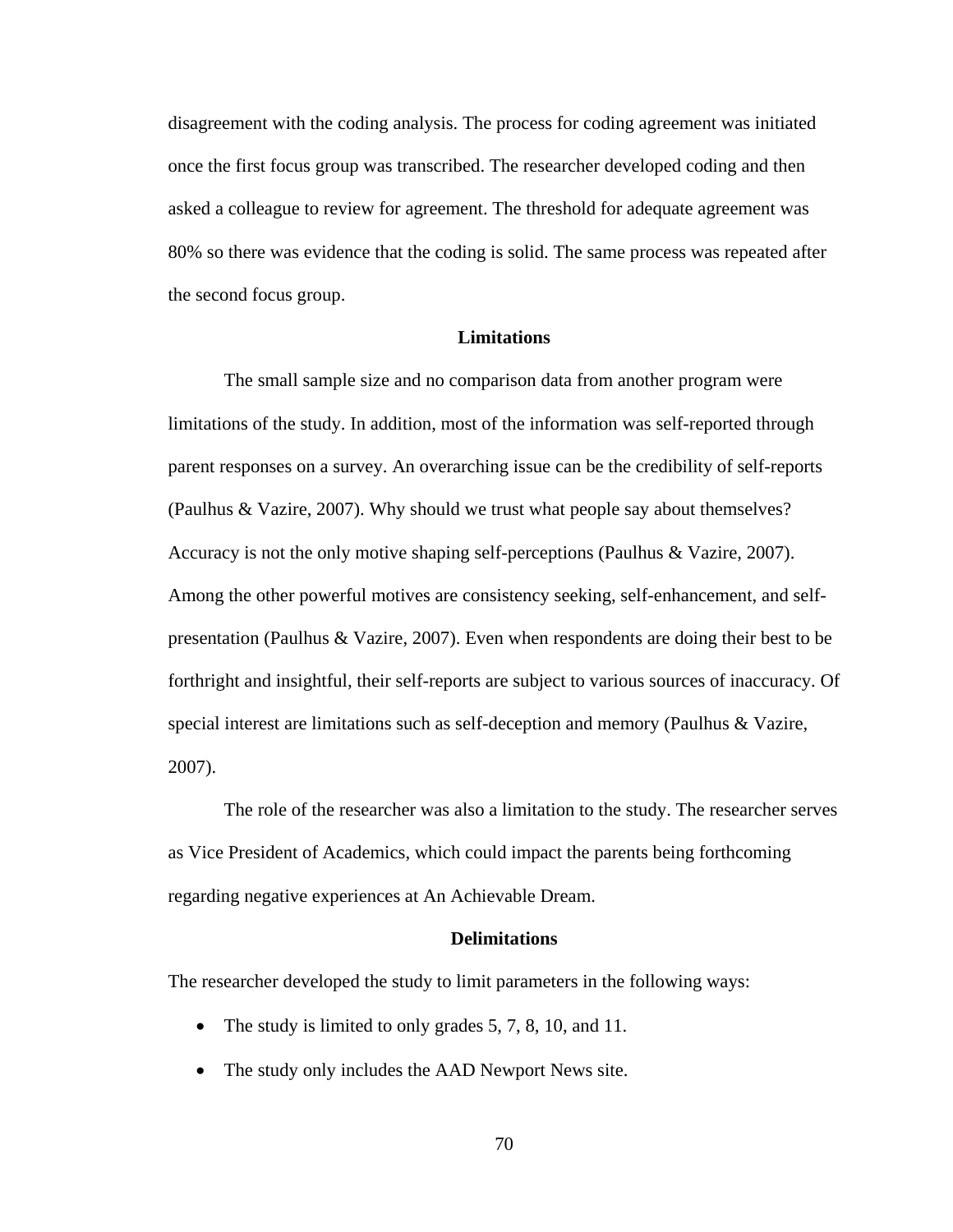• I will select the participants for the focus group based low, middle, and high range parent involvement.

### **Ethical Considerations**

This evaluation adhered to The Program Evaluation Standards (Joint Committee on Standards for Education Evaluation, 2011) in the four areas of propriety, utility, feasibility, and accuracy. The evaluation process was closely monitored and reviewed by the assigned dissertation committee. The College of William and Mary's School of Education Internal Review Board and the An Achievable Dream leadership team ensured a full measure of protection to participants.

# **Propriety**

The researcher remained open and responsive to the stakeholders' needs and concerns in effort to ensure a smooth and effective evaluation process. Regularly scheduled meetings with the program leadership team were an opportunity to clarify facts, processes, and address stakeholder's needs. The approval process provided a formal agreement between the evaluator and stakeholders, which took "into account the context, needs, and expectations of clients and other parties" (Mertens & Wilson, 2012, p. 25). Review and approval of the plan and data collection instruments by the assigned dissertation committee ensured a full measure of protection to participants (Mertens & Wilson, 2012).

All participants were fully informed of the guidelines for participation in the study. All participation was voluntary, with no ramifications for not participating. If participants have ethical concerns with the conduct of this study, they were directed to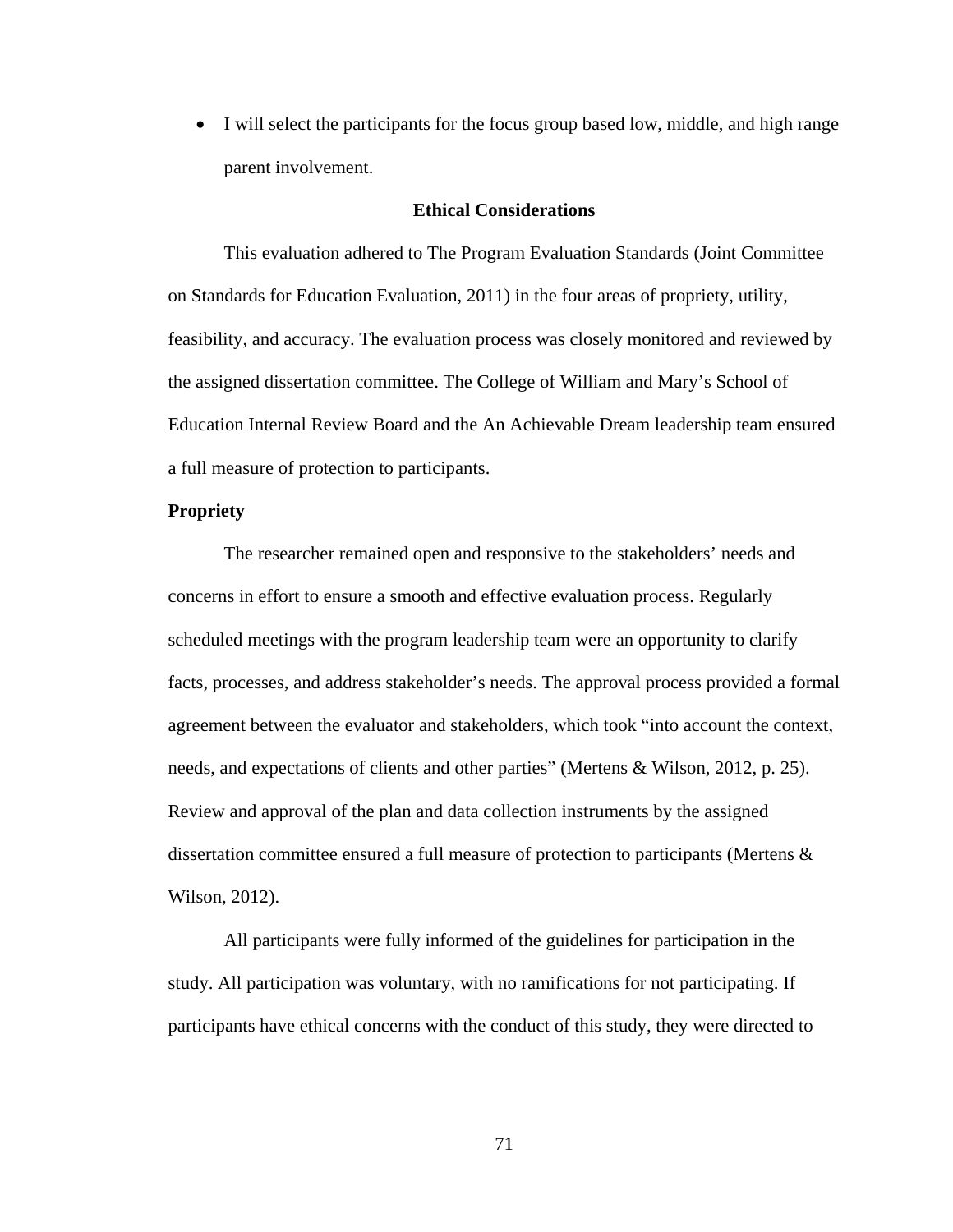contact the chair of the Protection of Human Subjects Committee at The College of William and Mary. Contact information was included on the focus group consent form. **Utility**

The researcher's education coursework, professional experience, and respect as a professional established a firm foundation for conducting an effective and credible evaluation. The researcher's professional familiarity with the AAD program and stakeholders helped in (a) creating a trusting environment for gathering information during the focus groups, and (b) communicating the practical use of results (Mertens  $\&$ Wilson, 2012).

The plan promoted ownership of findings. The data collection activities encouraged sharing of individual judgments as well as collegial conversation following participation (Mertens & Wilson, 2012). In this regard, the evaluation fostered an ongoing dialog that will benefit staff, students, and parents for years to come. Anonymity guards against "unintended negative consequences and misuse" (Merten & Wilson, 2012, p.10) such as teachers or staff being singled out for praise or reprimand for comments shared during the survey or focus groups.

#### **Feasibility**

This evaluation used procedures and resources familiar to participants. Parents were asked to complete surveys or participate in focus groups for other components of the program. These familiar formats gave parents an outlet for expressing opinions and concerns. Parents may relish the opportunity to be heard on their level of involvement in their child's education.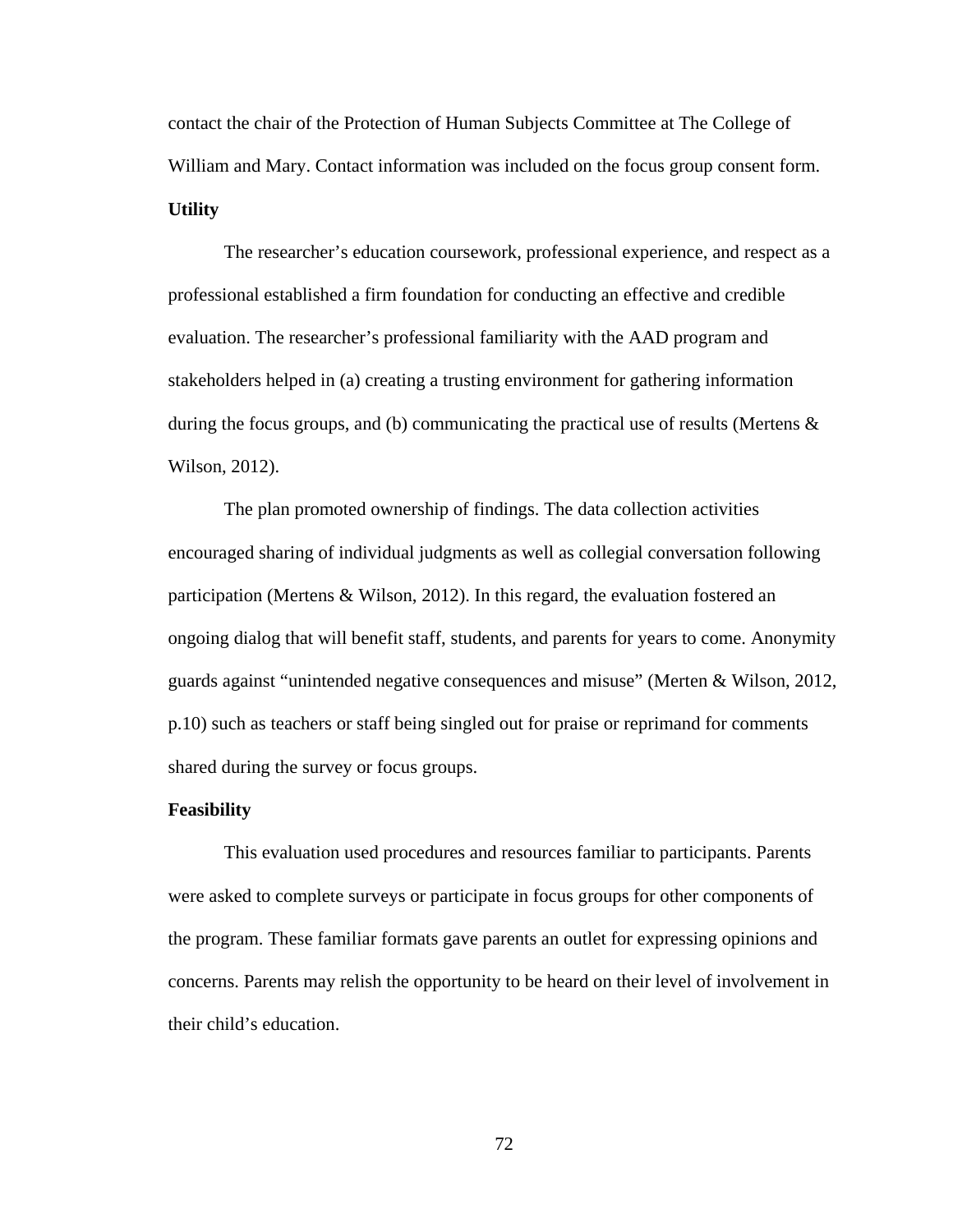# **Accuracy**

To ensure accuracy, evaluators used valid and reliable triangulated methodologies that provided useful data for practical program decision-making on the effectiveness of the parent involvement program (Merten  $\&$  Wilson, 2012). The researcher was committed to clearly documenting the findings, interpretations, conclusions, and judgments without omissions or flaws (Merten & Wilson, 2012). Multiple communication approaches strengthened valid reporting practices. Full disclosure of findings and reports to the An Achievable Dream, Inc. Board of Directors also safeguarded against invalid reporting and communication.

## **Role of the Researcher**

There were two areas of potential bias for this study. First, the researcher's role as Vice President of Academics could have had an impact on the parents being forthcoming regarding negative experiences at An Achievable Dream. Second, because the researcher has been at An Achievable Dream for 19 years, there are established relationships between many of the families and me. To eliminate or reduce bias, the following plan was included:

- An Achievable Dream, Inc. had access to all study instruments and results.
- Triangulated data collection methods reduced bias in self-reporting.
- A representative of the AAD leadership team reviewed all instruments and results.
- Focus group participants were asked to describe their interactions during the interviews, which included the length of the interview and type of interaction.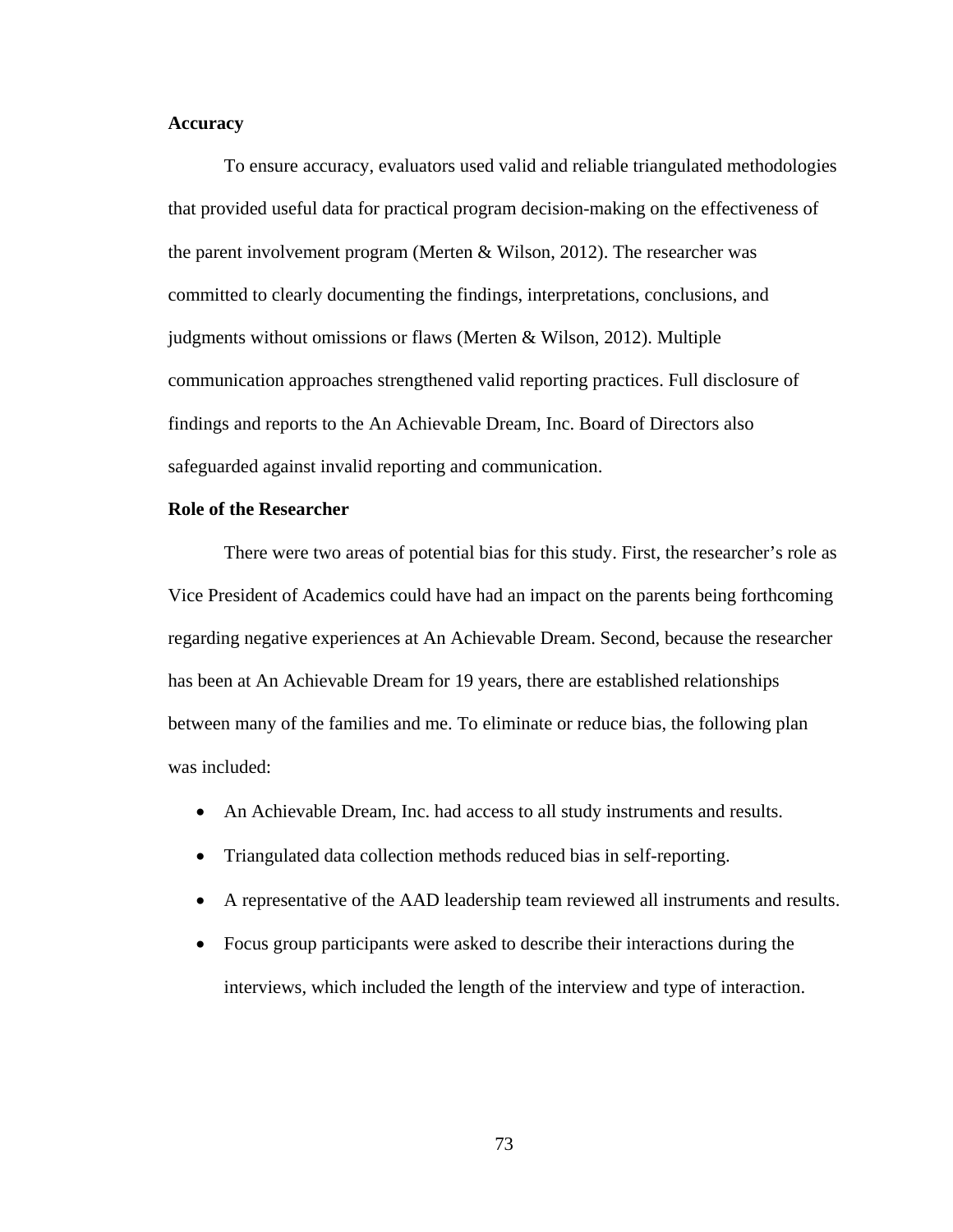# **Chapter 4**

## **Results**

The purpose of this study was to determine if An Achievable Dream Academies are implementing an environment that is welcoming and inclusive of parents. Additionally, this study investigated whether AAD has an impact on parental involvement, parenting techniques, and if parent involvement affects student attendance, behavior and/or SOL data. Chapter 3 provided an overview of the methodology of the study, including the participants, data sources, and data analysis. Chapter 4 provides an overview of the results of the study and is organized by the evaluation questions. Data for the study were collected from March 1, 2014 through March 16, 2016. Results of both quantitative and qualitative data collection for the study are described in this chapter.

# **Parent Survey**

The parent survey was used to collect quantitative and qualitative data regarding three of the evaluation questions:

- 1. To what degree is the AAD environment welcoming to AAD parents?
- 2. To what degree does AAD effectively communicate with the parents?
- 3. To what degree does AAD influence parental involvement?

Two versions of a survey were used to collect data from parents of AAD students. The questions for the 2013-2014 survey are in Appendix A, and the questions for the 2015-2016 survey are in Appendix B. Since the administration of the 2013-2014 survey,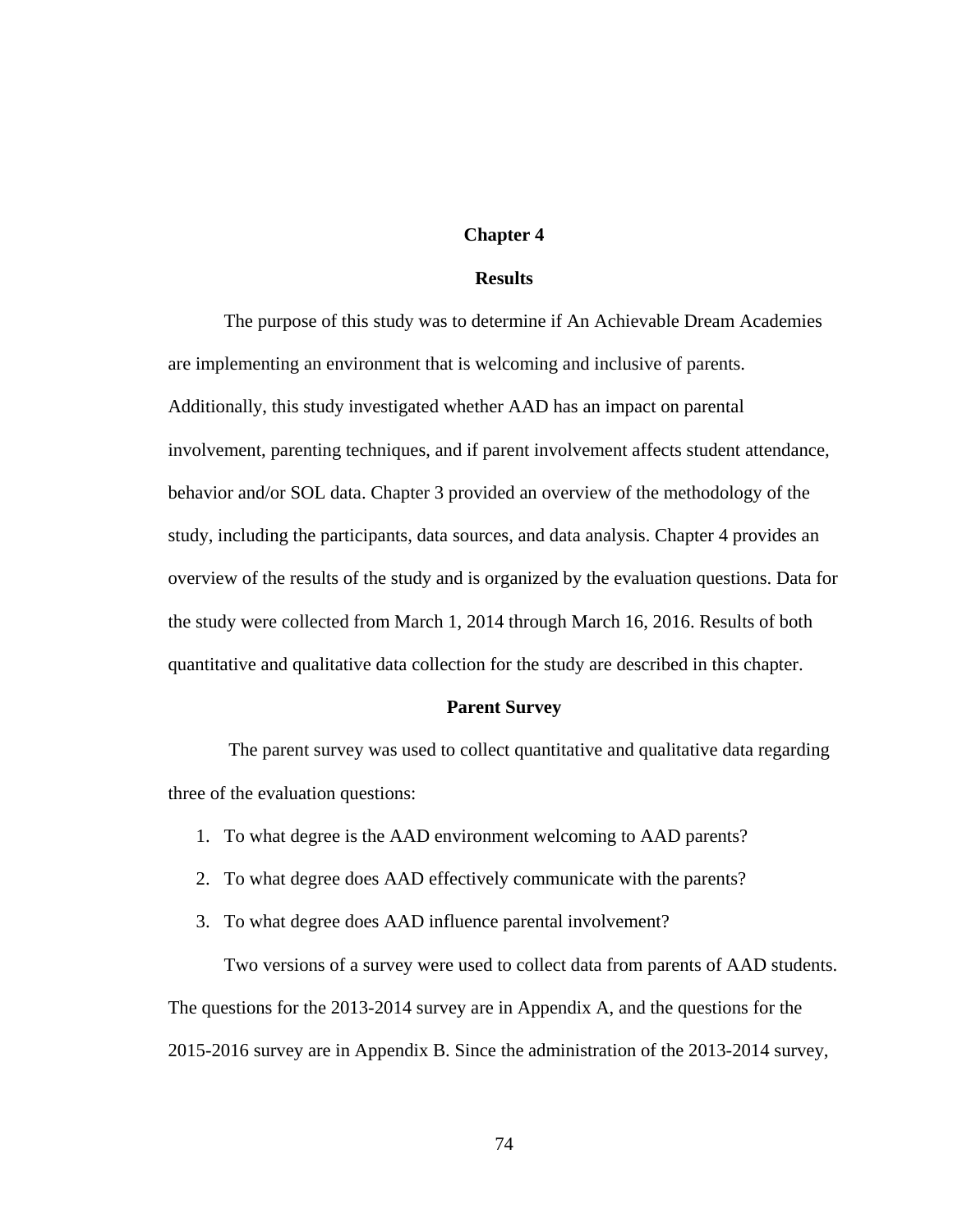a section for the parents to include the student's grade level as well as six questions developed by the PTA National Standards for Family-School Partnerships Assessment Guide based on Epstein's School-Family-Community Partnership Model were incorporated into the survey. These questions were adopted because of the eminence associated with the PTA model for developing solid family-school partnerships. Questions 1-6 on the 2015-2016 survey are the new questions based on the PTA standards. Questions 9-15 correspond to the original questions from the 2013-2014 study.

The surveys were completed in a paper/pencil format by parents. Once submitted, the surveys were manually entered into Qualtrics, a web-based survey software tool. The data were then imported into the Statistical Package for the Social Sciences, Version 22 (SPSS), a data analysis program, and analyzed to inform the study. The questions were forced-choice items with responses in a five-point Likert-type scale format. The points on the scale were the following:  $4 = SA$  (Strongly agree),  $3 = A$  (Agree),  $2 = D$  (Disagree), 1  $=$  SD (Strongly Disagree), and N/A  $=$  Not Applicable.

The 2013-2014 survey was distributed to parents of students in grades 5, 8, and 11. Surveys were mailed to 208 parents with 148 being completed and returned. The response rate to the survey was 70%. The reliability analysis indicated a very high (Coefficient alpha = .93) reliability. A principal components factor analysis of the item responses showed a single factor that accounted for 65% of the variability in responses. The factor analysis results indicate that the scale is generating an overall assessment and not specific component parts. The results of the survey are in Table 5. The questions are numbered 7-15 to correlate to the numbering on the 2015-2016 survey.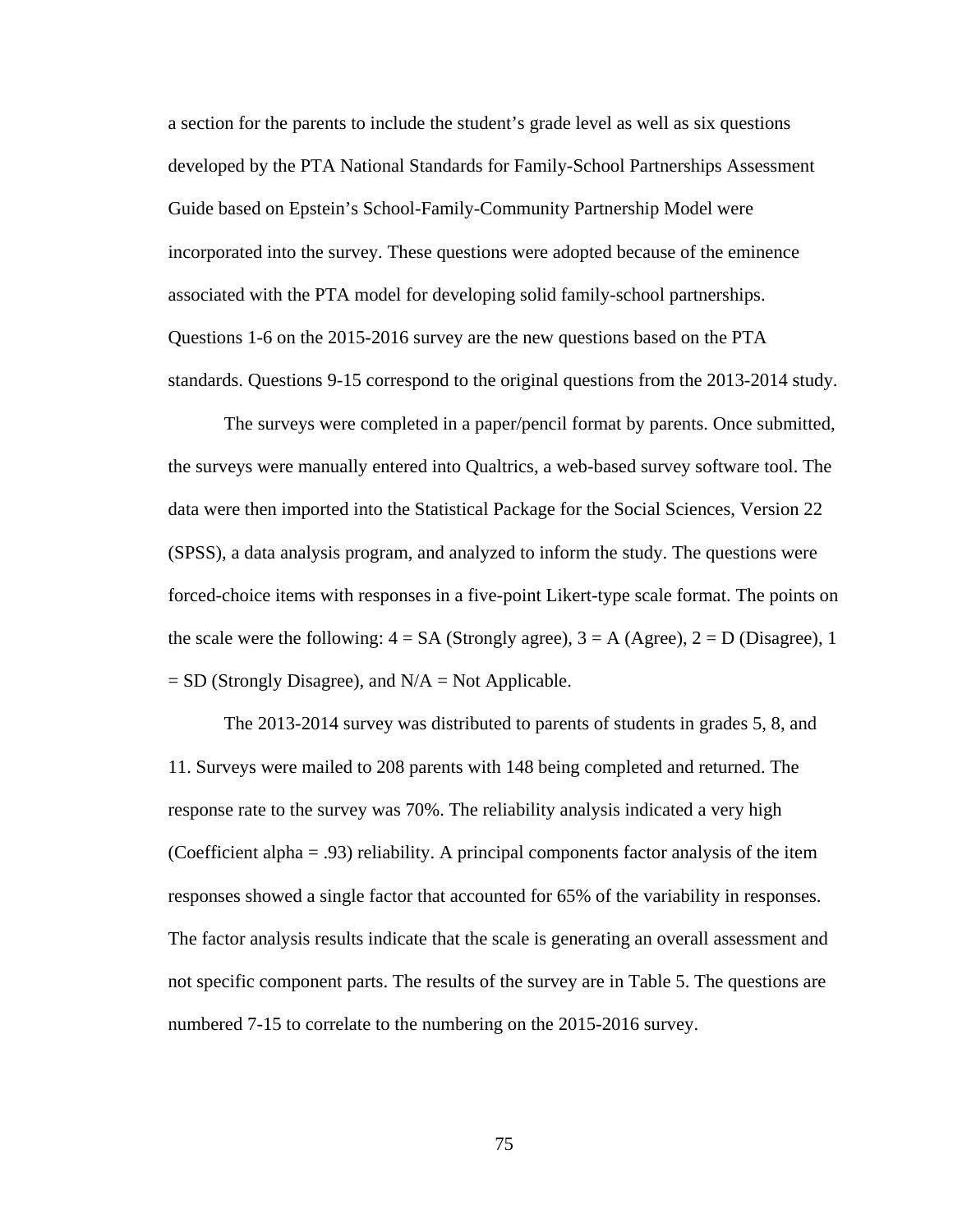# *Mean Item Responses for 2013-2014 Survey*

| <b>Question</b>                                | <b>Mean</b> | <b>Standard</b>  |
|------------------------------------------------|-------------|------------------|
|                                                |             | <b>Deviation</b> |
| Question 7. Parents feel welcomed.             | 3.42        | .80              |
| Question 8. Parents are provided with          | 4.35        | .82              |
| opportunities to be involved.                  |             |                  |
| Question 9. AAD has a positive impact on       | 3.36        | .92              |
| parenting techniques.                          |             |                  |
| Question 10. AAD has a positive impact on      | 3.36        | .89              |
| the values instilled in the home.              |             |                  |
| Question 11. AAD has had a positive impact     | 3.46        | .73              |
| on relationship between parent and child.      |             |                  |
| Question 12. Parents are encouraged to be      | 3.29        | 1.04             |
| involved in their child's education.           |             |                  |
| Question 13. Parents are encouraged to further | 3.44        | .84              |
| their own education.                           |             |                  |
| Question 14. Parents receive support with      | 3.47        | .82              |
| handling attendance, academic, and discipline. |             |                  |
| Question 15. Parents would recommend AAD       | 3.50        | 1.00             |
| to other families.                             |             |                  |

The survey results indicated that parents supported the program and believed that they were well-informed by the program and encouraged to participate in the program. Question two has a much higher mean (4.45) indicating the significance of this data to the parent. Parents strongly agree that they are well-informed and that communication with the teachers is easy.

Respondents were also asked to elaborate on their responses through a "yes" or "no" question and two open-ended questions.

*As a parent, have you ever had a negative experience regarding family involvement and support at An Achievable Dream?* Of the 148 respondents, 134 (90.5%) parents responded "no." Thirteen (9%) parent respondents answered "yes" to having a negative experience at AAD.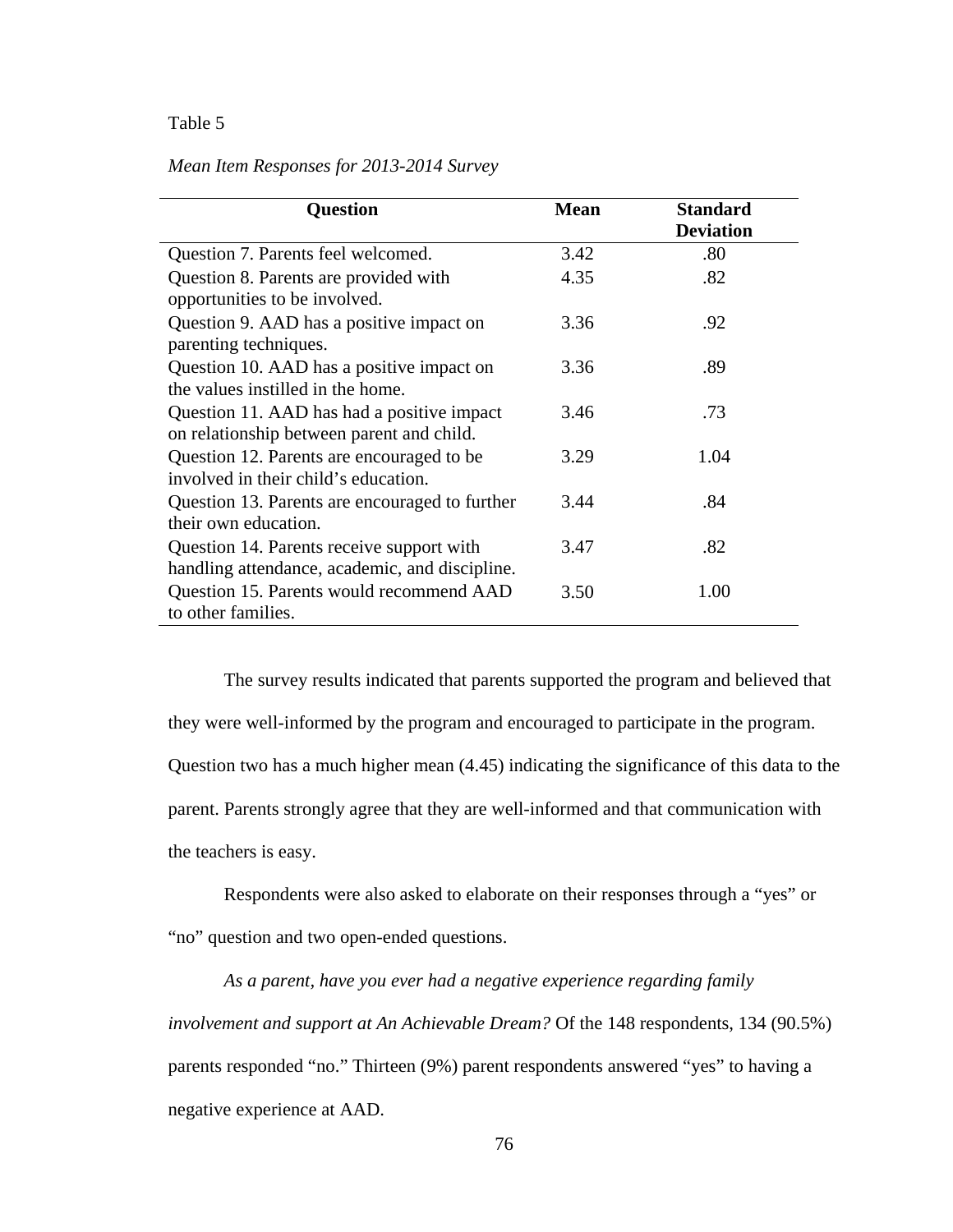*If yes, how did AAD help resolve the negative experience?* There were 17 (11.4%) responses ranging from "a positive solution was reached" to "it was never resolved." There were 7 (4.7%) parent respondents referencing negative experience with the uniforms and dress code policy.

*Please add any additional comments that you would like to share about AAD's relationship and support of parents.* Of the 148 respondents, 28 (18.9%) parents responded to this question. Multiple parents responded with phrases such as, "I don't know what we would do without AAD," and "AAD isn't what it used to be." Five of the responses addressed the dress code and uniform policies. Two of the parents were supportive of the policies and three were not. The uniform and dress code responses included, "The uniform makes our lives so much easier in the morning" and "I understand why there is a strict policy but I sometimes get tired of enforcing it."

The 2015-2016 survey was distributed to 365 parents of students in grades 5, 7, 8, 10, and 11, with a total of 253 surveys completed. The response rate to the survey was 69%. The reliability of the overall survey was high (Coefficient alpha = .91). In addition, a principal components factor analysis with varimax rotation of the item responses indicated three factors accounting for 63% of the original variability. The three factors that emerged were closely aligned to the categories of investigation and were named: Influence, Welcoming Environment, and Organizational Operations/Communications. The Alpha reliabilities of the three new scales were .86, .84, and .66 respectively. Descriptive statistics on the completed survey by grade level is provided in Table 6.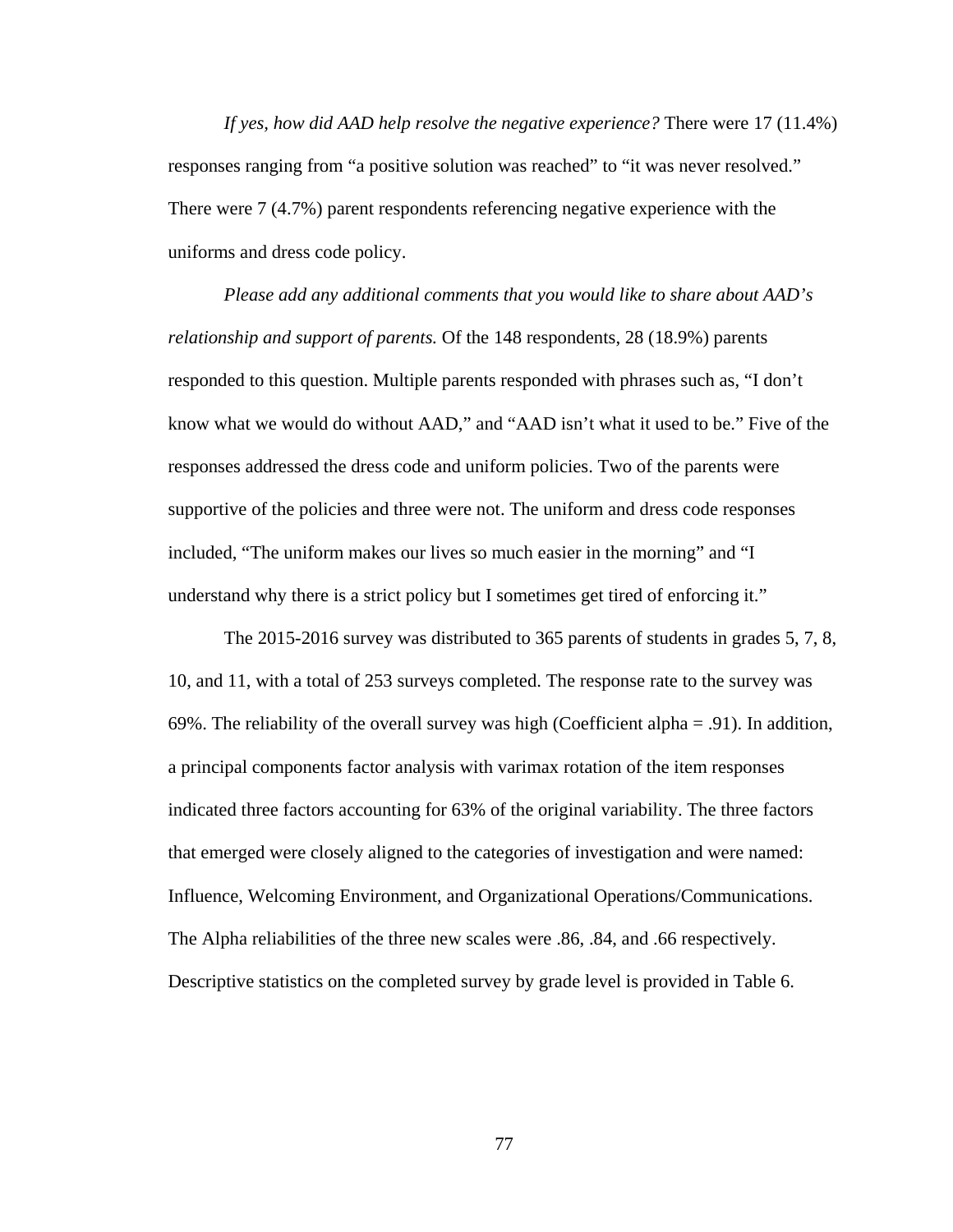| <b>Grade Level</b> | <b>Number of Students</b> | <b>Number of Surveys</b><br><b>Completed</b> |
|--------------------|---------------------------|----------------------------------------------|
| Grade 5            | 82                        | 60                                           |
| Grade 7            | 92                        | 44                                           |
| Grade 8            | 73                        | 45                                           |
| Grade 10           | 51                        | 51                                           |
| Grade 11           | 68                        | 46                                           |

# *Completed Surveys by Grade Level*

Descriptive statistics on the 2015-2016 survey are provided in Table 7.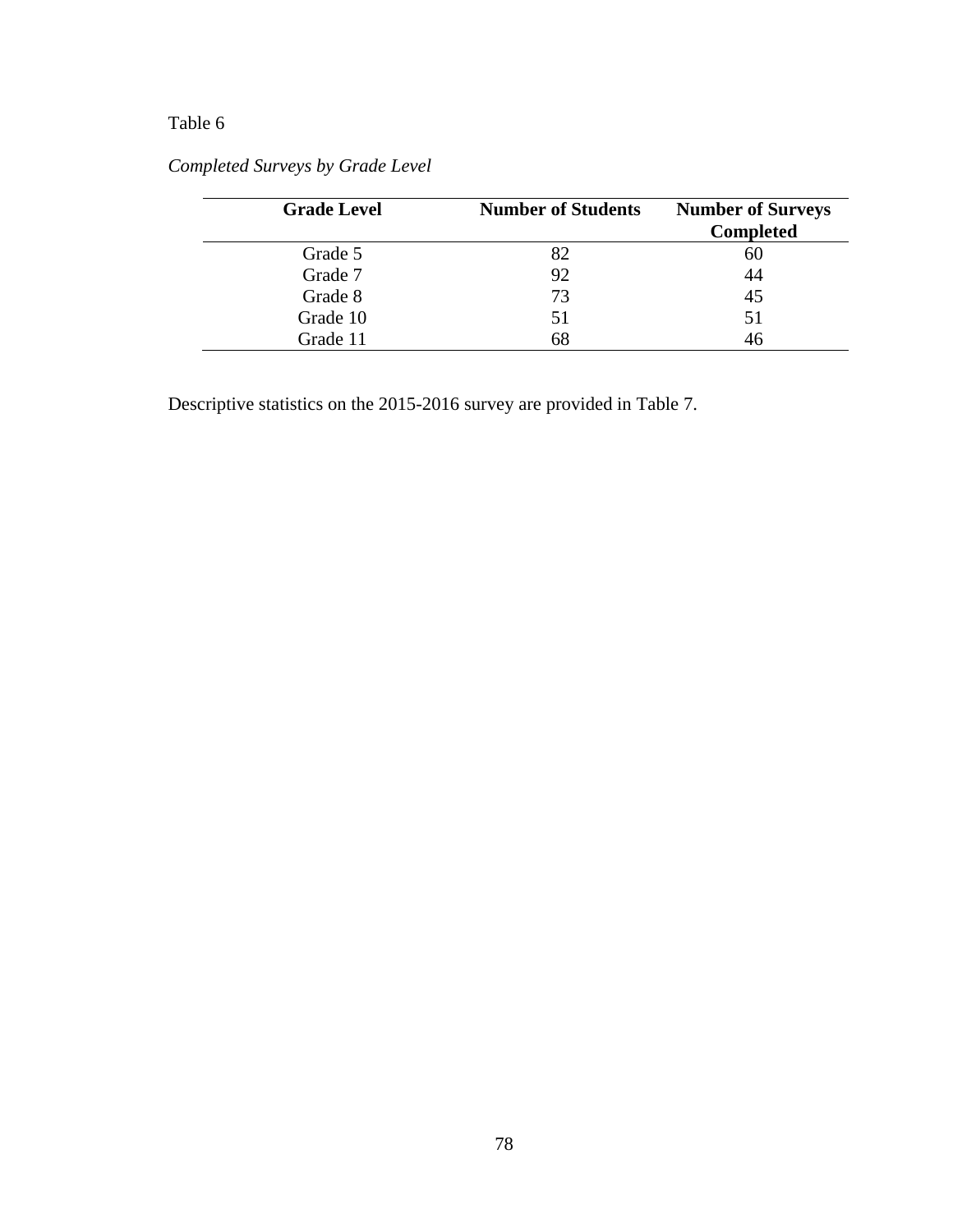# *Mean Item Responses for 2015-2016 Survey*

| <b>Question</b>                                | <b>Mean</b> | <b>Standard Deviation</b> |
|------------------------------------------------|-------------|---------------------------|
| Question 1. School is inviting and a place     | 3.38        | .81                       |
| where they belong.                             |             |                           |
| Question 2. Parents are informed and           | 3.33        | .87                       |
| communication is easy.                         |             |                           |
| Question 3. Parents know how well their child  | 3.21        | .81                       |
| is succeeding and how the school is            |             |                           |
| progressing.                                   |             |                           |
| Question 4. Parents are full participants in   | 3.11        | .99                       |
| decision-making.                               |             |                           |
| Question 5. Parents know the school and        | 3.28        | 1.00                      |
| district policies and how to raise a concern.  |             |                           |
| Question 6. Parents and school leaders work    | 3.38        | .99                       |
| closely with the community and higher ed.      |             |                           |
| Question 7. Parents feel welcomed.             | 3.42        | .80                       |
| Question 8. Parents are provided with          | 4.35        | .82                       |
| opportunities to be involved.                  |             |                           |
| Question 9. AAD has a positive impact on       | 3.36        | .92                       |
| parenting techniques.                          |             |                           |
| Question 10. AAD has had a positive impact     | 3.36        | .89                       |
| on the values instilled in the home.           |             |                           |
| Question 11. AAD has had a positive impact     | 3.39        | .87                       |
| on relationship between parent and child.      |             |                           |
| Question 12. Parents are encouraged to be      | 3.46        | .73                       |
| involved in their child's education.           |             |                           |
| Question 13. Parents are encouraged to further | 3.29        | 1.04                      |
| their own education.                           |             |                           |
| Question 14. Parents receive support with      | 3.44        | .84                       |
| handling attendance, academic, and discipline. |             |                           |
| Question 15. Parents would recommend AAD       | 3.47        | .82                       |
| to other families.                             |             |                           |
| Influence                                      | 3.39        | .81                       |
| <b>Welcoming Environment</b>                   | 3.53        | .99                       |
| Organizational Operations/Communication        | 3.26        | .90                       |

The survey results showed an overall satisfaction with the parents' involvement in the program to include a welcoming environment, influence on parenting skills, and organizational operations and communication. Question eight has a much higher mean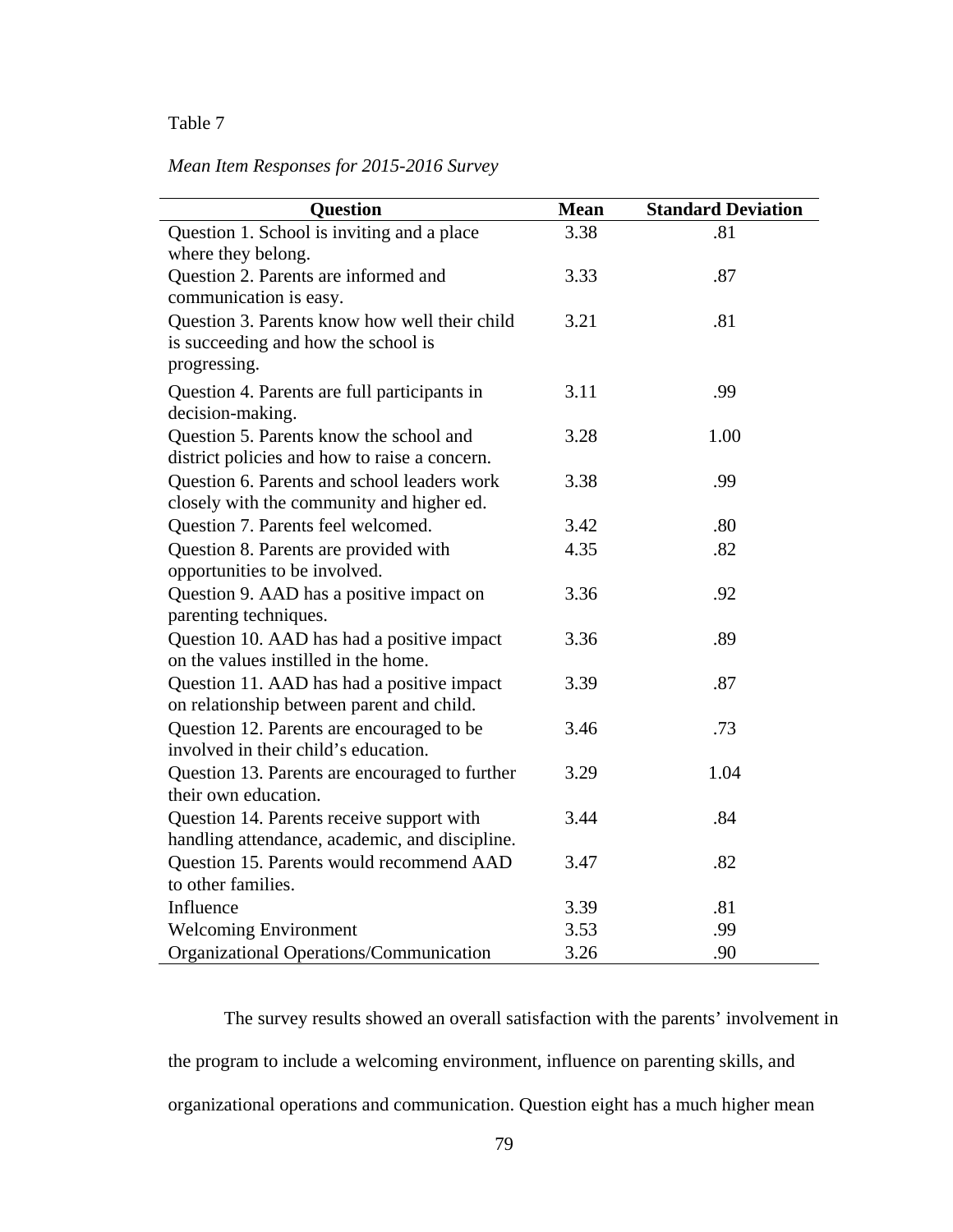(4.35) indicating the significance of this data to the parents. Parents strongly agree that they are provided with opportunities to be involved with their child's education.

The six questions added from the PTA National Standards for Family-School Partnerships Assessment Guide provided clarity on whether parents understand the district and school policies and consider the process to be inclusive of parents. Sixty-two parents (24.4%) responded that they do not know the district and school policies and did not feel the decision-making process is inclusive. These questions also provided insight on the parents' knowledge of community partnerships and partnerships with higher education institutions. A total of 45 parents (17.7%) responded that they do not believe the school works closely with community organizations and higher education institutions. This indicates that AAD needs to communicate better with the parents on these initiatives.

Respondents were also asked to elaborate on their responses through a "yes" or "no" question and two open-ended questions.

*As a parent, have you ever had a negative experience regarding family involvement and support at An Achievable Dream?* Of the 254 respondents, 221 (87%) parents responded "no." Likewise, 33 (12.9%) respondents answered "yes" to having a negative experience at AAD.

*If yes, how did AAD help resolve the negative experience?* There were 18 (7%) responses and they ranged from "a positive solution" to "it was never resolved."

*Please add any additional comments that you would like to share about AAD's relationship and support of parents.* Of the 254 respondents, 37 (14.5%) parents responded to this question. Multiple parents responded with phrases such as, "We love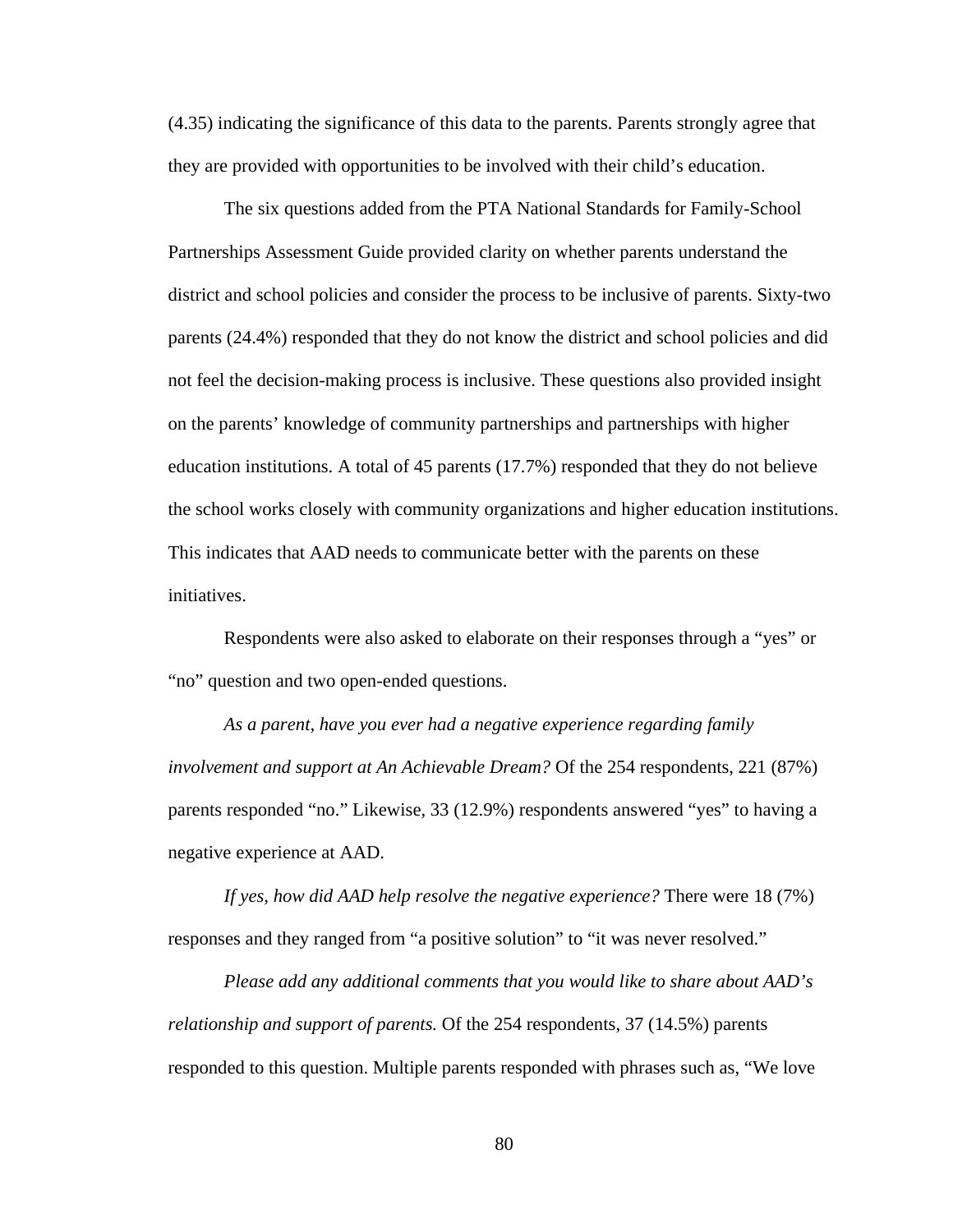you guys," and "Can't imagine my children not being in the program." Two parents responded, "AAD needs to be more open to parent suggestions." As in the previous survey, many of the responses addressed the dress code and uniform policies. The responses were broad, from being supportive of the policy to questioning the importance of the policy. One parent commented, "I love the dress code policy. It is so much cheaper than trying to keep my kids in clothes all year." Another parent responded, "I think it is too strict."

A descriptive analysis for the mean of the 2013-2014 and the 2015-2016 survey results is outlined in Table 8. The 2015-2016 same grade column compares the mean item responses of the 5, 8, and 11 grade parents to the 2013-2014 mean item responses for the same grade levels. The 2015-2016 same families column compares the mean item responses to the same families who were administered the survey in 2013-2014.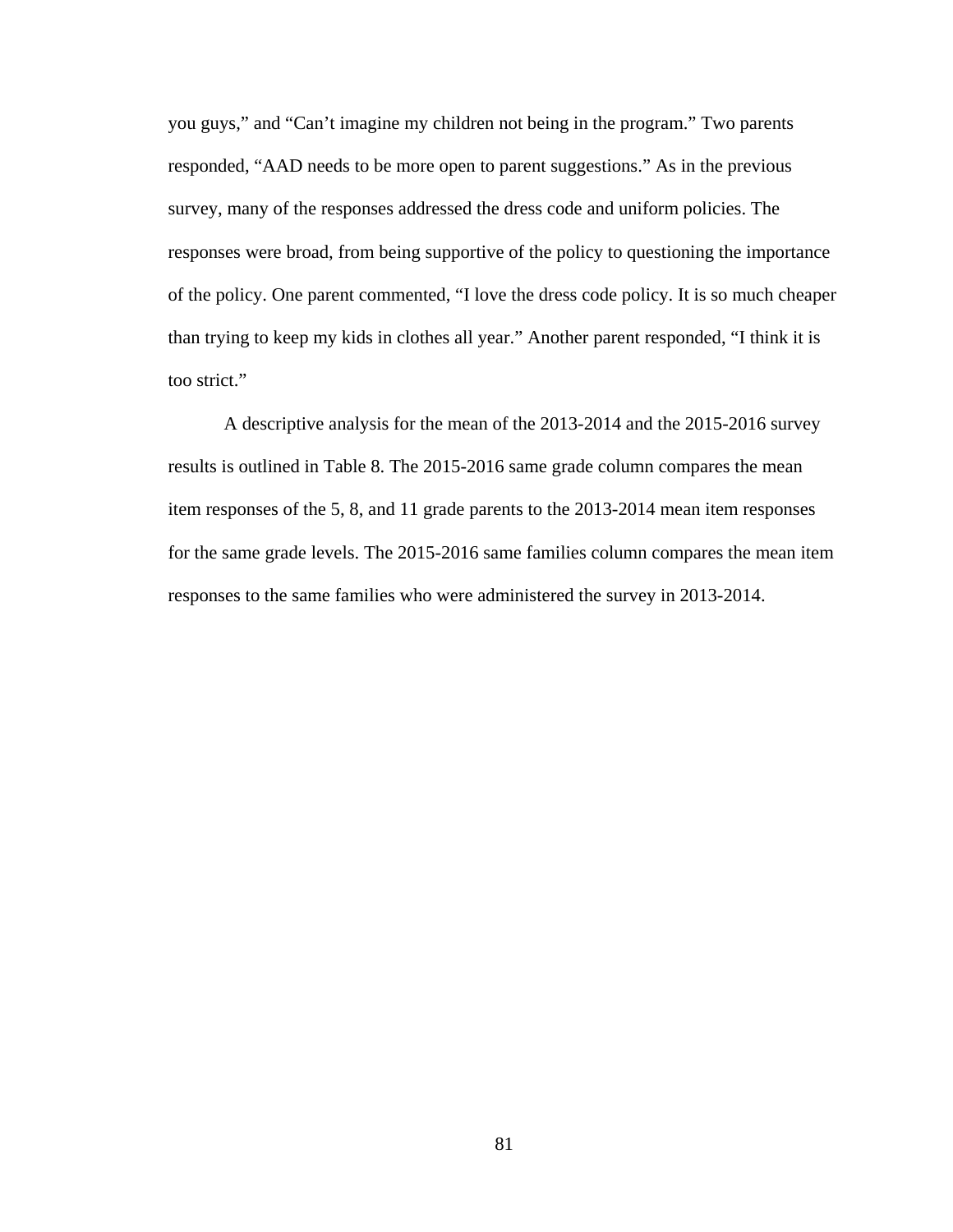| <b>Question</b>                                                                                | 2013/14<br><b>Survey</b> | 2015/16<br><b>Survey</b> | 2015/16<br><b>Same</b><br>Grade | 2015/16<br><b>Same</b><br><b>Families</b> |
|------------------------------------------------------------------------------------------------|--------------------------|--------------------------|---------------------------------|-------------------------------------------|
| Question 1. School is inviting and a<br>place where they belong.                               |                          | 3.38                     | 3.36                            | 3.41                                      |
| Question 2. Parents are informed<br>and communication is easy.                                 |                          | 3.33                     | 3.30                            | 3.36                                      |
| Question 3. Parents know how well<br>their child is succeeding.                                |                          | 3.21                     | 3.24                            | 3.18                                      |
| Question 4. Parents are full<br>participants in decision-making.                               |                          | 3.11                     | 3.14                            | 3.08                                      |
| Question 5. Parents know the<br>school and district policies.                                  |                          | 3.28                     | 3.31                            | 3.23                                      |
| Question 6. Parents and school<br>leaders work closely with the<br>community and higher ed.    |                          | 3.38                     | 3.46                            | 3.26                                      |
| Question 7. Parents feel welcomed.                                                             | 3.46                     | 3.42                     | 3.46                            | 3.36                                      |
| Question 8. Parents are provided<br>with opportunities to be involved.                         | 4.45                     | 4.35                     | 4.41                            | 4.25                                      |
| Question 9. AAD has a positive<br>impact on parenting techniques.                              | 3.43                     | 3.36                     | 3.36                            | 3.35                                      |
| Question 10. AAD has had a<br>positive impact on the values<br>instilled in the home.          | 3.33                     | 3.36                     | 3.35                            | 3.36                                      |
| Question 11. AAD has had a<br>positive impact on relationship<br>between parent and child.     | 3.34                     | 3.39                     | 3.38                            | 3.40                                      |
| Question 12. Parents are<br>encouraged to be involved in their<br>child's education.           | 3.51                     | 3.46                     | 3.45                            | 3.49                                      |
| Question 13. Parents are<br>encouraged to further their own<br>education.                      | 3.39                     | 3.29                     | 3.28                            | 3.30                                      |
| Question 14. Parents receive<br>support with handling attendance,<br>academic, and discipline. | 3.51                     | 3.44                     | 3.51                            | 3.34                                      |
| Question 15. Parents would<br>recommend AAD to other families.                                 | 3.50                     | 3.47                     | 3.51                            | 3.41                                      |
| Influence                                                                                      |                          | 3.39                     | 3.40                            | 3.37                                      |
| <b>Welcoming Environment</b>                                                                   |                          | 3.53                     | 3.54                            | 3.50                                      |
| Organizational<br>Operations/Communications                                                    |                          | 3.26                     | 3.30                            | 3.20                                      |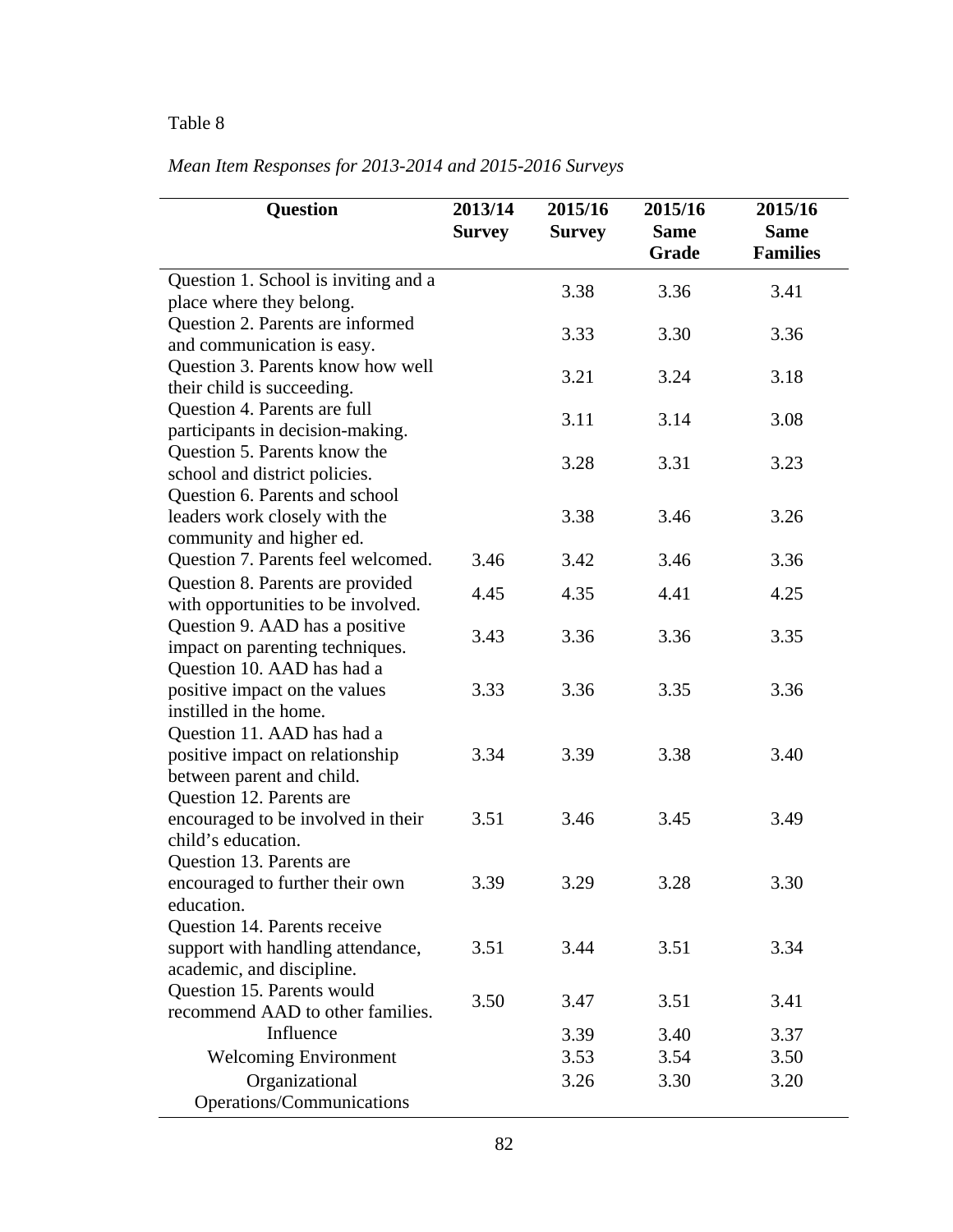Examination of the item and scale mean indicated very few differences between the responses to the 2013-2014 and the 2015-2015 surveys**.** The parents who responded in 2013-2014 as  $5<sup>th</sup>$ ,  $8<sup>th</sup>$ , and  $11<sup>th</sup>$  grade parents had similar responses in 2015-2016 as parents of students in grades 7 and 10. Additionally, the parents of  $5<sup>th</sup>$ ,  $8<sup>th</sup>$ , and  $11<sup>th</sup>$  grade students in 2013-2014 answered similarly to the parents of  $5<sup>th</sup>$ ,  $8<sup>th</sup>$ , and  $11<sup>th</sup>$  grade students in 2015-2016. Overall, the parents feel welcomed at AAD and feel they are aware of the operations of the organization. The results also indicate that AAD has had a significant influence in their parenting.

#### **Focus Groups**

The qualitative data collected in the parent focus groups were used to inform three of the evaluation questions:

- 1. To what degree is the AAD environment welcoming to AAD parents?
- 2. To what degree does AAD effectively communicate with the parents?
- 3. To what degree does AAD influence parental involvement?

Each focus group consisted of 8-10 parents. Each grade level was represented across the three focus groups. Parents with high-, middle-, and low-range involvement were selected by reviewing the documentation related to involvement in school to include the parent sign-in sheets collected at school events and parent contact logs maintained by teachers and staff. The first focus group included two parents representing high-range involvement, four parents representing mid-range involvement, and three parents representing low-range involvement. The second focus group had four parents representing the high-range involvement, two parents representing the mid-range involvement, and two parents representing the low-range involvement. The third focus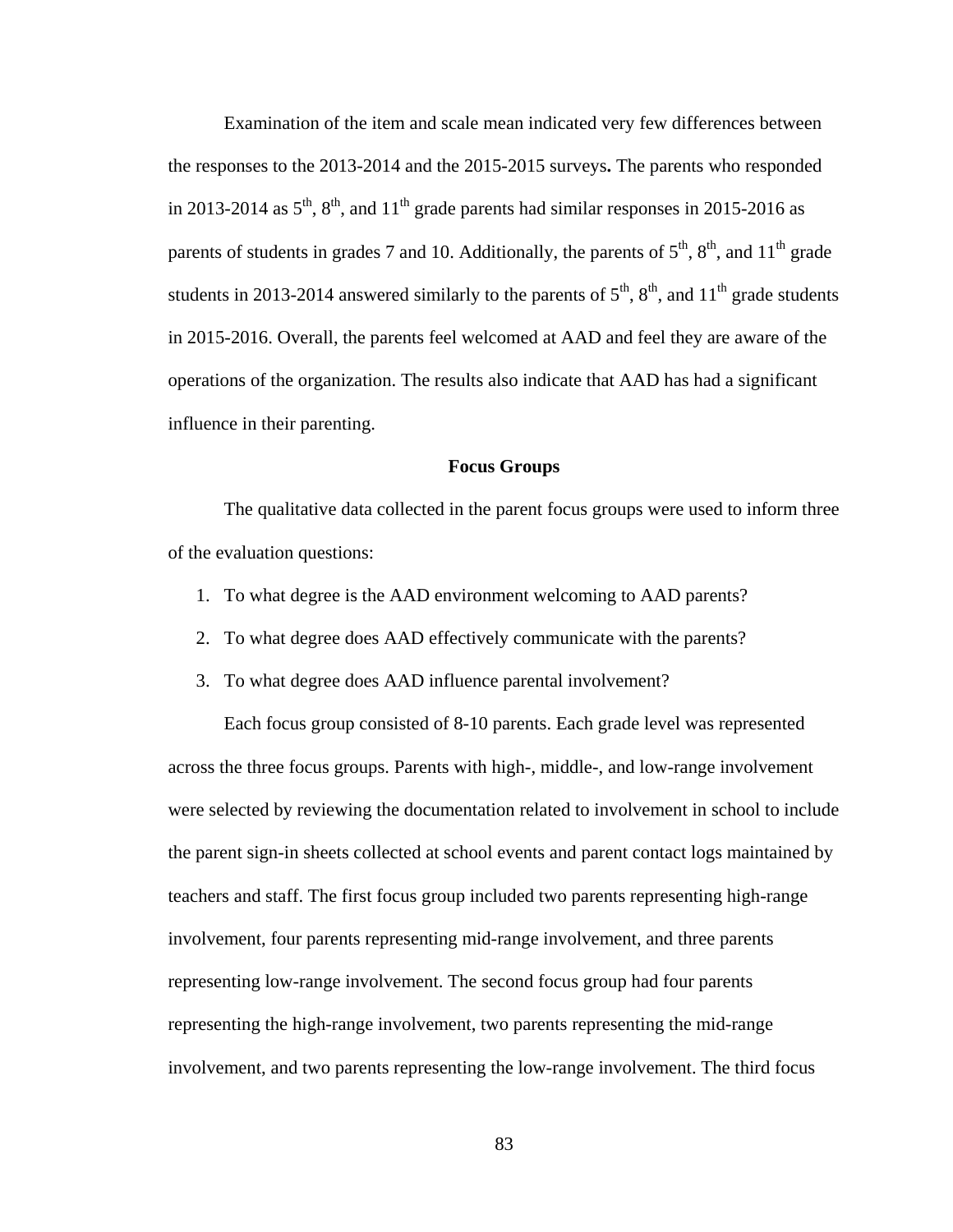group was comprised of four high-range involved parents and four mid-range involved parents. Table 9 shows the number of parent participants in each focus group.

Table 9

*Grade Levels Represented in Focus Groups*

| <b>Focus Group</b> | Number of           | <b>Grade Levels</b> |
|--------------------|---------------------|---------------------|
|                    | <b>Participants</b> | <b>Represented</b>  |
|                    |                     | 5, 7, 8, and 11     |
|                    |                     | 7, 8, 10, and 11    |
|                    |                     | 8, 9, 10, and 11    |

During the focus group, the researcher used questions from the parent survey, as well as other questions specifically addressing the parents' level of involvement and satisfaction at AAD. The focus group protocols are outlined in Appendix B. The focus group responses were coded based one of the six types of parent involvement in Epstein's School-Family-Community Partnership Model. The codes that were identified from a qualitative analysis of responses were: 1) environment, 2) communication, 3) collaboration, 4) decision-making, 5) parenting, and 6) volunteering. From these codes, emergent themes were identified. A descriptive analysis of the Epstein categories of parent involvement, the codes identified, and the emergent themes are in Table 10.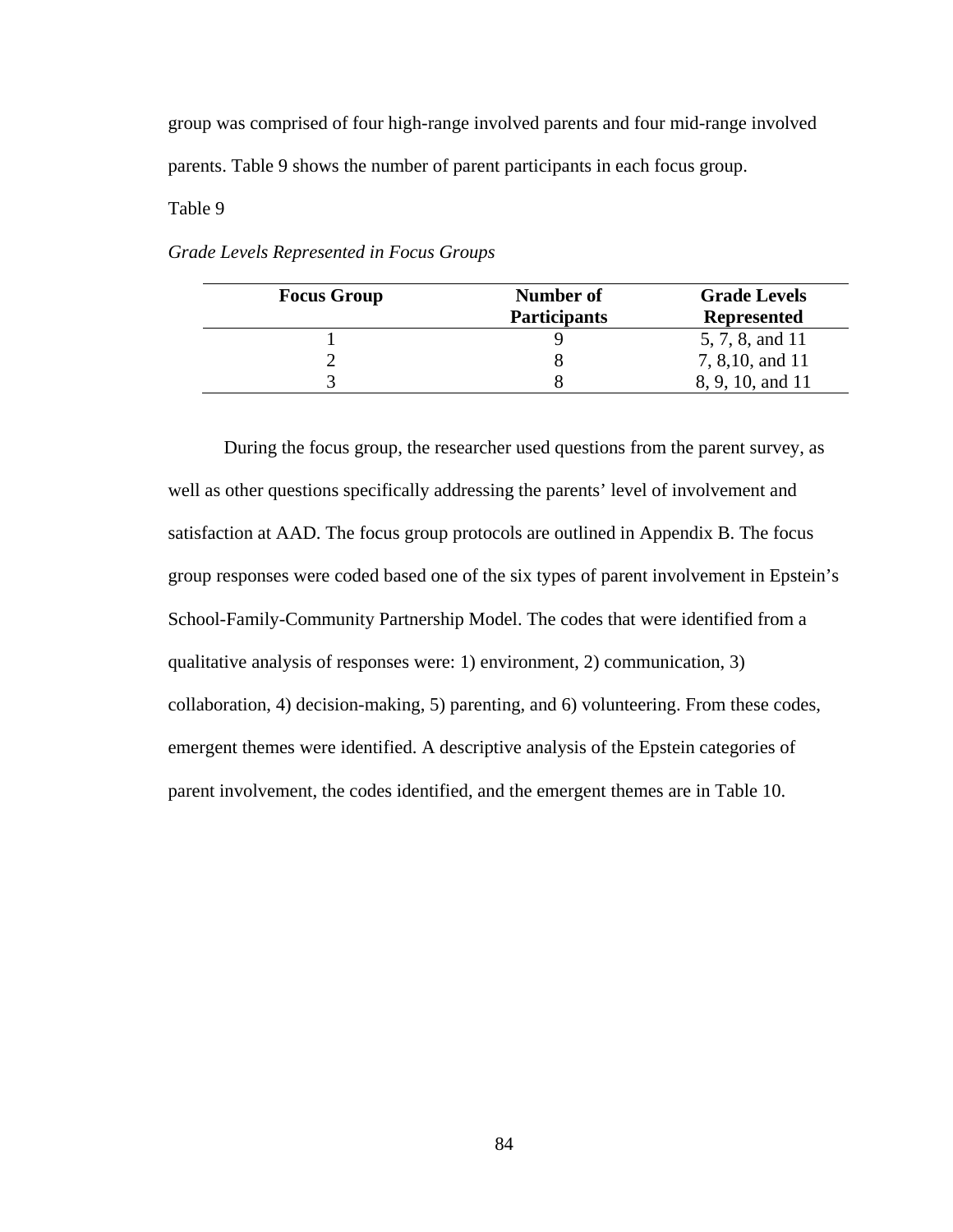*Major Codes and Themes*

| Epstein's<br><b>Categories of</b><br><b>Parent</b><br><b>Involvement</b> | <b>Codes</b>        | # of Times<br>mentioned by<br><b>Parents</b> | <b>Themes</b>                                                                         |
|--------------------------------------------------------------------------|---------------------|----------------------------------------------|---------------------------------------------------------------------------------------|
| Parenting                                                                | Parenting           | 31                                           | Positive impact on<br>$\bullet$<br>parenting practices                                |
|                                                                          | Environment         | 39                                           | Variability of<br>$\bullet$<br>welcoming to the<br>building<br>Importance of building |
| Communication                                                            | Communication       | 45                                           | Differentiation is<br>important<br>Some methods are not<br>\effective                 |
| Collaborating with<br>the community                                      | Collaboration       | 21                                           | Community<br>$\bullet$<br>collaboration impacts<br>more than academics                |
| Decision-Making                                                          | Decision-<br>Making | 12                                           | Parents do not have a<br>voice                                                        |
| Volunteering                                                             | Volunteering        | 15                                           | Opportunities are not<br>presented                                                    |
| Learning at Home                                                         |                     |                                              |                                                                                       |

# **Home and School Communication Documents**

The home and school communication documents were used to collect quantitative

and qualitative data regarding three of the evaluation questions.

- 1. To what degree is the AAD environment welcoming to AAD parents?
- 2. To what degree does AAD effectively communicate with the parents?
- 3. To what degree does AAD influence parental involvement?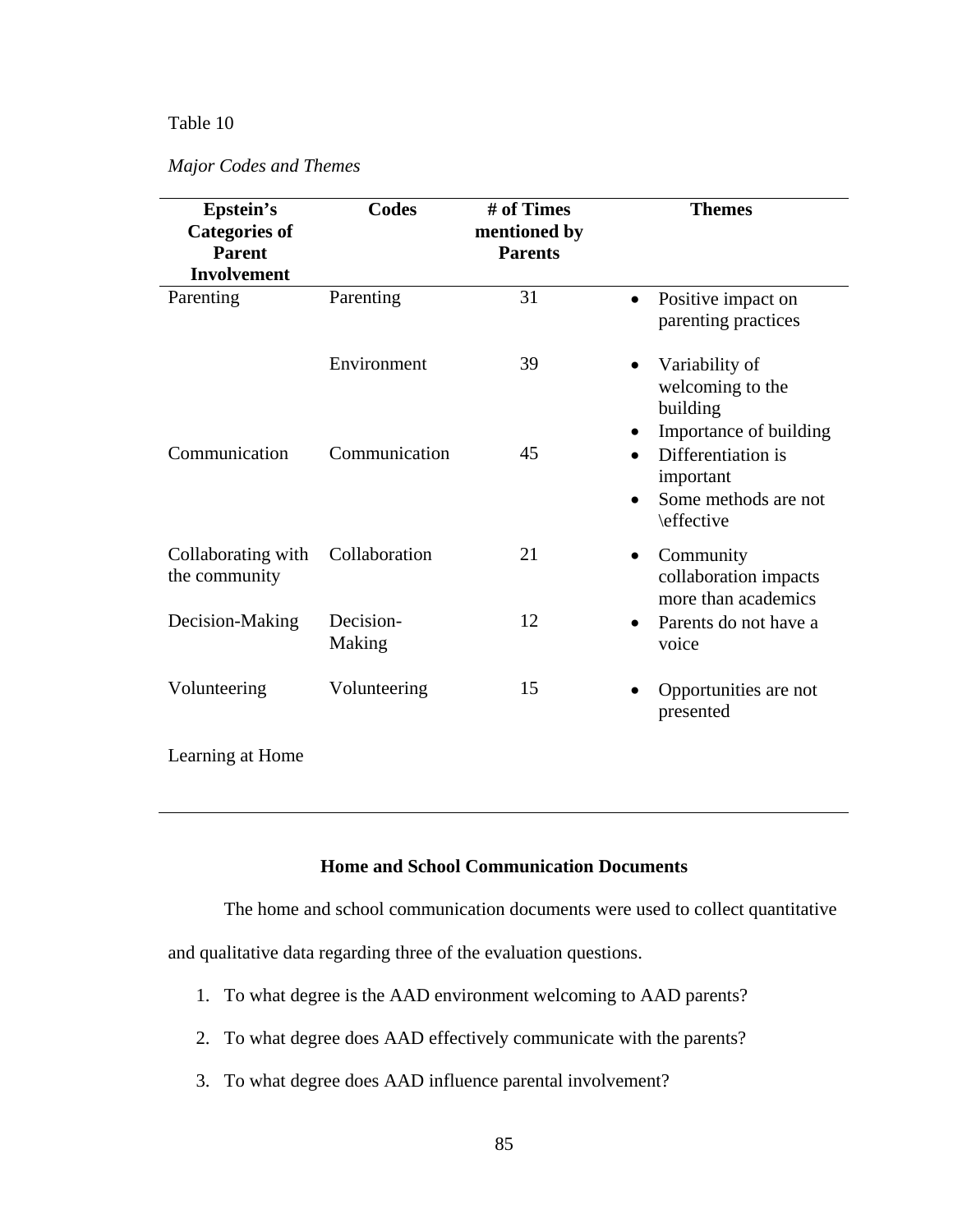The attendance logs from parent conference nights, club showcases, and teacher call logs were collected for the 2013-2014, 2014-2015, and 2015-2016 school years. These documents were used to develop a frequency count for each student on the number of times that a parent attended an event and/or had contact with the child's teacher. The researcher used the frequency count to select a combination of high-, middle-, and lowrange involved parents for the focus groups and analysis of the impact of parental involvement on SOL, discipline, and attendance results.

#### **Behavior, Attendance, and SOL Data**

The behavior, attendance, and SOL data were used to collect quantitative and qualitative data regarding the fourth evaluation question: *To what degree does a parent's level of involvement (LOI) relate to student success at An Achievable Dream?*

Behavior, attendance, and SOL data were collected from Newport News Public Schools on the students whose parents completed the survey in 2013-2014. A behavior frequency count was used to determine how many behavior infractions the child had each year. The behavior categories that were counted included cheating, disruption, disrespectful behavior, insubordination, profanity, unauthorized use of technology, fighting, firearms, and bomb threats/threats against a person. The behavior infraction had to be reported into the student information system to be counted. The behavior data were collected for the 2013-2014, 2014-2015, and 2015-2016 school years to determine if there was a correlation between a parent's LOI and behavior data.

Attendance data were also collected on those students whose parents completed the survey in 2013-2014. An attendance frequency count was used to determine how many absences the child had each year for the 2013-2014, 2014-2015, and 2015-2016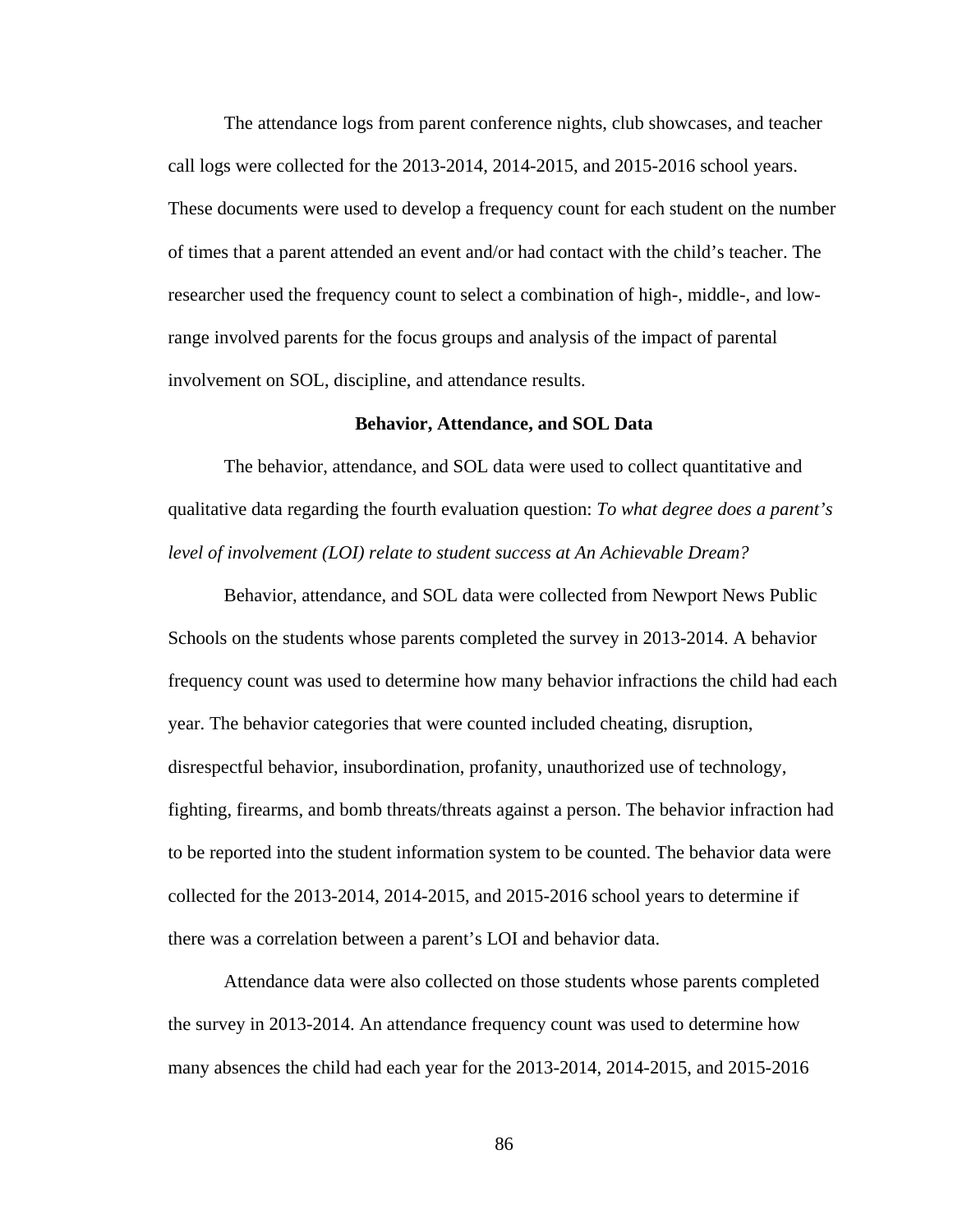school years to determine if there was a correlation between a parent's LOI and the number of absences.

The students whose parent completed the survey in the 2013-2014 school year were in grades 5, 8, and 11. The same students' SOL math and reading scores were also collected for the 2013-2014 and 2014-2015 school years. These scores were used to determine if there was a correlation between a parent's LOI and academic achievement measured through the reading and math SOLs.

# **Evaluation Question 1. To what degree is the AAD environment welcoming to AAD parents?**

The indicators for the first evaluation question were Likert Scale survey questions 9, 10, 11, 13, 14, and 15 as well as focus group responses. The survey responses were entered into Qualtrics. Results of the survey were first exported to Excel and descriptive analyses were then run in SPSS. The Likert Scale responses ranged from strongly disagree (1) to strongly agree (4). Parents could also select a "not sure" response. The mean value for all of the questions together was 3.53 with a .81 SD. Descriptive statistics for the 254 responses appear in Table 11.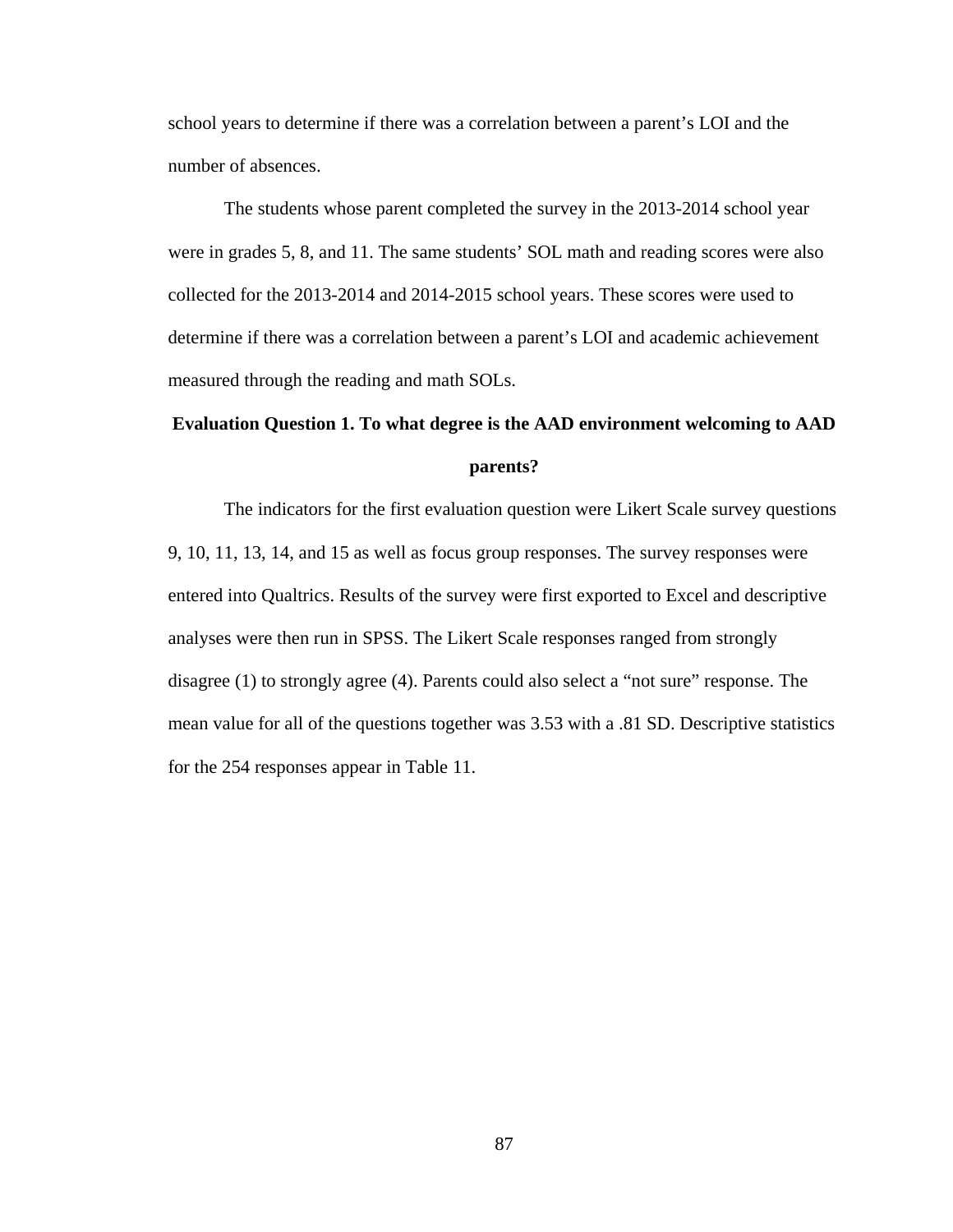| Mean Item Responses for 2015-2016 Survey Questions |  |  |  |  |
|----------------------------------------------------|--|--|--|--|
|----------------------------------------------------|--|--|--|--|

| <b>Question</b>                                                                                      | <b>Mean</b> | <b>Standard Deviation</b> |
|------------------------------------------------------------------------------------------------------|-------------|---------------------------|
| Question 1. School is inviting and a place<br>where they belong.                                     | 3.38        | .81                       |
| Question 2. Parents are informed and<br>communication is easy.                                       | 3.33        | .87                       |
| Question 3. Parents know how well their<br>child is succeeding and how the school is<br>progressing. | 3.21        | .81                       |
| Question 7. Parents feel welcomed.                                                                   | 3.42        | .80                       |
| Question 8. Parents are provided with<br>opportunities to be involved.                               | 4.35        | .82                       |
| Question 12. Parents are encouraged to be.<br>involved in their child's education.                   | 3.46        | .73                       |

## **Parent Survey Responses**

The parent survey responses were helpful in providing quantitative and qualitative survey data to inform this evaluation question. The following six questions in the parent survey were analyzed in determining the degree to which parents feel welcomed at AAD.

*When parents walk into the building, do they feel the school is inviting and is a place where they "belong?"* All of the 254 respondents responded to this question. Of the 254 parents who responded to this question, 219 (86.2%) responded that they feel the school is inviting and a place where they belong. Twenty-four (9%) responded that they do not feel the school is inviting or a place where they belong.

*Does the school keep all parents informed about important issues and events and make it easy for families to communicate with teachers?* Of the 254 parents who responded to this question, 209 (82.2%) reported being informed about issues and events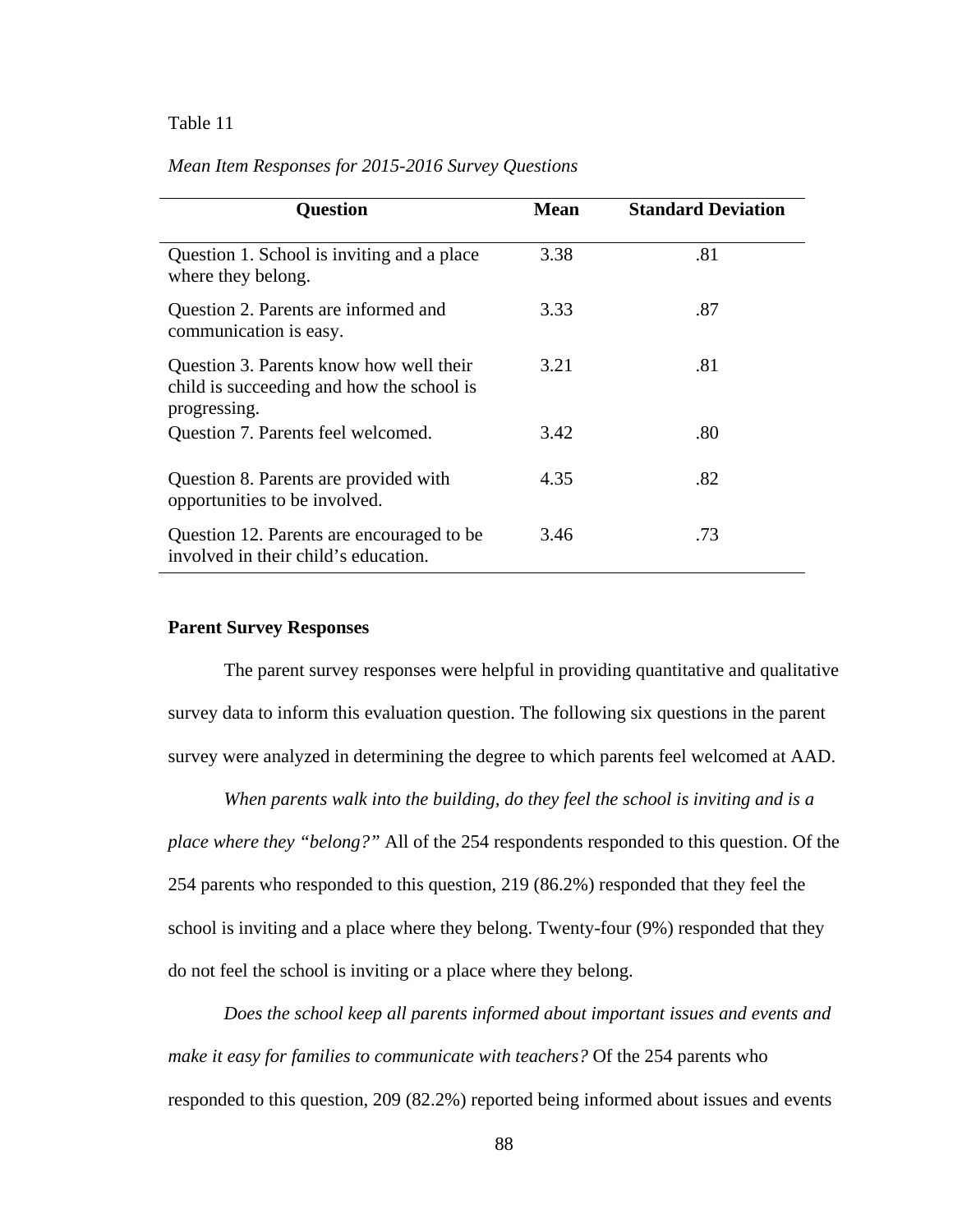and easy communication with teachers. Likewise, 41 (16%) responded they were not well informed and communication with teachers was not easy.

*Do parents know and understand how well their children are succeeding in school and how well the entire school is progressing?* There were 253 of 254 who responded to this survey question. Of the 253 parents who responded to this question, 212 (83.4%) responded that they know how their child is succeeding in school and how well the entire school is progressing. Thirty-nine parents (15.4%) responded that they do not know how their child or the school is progressing.

*Parents feel welcomed at AAD.* There were 254 respondents to this question. The 223 (87.7%) parents who responded feel welcomed at AAD. Twenty-five parents (7%) responded that they do not feel welcomed.

*AAD provides opportunities for you, as a parent, to be involved in the program.* All of the 254 respondents responded to this question. The 214 (84.2%) parents who responded feel that AAD provides opportunities for parents to be involved in the program. Thirty-one (12.2%) parents responded that they do not feel AAD provides opportunities for parents to be involved in the program.

*AAD has encouraged parents to be involved in their child's education.* Of the 254 respondents to this question, 237 (93.3%) responded that AAD encourages parents to be involved in their education. Fourteen (5.5%) parents responded that they do not feel that AAD encourages parents to be involved in their child's education.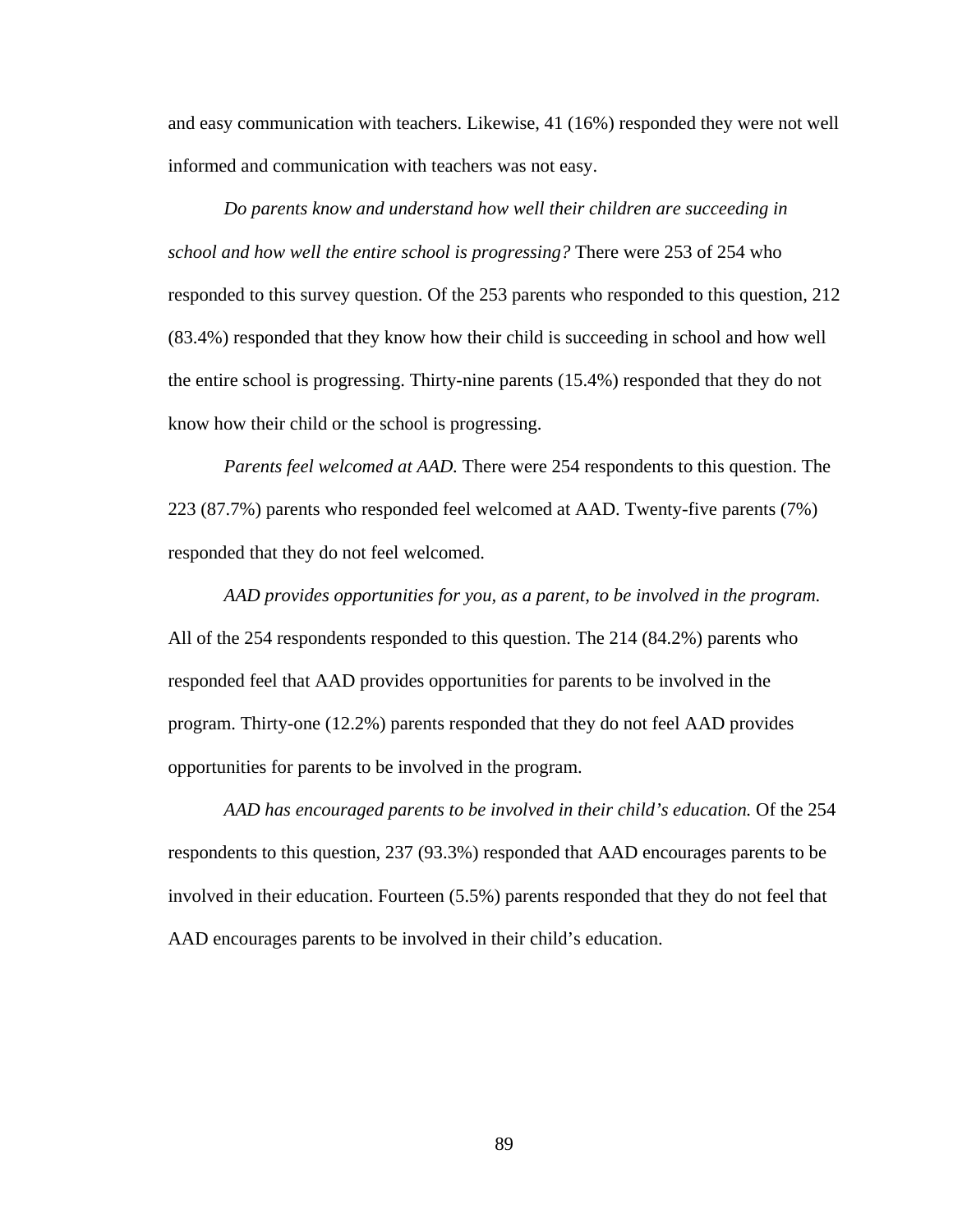# **Focus Groups**

From the focus groups, two themes emerged that related to this question: "variability of welcoming in the building" and "importance of building relationships with parents." These themes are described below.

**Variability of welcoming in the building.** The participants were asked if AAD was a welcoming environment for the parents. The first theme that emerged was the variation of the environment. The qualitative data from the focus groups indicated that the parents typically feel welcomed at the schools, but it often varies from staff member to staff member.

One of the fathers felt that teachers/staff at the academy were not as comfortable interacting with fathers since the majority of their interaction is with mothers. The middle/high school office staff and student workers were highly praised for friendly nature when greeting all guests. The question was raised as to whether the academy staff is more guarded with guests because the students are so young (grades K-5).

The parents did indicate that there is a difference in their level of involvement when the students leave the academy. There tends to be a decrease in the opportunities for involvement at the middle and high school. A parent commented, "I don't really know how to get involved with my child's education now that she is in high school. Other than asking her if she has homework, I am not sure what to do." However, the parents felt that the trend was probably traditional for all parents of secondary school students.

**Importance of building relationships with students.** The second theme that emerged pertaining to a welcoming environment was the importance of building relationships with the parents. The parents indicated that they feel more welcomed by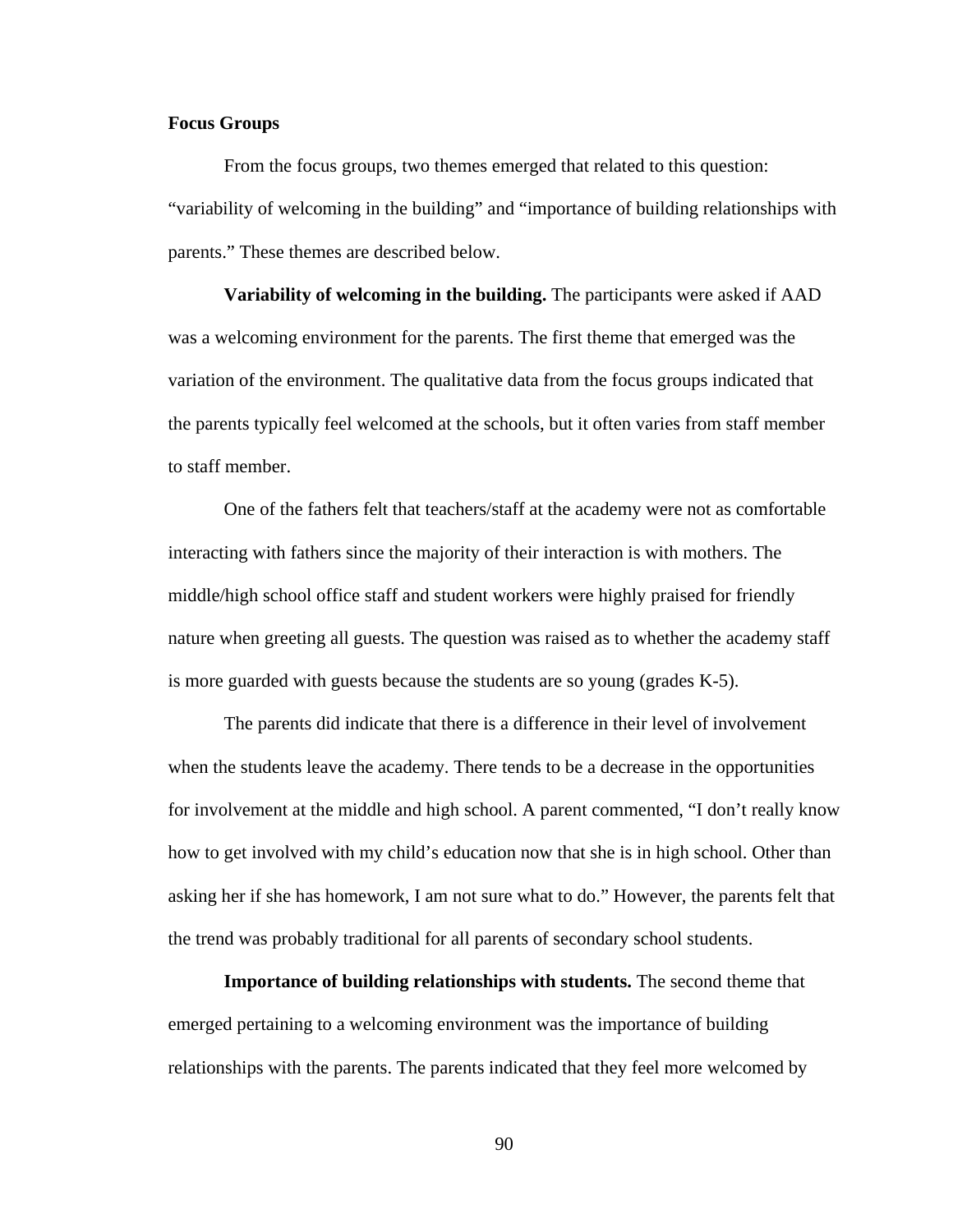those teachers and staff members who have taken the opportunity to develop a relationship with the parents.

One parent commented, I feel much more comfortable with my child's fifth grade teacher than I did her fourth grade teacher because she took the time to get to know me. She actually asked me about me and that was important to me.

Another parent agreed with the importance of relationships. She said, "When my son was at his previous school, his second grade teacher made me feel stupid and I refused to talk with her. I knew it was wrong but I couldn't help it."

Based on the data gathered to inform the first evaluation question, the parent survey indicated a positive experience for the parents at AAD and welcoming environment in most situations. Additionally, the focus group participants responded favorably in most cases. There are some areas for improvement in terms of developing relationships with parents and consistency amongst the teachers and staff at both schools.

### **Evaluation Question 2. To what degree does AAD effectively communicate with the**

#### **parents?**

The indicators for the second evaluation question were Likert Scale survey questions 4, 5, and 6 and focus group responses. The survey responses were entered into Qualtrics. Results of the survey were first exported to Excel, and descriptive analyses were then run in SPSS. The Likert Scale responses ranged from strongly disagree to strongly agree. Parents could also select a "not sure" response. The mean value for all of the questions together was 3.26 with a .99 SD. Descriptive statistics for the 254 responses appear in Table 12.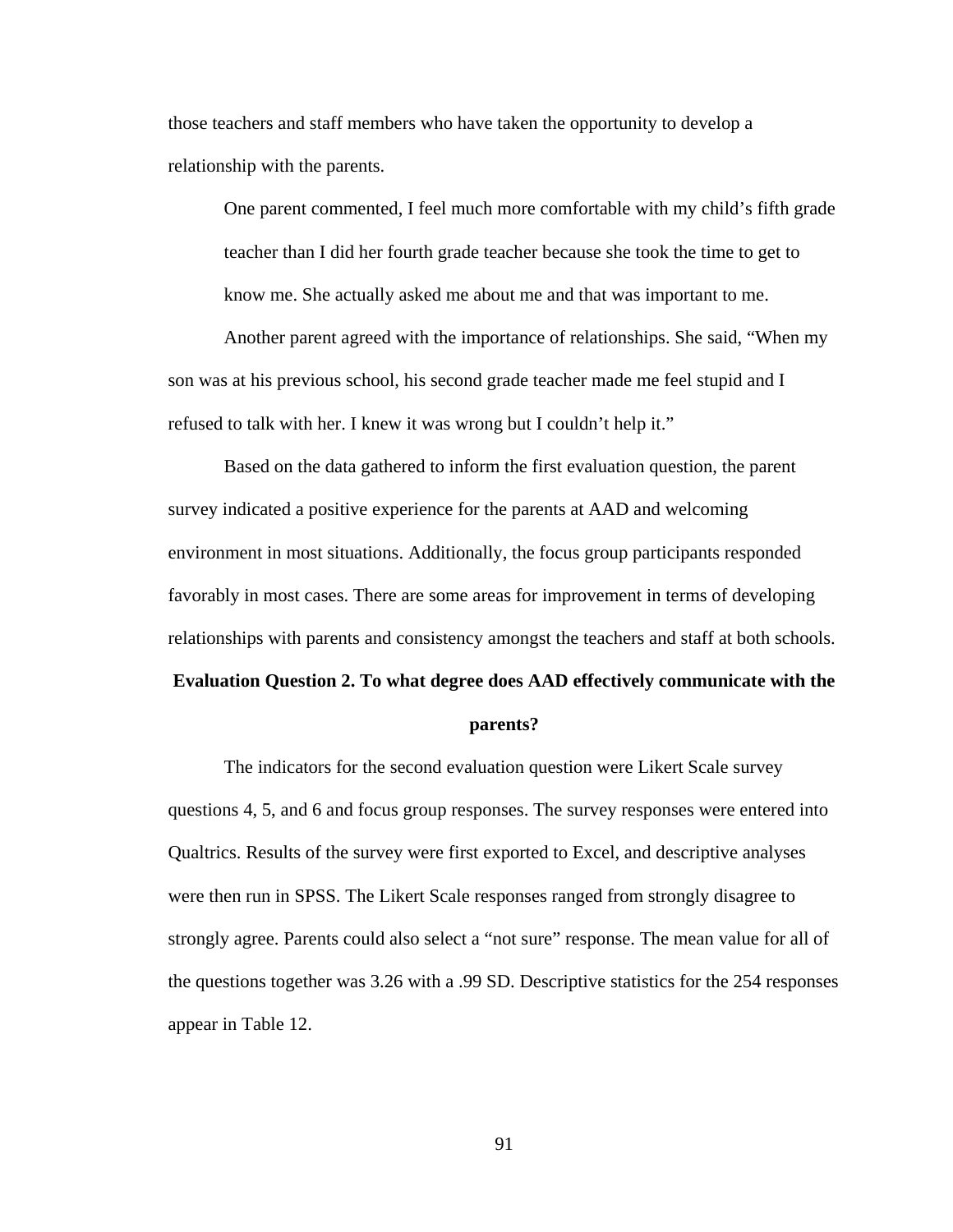| <b>Question</b>                                                                             | <b>Mean</b> | <b>Standard Deviation</b> |
|---------------------------------------------------------------------------------------------|-------------|---------------------------|
| Question 4. Parents are full parents in<br>decision-making.                                 | 3.11        | .99                       |
| Question 5. Parents know the school<br>and district policies and how to raise a             | 3.28        | 1.00                      |
| Question 6. Parents and school leaders<br>work closely with the community and<br>higher ed. | 3.38        | .99                       |

#### **Parent Survey Responses**

The parent survey responses were helpful in providing quantitative and qualitative survey data to inform this evaluation question. The following three questions in the parent survey were analyzed to determine if parents feel that AAD communicates regularly with the parents and the parents are well informed of district and school policies.

*Do parents know how the local school and district operate and how to raise questions or concerns about school and district programs, policies, and activities?* There were 254 responses to this question. Of the 254 responses, 174 (68.5%) parents responded they do know how the local school and district operate and how to raise questions or concerns. Sixty-two (24.4%) parents responded they do not know how the local school and district operate or how to raise questions or concerns.

*Are the parents full participants in making decision that affect their children at school or in the community?* There were 253 responses to this question. Of the 253 responds, 175 (69.1%) parents indicated that they are full partners in making decisions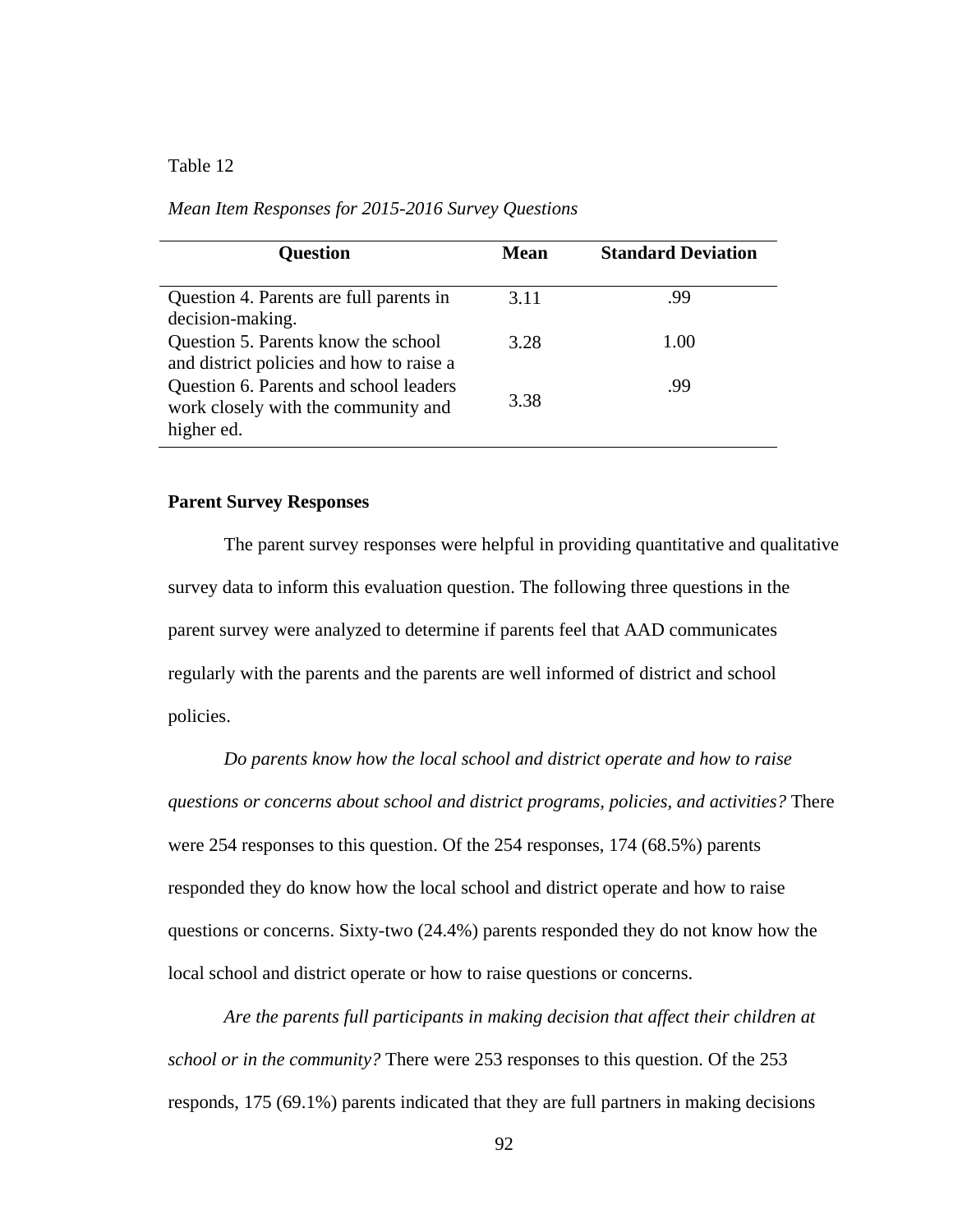that affect their children at school and in the community. Fifty-two (20.5%) parents do not feel they are full partners in making decisions that affect their children at school and in the community.

*Do parents and school leaders work closely with community organizations, businesses, and institutions of higher education to strengthen the school, make resources available to students, school staff, and families, and build a family friendly community?* Of the 253 respondents, 179 (70.7%) responded that parents and school leaders work closely with community organizations, businesses, and institutions of higher education to strengthen the school and provide resources to the students, school staff, and families. Forty-five (17.7%) respondents did not feel this was true.

# **Focus Groups**

From the focus group four themes emerged that related to this question: "differentiation is important," "some methods are not effective," community collaboration impacts more than academics," and "parents do not have a voice." These are described below.

**Differentiation is important.** During the focus group, the participants were asked if they were well-informed about the school's policies and felt the school communicated well with the parents. Two main themes emerged from their responses. Those themes were "differentiation is important" and "some methods are not effective." The parents appreciated a variety of communication methods but felt those methods involving technology were challenging for many parents. For example, parents prefer the progress reports being sent home with the students rather than electronically through the parent assist program. The focus group respondents felt that if parents/guardians are not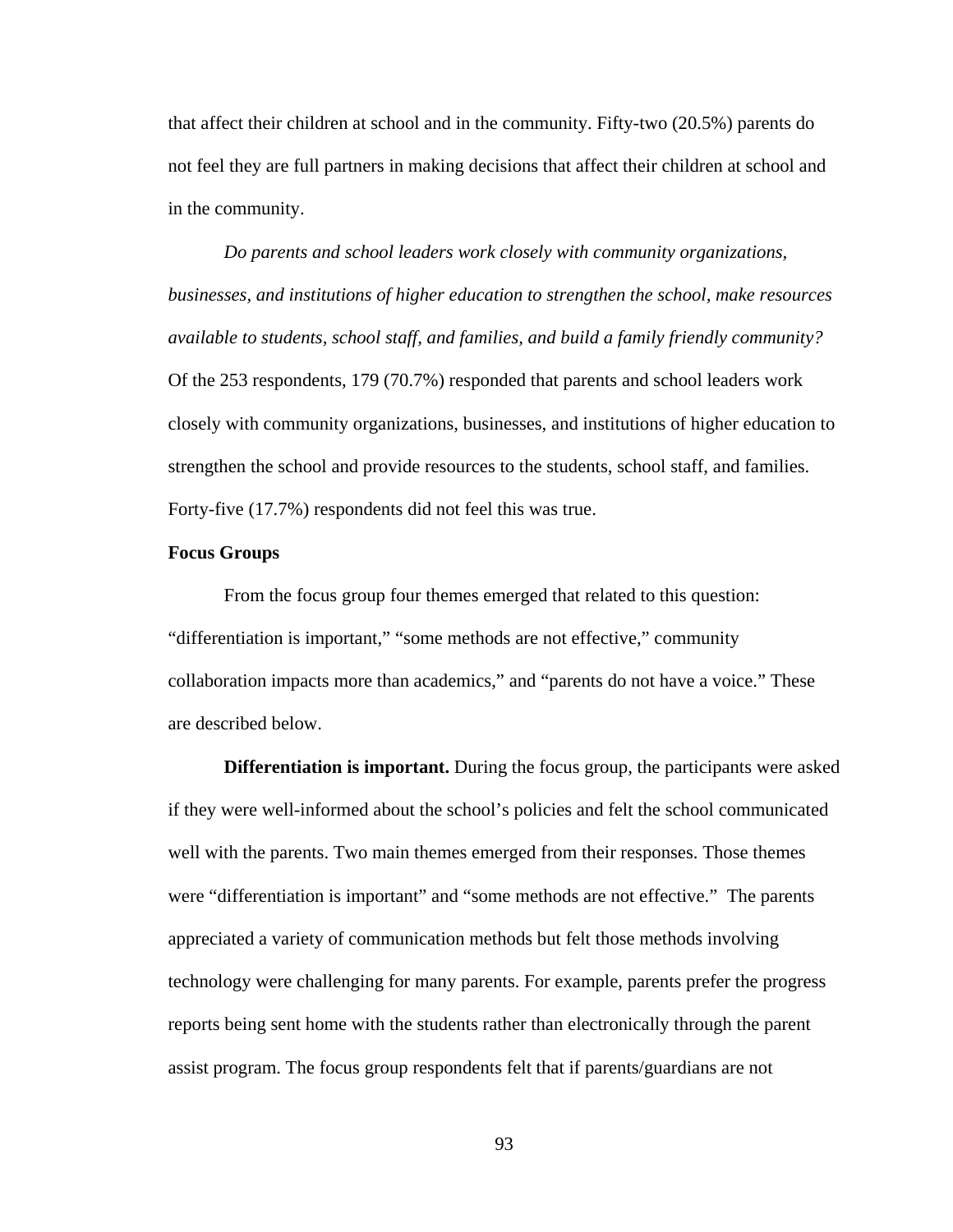involved in the program, then it is because their schedule does not allow it or the family chooses not to be involved. Two parents commented that teachers and administrators were always willing to stay late to accommodate parent/guardians schedules.

**Some methods are not effective.** The second theme was that not all of the forms of communication are effective. This specifically applied to technology. The two concerns involved the Parent Assist System at the middle/high school and invitations to events. The parents/guardians felt that the Parent Assist System information is not updated by teachers in a timely manner and that information on events could be mailed earlier so parents/guardians can make arrangements. One parent stated, "I know technology is important, but it is difficult for me. I prefer phone calls and notes home. I can't stay up with the Parent Assist System."

**Community collaboration impacts more than academics**. One main theme emerged from their responses. The emergent theme was community collaboration impacts more than academics. When asked about the community involvement, many of the focus group participants seemed to have attended the Family Health Night. One parent stated, "I was able to learn healthy alternatives on a budget for my child. I didn't feel intimidated because I couldn't afford it." Another parent said she had shared many of the things she learned with her neighbors whose children do not attend AAD.

The parents also appreciated the town hall meetings with the police department's participation.

One of the fathers stated, I work a lot, so I don't always know what is going on in the streets, but I was well informed by the police department. I feel like I know what signs to look for with my son and daughter.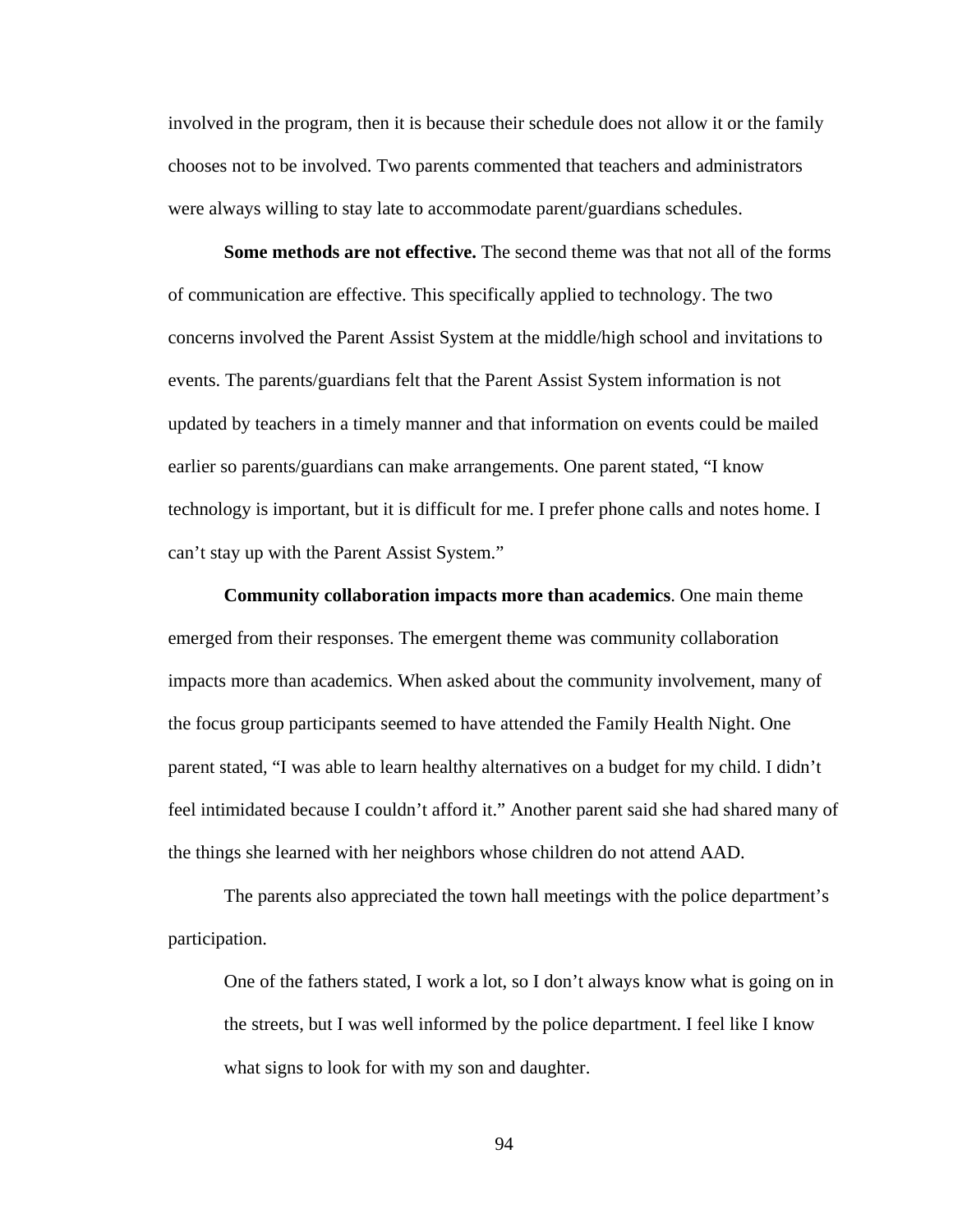**Parents do not have a voice**. During the focus group, the participants were asked if they were full partners in making decisions that impact their children at school and in the community. One main theme emerged from their responses, that parents do not have a voice. The parents were all very vocal that they do not have input on the dress code and uniform policy. One parent stated, "I battle my daughter regularly about the color of her hair but I have no input into the policy. I would like to have ownership if I am going to stand for it." Another parent stated that she thinks the uniform policy is too strict and she would like to have the opportunity to voice why she feels that way.

The high school parents felt that they were very involved in their children's high school planning process. One parent said, "I felt like an equal partner in deciding what would be the best classes for my child to take." Another parent added, "My child does not always like the decision the counselor and I make but it is pushing her to do her best work."

The second evaluation question sought to identify the degree to which parents are informed on the policies impacting their child's success and whether the parents are knowledgeable of district and school policies. The parent survey indicated that a high percentage of parents are well-informed on the policies impacting their child and school. Additionally, the focus group participants responded satisfactorily the majority of the time. There are some areas for improvement for parents to feel more involved in the decision-making process.

#### **Evaluation Question 3. To what degree does AAD influence parental involvement?**

The indicators for the first evaluation question were Likert Scale survey questions 9, 10, 11, 13, 14, and 15 and focus group responses. The survey responses were entered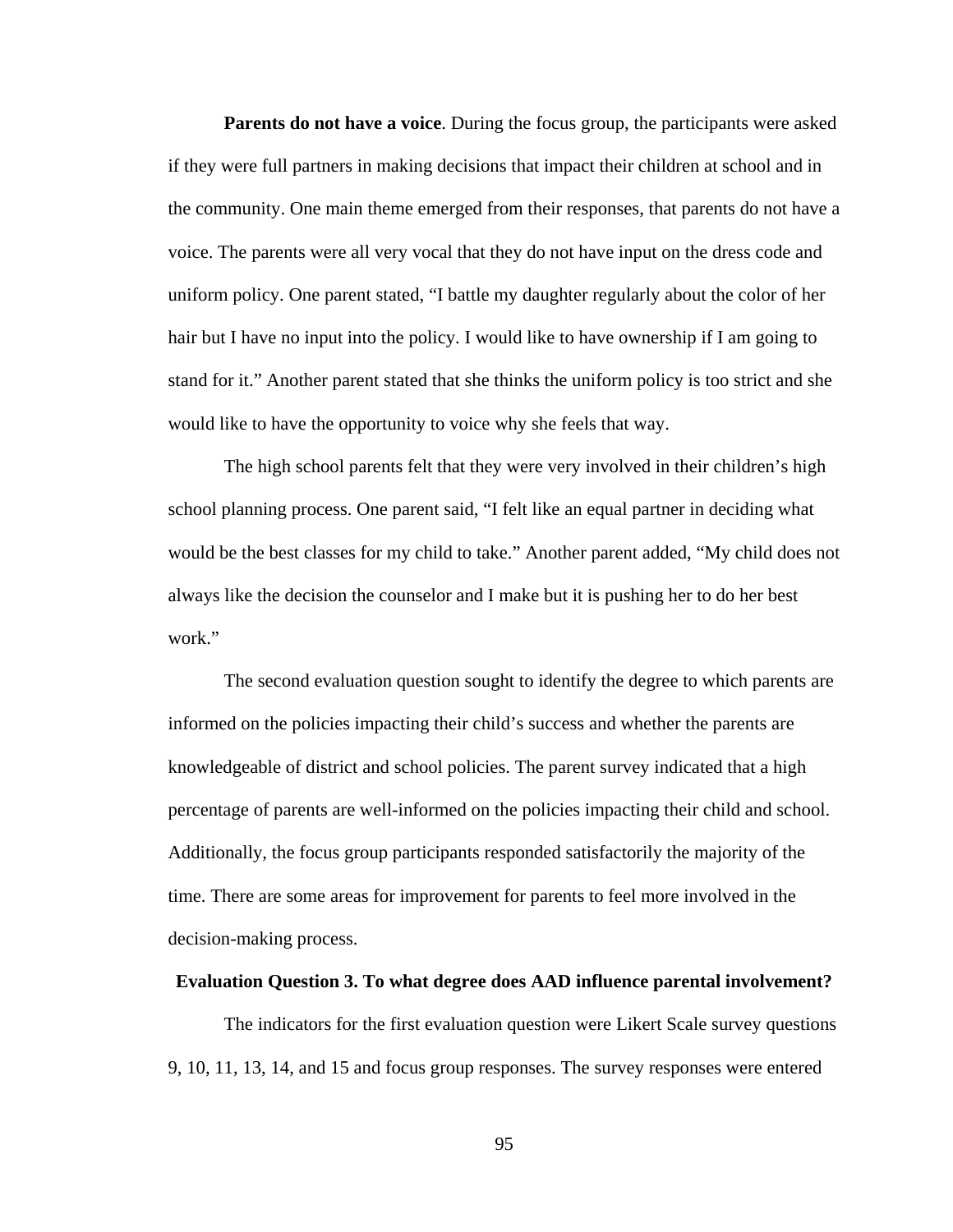into Qualtrics. Results of the survey were first exported to Excel and descriptive analysess were then run in SPSS. The Likert Scale responses ranged from strongly disagree to strongly agree. Parents could also select a "not sure" response. The mean value for all of the questions together was 3.39 with a .90 SD. Descriptive statistics for the 254 responses appear in Table13.

### Table 13

| <b>Question</b>                                                              | <b>Mean</b> | <b>Standard Deviation</b> |
|------------------------------------------------------------------------------|-------------|---------------------------|
| Question 9. AAD has a positive<br>impact on parenting techniques.            | 3.36        | .92                       |
| Question 10. AAD has had a positive<br>impact on the values instilled in the | 3.36        | .89                       |
| Question 11. AAD has had a positive<br>impact on relationship between parent | 3.39        | .87                       |
| Question 13. Parents are encouraged to<br>further their own education.       | 3.29        | 1.04                      |
| Question 14. Parents receive support<br>with handling attendance, academic,  | 3.44        | .84                       |
| Question 15. Parents would<br>recommend AAD to other families.               | 3.47        | .82                       |

*Mean Item Responses for 2015-2016 Survey Questions*

#### **Parent Survey Responses**

The parent survey responses were helpful in providing quantitative and qualitative survey data to inform this evaluation question. The following six questions in the parent survey were analyzed to determine if AAD has an impact on the parents and their involvement in their child's education. Additional information sought was whether or not the parents feel that AAD has had a positive impact on the relationship between them and their child and the values they instill at home.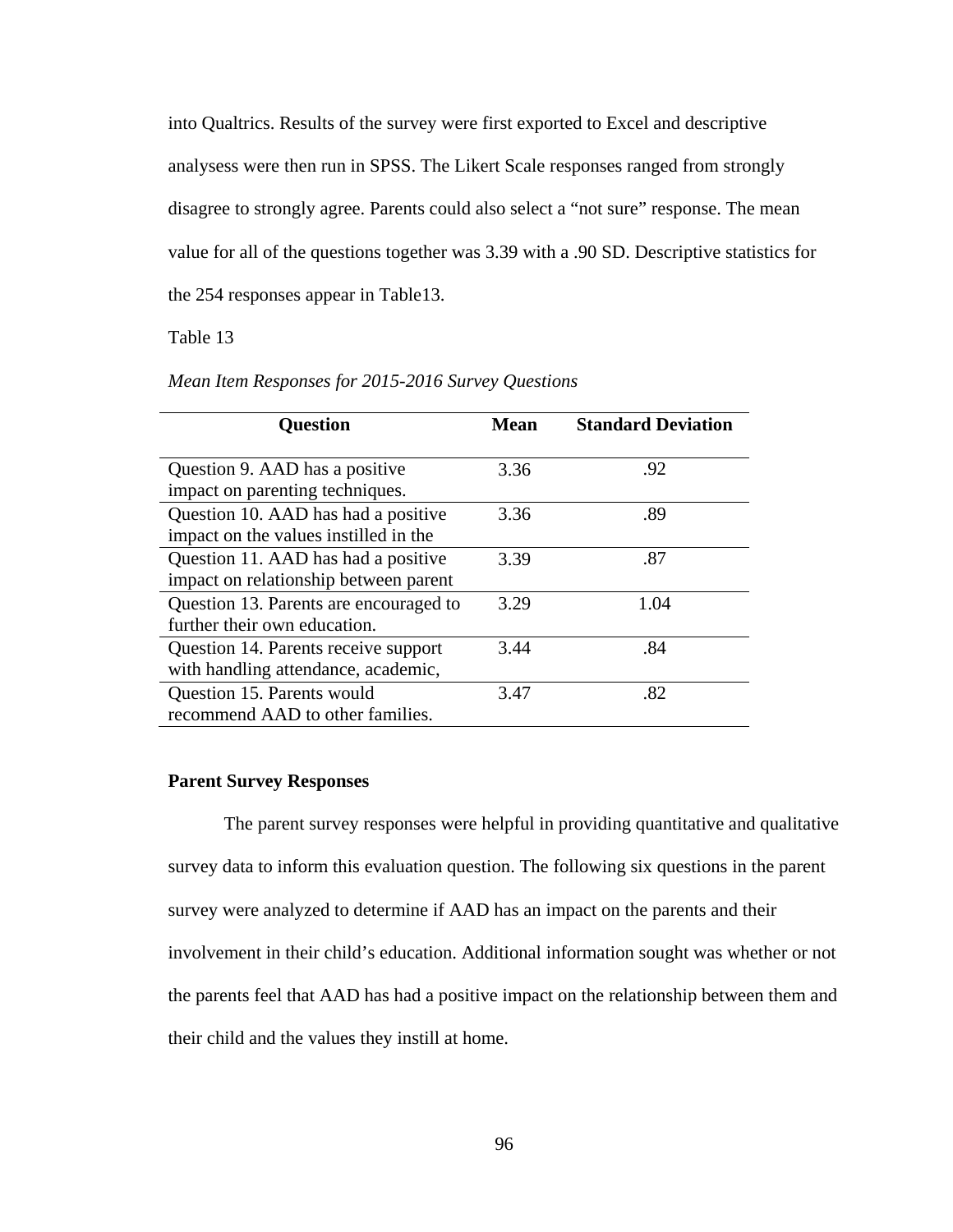*AAD has had a positive impact on parents' parenting techniques.* Of the 254 respondents, 250 parents responded to this question. The 195 (78%) parents that responded AAD has had a positive impact on their parenting techniques. Thirty-nine (15.6%) parents responded that AAD has not had an impact on their parenting techniques.

*AAD has had a positive impact on parents' values they instill at home.* There were 252 respondents to this question. Of the 252 responses, 200 (79.3%) parents indicated that AAD has had a positive impact on the values instilled at home. Thirty-seven (14.6%) parents do not feel that AAD has had a positive impact on the values instilled at home.

*AAD has had a positive impact on the relationship between parent and their child.*  There were 251 of 254 respondents who responded to this survey question. Of the 251 parents who responded to this question, 237 (94.4%) responded AAD has had a positive impact on the relationship between parent and child. Fourteen (5.5%) parents responded AAD does not have a positive impact on their relationship with their child.

*AAD has encouraged parents to further their own education.* There were 254 respondents to this question. One hundred ninety-five (67.3%) parents responded that AAD has encouraged parents to further their own education. Fifty-five (21.6%) parents did not agree with this statement.

*AAD has provided parents with support handling student attendance, academic, and/or discipline issues.* Of the 254 responses, 212 (83.4%) responded that AAD has provided parents with support handling these issues. Twenty-seven (10.6%) responded that AAD has not provided support of handling attendance, academic, and/or discipline issues.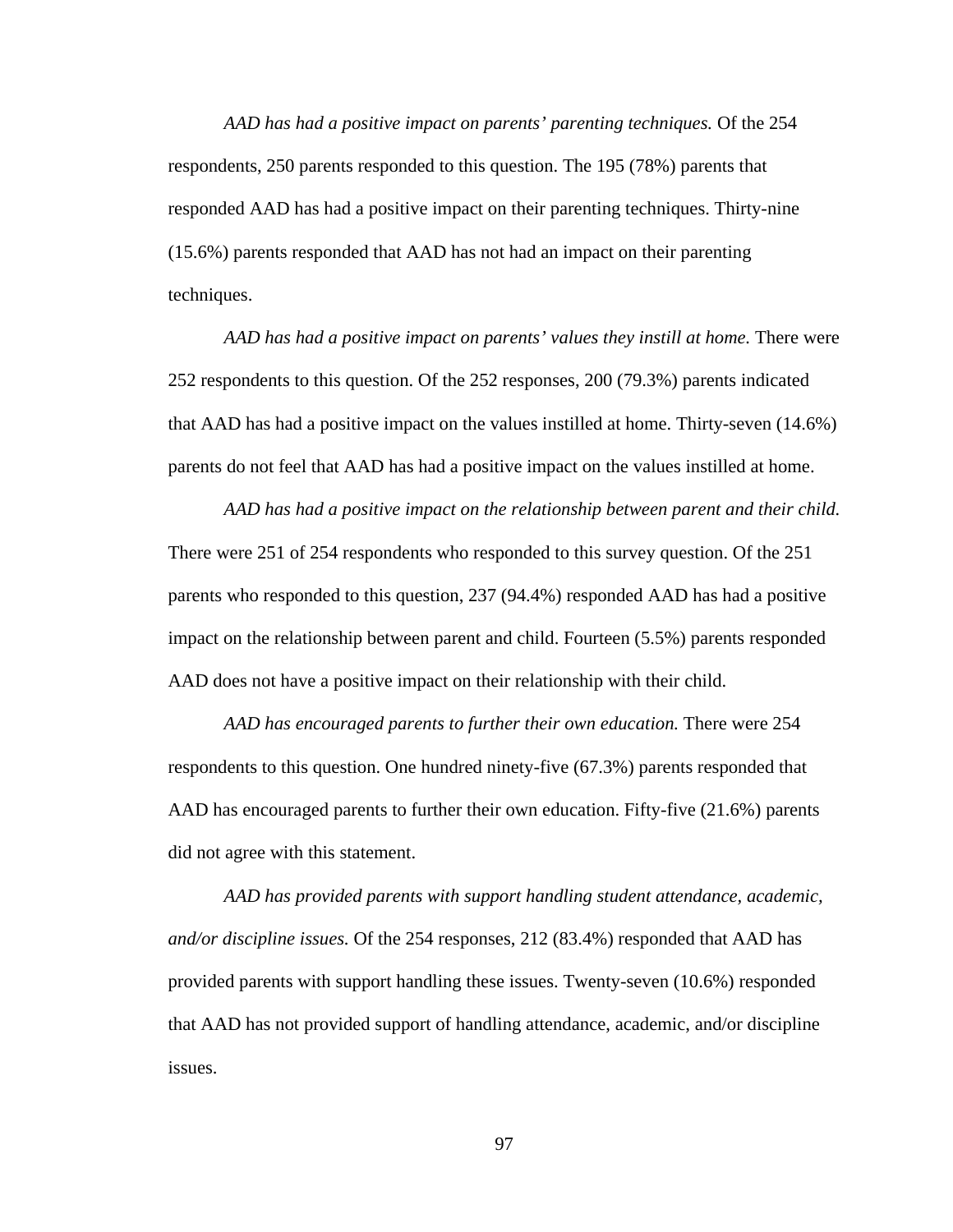*Parents would recommend AAD to other families for their children*. All 254 parents responded to this question. The 219 (86.2%) parents responded that they would recommend AAD to other families. Twenty-four (9.4%) parents responded that they would not recommend AAD to other families.

#### **Focus Groups**

From the focus group two themes emerged that related to this question: "positive impact on parenting practices" and "opportunities are not provided." These are described below.

**Positive impact on parenting.** During the focus group, the participants were asked if AAD impacted their parenting techniques and the values instilled in their home. One main theme emerged from their responses. The theme was positive impact on parenting practices. All of the parents in the focus group mentioned the interaction with AAD, Inc. staff and the school counselors in their impact on parenting techniques. Many felt that the school staff assisted them in maintaining their temper when their child was in trouble. A couple of parents also stated there is a feeling of trust with the staff so they are more willing to discuss their weaknesses with parenting.

This conversation led to the social rotation questions at AAD, specifically the etiquette and Speaking Green (standard business English) classes. The parents/guardians felt these skills were instilled in their other children (who may not be in the program) as well as themselves.

Some of the focus group participants also felt that AAD had impacted their parenting because they are encouraged to be involved when they may not be as involved at another school. An example given was An Achievable Dream holding the same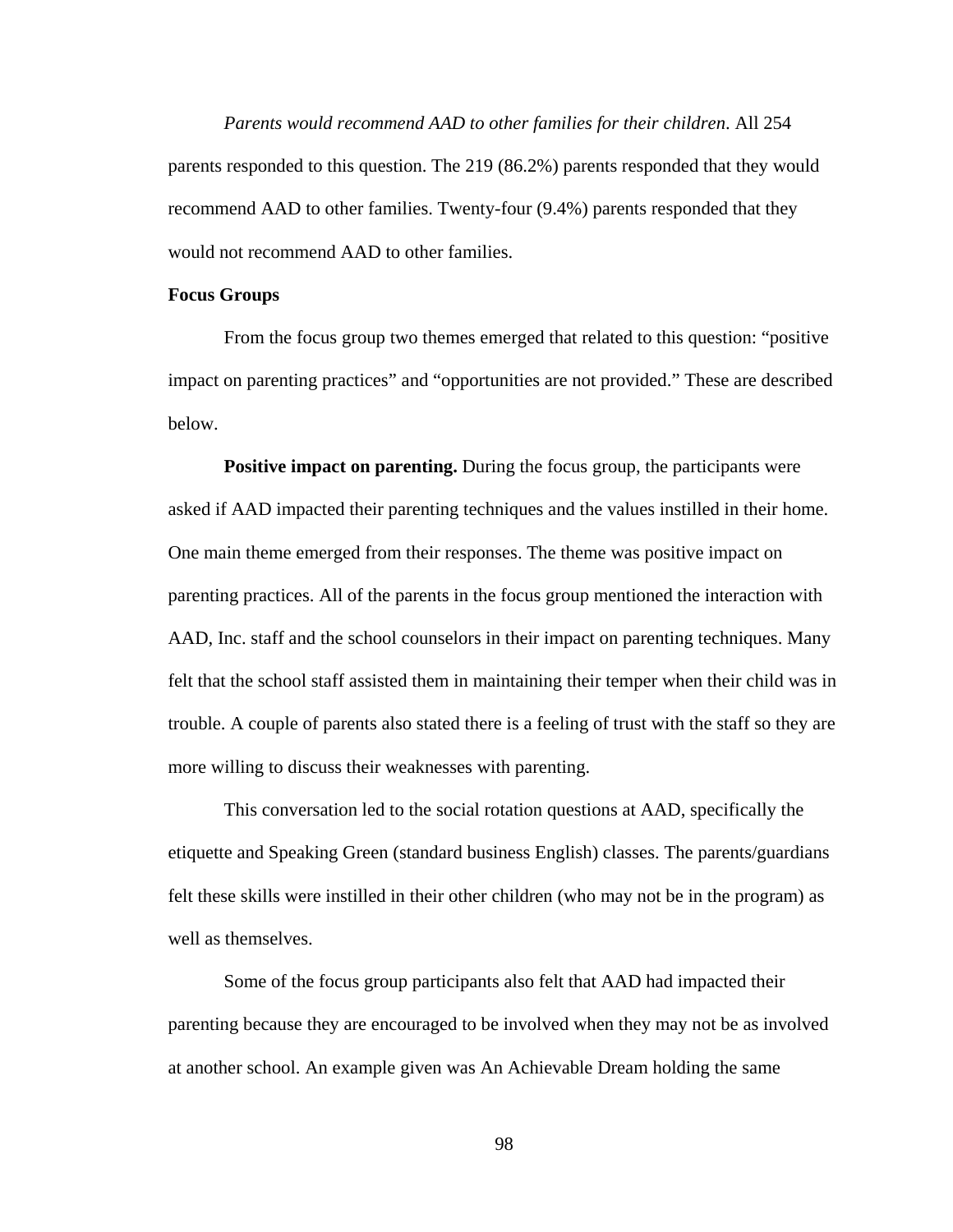meeting on more than one occasion so that all parents' schedules could be accommodated.

One parent said, I can never make the evening meetings or a Saturday meeting because of my work schedule. I called the school and another meeting was scheduled for a weekday in the morning. This was done just to accommodate my work schedule.

**Volunteer opportunities are not provided.** There was not a specific focus group question pertaining to volunteering. However, the topic came up in two of the three focus groups. One main theme emerged that parents are not provided with opportunities to volunteer. The focus group participants did not feel that AAD offers many opportunities for parents to volunteer during the school day. A parent commented, "If I ask to work in my daughter's class, I am always allowed but I am never asked to volunteer." Another parent added, "I agree. I have never been asked to volunteer."

The third evaluation question sought to identify if AAD has a positive impact on parenting skills and the values instilled in the home. The parent survey indicated that a high percentage of parents feel AAD positively impacts their parenting skills and parenting values. Additionally, the focus group participants responded favorably in most cases. There are some areas of improvement for parents to have opportunities to volunteer in the school.

# **Research Question 4**. **To what degree does parental involvement relate to student success at An Achievable Dream?**

The indicators for the fourth evaluation question were the 2013-2014 and 2014- 2015 SOL data; 2013-2014, 2014-2015, and 2015-2016 attendance data; and 2013-2014,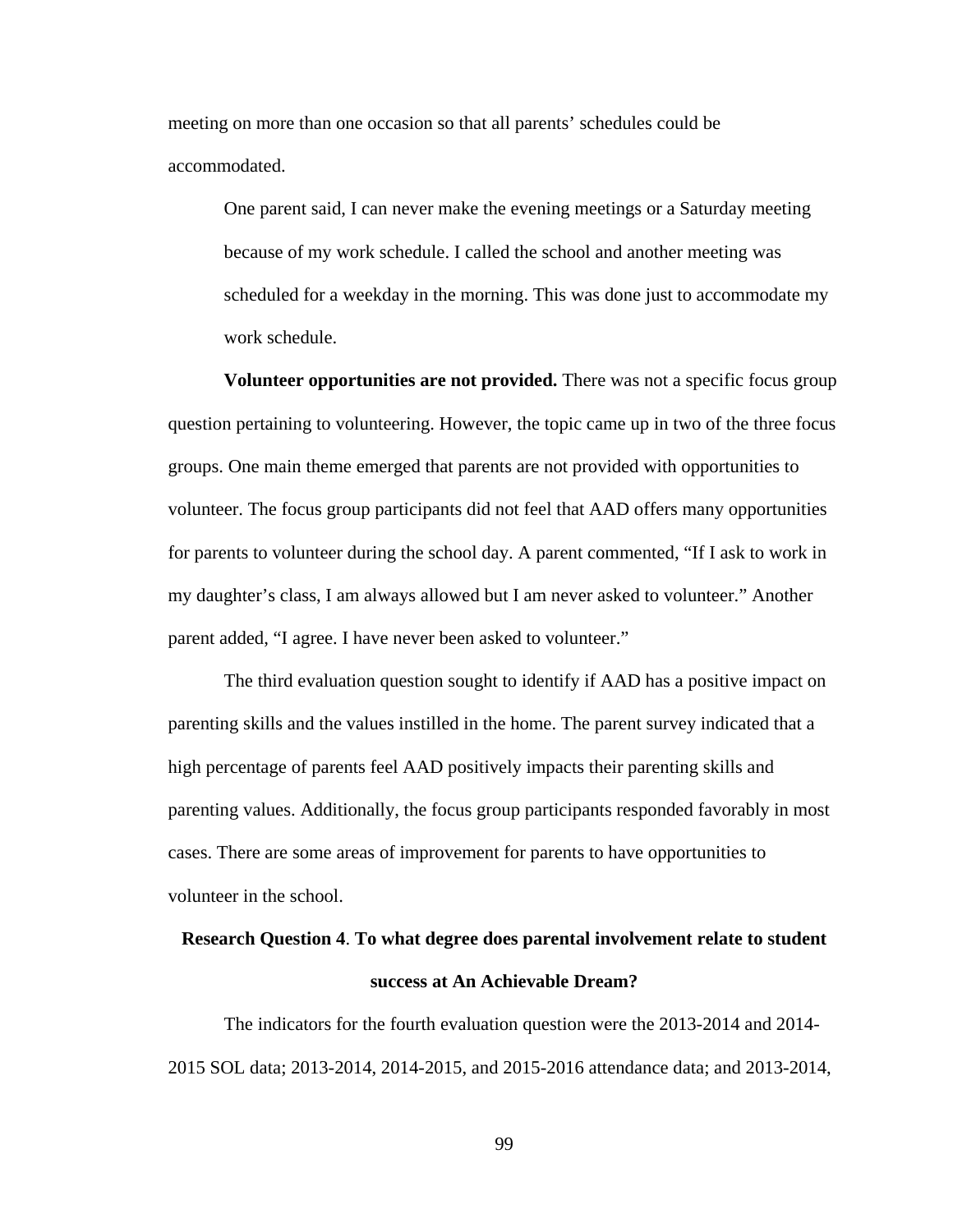2014-2015, and 2015-2016 discipline data for the students currently in grades 7 and 10. These grade levels were selected because their parents also completed the survey in 2013-2014. These data were provided by the Newport News Public School's (NNPS) research office. The data were organized by student, and the Excel file was exported to SPSS for descriptive analysis.

The researcher used the parent contact frequency logs to develop a coding system for the parents' LOI. The parent contact logs included every time a parent attended one the following events: parent/teacher conferences, classroom visits, or a school function. Documented telephone contacts were also counted. Each parent contact with the school counted once on the parent contact frequency log. A descriptive analysis is provided in Table 14.

Table 14

| <b>Frequency of parent</b> | <b>LOI Ranking</b> |
|----------------------------|--------------------|
| contacts with school       |                    |

 $0-5$  1 5-10 2 10-15 3 15-20 4

*Contact Frequency and LOI Ranking*

| The students were categorized by their LOI category, and the mean scores for the         |  |
|------------------------------------------------------------------------------------------|--|
| reading and math SOL data were averaged for each LOI group. A statistical description is |  |
| provided in Table 15.                                                                    |  |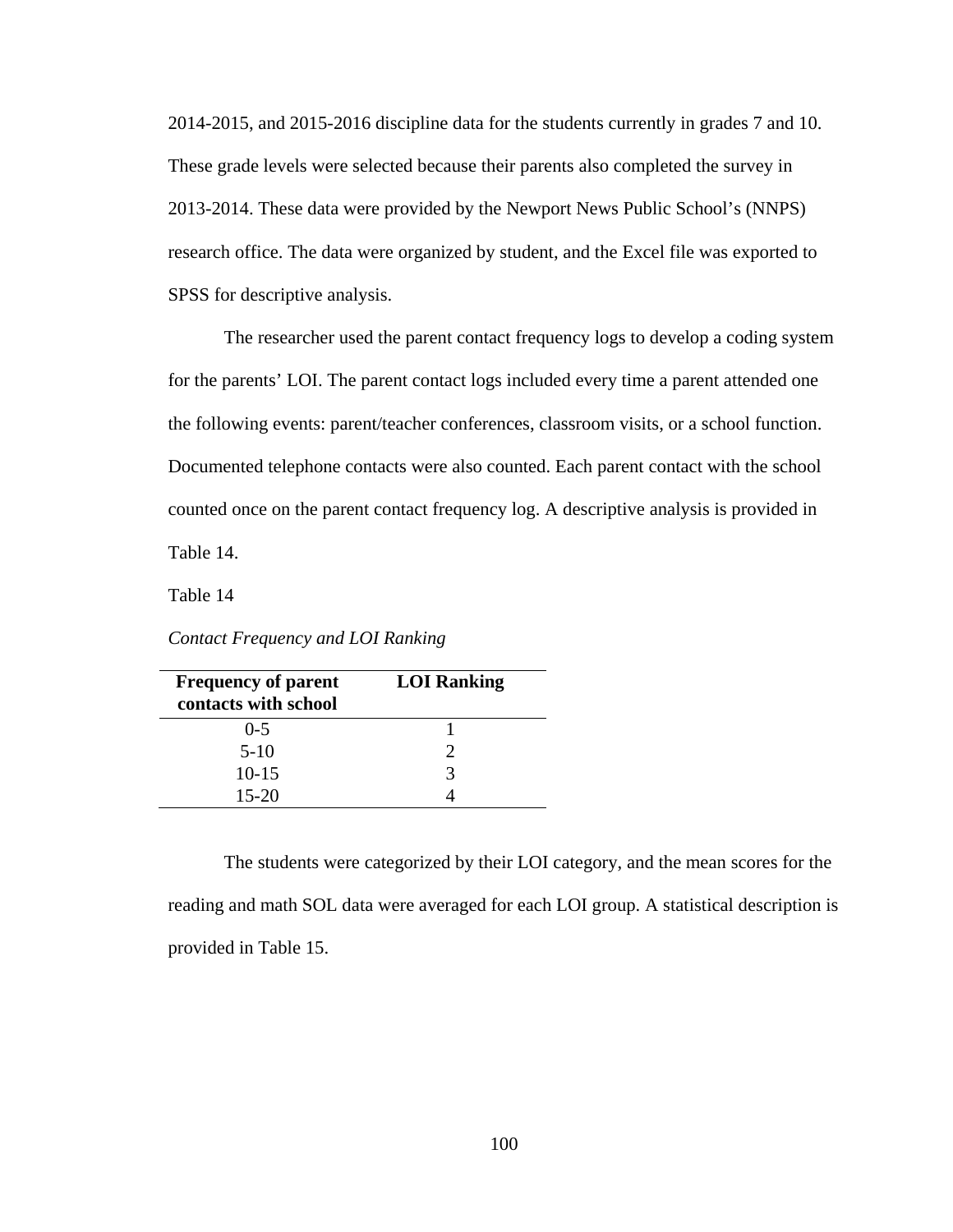### Table 15

| Grade | LOI            | <b>Number</b><br>of Parents<br>within<br><b>Contact</b><br>Range | 2013-2014<br>Average<br><b>Reading</b><br><b>SOL</b><br><b>Scaled</b><br><b>Score</b> | 2014-2015<br>Average<br><b>Reading</b><br><b>Scaled</b><br><b>SOL</b><br><b>Score</b> | 2013-2014<br>Average<br><b>Math SOL</b><br><b>Scaled</b><br><b>Score</b> | 2014-2015<br>Average<br><b>Math SOL</b><br><b>Scaled</b><br><b>Score</b> |
|-------|----------------|------------------------------------------------------------------|---------------------------------------------------------------------------------------|---------------------------------------------------------------------------------------|--------------------------------------------------------------------------|--------------------------------------------------------------------------|
| 7     |                | 17                                                               | 412                                                                                   | 436                                                                                   | 392                                                                      | 397                                                                      |
|       | 2              | 30                                                               | 456                                                                                   | 443                                                                                   | 419                                                                      | 414                                                                      |
| 7     | 3              | 25                                                               | 423                                                                                   | 428                                                                                   | 412                                                                      | 409                                                                      |
|       | 4              | 19                                                               | 439                                                                                   | 442                                                                                   | 441                                                                      | 430                                                                      |
| 10    |                | 17                                                               | 387                                                                                   | N/A                                                                                   | 407                                                                      | 413                                                                      |
| 10    | $\overline{2}$ | 14                                                               | 424                                                                                   | N/A                                                                                   | 430                                                                      | 411                                                                      |
| 10    | 3              | 6                                                                | 538                                                                                   | N/A                                                                                   | 440                                                                      | 470                                                                      |
| 10    | 4              | 13                                                               | 413                                                                                   | N/A                                                                                   | 443                                                                      | 460                                                                      |

*Grade 7 and 10 Mean SOL Scores by Parent Level of Involvement*

### Table 16

| <b>LOI</b> Correlations    | 2013-2014<br><b>Math SOL</b> | 2014-2015<br><b>Math</b><br><b>SOL</b> | 2013-2014<br><b>Reading SOL</b> | 2014-2015<br><b>Reading SOL</b> |
|----------------------------|------------------------------|----------------------------------------|---------------------------------|---------------------------------|
| Grade 7                    | .001                         | $-.061$                                | $-.042$                         | $-.045$                         |
| Level of Involvement       |                              |                                        |                                 |                                 |
| <b>Pearson Correlation</b> |                              |                                        |                                 |                                 |
| $Sig. (2-tailed)$          | .990                         | .580                                   | .699                            | .682                            |
| Number                     | 87                           | 85                                     | 87                              | 85                              |
| Grade 10                   | .356                         | .388                                   | .310                            | .124                            |
| Level of Involvement       |                              |                                        |                                 |                                 |
| <b>Pearson Correlation</b> |                              |                                        |                                 |                                 |
| $Sig. (2-tailed)$          | .012                         | .016                                   | .030                            | .391                            |
| Number                     | 49                           | 38                                     | 49                              | 50                              |

Pearson product moment correlations were calculated to examine the relationships between LOI and achievement represented by SOL scores. The Pearson correlations between LOI and the achievement measures are provided in Table 16. There were no significant correlations between the number of parent contacts and SOL scores within the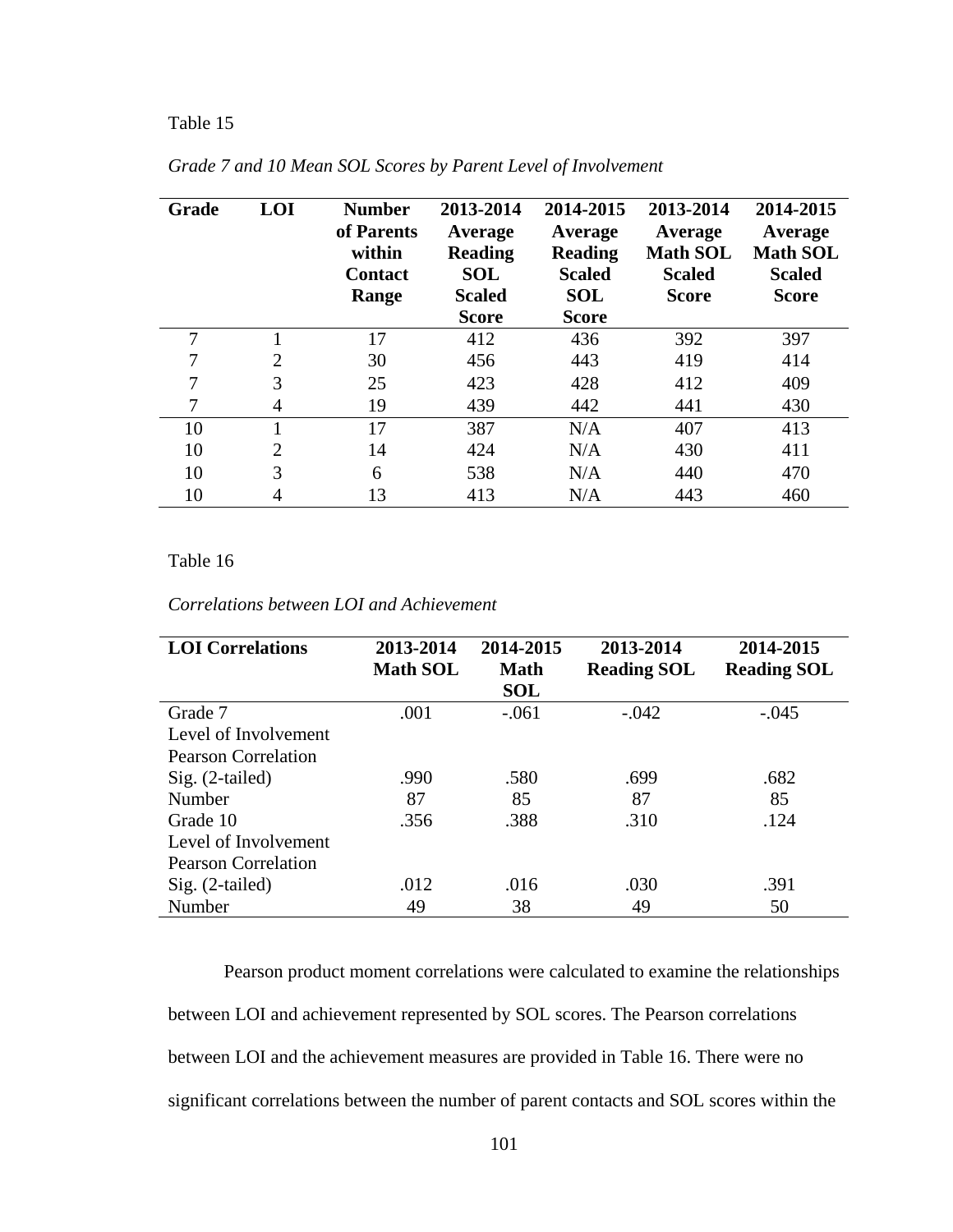$7<sup>th</sup>$  grade. There were significant positive correlations of small magnitude for the  $10<sup>th</sup>$ grade between LOI and 2013-2014 reading and math SOL scores and the 2014-2015 math SOL scores.

The NNPS report included absences by student for the 2013-2014, 2014-2015 and 2015-2016 school years. The students were arranged by their LOI category, and the mean scores for the attendance data were averaged for each LOI group. A statistical description is provided in Table 17.

Table 17

| Grade | <b>LOI</b> | <b>Number of</b><br><b>Parents within</b><br><b>Contact</b><br>Range | 2013-2014<br>Number of<br><b>Absences</b> | 2014-2015<br>Number of<br><b>Absences</b> | 2015-2016<br>Number of<br><b>Absences</b> |
|-------|------------|----------------------------------------------------------------------|-------------------------------------------|-------------------------------------------|-------------------------------------------|
|       |            | 17                                                                   | 2.82                                      | 3.3                                       | 2.82                                      |
|       | ာ          | 30                                                                   | 3.56                                      | 3.3                                       | 2.81                                      |
|       | 3          | 25                                                                   | 6.12                                      | 2.72                                      | 2.92                                      |
|       |            | 19                                                                   | 2.63                                      | 3.78                                      | 2.78                                      |
| 10    |            | 17                                                                   | 4.94                                      | 1.71                                      | 2.11                                      |
| 10    | 2          | 14                                                                   | 2.67                                      | 1.07                                      | 2.28                                      |
| 10    | 3          | 6                                                                    | 1.5                                       | .33                                       | .05                                       |
| 10    |            | 13                                                                   | 1.38                                      | .92                                       | 2                                         |

*Grade 7 and 10 Mean Attendance by Parent Level of Involvement*

Pearson product moment correlations were calculated to examine the relationships between LOI and attendance. The Pearson correlations between LOI and absences are provided in Table 18. No significant correlations were found for the  $7<sup>th</sup>$  grade. However, the  $10<sup>th</sup>$  grade students' attendance did appear to be related to LOI for the 2013-2014 school year. There is a significant positive correlation of moderate magnitude between  $10<sup>th</sup>$  grade attendance and LOI. It should be noted that one to two students swayed the averages in some instances.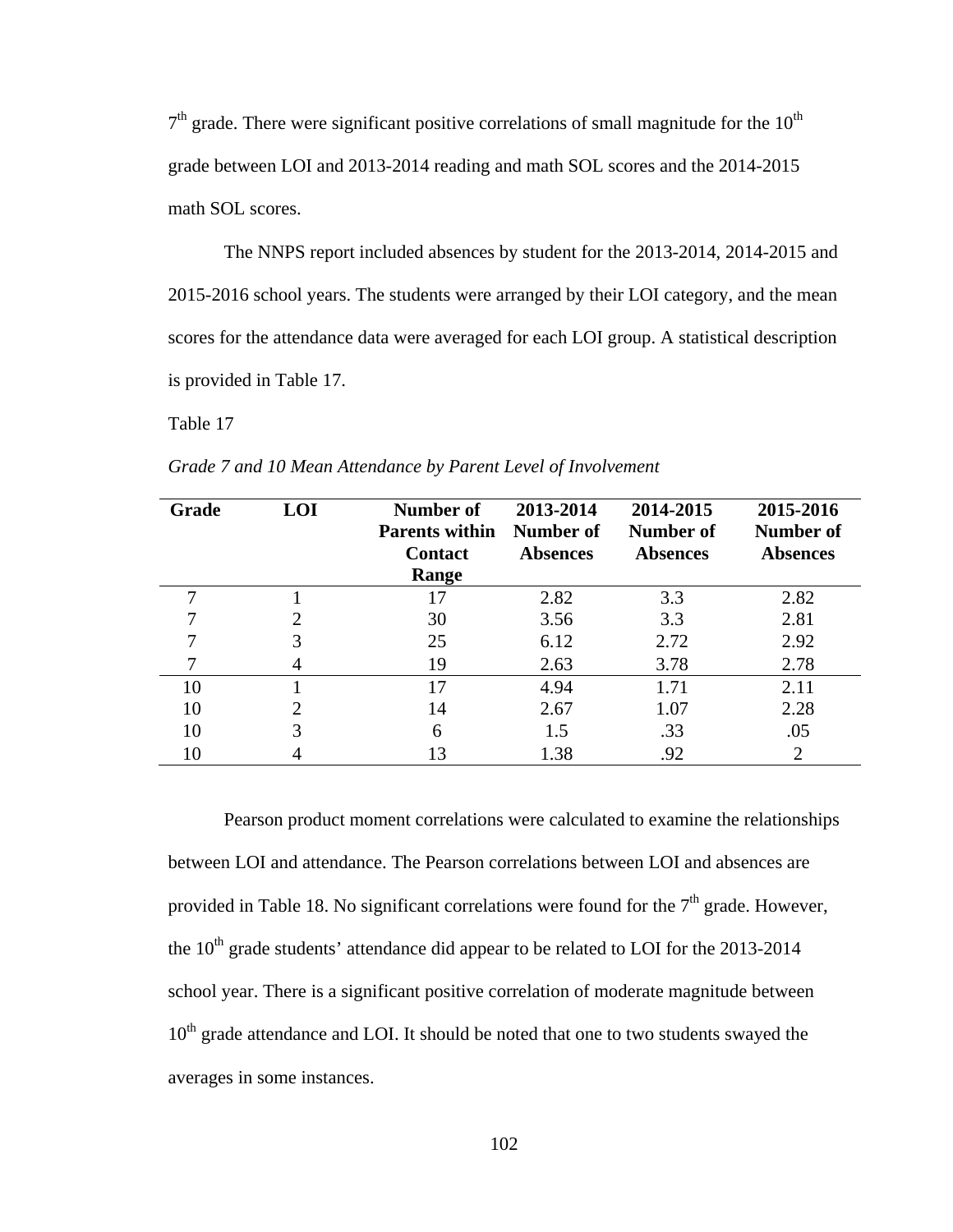### Table 18

| <b>LOI</b> Correlations     | 2013-2014<br><b>Absences</b> | 2014-2015<br><b>Absences</b> | 2015-2016<br><b>Absences</b> | <b>Total</b><br><b>Absences</b> |
|-----------------------------|------------------------------|------------------------------|------------------------------|---------------------------------|
| Grade 7<br>Level of         | .109                         | .015                         | .071                         | .064                            |
| Involvement                 |                              |                              |                              |                                 |
| <b>Pearson Correlation</b>  | .325                         | .890                         | .506                         | .548                            |
| $Sig. (2-tailed)$<br>Number | 84                           | 86                           | 89                           | 89                              |
| Grade 10<br>Level of        | $-.405$                      | $-.187$                      | $-.064$                      | $-.331$                         |
| Involvement                 |                              |                              |                              |                                 |
| Pearson Correlation         | .004                         | .193                         | .658                         | .019                            |
| $Sig. (2-tailed)$<br>Number | 50                           | 50                           | 50                           | 50                              |

### *Correlations between LOI and Absences*

The NNPS report included discipline by student for the 2013-2014, 2014-2015 and 2015-2016 school years. The discipline categories included were cheating, disruption, disrespectful behavior, insubordination, profanity, unauthorized use of technology, fighting, firearms, and bomb threats/threats against a person. The students were categorized by their LOI category, and the mean scores for the discipline combined categories were averaged for each LOI group. A statistical description is provided in Table 19.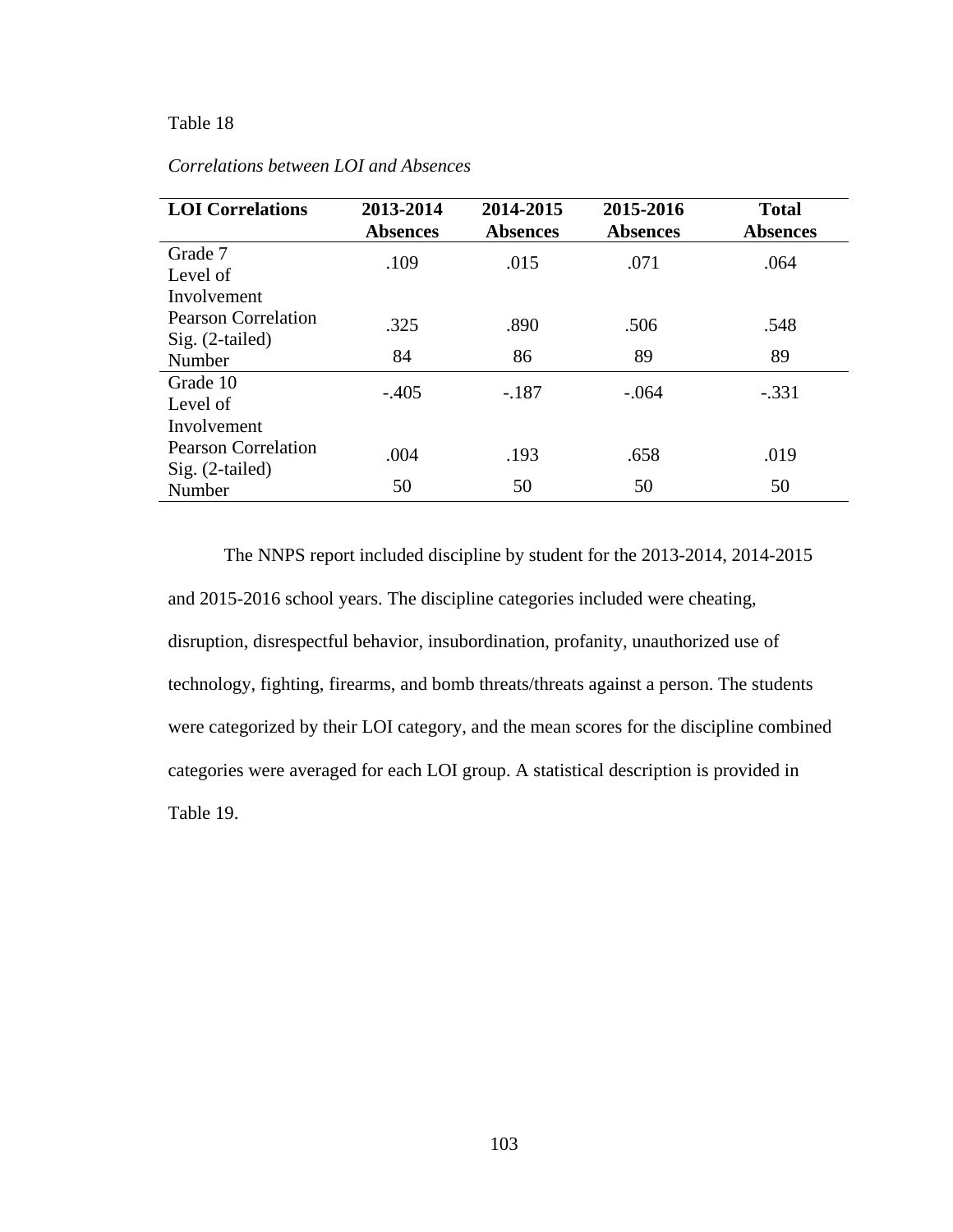### Table 19

| Grade | <b>LOI</b>                  | <b>Number of</b><br><b>Parents</b><br>within<br><b>Contact</b><br>Range | 2013-2014<br>Number of<br><b>Discipline</b><br><b>Referrals</b> | 2014-2015<br>Number of<br><b>Discipline</b><br><b>Referrals</b> | 2015-2016<br>Number of<br><b>Discipline</b><br><b>Referrals</b> |
|-------|-----------------------------|-------------------------------------------------------------------------|-----------------------------------------------------------------|-----------------------------------------------------------------|-----------------------------------------------------------------|
| ┑     |                             | 17                                                                      | .29                                                             | .12                                                             | .29                                                             |
|       | $\mathfrak{D}$              | 30                                                                      | .07                                                             | .13                                                             | .10                                                             |
|       | 3                           | 25                                                                      | .12                                                             | .16                                                             | .12                                                             |
|       | 4                           | 19                                                                      | .15                                                             | .10                                                             | .05                                                             |
| 10    |                             | 17                                                                      | .24                                                             | .18                                                             | .06                                                             |
| 10    | $\mathcal{D}_{\mathcal{A}}$ | 14                                                                      | .07                                                             | .14                                                             | .21                                                             |
| 10    | 3                           | 6                                                                       | .17                                                             | .33                                                             |                                                                 |
| 10    |                             | 13                                                                      |                                                                 |                                                                 |                                                                 |

*Grade 7 and 10 Mean Discipline by Parent Level of Involvement*

Pearson product moment correlations were calculated to examine the relationships between LOI and behavior. The Pearson correlations between LOI and the behavior are provided in Table 20. No significant correlations were found for the  $7<sup>th</sup>$  grade. However, the  $10<sup>th</sup>$  grade students' behavior did appear to be related to LOI for the 2013-2014 school year. The data indicated a significant positive correlation of modest magnitude.

Table 20

| <b>LOI</b> Correlations | 2013-2014       | 2014-2015       | 2015-2016       | <b>Behavior</b> |
|-------------------------|-----------------|-----------------|-----------------|-----------------|
|                         | <b>Behavior</b> | <b>Behavior</b> | <b>Behavior</b> | <b>Total</b>    |
| Grade 7                 | .101            | .072            | $-.021$         | .079            |
| Level of Involvement    |                 |                 |                 |                 |
| Pearson Correlation     | .345            | .503            | .842            | .460            |
| $Sig. (2-tailed)$       |                 |                 |                 |                 |
| Number                  | 89              | 89              | 89              | 89              |
| Grade 10                | $-.309$         | $-.135$         | $-.138$         | $-.339$         |
| Level of Involvement    |                 |                 |                 |                 |
| Pearson Correlation     | .029            | .351            | .341            | .016            |
| $Sig. (2-tailed)$       |                 |                 |                 |                 |
| Number                  | 50              | 50              | 50              | 60              |

*Correlations between LOI and Behavior*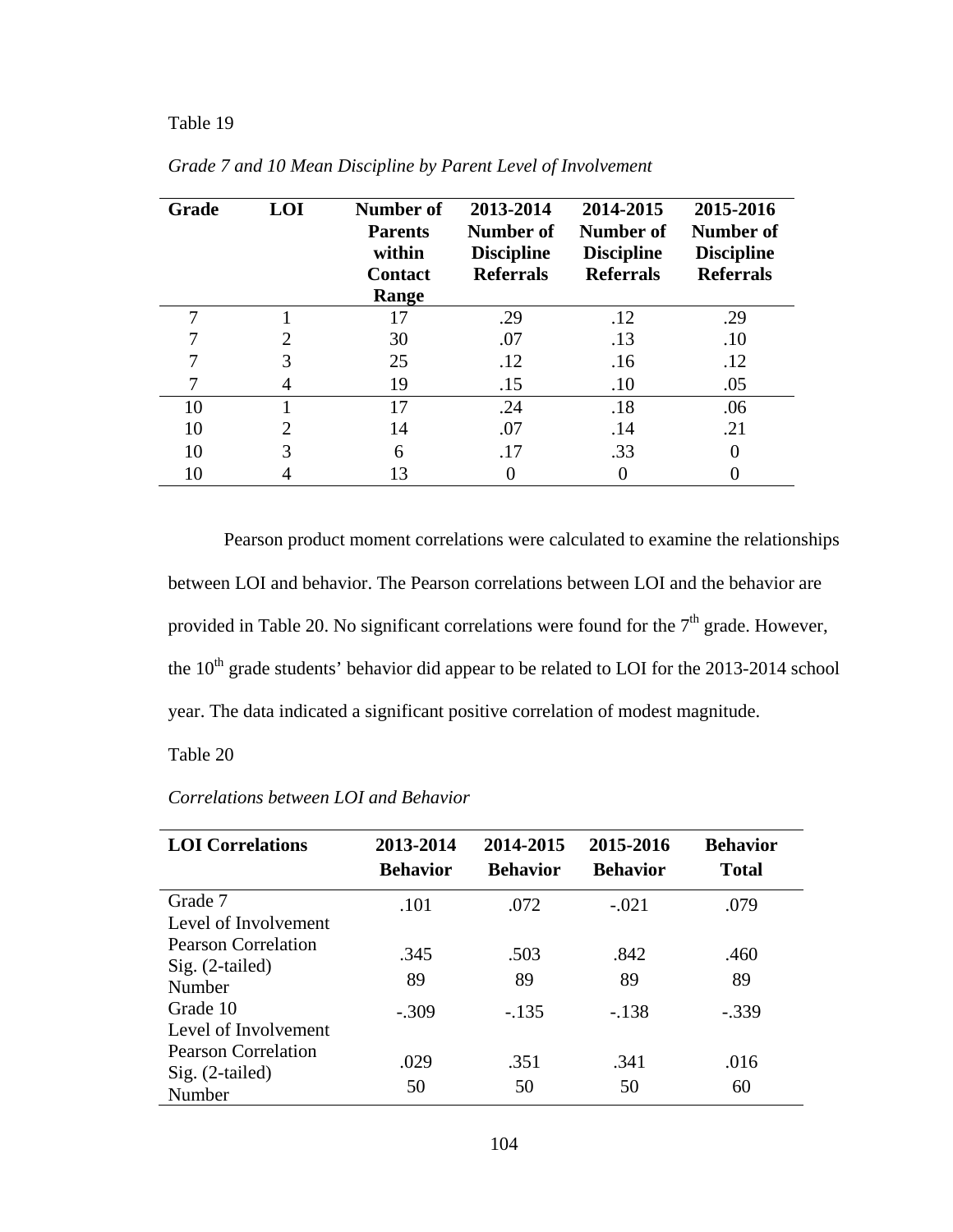Based on the data gathered to inform the fourth evaluation question, the  $7<sup>th</sup>$  grade data showed no significant correlation between parent LOI and student achievement, discipline, or attendance. The  $10<sup>th</sup>$  grade data indicated significant correlations between LOI and the 2013-2014 reading and math SOL scores and the 2014-2015 math SOL scores. The data reflected significant correlations for the  $10<sup>th</sup>$  grade between LOI and 2013-2014 attendance and discipline.

### **Summary**

Chapter 4 provided a detailed breakdown of multiple data sources, including parent survey data, parent focus group data, home and school communication data, and SOL, behavior, and attendance data. These data sources were used to inform the four evaluation questions. Chapter 5 will discuss these findings, including the implications of the successes and challenges with the AAD parent involvement program. Additionally implications for other school leaders implementing parent involvement programs will be discussed.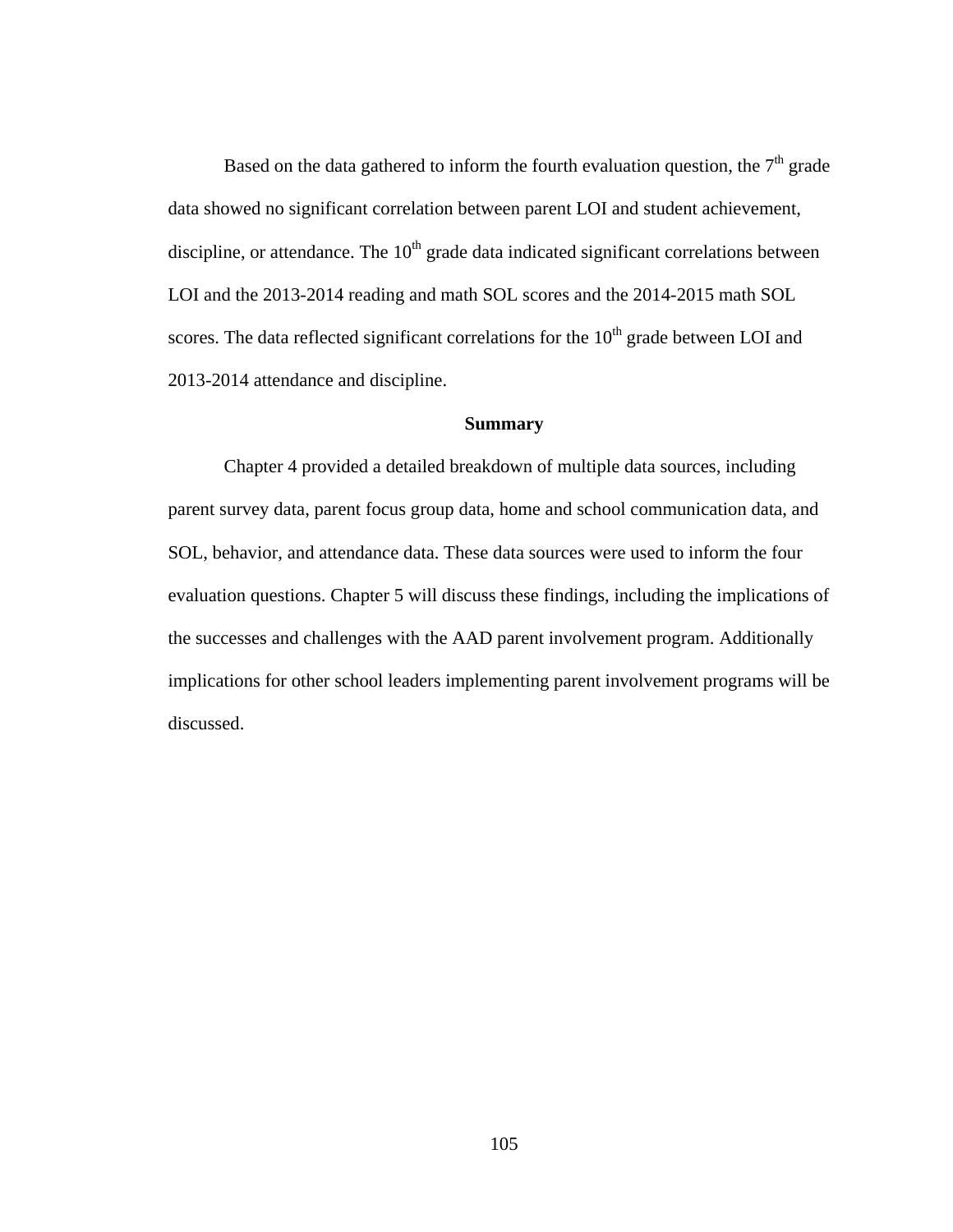### **Chapter 5**

#### **Conclusions**

Parental involvement is an important factor in the educational system and can impact a child's education significantly (Barnyak & McNelly, 2009). Parent involvement includes activities in the school and at home, and it can take on many different forms to include volunteering at the school, communicating with teachers, assisting with homework, and attending school events such as performances or parent-teacher conferences. Research consistently and increasingly indicates that parental involvement has an impact on student success, including academic achievement, student behavior, and student attendance (Chrisler & Moore, 2012). The magnitude of the impact can depend on the level and consistency of the parental involvement. Influential factors include: student age, socio-economic status, level of parent education, marital status, race and ethnicity, teacher attitudes and beliefs, and the school environment (Barnyak & McNelly, 2009).

The literature makes a positive connection between parent involvement and academic achievement, school attendance, graduation rates, educational aspirations, positive classroom behavior, and favorable attitudes towards school (Toldson & Lemmons, 2013). With the research indicating the positive correlations between parent involvement and student achievement, schools are challenged to develop warm, welcoming environments that are engaging for the parents (Barnyak & McNelly, 2009). To do so, the barriers that impeded a parent's participation must be identified and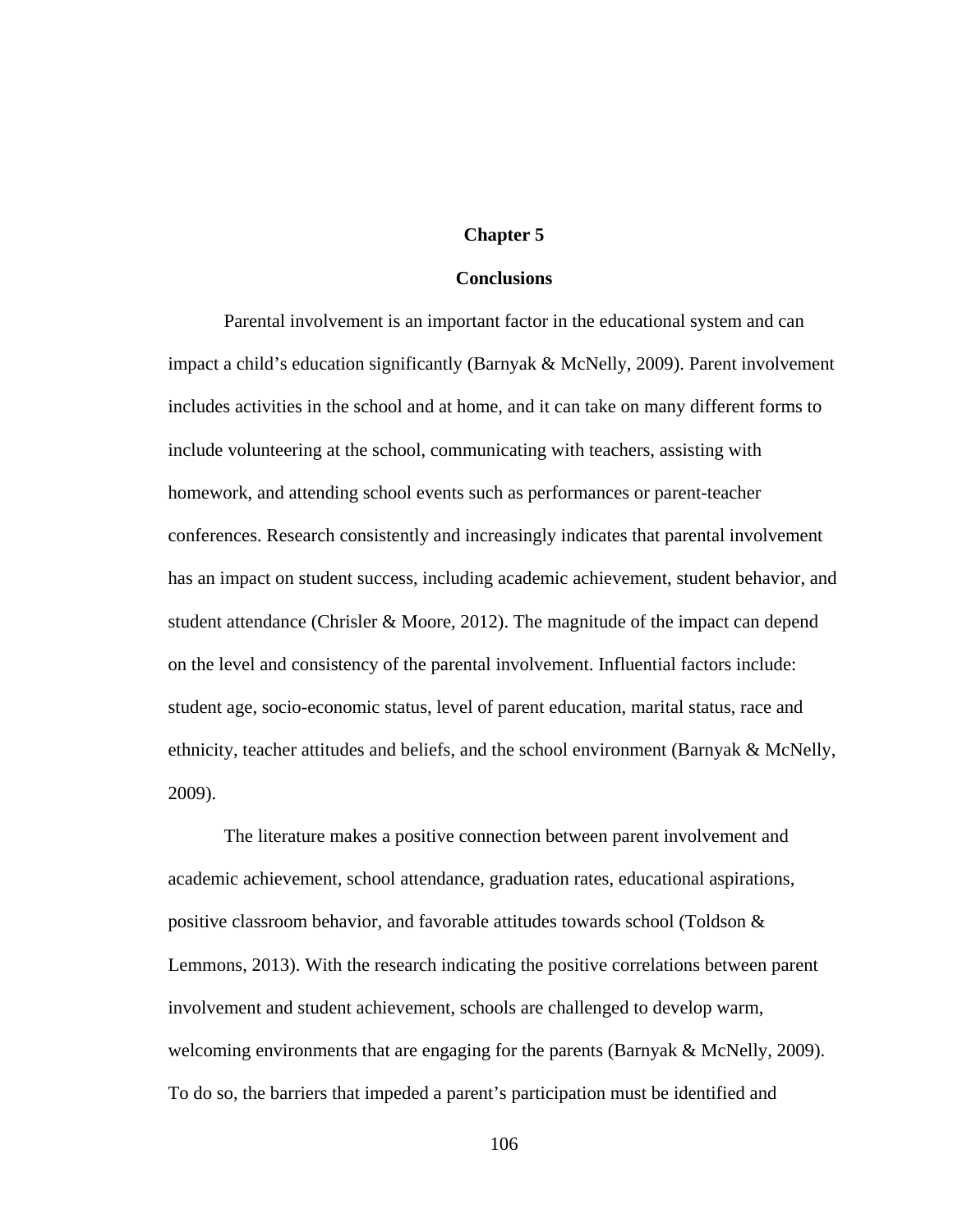acknowledged to be real. In other words, why are parents not more involved, and what can be done to improve it?

AAD is designed to educate predominately minority youth who are socially and economically disadvantaged (2015a). The majority of the students who attend AAD are minority students who come from single-parent or no-parent homes and who are eligible for free or reduced-price lunch (2015a). AAD was developed to help this population of students successfully complete high school and become productive citizens (2015a). The student population of the school was approximately 98% minority students, 83% from single-parent homes, and 9% from no-parent homes (VDOE, 2015).

AAD has worked diligently to provide an inviting environment for parents to feel welcome into the school and in their children's educational process. The parent involvement program was developed to meet the specific needs of our parents based on the program demographics. Parents and families are given the opportunity to learn strategies to assist their children in the learning process. They also work with the teachers and administrators on consistent behavioral expectations at school and home. The purpose of this study was to conduct a mixed-methods evaluation on the perceived effects of AAD on the students' parents as well as the relationship between parental involvement and student success. The study sought to identify the successes and challenges that our parents recognize when working with AAD. Findings from the study and recommendations for the program as well as future parent involvement programs are provided in this chapter.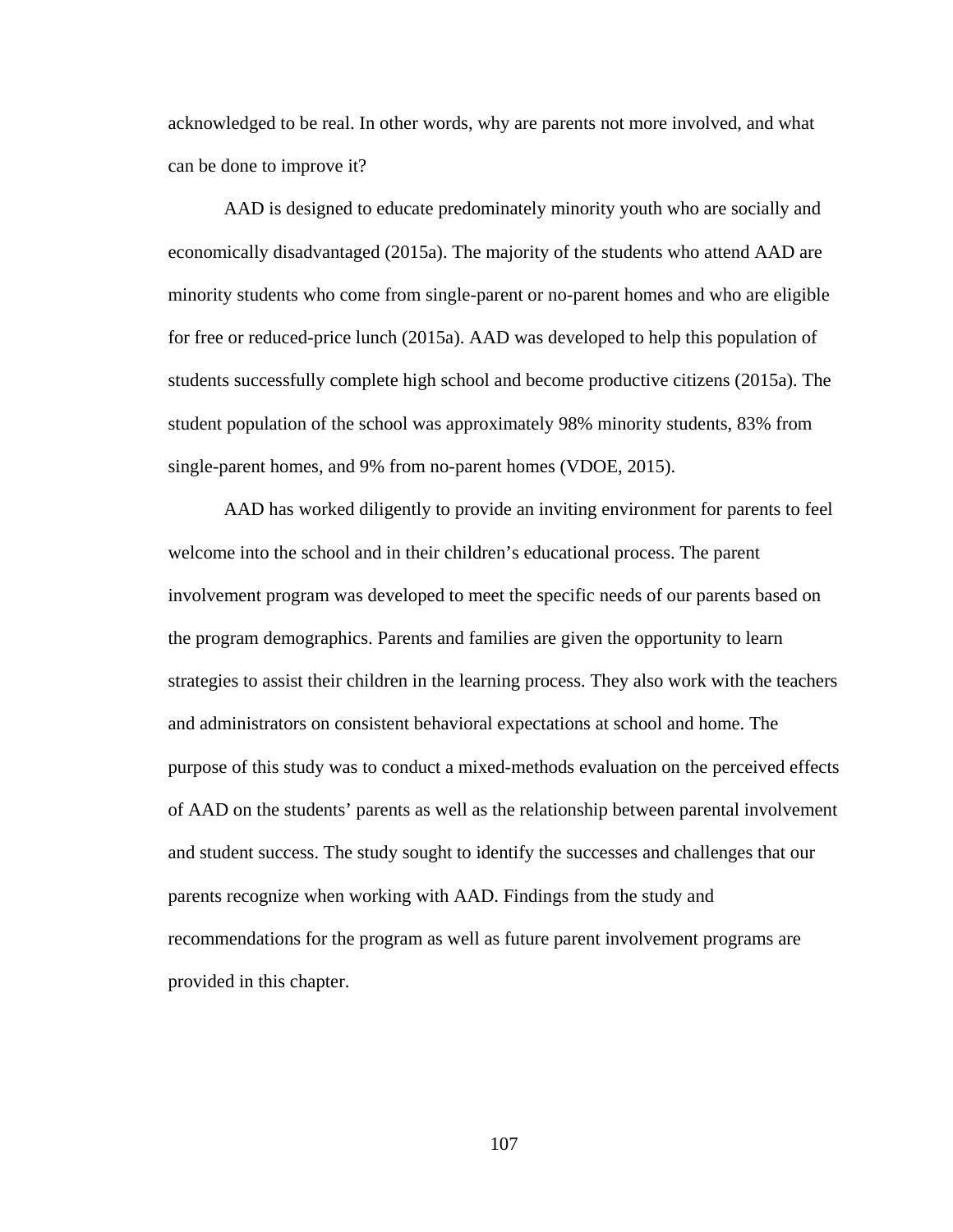#### **Discussion of Findings**

The program theory underlying this evaluation study was Joyce Epstein's School-Family-Community Partnership Model, which is an influential model in parent involvement research (Epstein, 2005). The model redefines the relationship between schools, families, and communities as one of the overlapping spheres of influence that share the concerns about the success of a child (Fan & Williams, 2010). The overlap of the spheres represents that the interests and influences of the stakeholders in a child's education are mutual. The primary shared interest is a caring concern that the child be successful. Additionally, according to the model, there are two types of interaction: those within the organizations and those between the organizations. At the center of this half of the model is the child, who interacts with schools and family. The child is both changed by the interactions and produces change in others (Fan & Williams, 2010). Epstein's model was used as a theoretical framework for this study. The findings presented in Chapter 4 yielded important information regarding the AAD Parent Involvement Program, as well as several strengths and weaknesses about the implementation of the program. The findings related to each evaluation question and to the program in its entirety are discussed here.

#### **Findings Related to Epstein's Model**

As a framework for increasing parental participation in education, Epstein's model recognizes six types of educational involvement and encourages schools to develop activities that engage schools, families, and communities (Smith et al., 2011).

**Type 1 parenting**. This type of involvement is designed to help all families establish home environments to support children as students. In this study, a high percentage of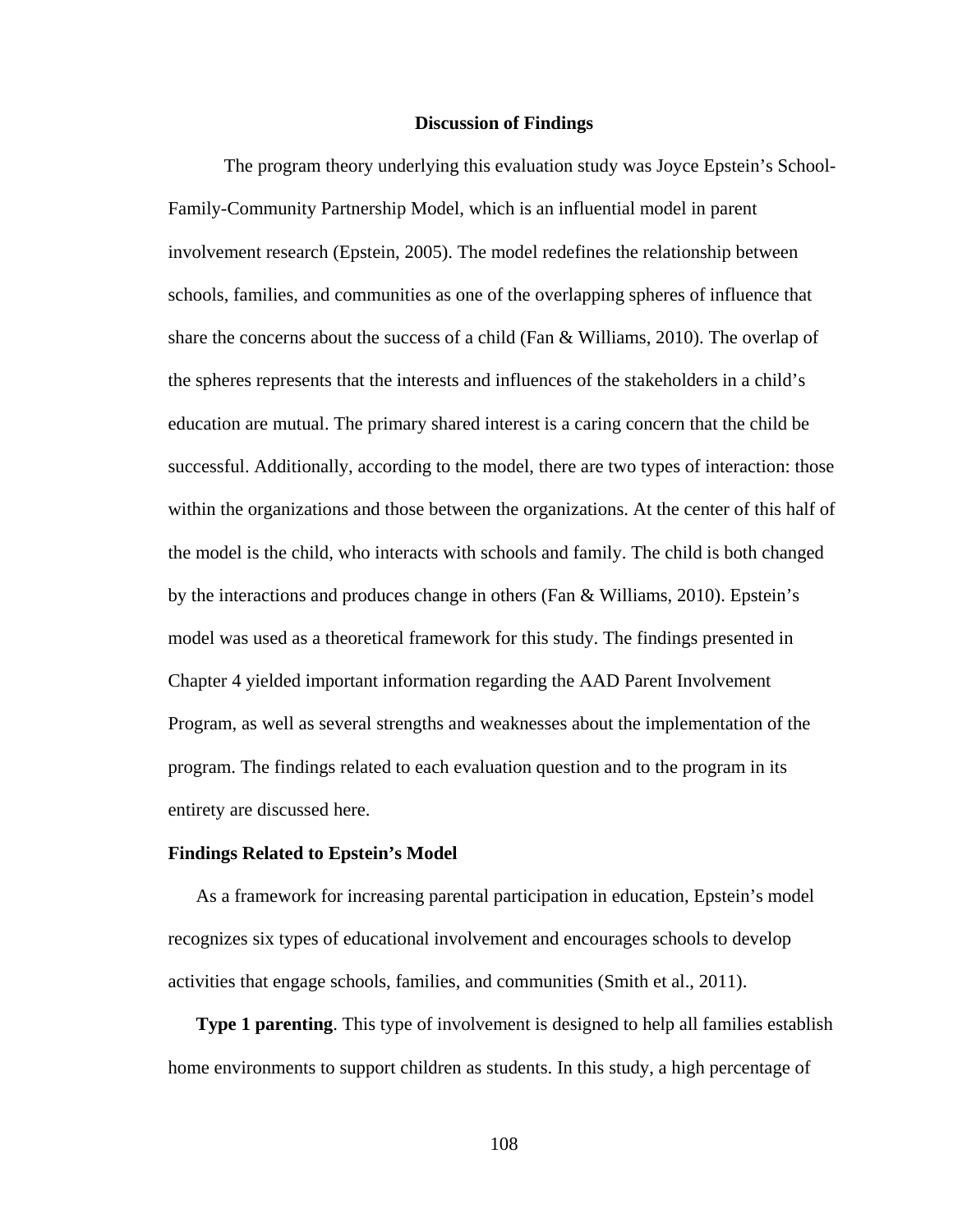parents felt AAD positively impacted their parenting skills and parenting values. Additionally, parents felt that AAD has had a positive impact on the relationship between them and their child and the values they instill at home. Furthermore, 83.4% of parent respondents indicated that AAD has provided support for parents handling student attendance, academics, and/or discipline issues. During the focus group, the participants discussed how interactions with AAD, Inc. staff and school counselors impacted their parenting techniques. Many felt that the school staff assisted them in maintaining their temper when their child was in trouble. A couple of parents also stated there is a feeling of trust with the staff so they are more willing to discuss their parenting challenges. The study did not capture how parents are incorporating learning into their home environment.

**Type 2 communicating.** This type of involvement designs effective forms of schoolto-home and home-to-school communications about school programs and children's progress. This study sought to identify the degree to which parents are well-informed on the policies impacting their child's success and whether the parents are knowledgeable of district and school policies. The parent survey indicated that a high percentage of parents were well-informed on the policies impacting their child and school. Furthermore, the study sought to determine if parents feel they are partners in the decision-making process for their children.

Although 69.1% of the survey results were favorable, the focus group respondents indicated that some methods of communication are more effective than others. For example, the technology options were not always utilized because parents are not always technology proficient. With more reliance on technology for communication, this is an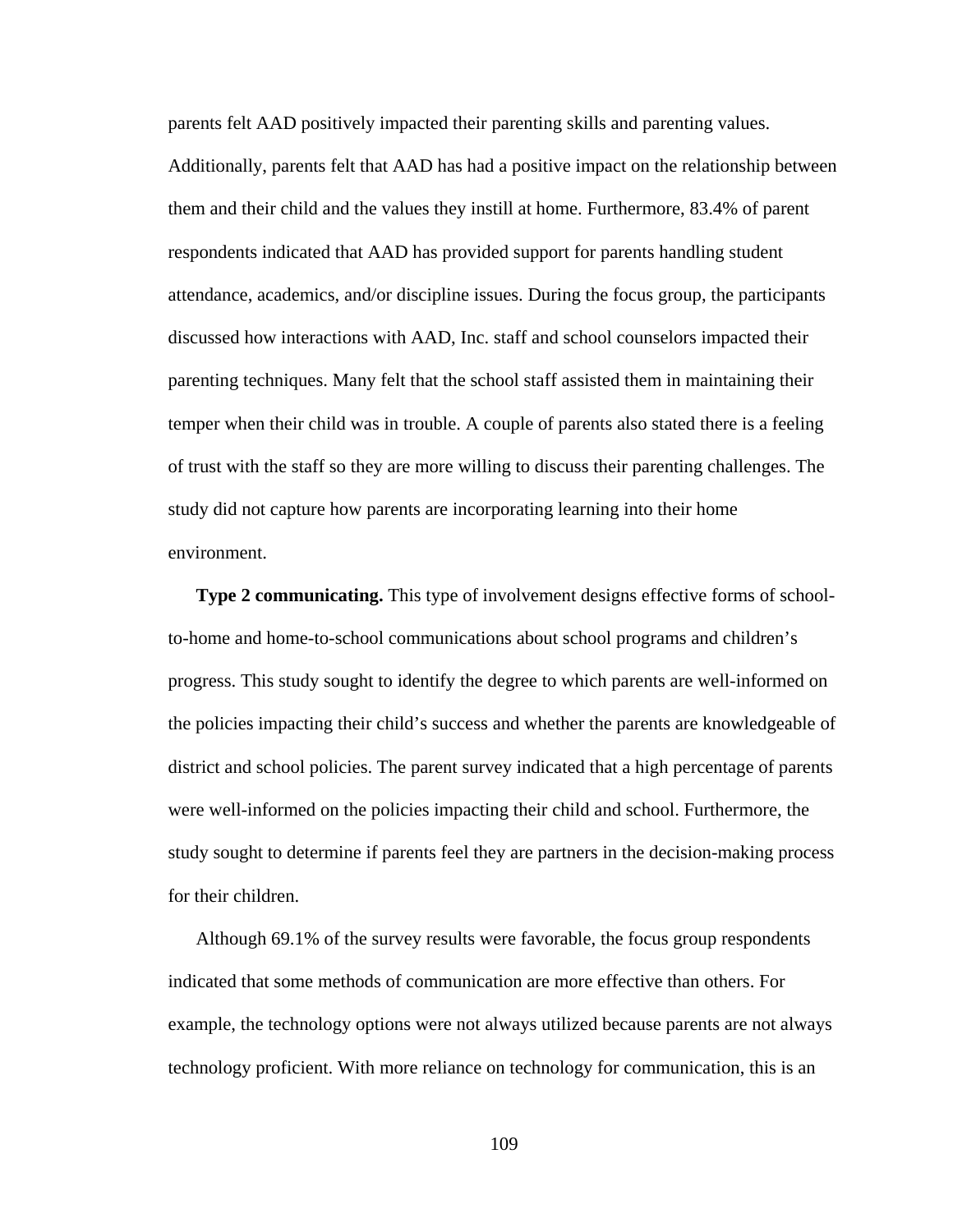area that must be acknowledged by AAD to ensure paper/pencil and phone notifications are still accessible.

A review of the literature shows that a program must incorporate a comprehensive communication system between the schools and families in order to be effective (Smith et al., 2011). The traditional method of communication must be expanded to include a variety of modes such as meetings, newsletters, events, phone calls, and text messages. The communication system must also take into account barriers that can impact the families. If time allocation impacts parents from being involved in their child's school, then the communication modules must be flexible for the parents (Toldson & Lemmons, 2013). To be accommodating to parent's schedules, AAD holds meetings at a variety of times for different work schedules and encourages administrators and teachers to stay late to accommodate parent conferences.

**Type 3 volunteering.** This type of involvement includes recruiting and organizing parent help and support and is an area of improvement for AAD. Although there was not a specific focus group question pertaining to volunteering, the topic was discussed in two of the three focus groups. The focus group participants did not feel that AAD offers many opportunities for parents to volunteer during the school day. Research has shown that parents' observations while volunteering may lead to effective home learning activities related to school (Barnyak & McNelly, 2009). Additionally, volunteering has predicted lower levels of future behavior problems for elementary school children, relative to the children of parents who did not engage in these activities (Bracke & Corts, 2011). Another study identified multiple dimensions of involvement (school-based, home-based, and home-schooled) related to young children's positive emotional outcomes in a cross-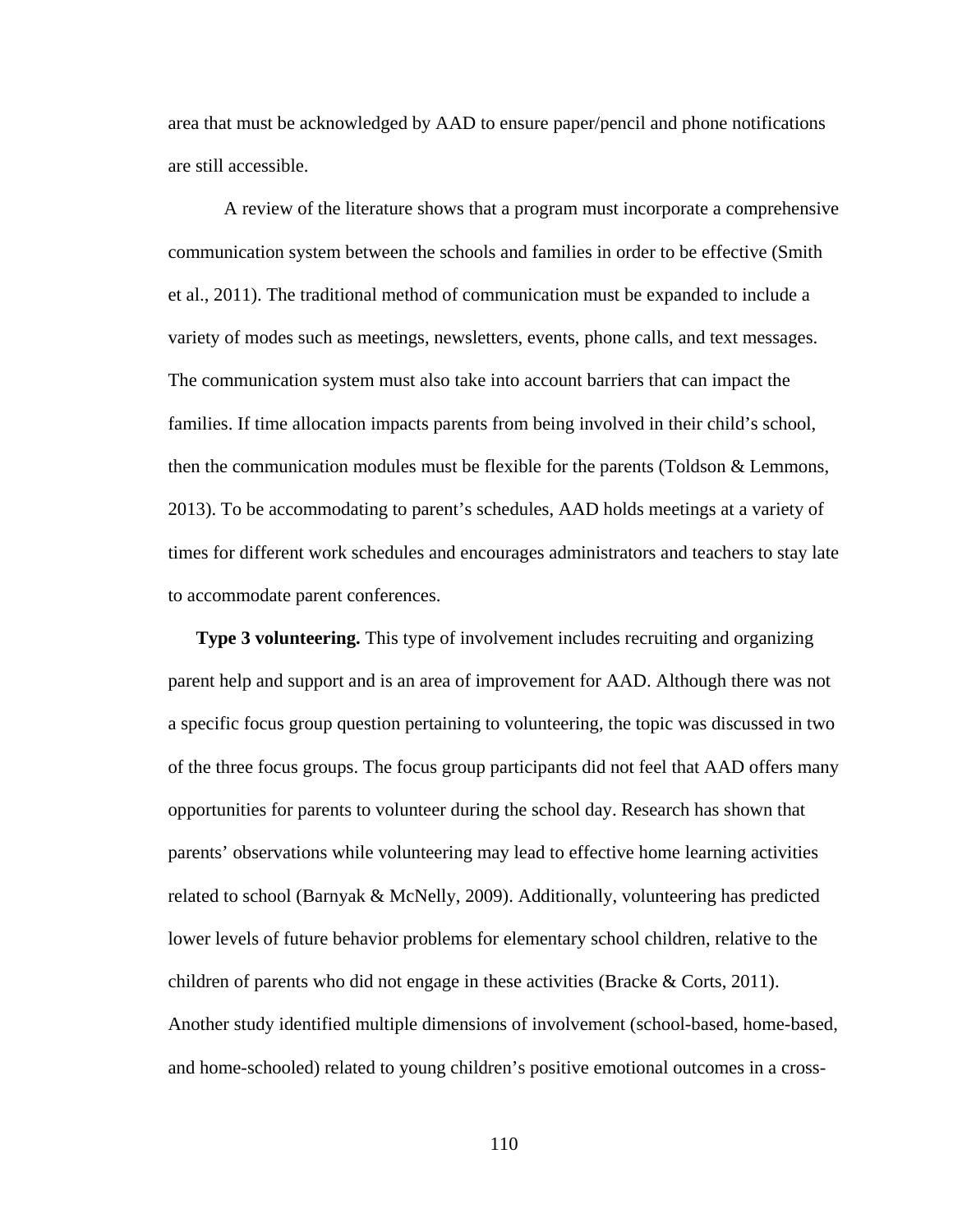sectional study of urban, ethnic minority children (McCormick et al., 2013). Although parent volunteer programs can be challenging to implement, AAD needs to reconsider incorporating a volunteer program as a component of our parent involvement program.

The researcher determined that AAD has purposely not asked for parent volunteers. AAD's reasoning involved the challenges in managing the volunteer program, maintaining structure in the classroom, and parents' scheduling conflicts. This policy should be reconsidered given Epstein's model and the data from parents.

**Type 4 learning at home.** Type 4 provides information and ideas to families about how to help students at home with homework and other curriculum related activities. Although the AAD parent involvement program provides academic workshops for parents and daily communication with the home, this study did not specifically address parents working with students at home. In addition, learning at home was not a theme that emerged in the focus group responses.

**Type 5 decision making.** Type 5 includes parents in school decisions. This study indicated that parents do not fully understand what decisions are made by AAD versus Newport News Public Schools. Seventy percent of the survey respondents indicated they felt they were partners in making decisions for the children, yet the focus group participants identified this as an area of improvement. Many participants felt they did not have a voice in decisions that they were also responsible for enforcing. This concern was primarily focused on the uniform and dress code policy. Research shows parents are more likely to be involved when parents feel empowered to have a voice within the school and recognized for their work in the home (Bower & Griffin, 2011). However, the role of parents in the decision-making process is often defined by and created within the existing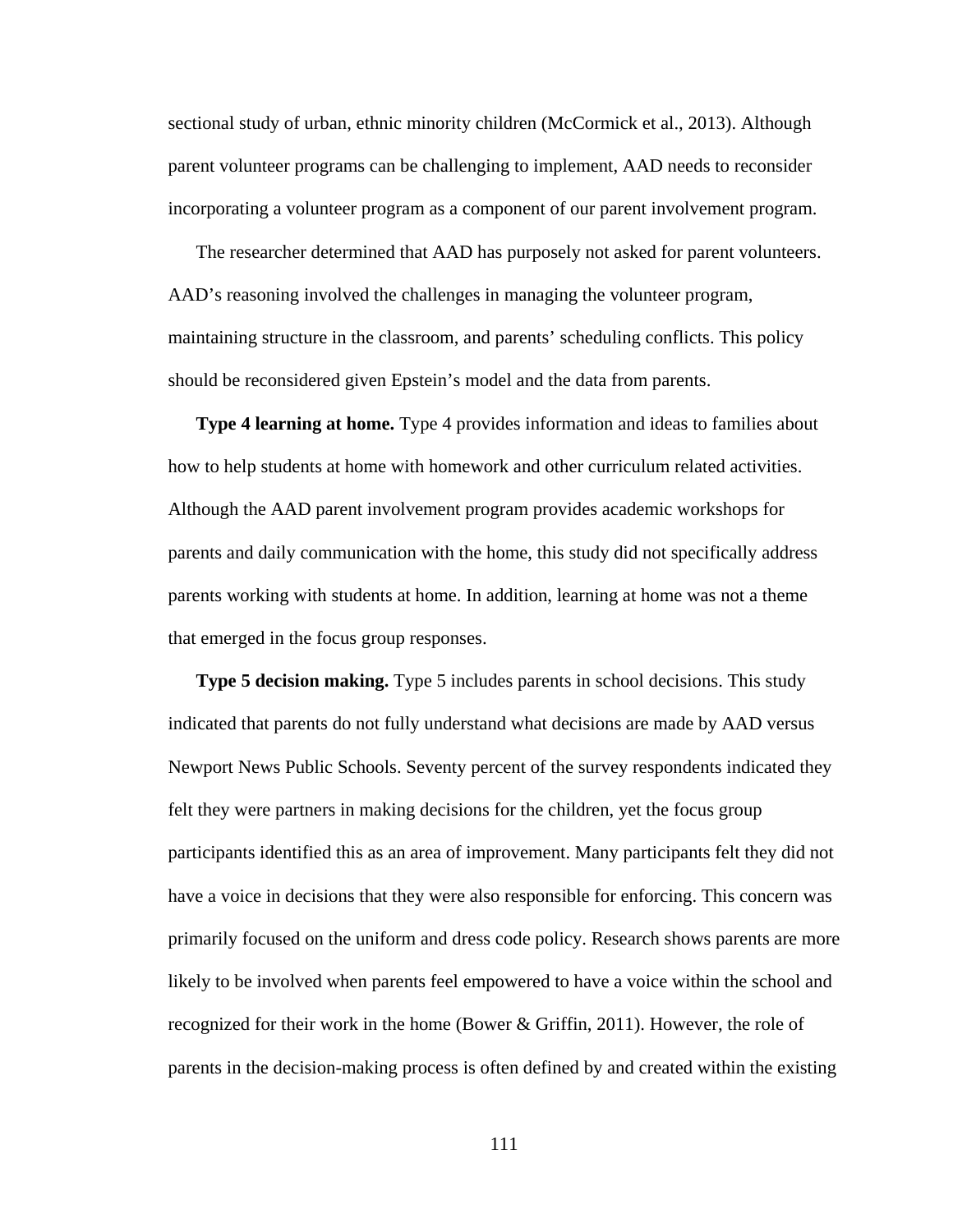framework of the school, ensuring that parental involvement is defined and evaluated in the school's terms rather than the families' terms (Bower  $\&$  Griffin, 2011). While it might be advisable to involve parents in some decisions, there are legal considerations regarding parent participation in some aspects of the school. Parents have limited input with policies set by Newport News Public Schools and the Boards of Directors. These policies would include discipline and the uniform cost structures.

**Type 6 collaborating with community.** This type of involvement identifies and integrates resources and service from the community to strengthen school programs and student learning. One main theme emerged from their responses, that AAD provides community collaboration impacts beyond the academic realm. When asked about the community involvement, many of the focus group participants seemed to have attended the Family Health Night and Towne Hall meetings provided by the police department.

### **Other Emergent Findings**

There were other emergent findings identified through the study. The two additional categories that emerged were 'welcoming environment' and 'student success.' These factors did not directly align with Epstein's six types of parental involvement. The findings are discussed in the following sections.

**Environment.** The researcher used a parent survey, focus group, and home and school communication documents to determine the degree to which parents feel welcome at AAD and are provided opportunities to be involved in their child's education. The data revealed that parents, on average, feel welcomed at AAD. Additionally, 82.9% of the survey respondents felt AAD kept the parents informed of events and activities and made it easy for parents to communicate with teachers.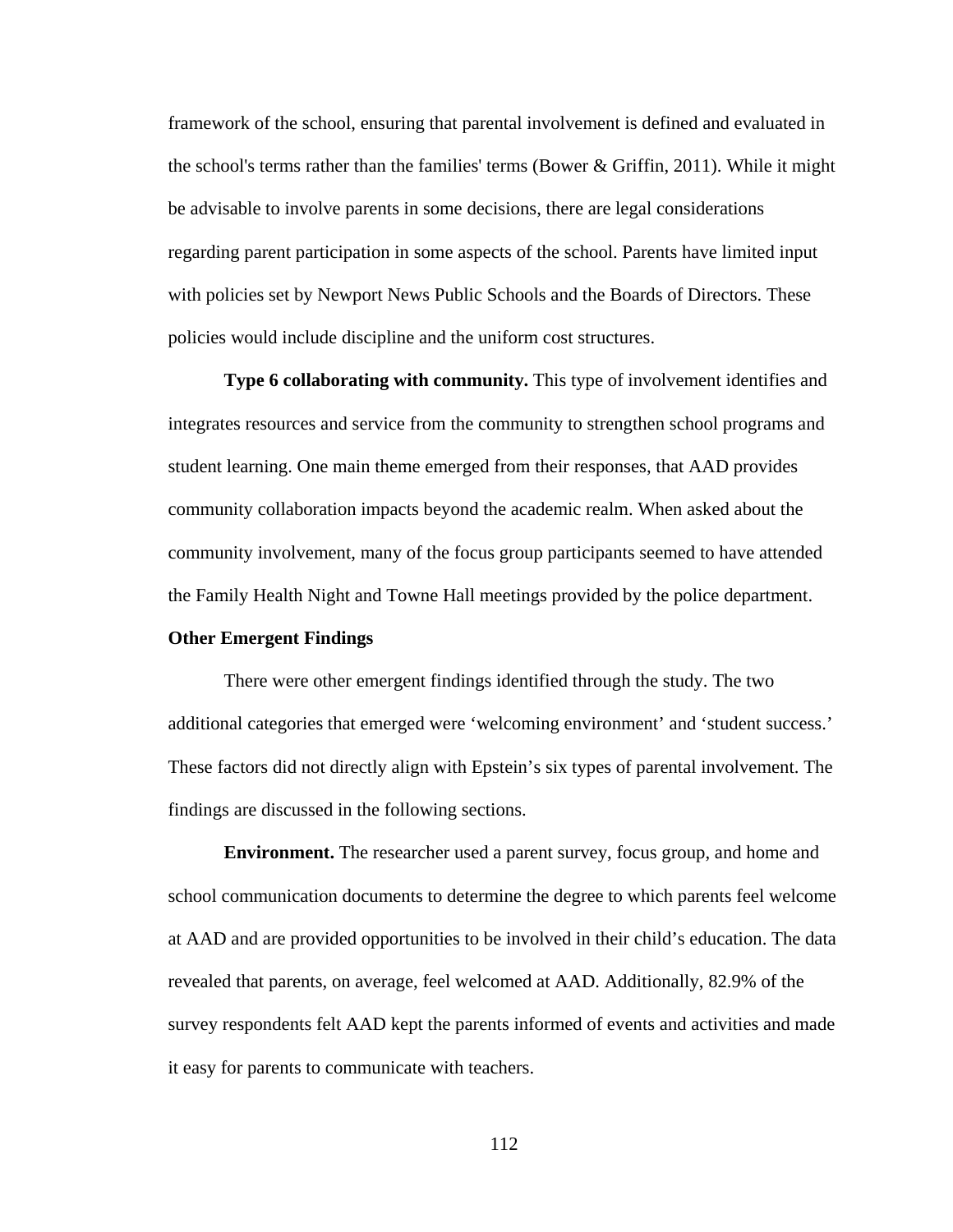The survey responses agree with the research that suggests that contextual variables related to the school's social environment have a primary influence on parental involvement. Overall, positive and supportive school environments encourage parents' continued involvement in their children's education. Efforts to increase parental participation are most successful when schools engage in open communication and make concerted efforts to work collaboratively with parents (Smith et al., 2011).

The focus group respondents did acknowledge that the welcoming environment varied between the academy and middle/high school. Additionally, the respondents felt this variation continued from staff member to staff member. There were numerous examples cited describing the variation in the school office staff, teachers, administrators, and substitute teachers. The literature supports that schools that actively reach out to parents consistently in multiple ways, allowing for a varied approach for parental involvement, are most effective at establishing positive gains in this arena. Schools that foster partnerships with parents, consistently expressing a need for and appreciation of parental involvement, and maintaining an approachable and positive connection with families naturally see more success.

Parents also acknowledged that their perceptions on AAD's welcoming environment are impacted by the teachers' and staff members' desire to build relationships with the parents. The parents indicated that they feel more welcomed by those teachers and staff members who have taken the opportunity to develop a relationship with the parents. Hoover-Dempsey and Sandler (1997) assert that parents take an active role in their child's education, in part, when they perceive that their involvement is important because of opportunities, invitations, or demands from the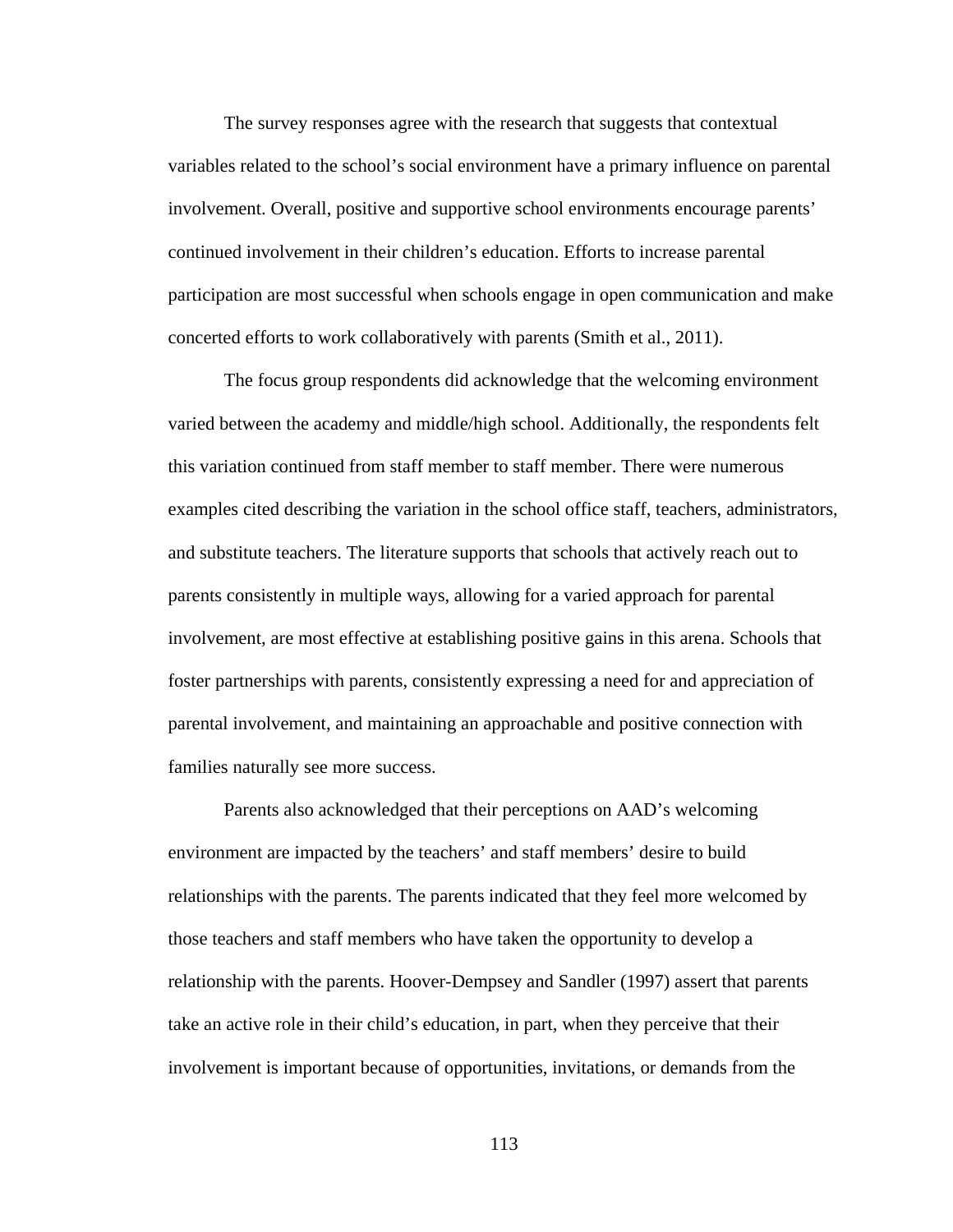school's administration and teachers (Barnyak & McNelly, 2009). An invitation for involvement from members of the school community is an important factor in motivating parents to become involved in their child's education (Barnyak & McNelly, 2009).

**Student success**. A review of the literature has established the significant role of families in promoting and sustaining high levels of academic achievement among students (Hayes, 2012). Parental involvement in education is positively associated with a variety of favorable outcomes for children, such as increased academic achievement, student behavior, and student attendance (Epstein  $\&$  Sheldon, 2005). This study sought to determine if parent involvement impacted student success. The results show there were no significant correlations between the number of parent contacts and SOL scores within the  $7<sup>th</sup>$  grade. There were significant correlations for the  $10<sup>th</sup>$  grade between LOI and 2013-2014 reading and math SOL scores and the 2014-2015 math SOL scores. The same results held true for attendance and discipline. No significant correlations were found for the  $7<sup>th</sup>$  grade. However, the  $10<sup>th</sup>$  grade students' attendance and discipline did appear to be related to LOI for the 2013-2014 school year.

Researchers have found that a student's age can impact a parent's level of involvement. According to the National Center for Education Statistics, parental involvement for students in middle and high schools tends to be lower than those in elementary schools. Another parental involvement report completed in 2002-03 by the U.S. Department of Education National Center for Education Statistics (National Center for Education Statistics, 2005) showed that over 90% of parents of kindergarten through fifth grade students were involved in their children's school work compared with 75% of middle school parents and 59% of the ninth parents. In addition, only 53% of the parents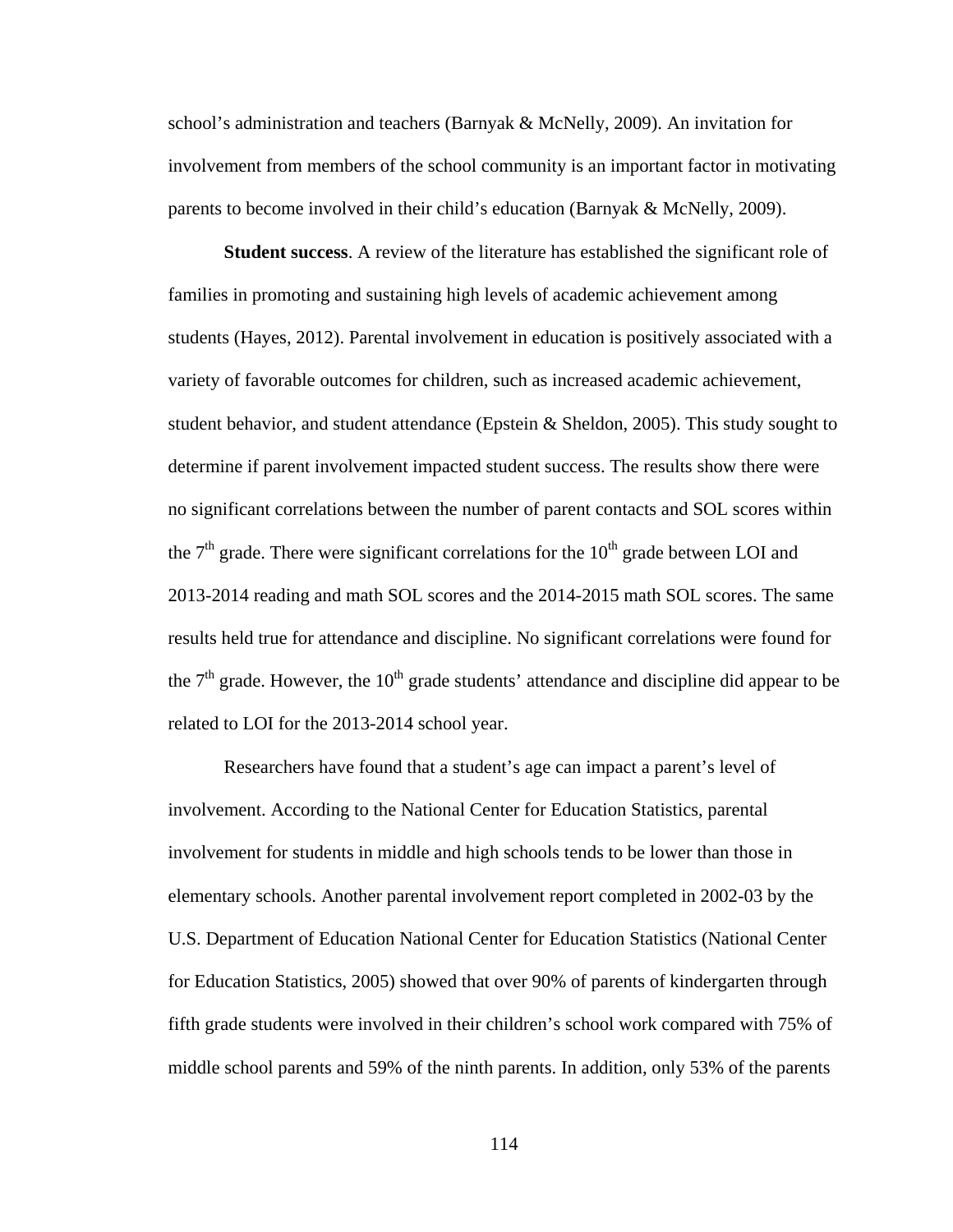of the  $11<sup>th</sup>$  and  $12<sup>th</sup>$  grade students were involved (National Center for Education Statistics, 2005). This research correlates to our study indicating that parent involvement played a significant role for our current  $10^{th}$  grade students during their 2013-2014 ( $8^{th}$ ) grade) school year. Further research would help to determine if the current  $7<sup>th</sup>$  grade parents had a significant impact in previous years. The type of parental involvement that the current  $7<sup>th</sup>$  grade parents participate in could be a primary factor. If their involvement pertains to extracurricular activities and events, student success is not as likely to be impacted. AAD should explore whether equitable opportunities were provided for the  $7<sup>th</sup>$ grade parents to attend academic workshops and activities. In addition, AAD needs to determine if there is more parent contact initiated by the teachers and administrators for struggling students. If so, the teachers and administrators must provide resources and support systems for the parents. It cannot be assumed that parents know how to assist their children academically.

#### **Limiting Factors**

It is important to note the limitations of the study that may have impacted the results. Most of the information was self-reported through parent responses on a survey. This presents the overarching issue of the credibility of self-reports (Paulhus & Vazire, 2007). Even when respondents are doing their best to be forthright and insightful, their self-reports are subject to various sources of inaccuracy. Of special interest are limitations such as self-enhancement, self-presentation, self-deception, and memory (Paulhus & Vazire, 2007). Further limitations of the study come from the small sample size and having no comparison data from another program. The role of the researcher could also be considered as a limitation to the study. The researcher serves as Vice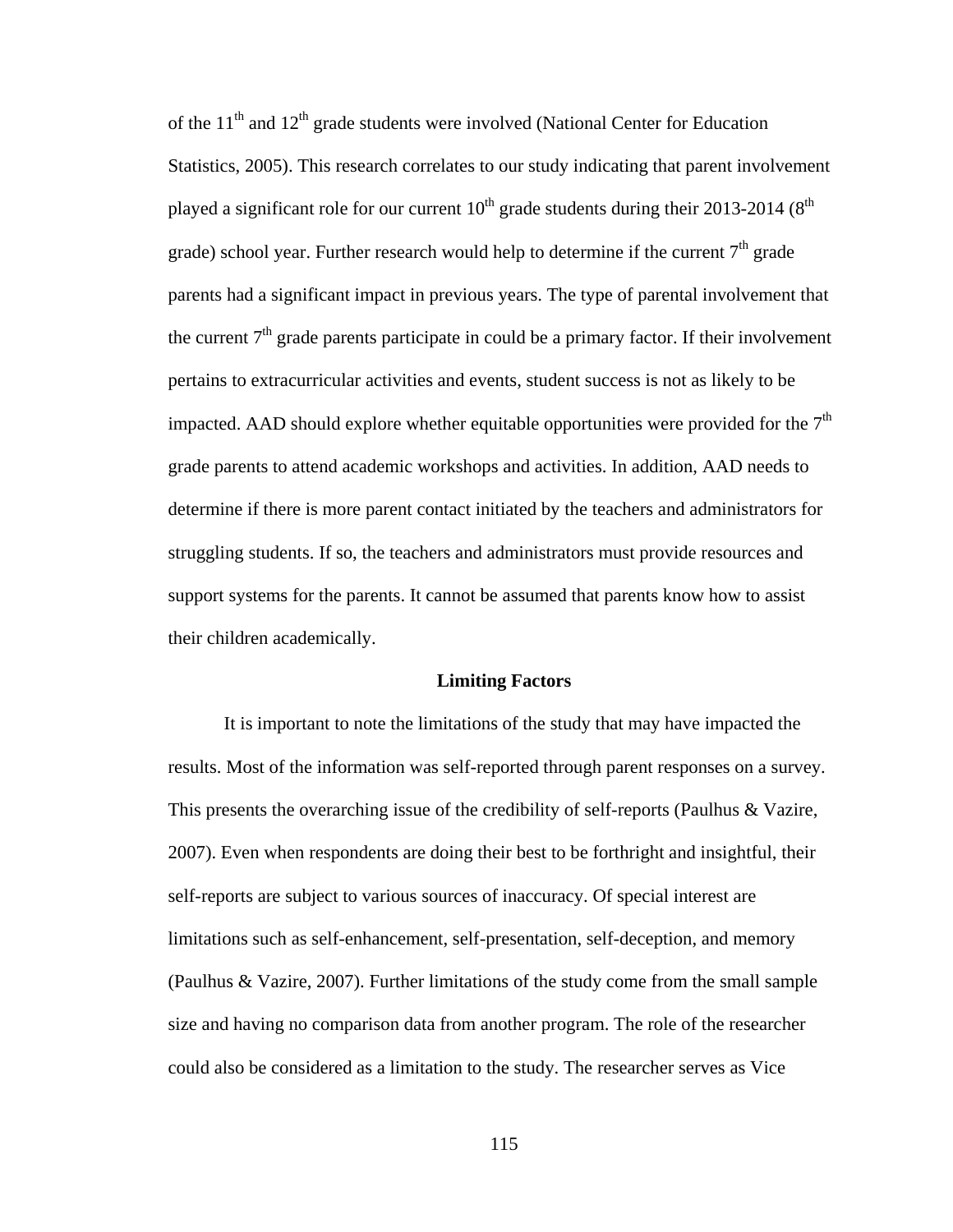President of Academics, which could impact parents being forthcoming regarding negative experiences at An Achievable Dream.

#### **Recommendations for the AAD Parent Involvement Program**

The CIPP model of program evaluation framed this study and guided the four evaluation questions (Stufflebeam, 1983). Using the CIPP model of program evaluation as a lens for reviewing the strengths and weaknesses of the program, AAD seems to have sufficient inputs for the program by allocating time and resources to lay the foundation for successful implementation of the parent involvement program. AAD had a wide range of knowledge about the parents and families as well as the appropriate resources and strategies that would be most effective with the AAD families. Based on the results in Chapter 4, it is clear that parents were satisfied with their level of involvement in the program and the supports provided by the program.

The logic model in Figure 1 was developed in the initial phase of the parent involvement program and prior to the completion of this study. Although the logic model includes the appropriate inputs and outputs, the implementation was not as thorough or comprehensive as it should have been. For example, the academic workshops (input) were not investigated to determine what content areas would be most impactful for the parents to teach at home. As a result, the student success results (outcomes) were not consistently impacted by parent involvement.

#### **Program Planning and Implementation**

Based on the findings in the study, the researcher found that there was a significant gap in the consistency of the program implementation among all teachers and staff. First, AAD did not provide a school-wide staff development for all teachers and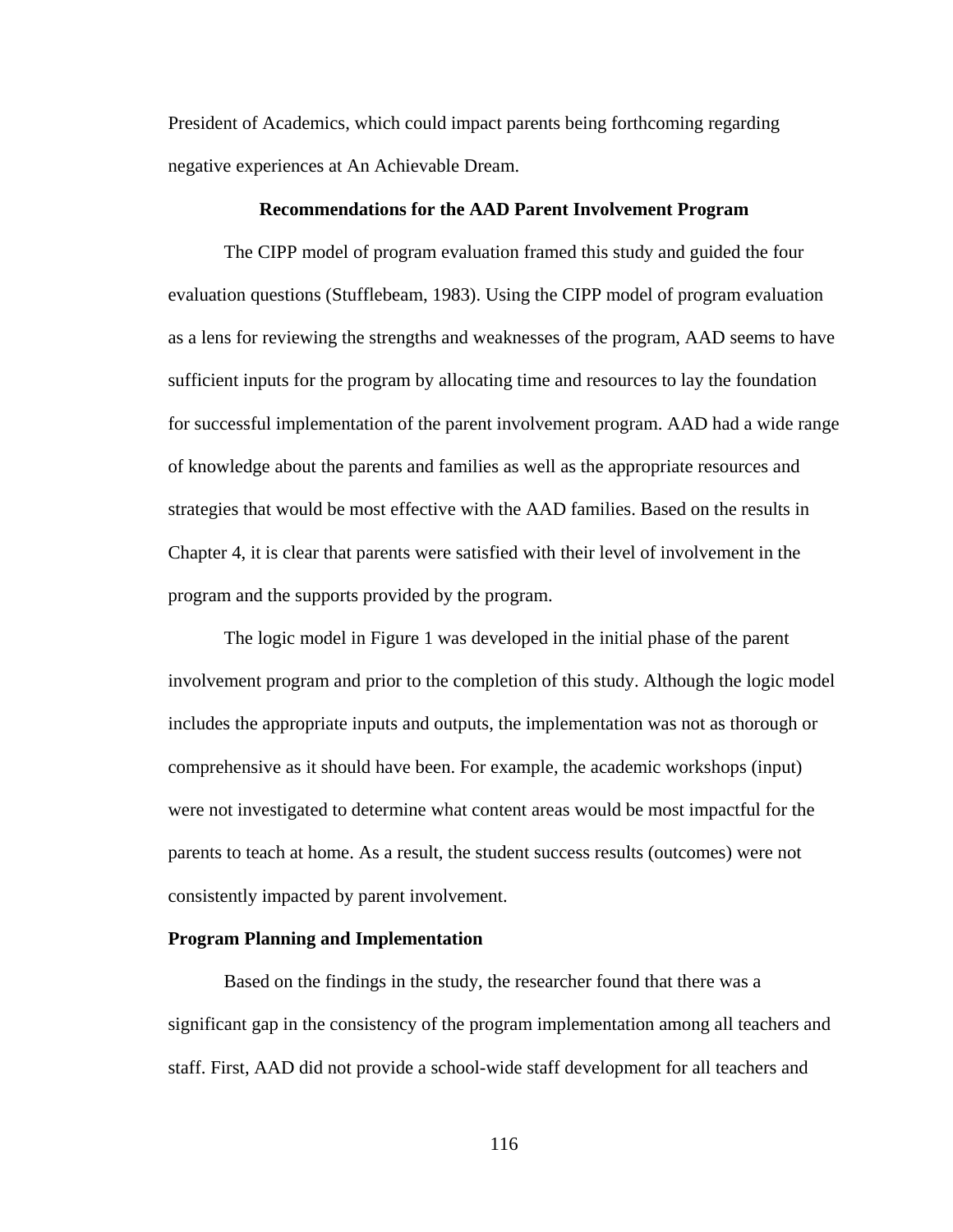staff on the parent involvement program. A needs assessment of teachers' understanding of the importance of involving parents and the most effective methods for involving parents would have been helpful. A needs assessment would also provide program leader with teachers' limitations and hesitations when involving parents.

#### **Program Process and Management**

The process and management of the program seemed to be a weakness. Results indicated that, when school leaders planned, their focus was limited to communication and ways to get parents involved. The focus was not on why involvement was important or how it could impact student success. This resulted in a lack of connection between parental involvement and making it effective for student success. A recommendation for future implementation would be for school leadership to evaluate which parent involvement opportunities were most effective and had the greatest impact on student success. In addition, the program has never explored whether their methods of parent involvement could actually produce negative results.

#### **Focus on Student Success**

A third recommendation is for the program leaders to analyze factors that may be impacting students' attendance, behavior, and SOL scores. The students at AAD are overall successful in all three measured domains. If parent involvement is not impacting these successes, what factors are impacting the success of our students? Furthermore, what can be done to redirect the parent involvement efforts at AAD to include opportunities that support student success?

After reviewing Epstein's six types of parenting, AAD needs to put a greater emphasis on learning and home and volunteering. This study does not measure the impact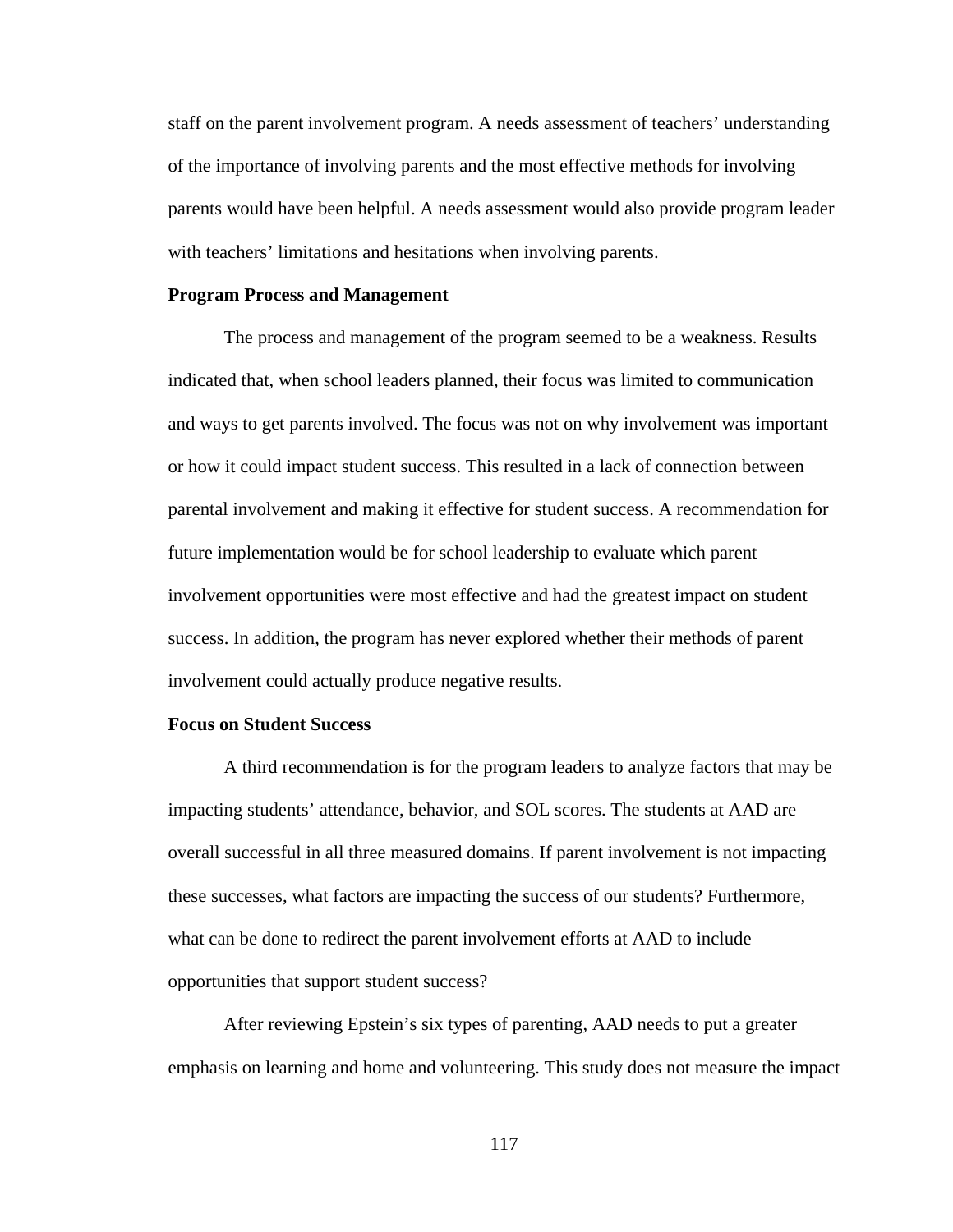of the academic workshops and how the skills learned in the workshops are implemented within the home. AAD has not received input from the families on what type of workshops would impact their involvement in their child's learning in the home.

By providing parents with more opportunities to volunteer, teachers and staff can model academic strategies for parents to incorporate at home. In addition, volunteering opportunities will allow parents to feel a connection to the learning environment and their ability to impact it.

#### **Ongoing Evaluation**

Finally, the program leaders should continue to evaluate the program, how it is progressing, and the continued successes and challenges of those implementing the program (Stufflebeam, 1983). If professional development is implemented, an evaluation of its effectiveness should also be conducted. Likewise, once strategies to increase parent involvement opportunities to impact student success are identified, these strategies will need to be evaluated for effectiveness.

#### **Recommendations for Future Evaluation and Research**

Various recommendations for future research should be considered. Families, teachers, and administrators who resist parent involvement should be studied to understand how to overcome barriers to successful partnerships. Future research should include: types of useful home learning activities for children at various grade levels; attitudes of parents, teachers, and administrators; beneficial roles of parents during home learning activities; helping parents tailor their home learning to meet their child's individual needs; and carefully constructed assignments to promote positive parent-child interactions and academic support (Fan & Williams, 2010).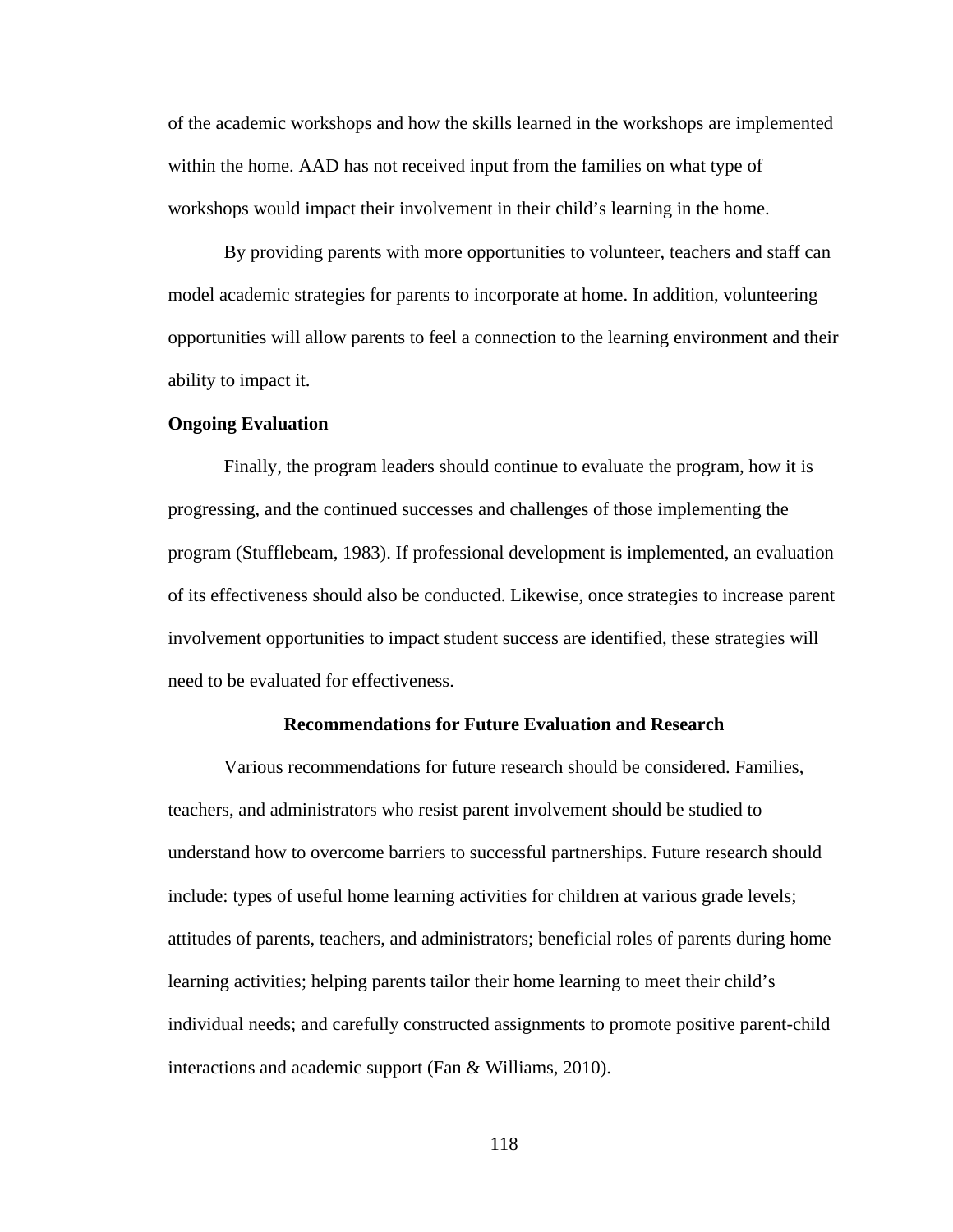AAD's recommendations for future evaluation should take into account the unique nature of the program. Because students are enrolled from the  $3<sup>rd</sup>$  to  $12<sup>th</sup>$  grade, there are opportunities to build upon the parent involvement as the students progress. In addition, the demographics of the population should be considered in future research. Because the majority of the students reside in single parent homes and qualify for free or reduced price lunch, the opportunities for involvement should be tailored to meet their needs.

The context for this program evaluation study was to determine the effectiveness of the AAD parent involvement program. The parental involvement strategies and struggles presented in this analysis are unique to AAD. However, the program presented here could be utilized as a framework for further study in other schools. A comparison study on the AAD program and a similar school may beneficial to determine what strategies are being implemented as well as the different successes and challenges other programs have encountered.

Going forward, AAD should develop an electronic system to track the number of times parents have contact with the school. Currently, a paper and pencil method is used to track each time a parent has contact with the school. If these logs were immediately entered into an Excel spreadsheet, program leaders would be able to monitor the type of activities parents are attending and use the data accordingly.

A third recommendation would be for AAD to identify opportunities for parents to be involved in the decision-making process. An example would be to develop a Uniform/Dress Code Parent Advisory Committee. The committee should include school and program leaders, teachers, and parents. AAD must be willing to compromise on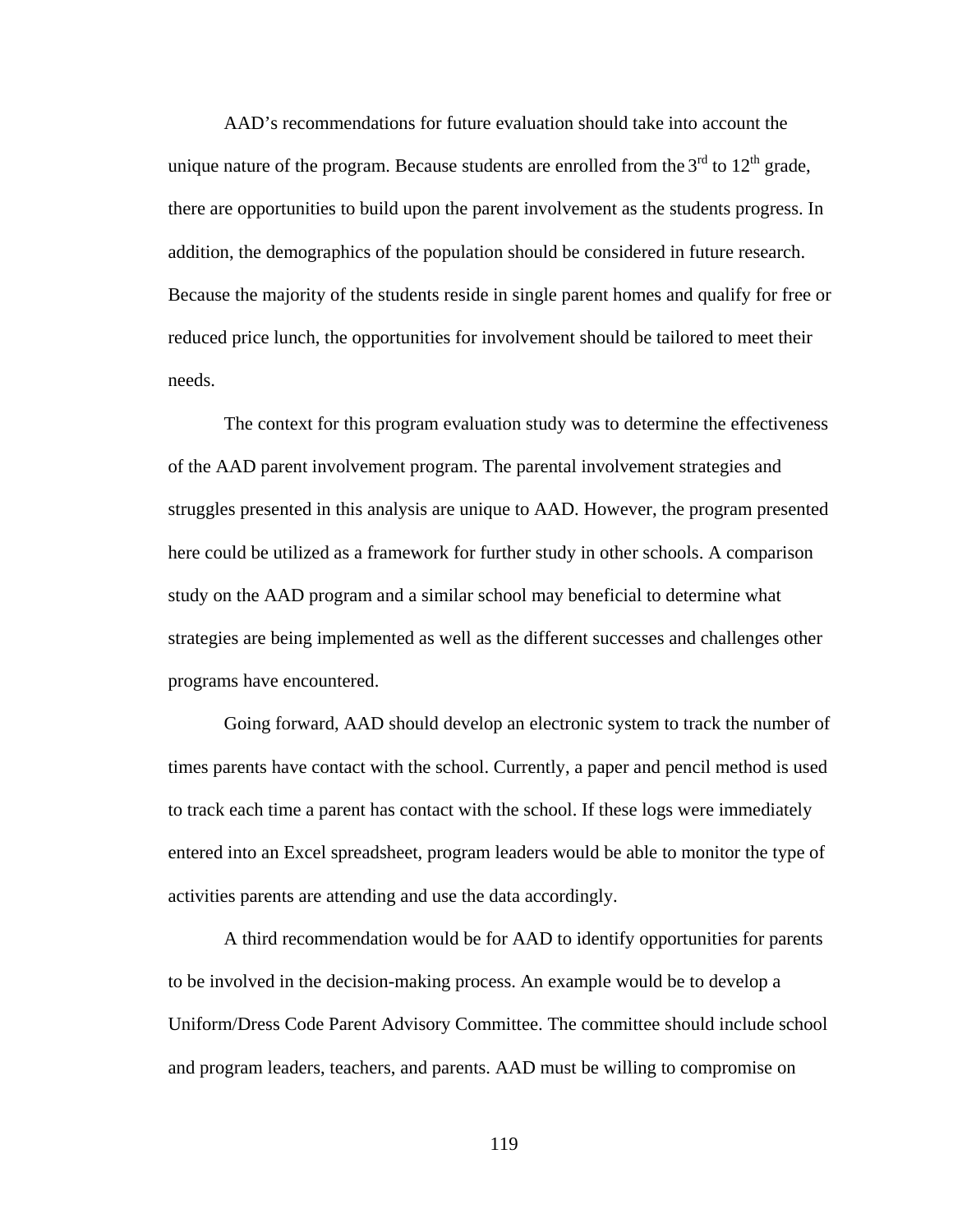specific policies that parents identify as being important pertaining to the uniform and dress code policies. If AAD does not allow for flexibility, the committee will be counterproductive.

AAD should develop a volunteer program to provide opportunities for parents to offer their services and support the learning environment. These opportunities will engage the parents in the learning environment and provide opportunities for teachers and staff to model strategies for learning at home.

Another recommendation would be to identify what factors are impacting the student success at AAD. This could be done through a student survey and teacher interviews to identify what factors are perceived to be the most influential. This would allow program leaders to ascertain which methods of parent involvement teachers and students perceive to benefit the students the most.

A sixth recommendation for future research is to examine which aspects of parental involvement, particularly those that involve creating an educationally oriented atmosphere, are more noteworthy than others. The current home and school documentation should be evaluated to determine what type of parent involvement is participated in most frequently.

Teachers who resist parent involvement should be studied to better understand how to overcome barriers to successful partnerships. Teacher interviews would provide insight as to why the teachers are resistant to including parents in the learning process. Additionally, interviews with teachers who are successful in developing positive relationships with parents would provide the program leaders with a blueprint for successful implementation.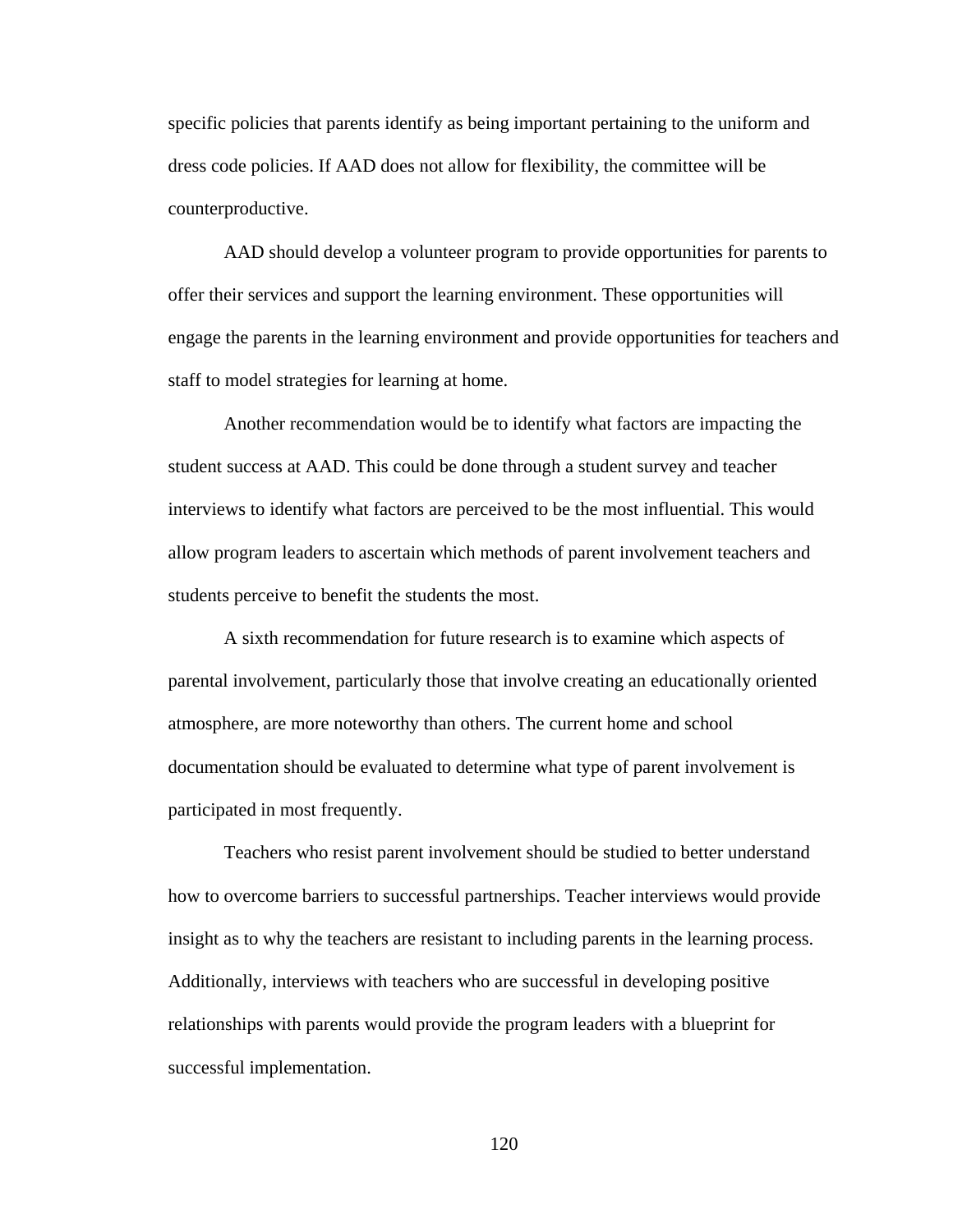Many of these recommendations should be incorporated into the input section of the logic model. The volunteering program, decision-making process, and electronic tracking system for LOI are inputs for the parent involvement program that may have impact on the student success outcomes. Additional data would need to be collected to determine the effectiveness of these variables. Parent volunteers in the classroom could impact a student's academic success because the parent will be exposed to strategies to utilize in the home.

### **Conclusion**

It is the long-term intent of the AAD parental involvement program to create a school environment where parents can feel welcomed and be engaged in their child's educational experience. Additionally, AAD is striving to develop a parent involvement program that impacts students' success. These goals are important and can have a substantial impact on the overall success of the AAD program. Through ongoing evaluation of the program, program leaders will gain valuable insight into the strengths and weaknesses of the program as well as recommended changes to improve the quality of the program.

The focus of this study was to determine if parents feel welcomed, are involved in their child's education, and the degree to which the involvement is impacting their children's success. Through the study, the researcher has identified other important factors that must be considered. The study illuminated the successes and challenges of the program as well as areas of recommended improvement. The results indicated that there was a high level of parent involvement but that it did not greatly impact the students' success. With ongoing program monitoring and evaluation, the program can overcome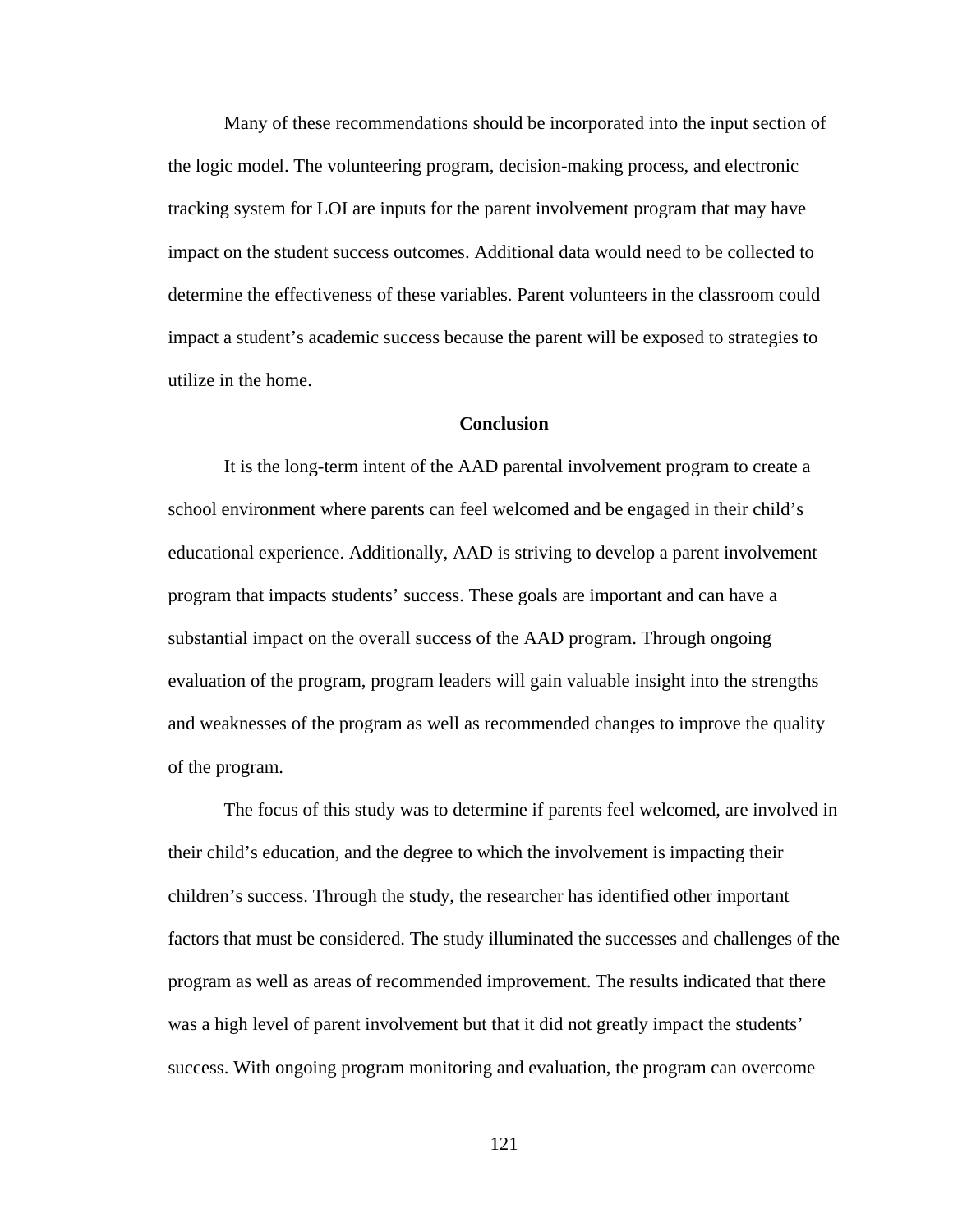these challenges and make recommended changes that will result in increased successes for the school and students.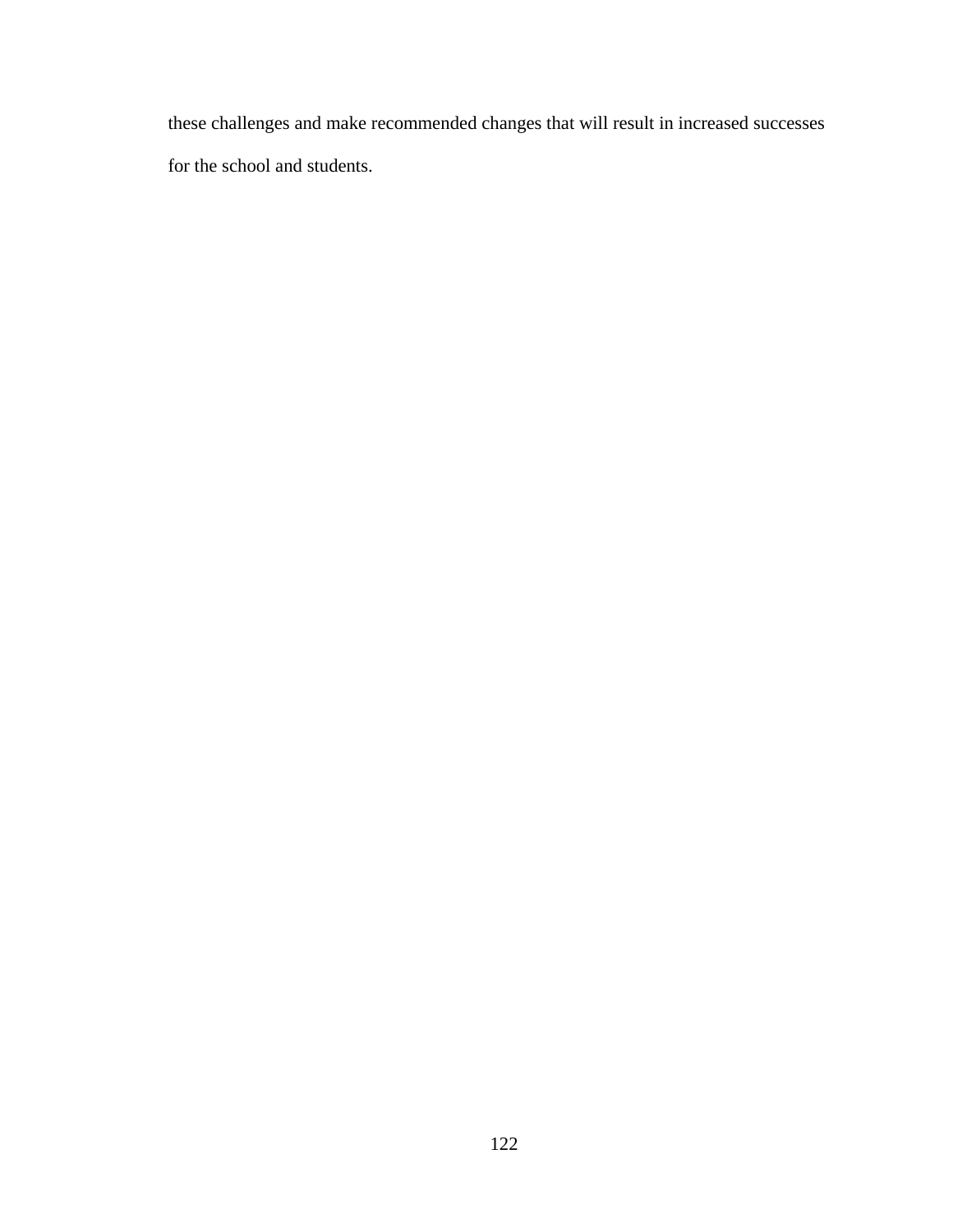### **Appendix A**

### **An Achievable Dream 2013-2014 Parent Involvement Survey**

Thank you for taking the time to complete this survey. Your feedback is important to us in how we can better improve the family involvement component of An Achievable Dream.

This survey should only take about 5 to 10 minutes of your time. Please return the survey to your child's homeroom teacher by April 15, 2014.

From 1 to 5, please rank the following questions to be best of your ability based on individual experiences with An Achievable Dream.

Strongly Disagree =1 Disagree  $= 2$ Agree  $= 3$ Strongly Agree  $= 4$ Not Sure/not applicable  $= N/A$ 

| Question                                                                                                                       |              |                |   |                  |     |
|--------------------------------------------------------------------------------------------------------------------------------|--------------|----------------|---|------------------|-----|
| 1. Parent/family member feel welcomed at AAD.                                                                                  | $\mathbf{1}$ | $\mathbf{2}$   | 3 | 4                | n/a |
| AAD provides opportunities for you, as a<br>2.<br>parent/family member, to be involved in the<br>program.                      | 1            | $\mathbf{2}$   | 3 | 4                | n/a |
| AAD has had a positive impact on<br>3.<br>parents'/family members' parenting<br>techniques.                                    | 1            | $\mathbf{2}$   | 3 | 4                | n/a |
| 4. AAD has had a positive impact on<br>parents'/family members' values they instill at<br>home.                                | 1            | $\mathbf{2}$   | 3 | 4                | n/a |
| 5. AAD has had a positive impact on the<br>relationship between parent/family members<br>and their child.                      | 1            | $\overline{2}$ | 3 | 4                | n/a |
| 6. AAD has encouraged parents/family members<br>to be involved in their child's education.                                     | $\mathbf{1}$ | $\mathbf{2}$   | 3 | 4                | n/a |
| 7. AAD has provided parents/family members<br>with support handling student attendance,<br>academic, and/or discipline issues. | $\mathbf{1}$ | $\overline{2}$ | 3 | 4                | n/a |
| 8. Parents/family members would recommend<br>AAD to other families for their children.                                         | 1            | $\mathbf{2}$   | 3 | $\boldsymbol{4}$ | n/a |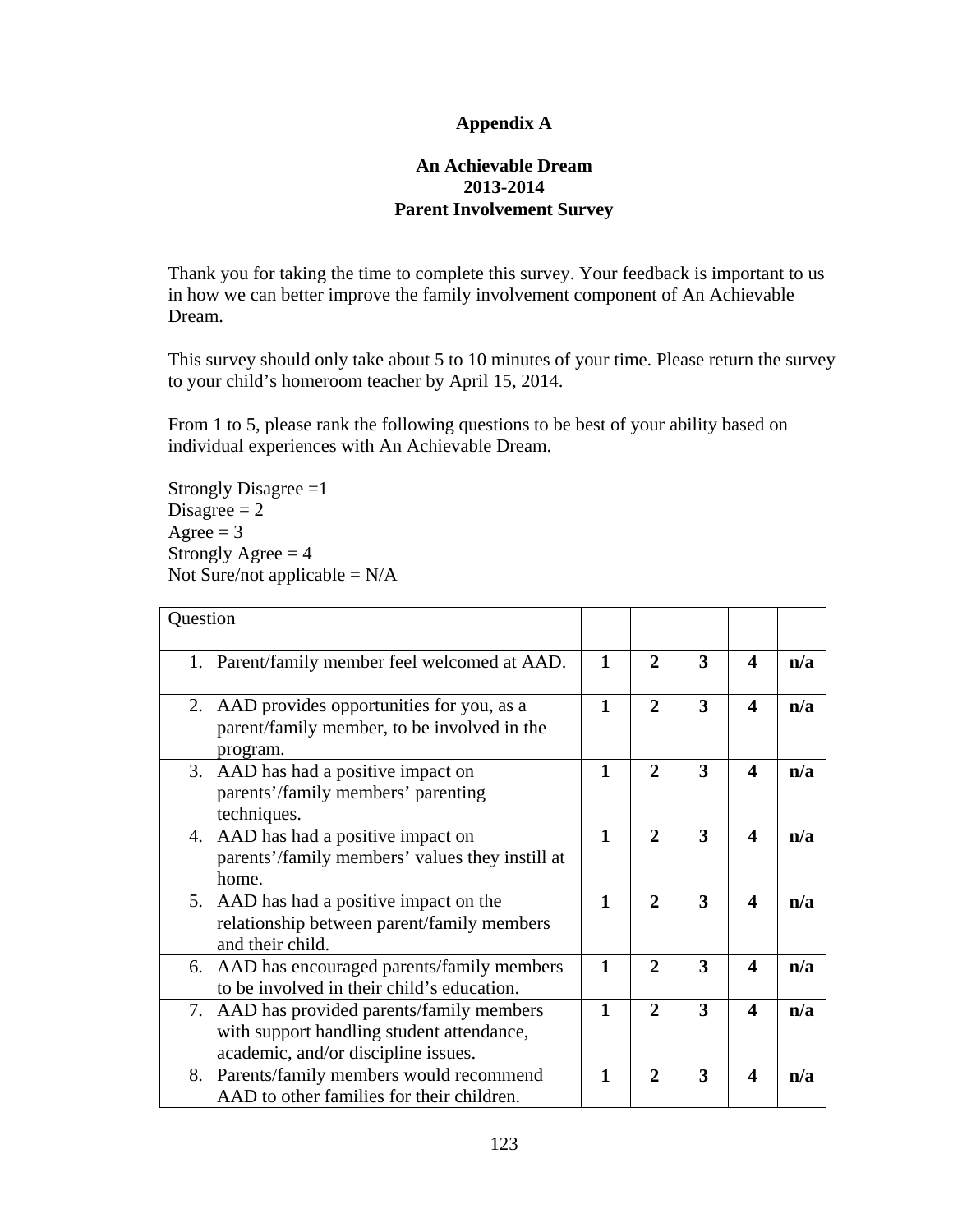As a parent/family member, have you ever had a negative experience regarding family involvement and support at An Achievable Dream?

\_\_\_\_\_\_\_\_\_\_\_\_\_\_\_\_\_\_\_\_\_\_\_\_\_\_\_\_\_\_\_\_\_\_\_\_\_\_\_\_\_\_\_\_\_\_\_\_\_\_\_\_\_\_\_\_\_\_\_\_\_\_\_\_\_\_\_\_\_\_\_\_

 $\_$  , and the set of the set of the set of the set of the set of the set of the set of the set of the set of the set of the set of the set of the set of the set of the set of the set of the set of the set of the set of th \_\_\_\_\_\_\_\_\_\_\_\_\_\_\_\_\_\_\_\_\_\_\_\_\_\_\_\_\_\_\_\_\_\_\_\_\_\_\_\_\_\_\_\_\_\_\_\_\_\_\_\_\_\_\_\_\_\_\_\_\_\_\_\_\_\_\_\_\_\_\_\_

 $\overline{\phantom{a}}$  , and the contribution of the contribution of the contribution of the contribution of the contribution of the contribution of the contribution of the contribution of the contribution of the contribution of the  $\mathcal{L}_\mathcal{L} = \{ \mathcal{L}_\mathcal{L} = \{ \mathcal{L}_\mathcal{L} = \{ \mathcal{L}_\mathcal{L} = \{ \mathcal{L}_\mathcal{L} = \{ \mathcal{L}_\mathcal{L} = \{ \mathcal{L}_\mathcal{L} = \{ \mathcal{L}_\mathcal{L} = \{ \mathcal{L}_\mathcal{L} = \{ \mathcal{L}_\mathcal{L} = \{ \mathcal{L}_\mathcal{L} = \{ \mathcal{L}_\mathcal{L} = \{ \mathcal{L}_\mathcal{L} = \{ \mathcal{L}_\mathcal{L} = \{ \mathcal{L}_\mathcal{$ 

\_\_\_\_\_\_\_ Yes \_\_\_\_\_\_\_ No

If yes, how did AAD help resolve the negative experience?

Please add any additional comments that you would like to share about AAD's relationship and support of parents/family members.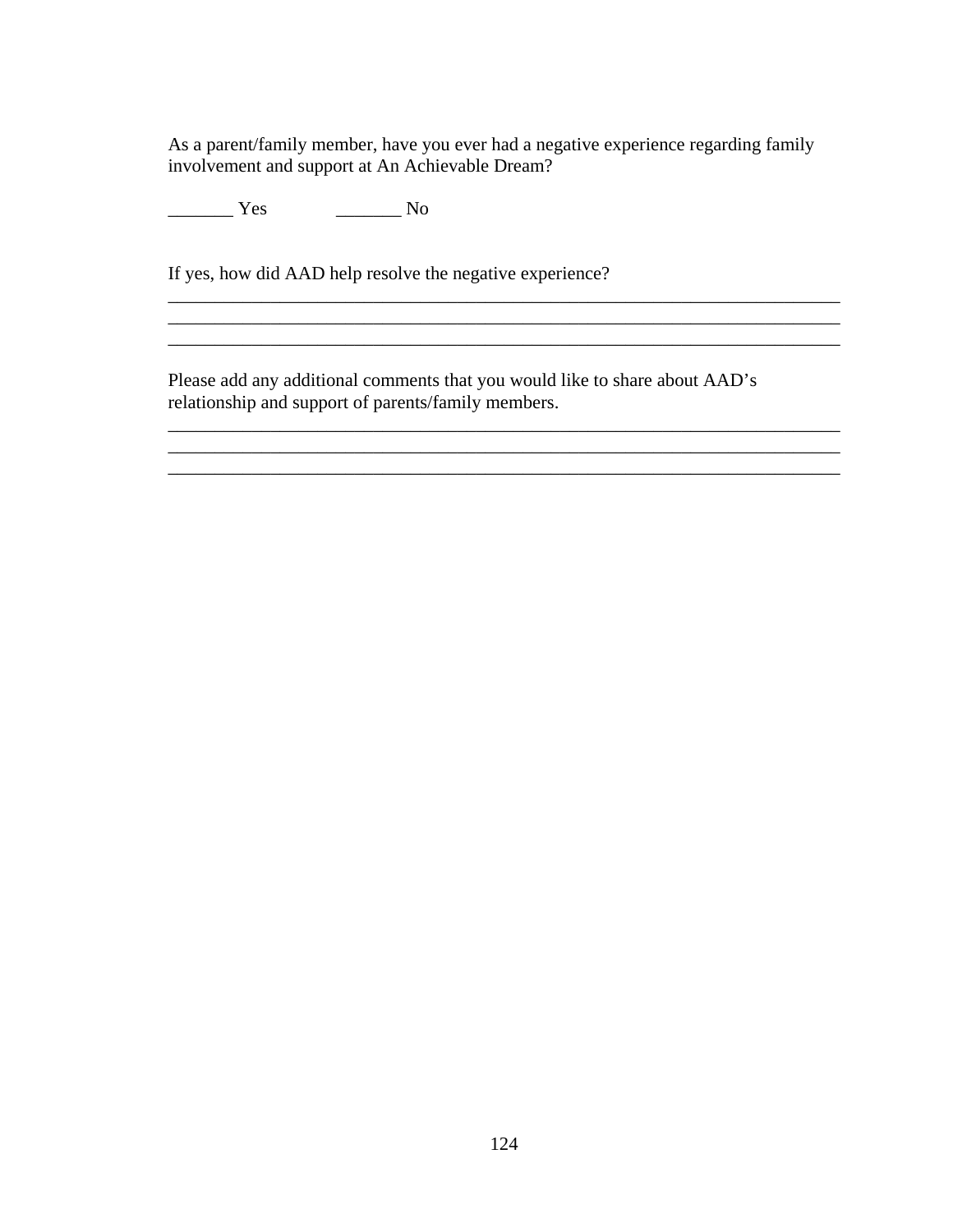### **Appendix B**

### **Focus Group Protocol**

### **Format Outline**

### • **Welcome**

Introduce facilitator and assistant

### • **Topic and Purpose**

The results will be used to evaluate the effectiveness of the parent involvement program at An Achievable Dream.

### • **Review the Informed Consent Letter**

### • **Guidelines**

- o No right or wrong answers, only differing points of view.
- o We are audio e recording, one person speaking at a time.
- o We're on a first name basis.
- o You don't need to agree with others, but you must listen respectfully as others share their views.
- o Rules for cellular phones and pagers if applicable. For example: We ask that your turn off your phones. If you cannot and if you must respond to a call, please do so as quietly as possible and rejoin us as quickly as you can.
- o My role as facilitator will be to guide the discussion.
- o Talk to each other.

### **Introductory Script**

Good evening and welcome to our session. Thanks for taking the time to join us to talk about An Achievable Dream's Parent Involvement Program. My name is Lee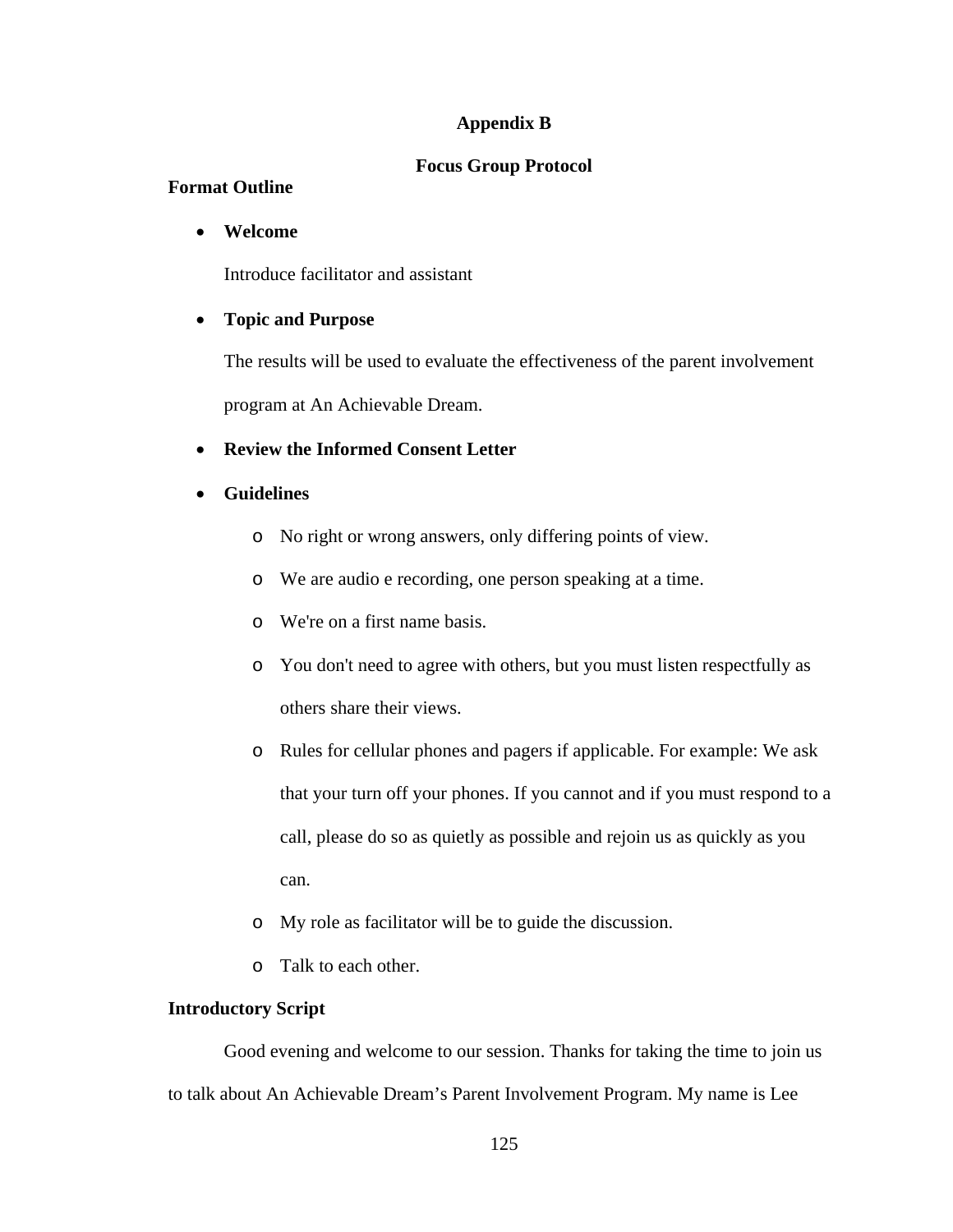Vreeland and assisting me is Amy Runge. We're both employed by An Achievable Dream, Inc., and we are doctoral students at the College of William and Mary.

You were invited because you indicated your willingness to participate when you completed the survey. There are no wrong answers but rather differing points of view. Please feel free to share your point of view even if it differs from what others have said. Keep in mind that we're just as interested in negative comments as positive comments, and at times the negative comments are the most helpful.

You've probably noticed the microphone. We're tape recording the session because we don't want to miss any of your comments. People often say very helpful things in these discussions and we can't write fast enough to get them all down. We will not use any names in our reports. You may be assured of complete confidentiality.

Well, let's begin. We've placed name cards on the table in front of you to help us remember each other's names. Let's find out some more about each other by going around the table. Tell us your name and anything else you would like to share with the group. Focus Group Questions:

- 1. When you visit An Achievable Dream do you feel welcomed? Is it a warm and inviting environment?
- 2. Are you well informed about issues at the school and your child's success in school?
- 3. Does the school make you aware of school and district policies, programs, and activities?
- 4. Does AAD provide you with opportunities to be involved in the program?
- 5. Has AAD had a positive impact on your parenting techniques?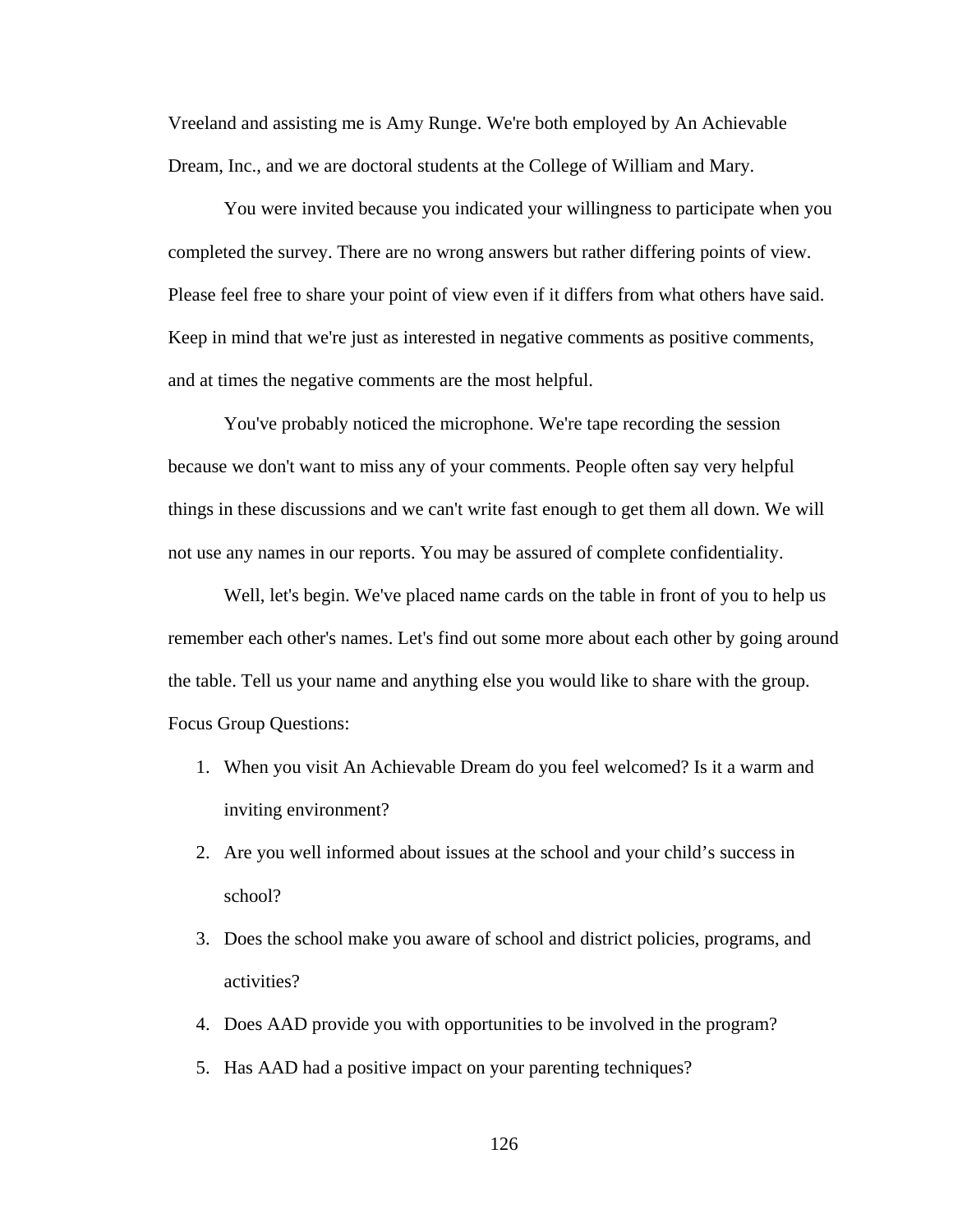- 6. Has AAD provided you with support handling student attendance, academic, and discipline issues?
- 7. Would you recommend AAD to another family?
- 8. Would you like to add any additional information about AAD's ability to form relationships and provide support for parents?

# **Closing Script**

Following the question and answer period, the facilitator will thank the participants for his/her time, candor and will reiterate that the information will be helpful to AAD for program improvement.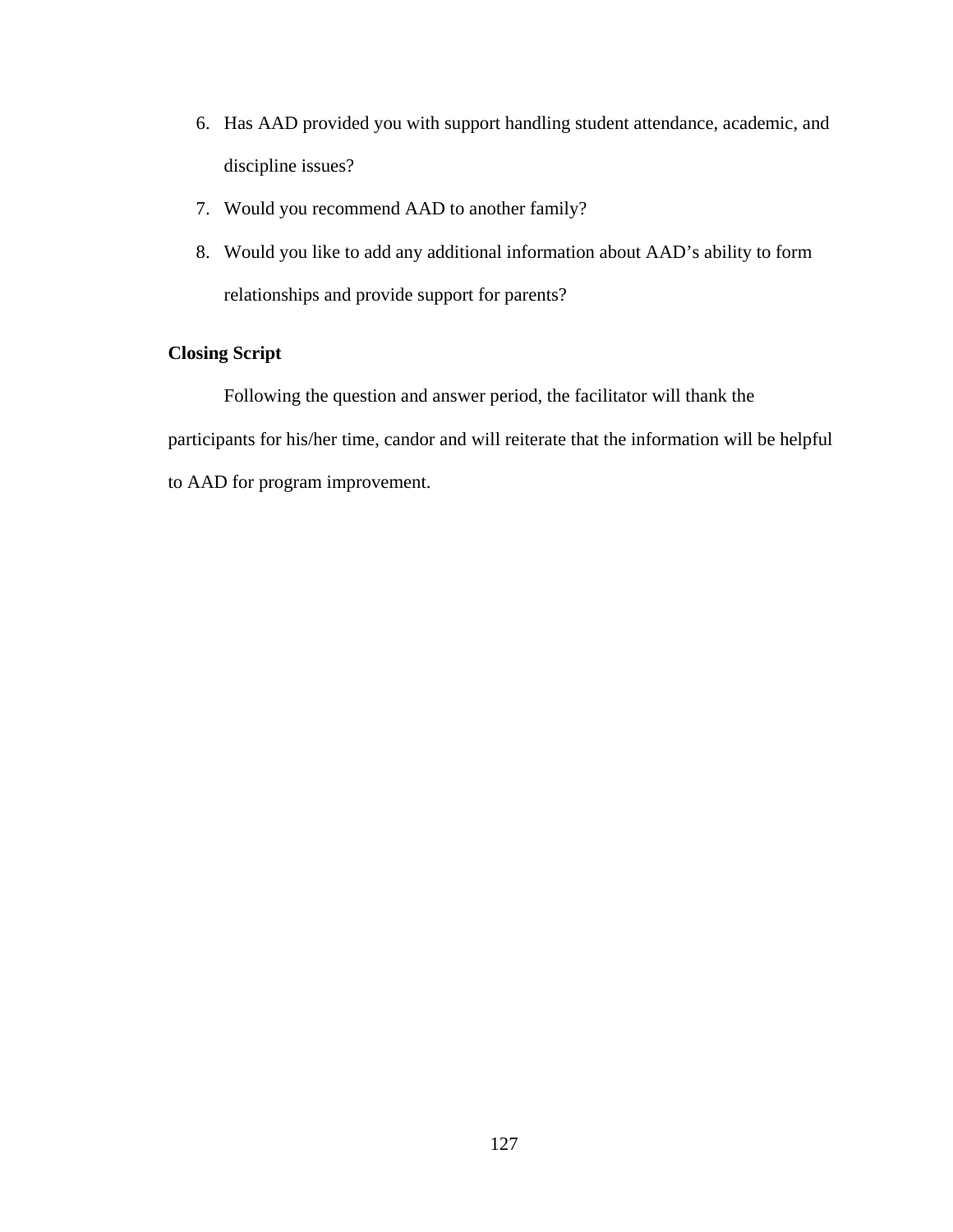# **Appendix C**

# **Informed Consent Letter to Focus Group**

I, \_\_\_\_\_\_\_\_\_\_\_\_\_\_\_\_\_\_\_\_\_\_\_\_\_\_\_\_\_\_\_\_\_\_\_\_\_, agree to participate in a focus group on An Achievable Dream's impact on the student's families.

As a doctoral student in educational policy, planning, and leadership at the College of William and Mary, the researcher is interested in analyzing the perceptions of An Achievable Dream by the student's families as well as the impact that the program has had on family relationships and development. Your feedback will assist the program in making future decisions.

I understand that my participation will entail one focus group, lasting approximately one hour. Following the focus group, should additional clarification and/or elaboration be needed, I will be available for follow-up communication. If at any time I am uncomfortable answering a question or sharing my perceptions or perspectives, I understand that I can refrain from comment without consequence.

I understand that the researcher will protect the identities of participants through the use of pseudonyms in this and any future reports or publications. I understand that participants may be quoted directly in the study's results, but their names will not be used in any part of the report. Audio recordings will be used for data collection and analysis purposes only and will not become a part of the presentation of the study's results. All data will be stored in a secure location during the study, and will be destroyed after the study's results have been shared through publication and/or presentation. Furthermore, I understand that my participation in this study is voluntary. Other individuals will not be made aware of my preference not to participate if I so choose and no consequences shall exist because of my refusal to participate. I understand that I may withdraw from the study at any time, without consequence.

I am aware that I may report dissatisfactions with any aspect of this experiment to Dr. Ray McCoy, the chair of the Protection of Human Subjects Committee at The College of William and Mary at (757)221-2783 or rwmcco@wm.edu. Also, any concerns may be directed to the chair of this study, Dr. Leslie Grant, at 757-221- 2411 or lwgran@wm.edu. I understand that An Achievable Dream is interested in collecting data to determine the impact the program has on the student's families.

My signature below signifies that I am at least 18 years of age, that I have received a copy of this consent form, and that I consent to participate in the study.

Signature of Participant Date

\_\_\_\_\_\_\_\_\_\_\_\_\_\_\_\_\_\_\_\_\_\_\_\_\_\_\_\_\_\_\_\_ \_\_\_\_\_\_\_\_

\_\_\_\_\_\_\_\_\_\_\_\_\_\_\_\_\_\_\_\_\_\_\_\_\_\_\_\_\_\_\_\_ \_\_\_\_\_\_\_\_ Signature of Researcher Date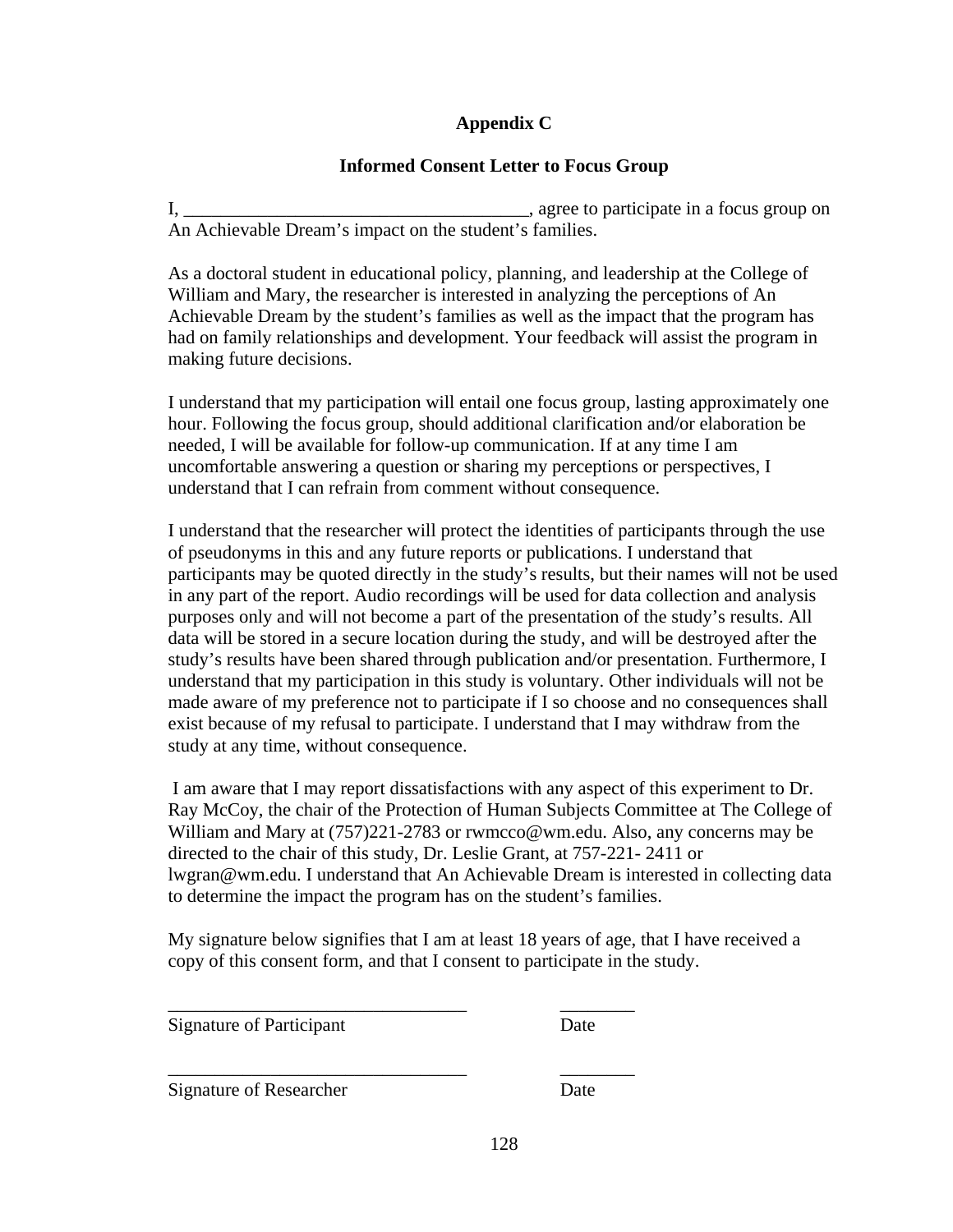# **Appendix D**

# **Letter Requesting Participation in Survey**

Date

Dear Parent/Guardian:

My name is Lee Vreeland and in addition to serving as the Vice President of Academics for An Achievable Dream, Inc., I am also a doctoral student at the College of William and Mary. My dissertation proposal is to evaluate the effectiveness of our Parent Involvement Program to include parental satisfaction and the impact the program has on students' families. As a method for collecting this information, we are conducting a survey for all parents/guardians of students in grades 5, 8, and 11. Your response to this survey is crucial in providing the necessary information to formulate useful programs to support our parents and families.

Your responses will not be identified with you personally. Please know that your participation is voluntary and there is no penalty if you do not participate. You may also withdraw from this study at any time. Should you have any questions about this study, you may contact my dissertation chair, Dr. Leslie Grant at (757) 221- 2411 or lwgran@wm.edu or Dr. Ray McCoy, the chair of the Protection of Human Subjects Committee at The College of William and Mary at (757) 221-2783 or rwmcco@wm.edu.

Enclosed you will find a self-addressed, stamped envelope to use when returning the survey. Please feel free to include any additional comments you deem necessary or relevant to improving the program. Your response and time is greatly appreciated. Thank you!

Sincerely,

Lee Vreeland Vice President of Academics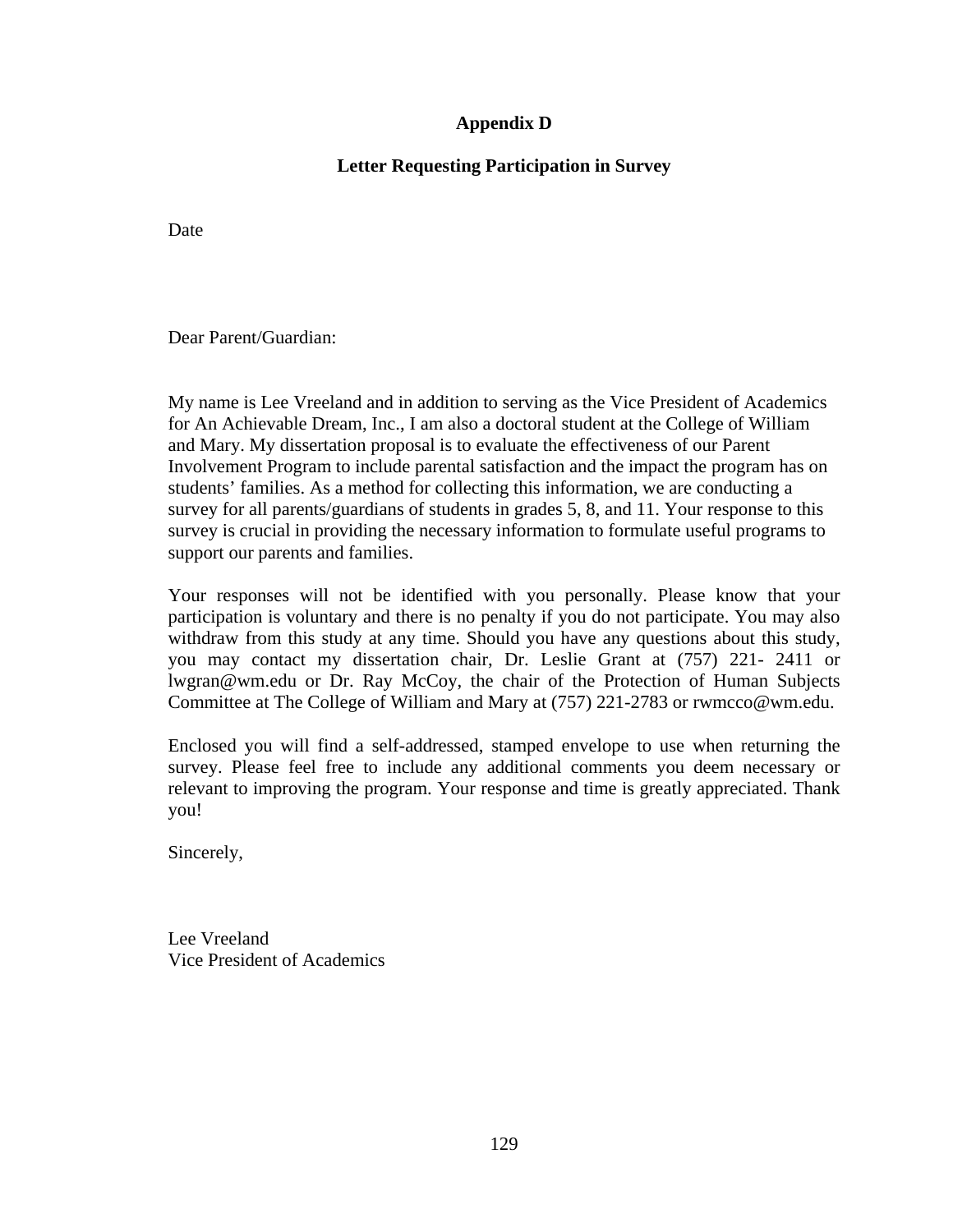# **Appendix E**

### **An Achievable Dream 2015-2016 Parent Involvement Survey**

Student's Grade Level\_\_\_\_\_\_\_\_\_\_\_\_

Thank you for taking the time to complete this survey. Your feedback is important to us in how we can better improve the family involvement component of An Achievable Dream.

This survey should only take about 5 to 10 minutes of your time. Please return the survey to your child's homeroom teacher by March 15, 2016.

From 1 to 5, please rank the following questions to the best of your ability based on individual experiences with An Achievable Dream.

Strongly Disagree  $=1$ Disagree  $= 2$ Agree  $= 3$ Strongly Agree  $= 4$ Not Sure/not applicable  $= N/A$ 

| Question                                                                                                                                                                   |              |              |   |                       |     |
|----------------------------------------------------------------------------------------------------------------------------------------------------------------------------|--------------|--------------|---|-----------------------|-----|
| 1. When parents walk into the building, do they<br>feel the school is inviting and is a place where<br>they "belong?"                                                      | 1            | $\mathbf{2}$ | 3 | $\boldsymbol{\Delta}$ | n/a |
| 2. Does the school keep all parents informed<br>about important issues and events and make it<br>easy for families to communicate with<br>teachers?                        | 1            | $\mathbf{2}$ | 3 | $\boldsymbol{\Delta}$ | n/a |
| Do parents know and understand how well<br>3.<br>their children are succeeding in school and<br>how well the entire school is progressing?                                 | $\mathbf{1}$ | $\mathbf{2}$ | 3 | $\boldsymbol{\Delta}$ | n/a |
| 4. Do parents know how the local school and<br>district operate and how to raise questions or<br>concerns about school and district programs,<br>policies, and activities? | 1            | $\mathbf{2}$ | 3 | Δ                     | n/a |
| 5. Are all parents full participants in making<br>decisions that affect their children at school<br>and in the community?                                                  | 1            | $\mathbf{2}$ | 3 | $\boldsymbol{\Delta}$ | n/a |
| 6. Do parents and school leaders work closely<br>with community organizations, businesses, and<br>institutions of higher education to strengthen                           | 1            | $\mathbf{2}$ | 3 | $\boldsymbol{\Delta}$ | n/a |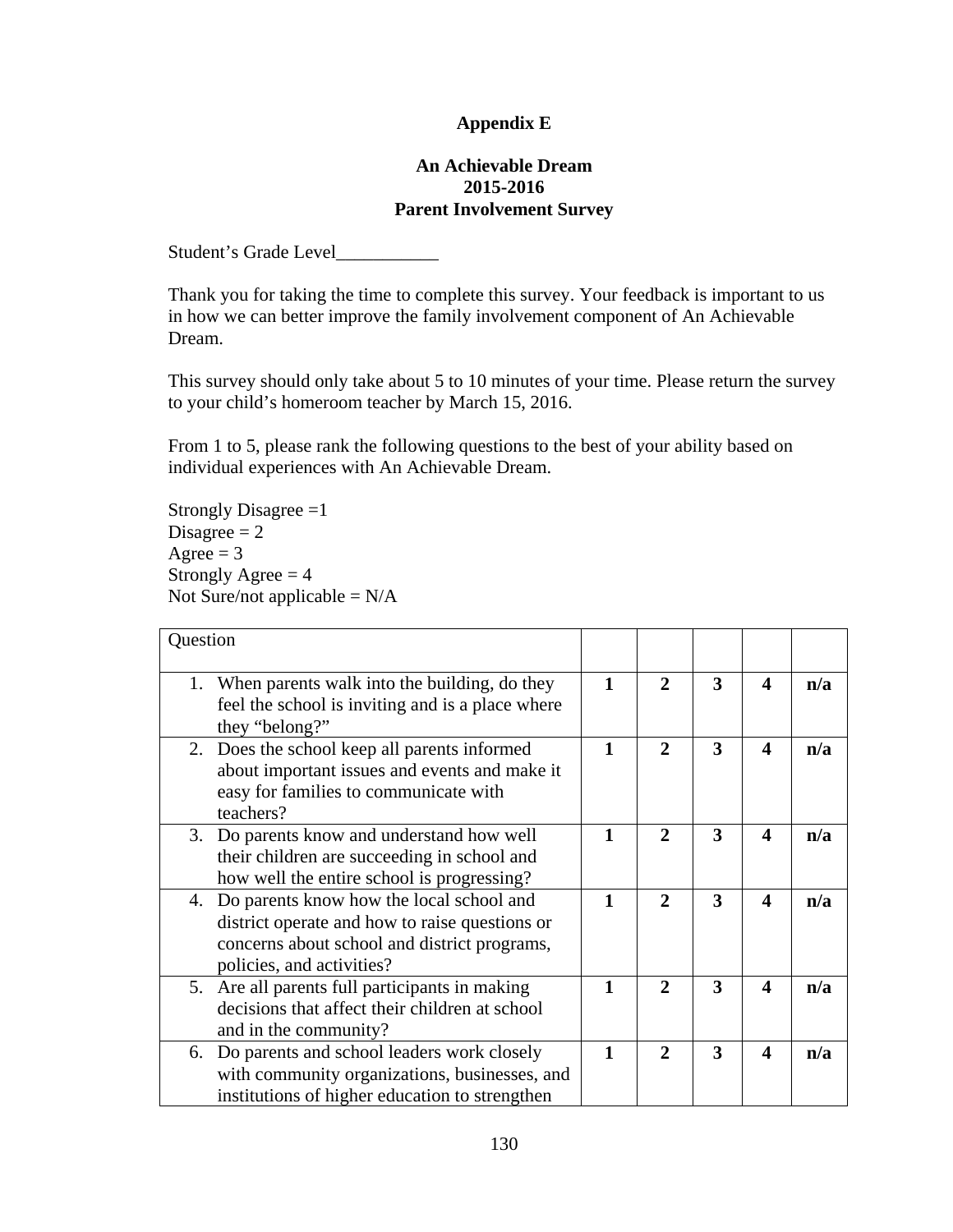| the school, make resources available to<br>students, school staff, and families, and build a                             |              |              |   |                       |     |
|--------------------------------------------------------------------------------------------------------------------------|--------------|--------------|---|-----------------------|-----|
| family-friendly community?                                                                                               | $\mathbf{1}$ | $\mathbf{2}$ | 3 | $\boldsymbol{\Delta}$ |     |
| 7. Parents feel welcomed at AAD.                                                                                         |              |              |   |                       | n/a |
| 8. AAD provides opportunities for you, as a                                                                              | $\mathbf{1}$ | $\mathbf{2}$ | 3 | $\blacktriangle$      | n/a |
| parent, to be involved in the program.                                                                                   |              |              |   |                       |     |
| 9. AAD has had a positive impact on parents'<br>3<br>$\mathbf{1}$<br>$\overline{2}$<br>4<br>n/a<br>parenting techniques. |              |              |   |                       |     |
| 10. AAD has had a positive impact on parents'                                                                            | $\mathbf{1}$ | $\mathbf{2}$ | 3 | 4                     | n/a |
| values they instill at home.                                                                                             |              |              |   |                       |     |
| $\mathbf{1}$<br>$\mathbf{2}$<br>11. AAD has had a positive impact on the                                                 |              |              |   | $\blacktriangleleft$  | n/a |
| relationship between parent and their child.                                                                             |              |              |   |                       |     |
| 12. AAD has encouraged parents to be involved in                                                                         | $\mathbf{1}$ | $\mathbf{2}$ | 3 | 4                     | n/a |
| their child's education.                                                                                                 |              |              |   |                       |     |
| 13. AAD has encouraged parent to further their                                                                           | $\mathbf{1}$ | $\mathbf{2}$ | 3 | 4                     | n/a |
| own education.                                                                                                           |              |              |   |                       |     |
| 14. AAD has provided parents with support                                                                                | $\mathbf{1}$ | $\mathbf{2}$ | 3 | $\boldsymbol{\Delta}$ | n/a |
| handling student attendance, academic, and/or                                                                            |              |              |   |                       |     |
| discipline issues.                                                                                                       |              |              |   |                       |     |
| 15. Parents would recommend AAD to other                                                                                 | 1            | $\mathbf{2}$ | 3 | $\boldsymbol{\Delta}$ | n/a |
| families for their children.                                                                                             |              |              |   |                       |     |

As a parent, have you ever had a negative experience regarding family involvement and support at An Achievable Dream?

 $\mathcal{L}_\mathcal{L} = \mathcal{L}_\mathcal{L} = \mathcal{L}_\mathcal{L} = \mathcal{L}_\mathcal{L} = \mathcal{L}_\mathcal{L} = \mathcal{L}_\mathcal{L} = \mathcal{L}_\mathcal{L} = \mathcal{L}_\mathcal{L} = \mathcal{L}_\mathcal{L} = \mathcal{L}_\mathcal{L} = \mathcal{L}_\mathcal{L} = \mathcal{L}_\mathcal{L} = \mathcal{L}_\mathcal{L} = \mathcal{L}_\mathcal{L} = \mathcal{L}_\mathcal{L} = \mathcal{L}_\mathcal{L} = \mathcal{L}_\mathcal{L}$ 

 $\mathcal{L}_\text{max} = \mathcal{L}_\text{max} = \mathcal{L}_\text{max} = \mathcal{L}_\text{max} = \mathcal{L}_\text{max} = \mathcal{L}_\text{max} = \mathcal{L}_\text{max} = \mathcal{L}_\text{max} = \mathcal{L}_\text{max} = \mathcal{L}_\text{max} = \mathcal{L}_\text{max} = \mathcal{L}_\text{max} = \mathcal{L}_\text{max} = \mathcal{L}_\text{max} = \mathcal{L}_\text{max} = \mathcal{L}_\text{max} = \mathcal{L}_\text{max} = \mathcal{L}_\text{max} = \mathcal{$ 

\_\_\_\_\_\_\_\_\_\_\_\_\_\_\_\_\_\_\_\_\_\_\_\_\_\_\_\_\_\_\_\_\_\_\_\_\_\_\_\_\_\_\_\_\_\_\_\_\_\_\_\_\_\_\_\_\_\_\_\_\_\_\_\_\_\_\_\_\_\_\_\_

\_\_\_\_\_\_\_\_\_\_\_\_\_\_\_\_\_\_\_\_\_\_\_\_\_\_\_\_\_\_\_\_\_\_\_\_\_\_\_\_\_\_\_\_\_\_\_\_\_\_\_\_\_\_\_\_\_\_\_\_\_\_\_\_\_\_\_\_\_\_\_\_

\_\_\_\_\_\_\_ Yes \_\_\_\_\_\_\_ No

If yes, how did AAD help resolve the negative experience?

Please add any additional comments that you would like to share about AAD's relationship and support of parents.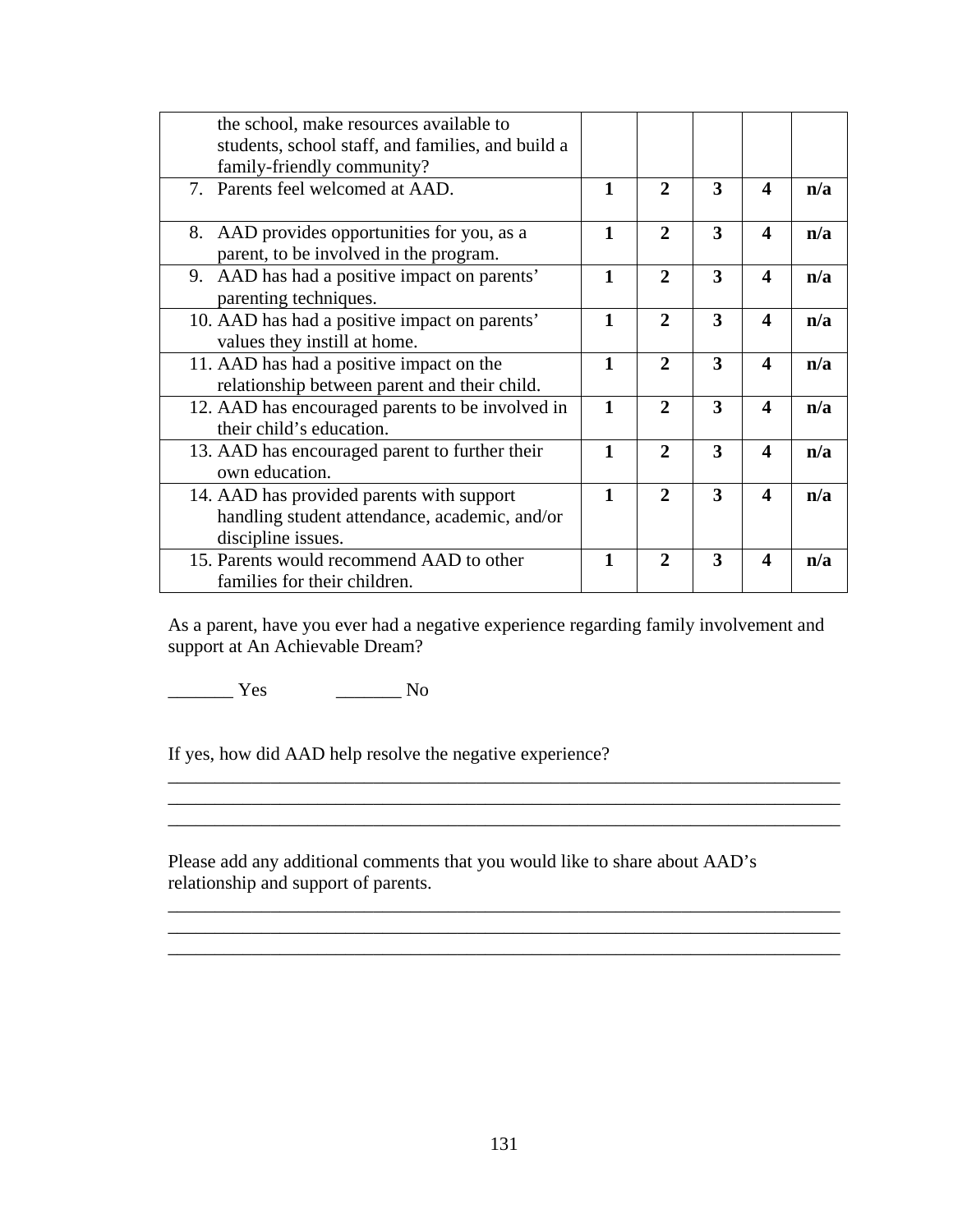## References

- An Achievable Dream. (2015a). Our program. Retrieved from http://achievabledream.org/our-program/
- An Achievable Dream. (2015b). Partners*.* Retrieved from http://achievabledream.org/ our-program/partners/
- Barnyak, N. C., & McNelly, T. A. (2009). An urban school district's parent involvement: A study of teachers' and administrators' beliefs and practices. *The School Community Journal*, *19*(1), 33-58.
- Bracke, D., & Corts, D. (2011). Parental involvement and the theory of planned behavior. *The School Community Journal, 133*(1), 188-201.

Berger, R. (2010). Developing and assessing a school culture: A new level of accountability in schools*. Character education partnership*. Retrieved from http://www.rucharacter.org/file/DevelopingandAssessingSchool Culture\_Final%5B1%5D.pdf

Bower, H. A., & Griffin, D. (2011). Can the Epstein model of parental involvement work in a high-minority, high-poverty elementary school? A case study. *ASCA*, *15*, 77- 87.

Brannegan, A. (2014). *The effect of cohabitation and marriage on parental involvement in elementary school*. Retrieved from http://www.aefpweb.org/sites/default/files/webform/39th/Cohabitation,%20Marri age%20%26%20Parent%20Involvement%203.1%20(1).pdf

Bryson, J. (2011). *Strategic planning for public and nonprofit organizations* (4th ed.). San Francisco, CA: Jossey-Bass.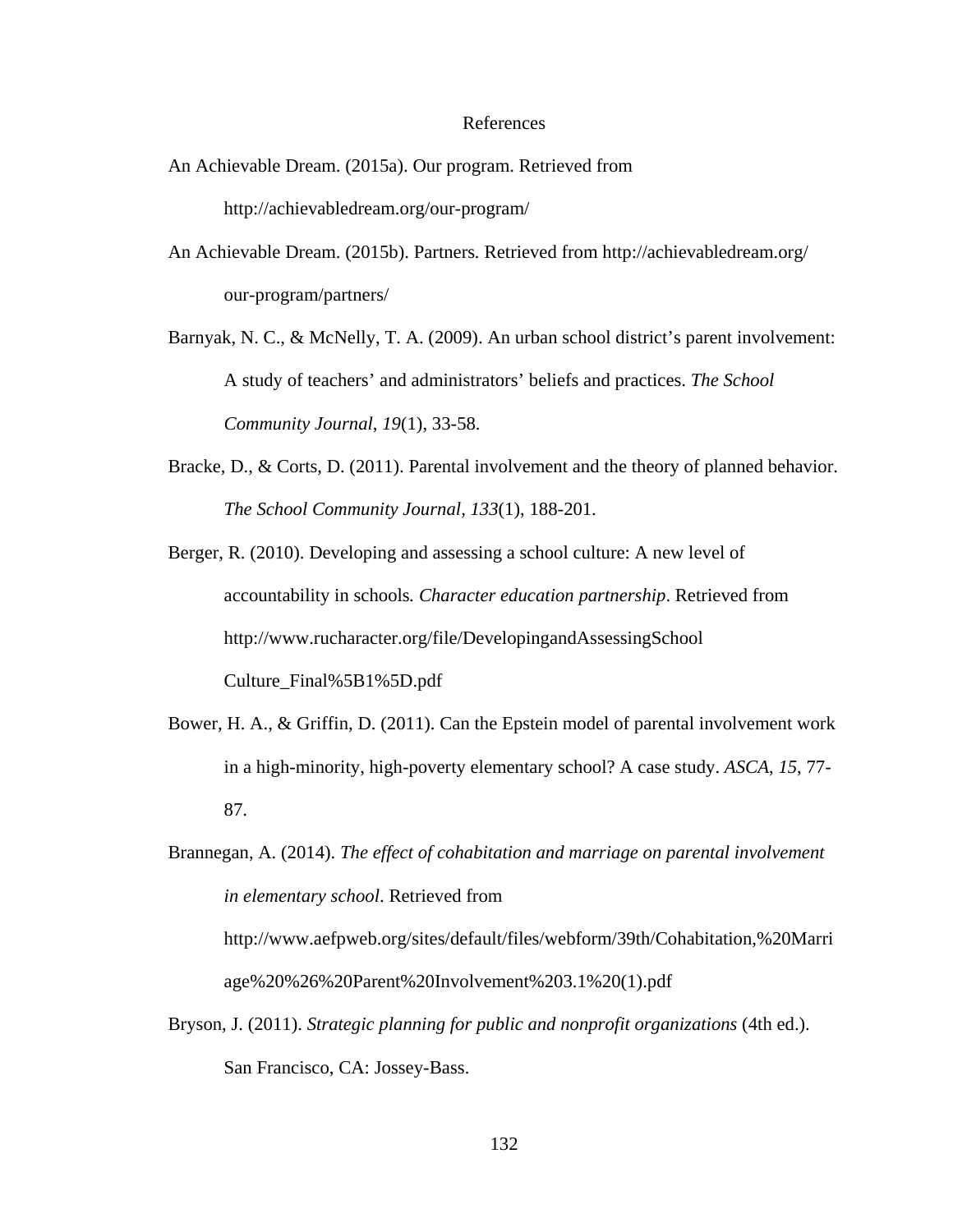- Chrisler, A. J., & Moore, K.A. (2012). What works for disadvantaged and adolescent parent programs: Lessons from experimental evaluation of social programs and interventions for children. *Child Trend Data Bank*, *25*(1), 226-235.
- Conway, K.S. & Houtenville, A. (2008, May 28). Parental involvement strongly impacts student achievement. *ScienceDaily*. Retrieved from www.sciencedaily.com/releases/2008/05/080527123852.htm
- Creswell, J. W. (Ed.). (2009). *Research design: Qualitative, quantitative, and mixed methods approaches* (3rd ed.). Thousand Oaks, CA: Sage.
- Domina, T. (2009). Leveling the home advantage: Assessing the effectiveness of parental involvement in elementary school. *Sociology of Education*, *58*, 233-249.
- Edwards, K., & Vreeland, L. (2010). i3 development grant application. Unpublished grant application for An Achievable Dream.
- Epstein, J. L. (2005). Attainable goals? The spirit and letter of the No Child Left Behind act on parental involvement. *The American Sociological Association*, *78*(1), 179- 182.
- Epstein, J. L., & Sheldon, S. B. (2005). Present and accounted for: Improving student attendance through family and community involvement. *The Journal of Educational Research*, *95*, 308-318.
- Fan, W., & Williams, C. M. (2010). The effects of parental involvement on students' academic self-efficacy, engagement and intrinsic motivation. *Educational Psychology*, *30*(1), 53-74.
- Ferlazzo, L. (2011). Involvement or engagement. *Educational Leadership*, *68*(8), 10-14. Gall, M. D., Gall, J. P., & Borg, W. R. (2006). *Educational research: An introduction*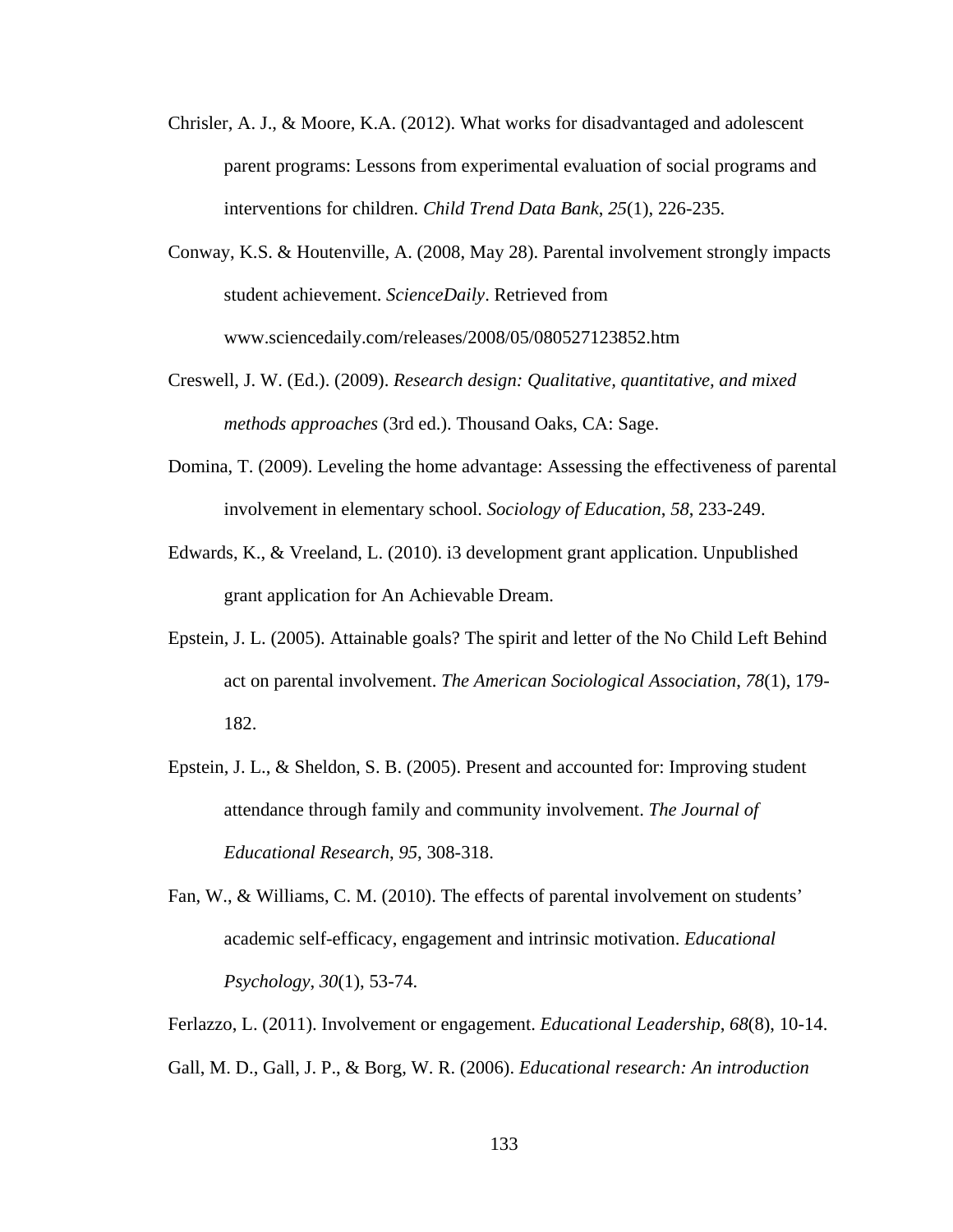(8th ed.). White Plains, NY: Pearson Education, Inc.

- Grant, L.W., Stronge, J.H., Xu, X. (2013). *A cross cultural comparative study of teacher effectiveness: Analyses of award-winning teachers in the United States and China, 25*(1) 251-276.
- Hayes, D. (2012). Parental involvement and achievement outcomes in African American adolescents. *Journal of Comparative Family Studies, 32,* 54-73.
- Hoover-Dempsey, K. V., Bassler, O. C., & Brissie, J. S. (1997). Parent efficacy, teacher efficacy, and parent involvement: Explorations in parent-school relations. *Journal of Educational Research*, *85*, 287-294.
- Jeynes, W. H. (2007). The relationship between parental involvement and urban secondary school student academic achievement: A meta-analysis. *Urban Education*, *42*(1), 82-110.
- Joint Committee on Standards for Educational Evaluation. (2011). *The program evaluation standards* (3rd ed.). Thousand Oaks, CA: Sage.
- Jones, D. (2012). Virginia College and Career Readiness Initiative. Retrieved from http://www.doe.virginia.gov/instruction/college\_career\_readiness/resources/introd uctory\_briefing.pdf
- Lau, W. K. (2013). Examining a brief measure of parent involvement in children's education. *Contemporary School Psychology*, *17*, 11-21.
- Mertens, D. M., & Wilson, A. T. (2012). *Program evaluation theory and practice*. New York, NY: The Guilford Press.
- McCormick, M. P., Cappella, E., O'Connor, E. E., & McClowry, S. G. (2013). Parent involvement, emotional support, and behavior problems: An ecological approach.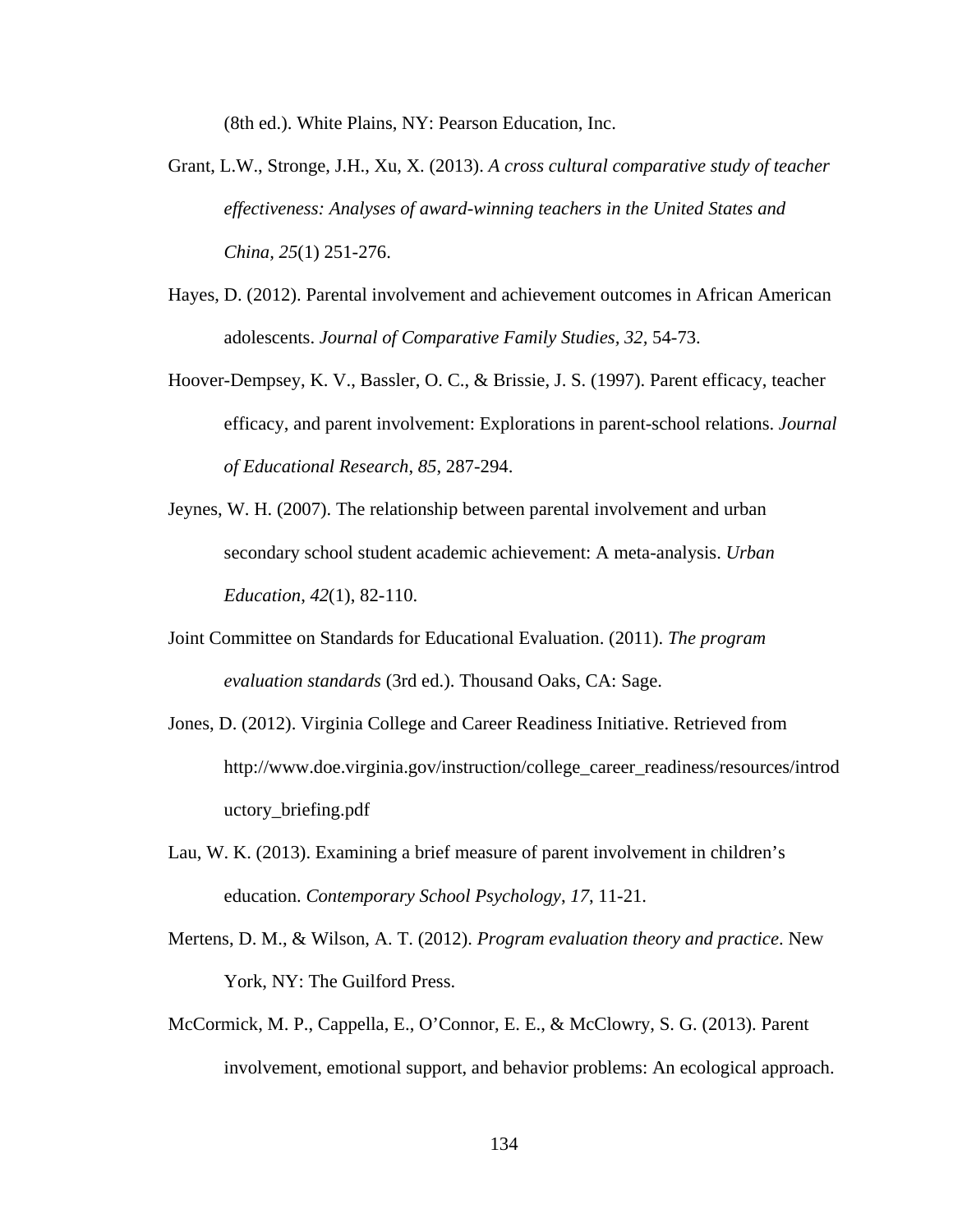*The Elementary School Journal*, *114*, 277-300.

- National Center for Education Statistics. (2005). Parent involvement in school-related activities. Washington, D.C.
- Oyserman, D., Brickman, D., & Rhodes, M. (2007). School success, possible selves, and parent school involvement*. Family Relations*, *56*(5), 479-489.
- Paulhus, D.L., & Vazire, S. (2007). The self-report method. *Handbook of research methods in personality psychology,* 1*,* 224-239*.*
- Price-Mitchell, M. (2009). Boundary dynamics: Implications for building parent-school partnerships. *The School Community Journal*, *19*, 9-26.
- Smith, J., Wohlstetter, P., Kuzin, C., & DePedro, K. (2011). Parent involvement in urban charter schools: New strategies for increasing participation. *The School Community Journal*, *21*, 71-94.
- Stufflebeam, D. L., (1983). The CIPP model for program evaluation. *Evaluation Models,* 6, 117-141.
- Toldson, I. A., & Lemmons, B. P. (2013). Social demographics, the school environment, and parenting practices associated with parents' participation in schools and academic success among Black, Hispanic, and White students. *Journal of Human Behavior in the Social Environment*, *23*, 237-255.
- Virginia Department of Education. (2015). Statistics & reports. School report card*.* Retrieved from http://www.doe.virginia.gov/statistics\_reports/school\_report\_card/ index.shtml
- Ysseldyke, J., & Christenson, S. (2002). *Functional assessment of behavior*. Longmont, CO: Sopris West.